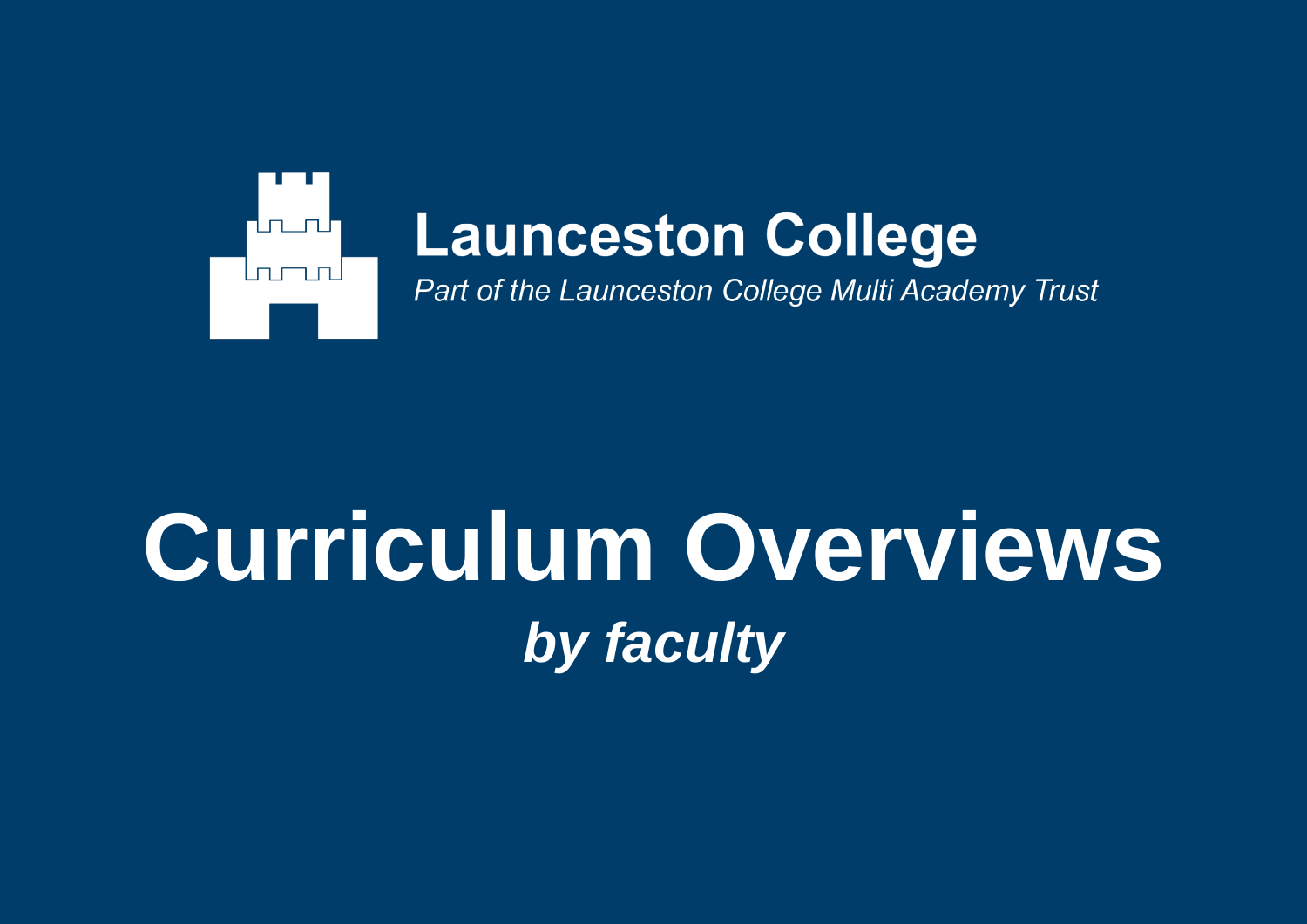# **Contents**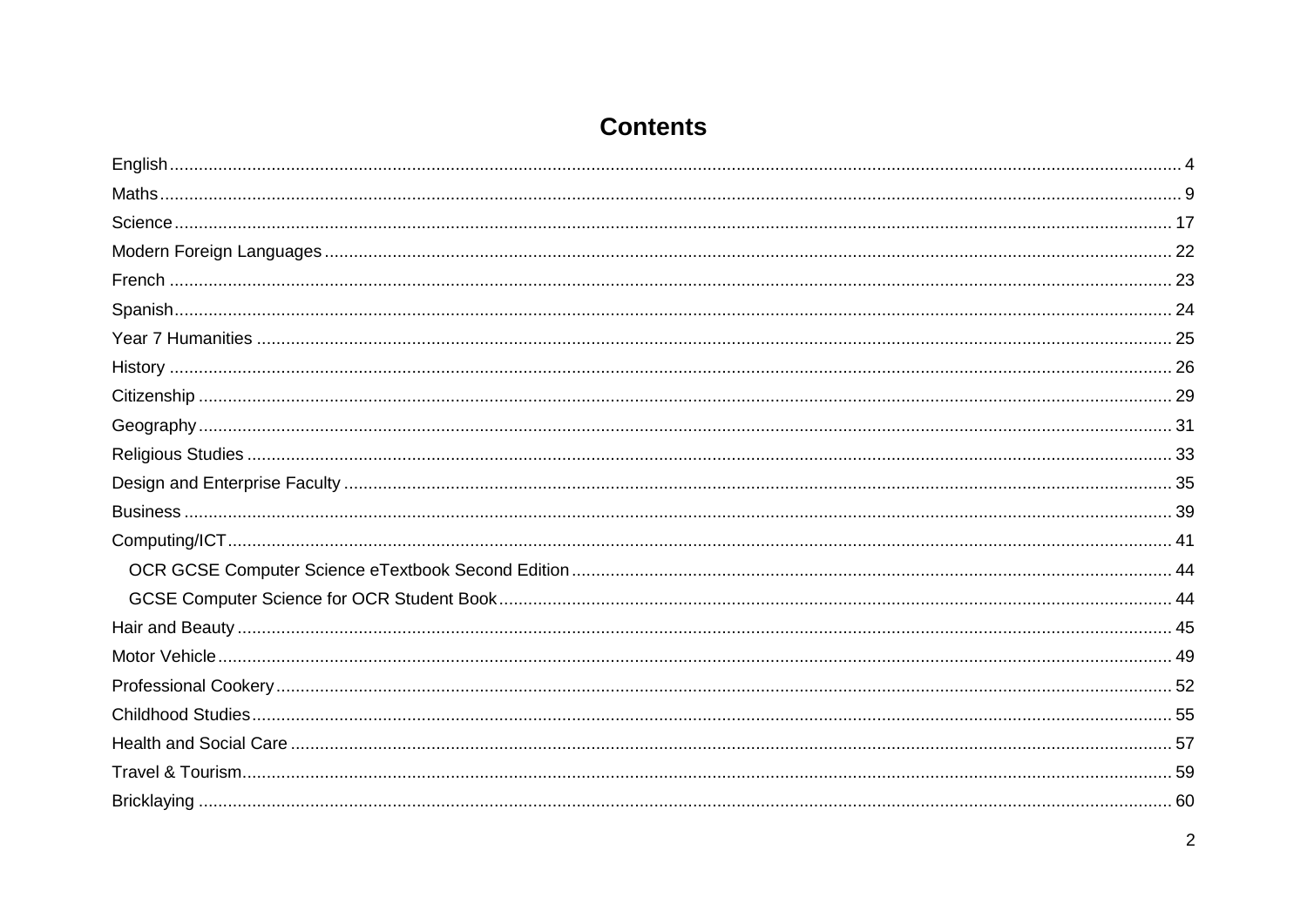| РF   |    |
|------|----|
|      | 68 |
| Dram |    |
| Musi |    |
| IAG  |    |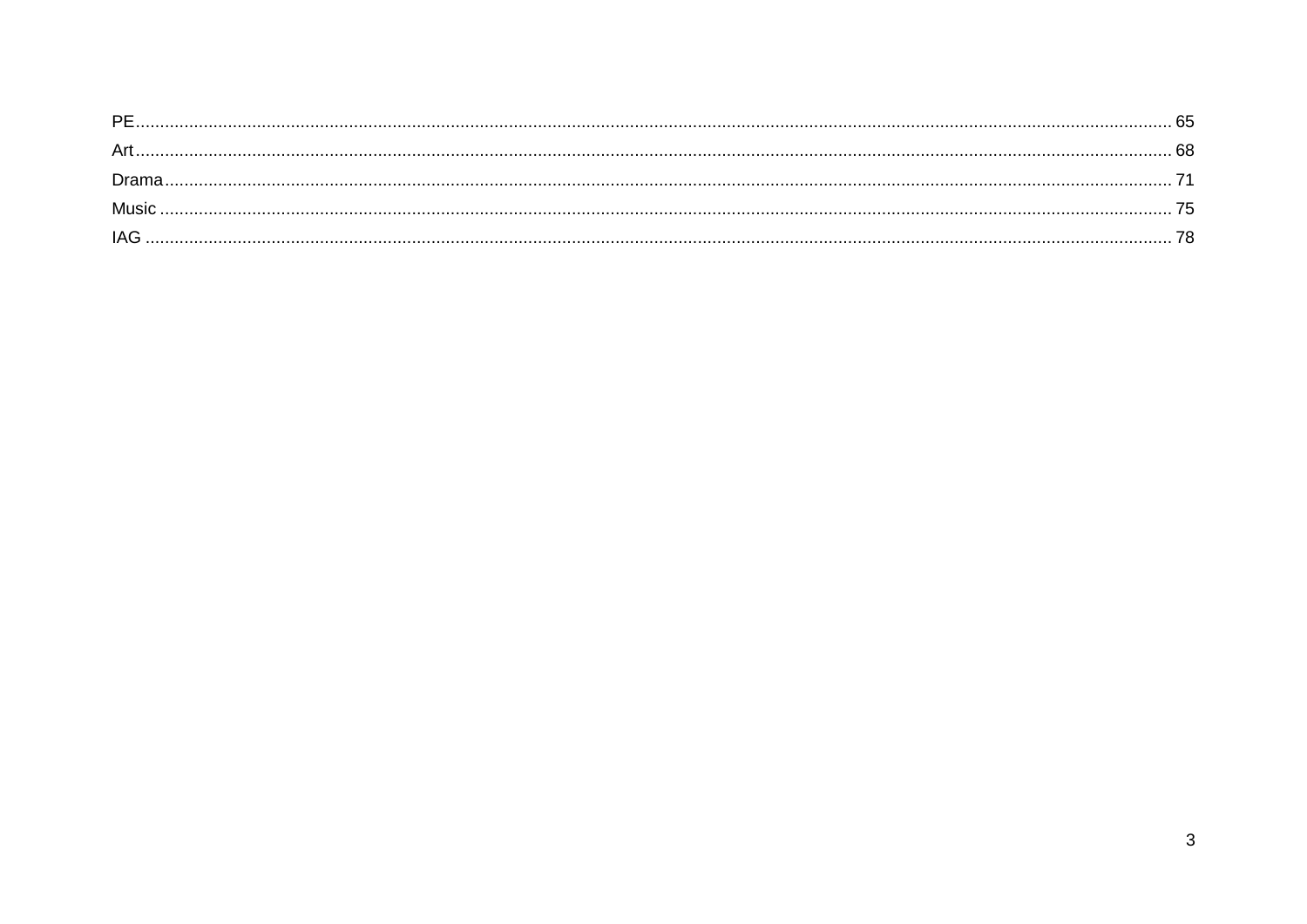# **English**

<span id="page-3-0"></span>At Launceston College, we seek to provide students with a broad and challenging English curriculum. Our intent is to provide students with opportunities to become rich in knowledge, building on what they already know. Speaking and listening, reading and writing are discrete strands of English and we seek to develop students' confidence and abilities in all these areas. We seek to develop mastery but also foster curiosity and prepare students for future life, learning or employment.

Our English curriculum aims to promote high standards of language and literacy as well as a love of reading. In order to achieve this we strive to provide opportunities for students to:

Enjoy a range of texts from the worlds of fiction and non-fiction, helping them to empathise and make connections with the world around them

Develop the habit of reading widely and often.

Acquire a wide vocabulary, an understanding of grammar and knowledge of linguistic conventions for reading, writing and spoken language

Develop reading skills such as inference and analysis and make connections with a range of universal themes, thus appreciating our rich and varied literary heritage.

Develop reading skills such as recognising bias so that they are able to challenge what they read as well as being creative but responsible users of language themselves.

Write clearly, accurately and coherently, adapting their language and style in and for a range of contexts, purposes and audiences

Contribute to learning through discussion, explaining thoughts and ideas clearly, respectfully, coherently and, where appropriate, persuasively and creatively.

|        | <b>Autumn 1</b>                                                                                                                                                                                     | <b>Autumn 2</b>                                                                          | <b>Spring 1</b>                                                                                | <b>Spring 2</b> | <b>Summer 1</b>                                                                                | <b>Summer 2</b> |
|--------|-----------------------------------------------------------------------------------------------------------------------------------------------------------------------------------------------------|------------------------------------------------------------------------------------------|------------------------------------------------------------------------------------------------|-----------------|------------------------------------------------------------------------------------------------|-----------------|
| Year 7 | <b>History of</b><br>Language<br>The development of<br>the English language<br>from its origin in<br>Northern Europe in<br>500 CE.<br>The influence of<br><b>Chaucer and William</b><br>Shakespeare | <b>Myths and</b><br>Legends<br><b>Greek Myths</b><br>The legend of King<br><b>Arthur</b> | <b>Pilgrimages and Travel Writing</b><br>The Knight's Tale, The Prioress, The Wife of<br>Bath. |                 | <b>Stormy Shakespeare</b><br>The Tempest<br>Shakespearean context<br><b>Theatrical context</b> |                 |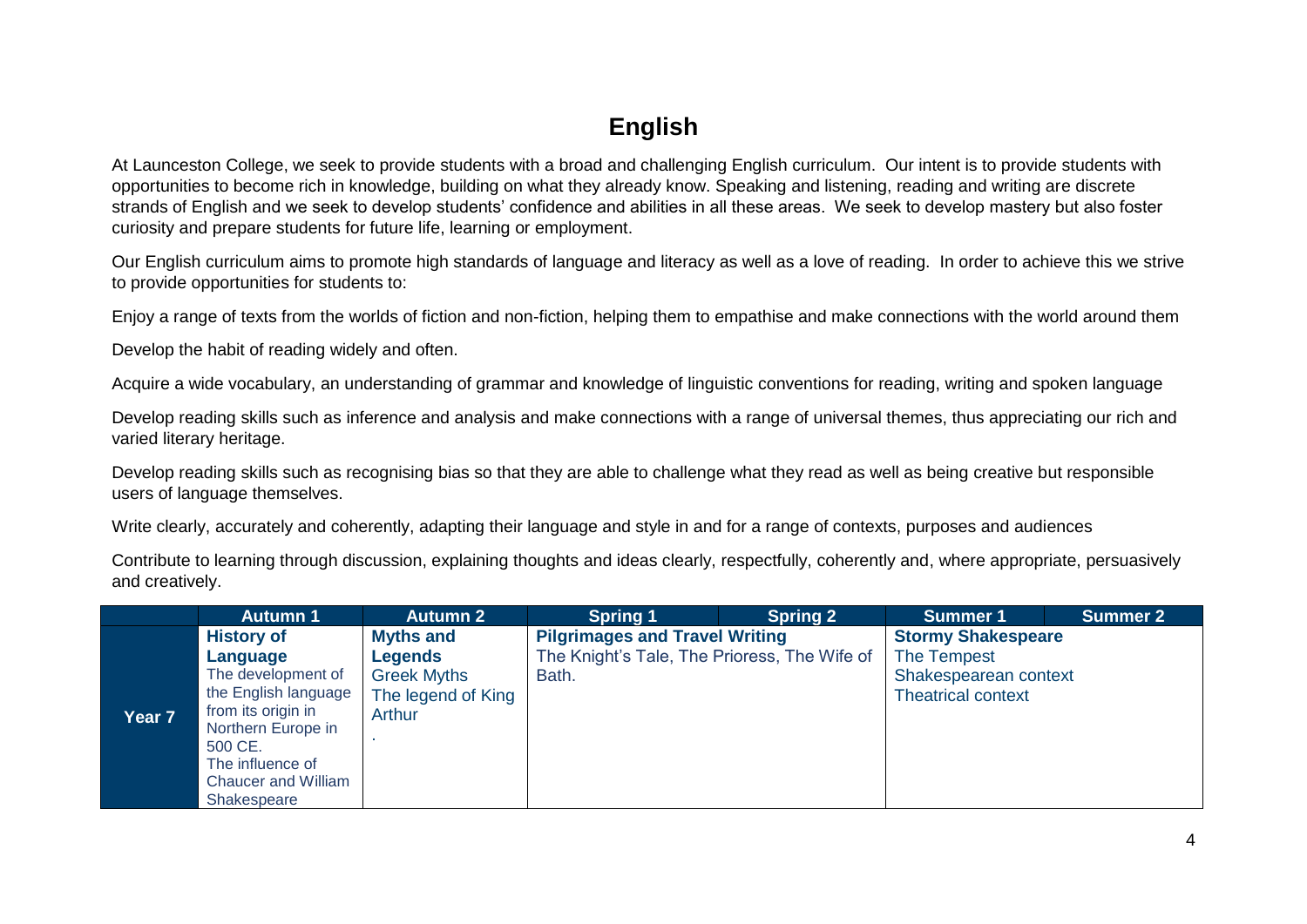| Year 8                            | <b>Revenge Tragedy</b><br><b>Hamlet</b><br>Shakespearean context<br><b>Theatrical context</b>                                                 |                                                                               | <b>Romantic Poetry</b><br>A range of poems to cover the Romanic era,<br>including second wave Romantics. For<br>example, Wordsworth, Blake, Keats and<br><b>Byron. Discursive Writing</b> |                                                                   | <b>Gothic Fiction</b><br>Frankenstein<br><b>Discursive writing</b>                   |                                                                                                                   |
|-----------------------------------|-----------------------------------------------------------------------------------------------------------------------------------------------|-------------------------------------------------------------------------------|-------------------------------------------------------------------------------------------------------------------------------------------------------------------------------------------|-------------------------------------------------------------------|--------------------------------------------------------------------------------------|-------------------------------------------------------------------------------------------------------------------|
| Year 9                            | <b>War Poetry</b><br>A range of poems to include a range of<br>conflicts over time. For example,<br>Tennyson, Owen, Agard and Pope            |                                                                               | <b>Dystopian Fiction</b><br><b>Animal Farm</b><br>Analysis work<br><b>Creative writing</b>                                                                                                |                                                                   | <b>Global Fiction</b><br>Of Mice and Men<br>Analysis work<br><b>Creative writing</b> |                                                                                                                   |
| Year 10                           | 19th Century Novel, Poetry,<br>Language Paper 1                                                                                               |                                                                               | <b>Writers Viewpoints and Perspectives,</b><br><b>Poetry</b><br>Language Paper 2                                                                                                          |                                                                   | <b>Modern Text, Creative Writing</b><br>Language Paper 1, Literature Paper 2         |                                                                                                                   |
| Year 11                           | <b>Shakespeare, Unseen Poetry</b><br>Literature Paper 1 and 2                                                                                 |                                                                               | Poetry - Power and Conflict, Revision of<br><b>Literature Texts Literature Paper 2</b>                                                                                                    |                                                                   | <b>Class Specific Revision</b>                                                       |                                                                                                                   |
| Year 12<br>Language               | <b>Introduction to</b><br>key linguistic<br>concepts<br>Standard and non-<br>standard English<br>Language and<br>situation<br>Language levels | <b>Linguistic</b><br>concepts and the<br>written mode                         | <b>Linguistic concepts</b><br>and the spoken<br>mode                                                                                                                                      | <b>Linguistic</b><br>concepts and the<br>spoken mode              | <b>Revision of</b><br>spoken and<br>written modes                                    | <b>NEA</b><br>Language and<br>identity                                                                            |
| Year 12<br><b>Literature</b>      | <b>Othello/Unseen</b><br><b>Poetry</b><br>Paper 1                                                                                             | <b>Othello/Wuthering</b><br><b>Heights</b><br>Paper 1                         | <b>Poetry</b><br><b>Anthology/Wuthering</b><br><b>Heights Paper 1</b>                                                                                                                     | <b>Poetry</b><br><b>Anthology/Unseen</b><br><b>Poetry Paper 1</b> | <b>Essay skills</b><br>Using specified<br>pre-1900 text for<br>examples.             | <b>NEA</b><br><b>Linking texts</b>                                                                                |
| Year 12<br>Film<br><b>studies</b> | Intro to film form<br>Macro and micro<br>elements of film<br>form, meaning and<br>response,<br>contextual                                     | <b>Global &amp; British</b><br>film. E.g:<br>Pan's Labyrinth<br>Trainspotting | <b>Global &amp; British film.</b><br><b>E.g:</b><br><b>City of God</b><br>Shaun of the Dead                                                                                               | Hollywood. E.g:<br><b>Blade Runner</b>                            | <b>Classic</b><br>Hollywood. E.g:<br>Vertigo                                         | <b>NEA</b><br>Storyboarding,<br>script writing &<br>evaluation or short<br>film making and<br>evaluation. This is |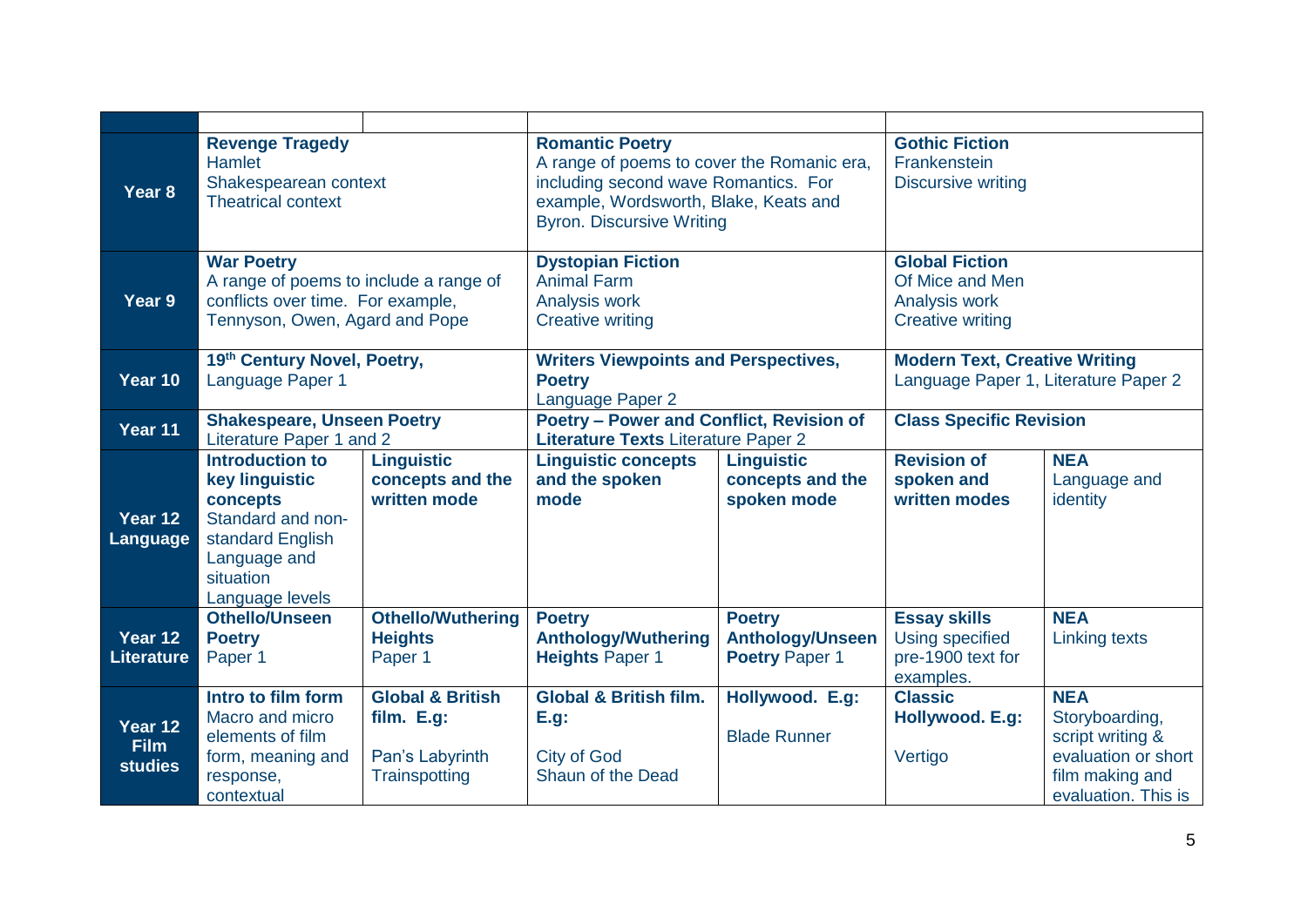|                                          | influences,<br>production                                                                                                                        |                                                                                      |                                                                              |                                                        |                                                     | on-going personal<br>study                      |
|------------------------------------------|--------------------------------------------------------------------------------------------------------------------------------------------------|--------------------------------------------------------------------------------------|------------------------------------------------------------------------------|--------------------------------------------------------|-----------------------------------------------------|-------------------------------------------------|
| Year 13<br>Language                      | <b>NEA</b> (continues<br>independently)<br>Language change<br>over time and 21 <sup>st</sup><br><b>Century English</b>                           | <b>Language change</b><br>over time and 21 <sup>st</sup><br><b>Century English</b>   | Language concepts<br>and issues.<br>Spoken language                          | Language<br>concepts and<br>issues.<br>Spoken language | <b>Creative writing</b><br>and synoptic<br>revision | <b>Synoptic</b><br>revision                     |
| Year 13<br><b>Literature</b>             | <b>The</b><br>Handmaid'sTale/A<br><b>Streetcar Named</b><br><b>Desire</b><br><b>Literature Paper 2</b><br>$(5th$ hour to be<br>dedicated to NEA) |                                                                                      | <b>Unseen Prose/Poetry</b><br><b>Collection</b><br><b>Literature Paper 2</b> |                                                        | <b>Class Specific</b><br><b>Revision</b>            | <b>Class Specific</b><br><b>Revision</b>        |
| Year 13<br><b>Film</b><br><b>studies</b> | <b>American</b><br>mainstream &<br><b>Experimental</b><br>Film. E.g:<br>No Country for old<br>Men<br><b>Pulp Fiction</b>                         | <b>American</b><br>independent &<br>documentary.<br>E.g.<br>Captain Fantastic<br>Amy | Silent film. E.g:<br><b>Keaton's Cops</b>                                    |                                                        | <b>Exam</b><br>skills/preparation<br>& revision     | <b>Exam</b><br>skills/preparation<br>& revision |

#### **Covid changes for Sept 2020-2021**

| Year 10 | 19th Century Novel, Poetry,<br>Language Paper 1 | Writer's view points and perspectives (2-3   Poetry - Power and Conflict and<br>weeks) Poetry - Power and Conflict<br>Language Paper 2, Literature paper 2 | introduction to the Modern Text,<br>Literature Paper 2 |  |
|---------|-------------------------------------------------|------------------------------------------------------------------------------------------------------------------------------------------------------------|--------------------------------------------------------|--|
|         | <b>Writers</b><br>Shakespeare,                  | Poetry - Power and Conflict assessment                                                                                                                     | <b>Shakespeare assessment</b>                          |  |
| Year 11 | <b>Viewpoints and Perspectives,</b>             | <b>Language assessments</b>                                                                                                                                |                                                        |  |
|         | <b>Literature Paper 1</b><br>Language Paper 2   | <b>Revision of Macbeth</b>                                                                                                                                 |                                                        |  |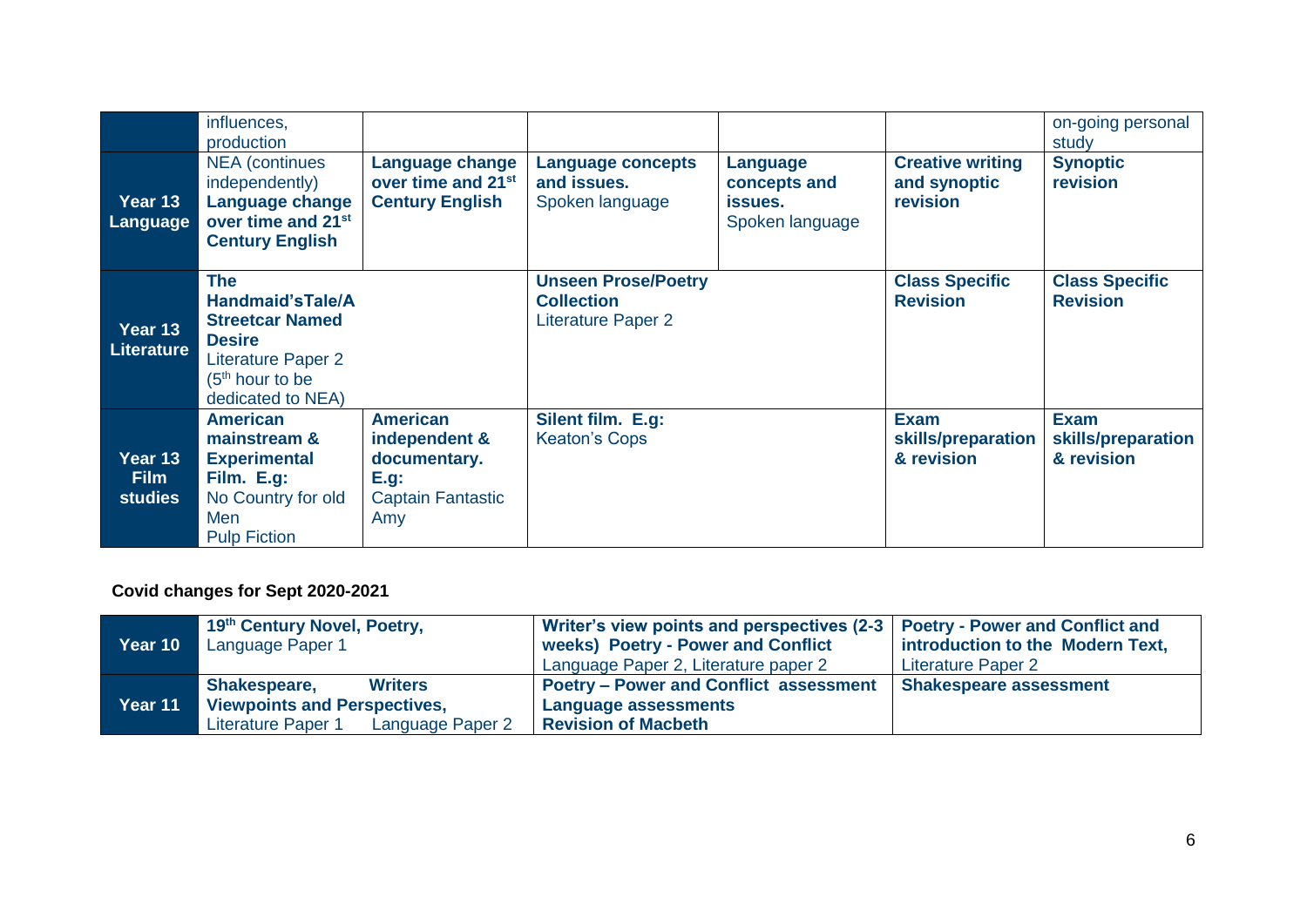| Key Stage 3 (Years 7-9)                                                                                                                                                                                                                                                                                                                                                                                                                                                                                                              | <b>GCSE (Years 10-11)</b>                                                                                                                                                                                                                                                                | A-level (Years 12-13)                                                                                                                                                                                                                                                                                                                                                                                                                                                                                                                                                                                                                                                                                                                                                                                                                                 |
|--------------------------------------------------------------------------------------------------------------------------------------------------------------------------------------------------------------------------------------------------------------------------------------------------------------------------------------------------------------------------------------------------------------------------------------------------------------------------------------------------------------------------------------|------------------------------------------------------------------------------------------------------------------------------------------------------------------------------------------------------------------------------------------------------------------------------------------|-------------------------------------------------------------------------------------------------------------------------------------------------------------------------------------------------------------------------------------------------------------------------------------------------------------------------------------------------------------------------------------------------------------------------------------------------------------------------------------------------------------------------------------------------------------------------------------------------------------------------------------------------------------------------------------------------------------------------------------------------------------------------------------------------------------------------------------------------------|
| <b>Exam board</b><br>N/A                                                                                                                                                                                                                                                                                                                                                                                                                                                                                                             | <b>Exam board</b><br><b>AQA</b>                                                                                                                                                                                                                                                          | <b>Exam board</b><br><b>AQA</b> (English literature)<br>Eduqas (English language and film studies)                                                                                                                                                                                                                                                                                                                                                                                                                                                                                                                                                                                                                                                                                                                                                    |
| <b>Core texts</b><br>Year 7:<br>Range of texts including myths such as Pandora; Kronos and<br>Zeus Excalibur (from Merlin's perspective); a detailed article on<br>the origin of King Arthur<br>Non-fiction travel writing<br>The Unlikely Pilgrimage of Harold Fry, Rachel Joyce<br>The Tempest, William Shakespeare<br>Year 8:<br>Hamlet, William Shakespeare<br>Selection of Romantic poetry<br>Frankenstein, Mary Shelley<br>Year 9:<br>Selection of war poetry<br>Animal Farm, George Orwell<br>Of Mice and Men, John Steinbeck | <b>Core texts</b><br>A Christmas Carol, Charles Dickens<br>The Strange Case of Dr Jekyll and Mr Hyde, Robert Louis Stevenson<br>AQA GCSE poetry anthology (Power and Conflict)<br>Lord of the Flies, William Golding<br>An Inspector Calls, J.B Priestly<br>Macbeth, William Shakespeare | <b>Core texts</b><br>English literature:<br>Othello, William Shakespeare<br><b>Wuthering Heights, Emily Bronte</b><br>AQA literature anthology (Love through the<br>Ages (Pre-1900))<br>The Handmaid's Tale, Margaret Atwood<br>A Streetcar Named Desire, Tennessee<br><b>Williams</b><br><b>Skirrid Hill, Owen Sheers</b><br><b>Feminine Gospels Carol Ann Duffy</b><br><b>English language (suggested wider reading</b><br>and revision):<br>A Little Book of Language, David Crystal<br><b>Revision Express, English Language</b><br>Film studies:<br>Pan's Labyrinth (Del Toro, Spain, 2006)<br>City of God (Mereilles, Brazil, 2002)<br>Captain Fantastic (Ross, 2016)<br>No Country for Old Men (Coen Bros, 2007)<br>Vertigo (Hitchcock, 1958)<br>Blade Runner (Scott, 1982)<br>Trainspotting (Boyle, 1996)<br>Shaun of the Dead (Wright, 2004) |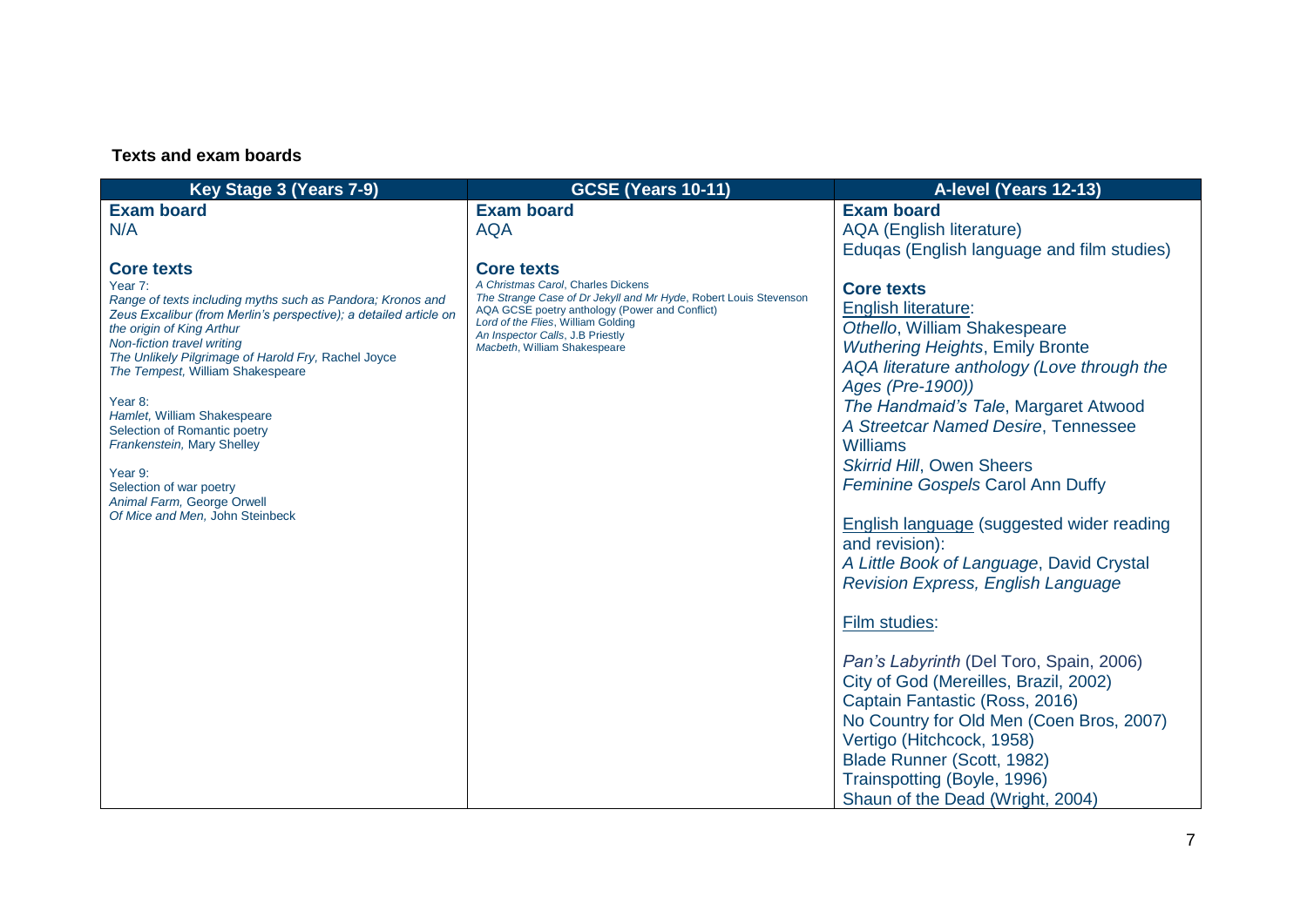|  | Amy (Kapadia, 2015)                        |
|--|--------------------------------------------|
|  | Cops and other silent films (Keaton, 1922) |
|  | Pulp Fiction (Tarantino, 1994)             |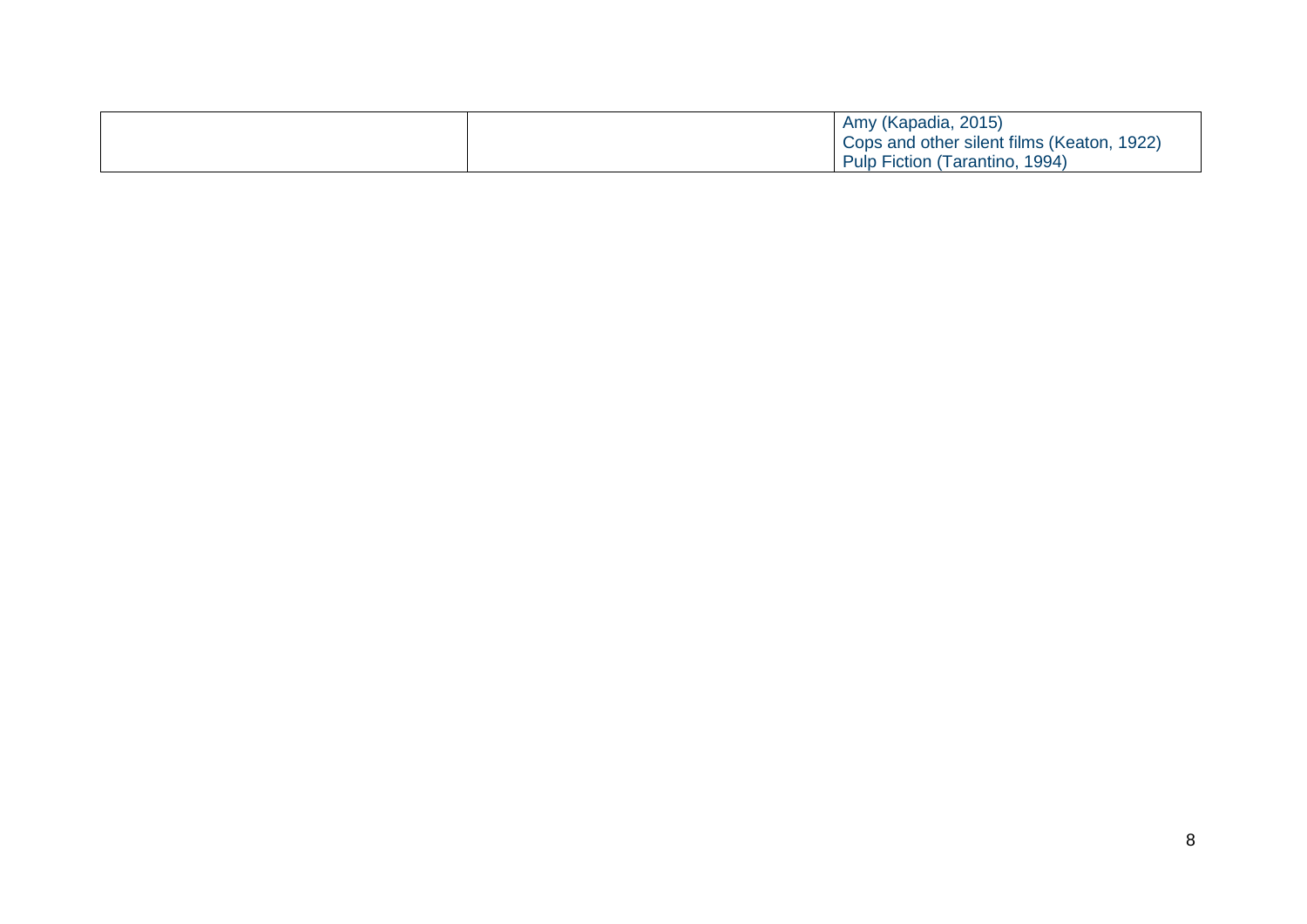# **Maths**

<span id="page-8-0"></span>Mathematics is a creative subject with many highly interconnected disciplines that has developed over centuries. It is essential to everyday life, the means of looking at patterns that make up our world and the intricate and beautiful ways in which they are constructed and realised. It is critical to science, technology and engineering, and necessary for our students to have good numerical literacy for most forms of employment.

We aim to provide high quality mathematics education, providing a foundation for understanding the world, through studying: Algebra; number; ratio and proportion; geometry and statistics at KS3 and 4. We encourage students to develop their mathematics further learning new skills and studying pure; mechanics; statistics and discrete mathematics at KS 5.

We set high expectations for all pupils to have a 'can do' attitude who can make connections in their learning. For students to discuss and reason methods, with a desire to learn and to improve on mistakes. They develop fluency through varied practice so that students can solve problems by applying their mathematical understanding to a variety of problems. Explore enrichment opportunities outside the curriculum to enhance pupils' enjoyment of mathematics.

|                   | <b>Autumn 1</b>                                                                                                                               | <b>Autumn 2</b>                                                                                                                               | <b>Spring 1</b>                                                                                                                   | <b>Spring 2</b>                                                                                                                                                           | <b>Summer 1</b>                                                                                                                                        | <b>Summer 2</b>                                                                                                                 |
|-------------------|-----------------------------------------------------------------------------------------------------------------------------------------------|-----------------------------------------------------------------------------------------------------------------------------------------------|-----------------------------------------------------------------------------------------------------------------------------------|---------------------------------------------------------------------------------------------------------------------------------------------------------------------------|--------------------------------------------------------------------------------------------------------------------------------------------------------|---------------------------------------------------------------------------------------------------------------------------------|
| Year <sub>7</sub> | <b>Algebraic</b><br><b>Thinking</b><br><b>Sequences</b><br>Algebraic notation<br><b>Equality and</b><br>equivalence<br>between<br>expressions | <b>Place Value and</b><br><b>Proportion</b><br><b>Ordering integers</b><br>and decimals<br>Fraction, decimal<br>and percentage<br>equivalence | <b>Applications of</b><br><b>Number</b><br>Solving problems<br>with addition,<br>subtraction<br>multiplication &<br>division      | <b>Directed Number</b><br>Four operations<br>with directed<br>numbers - negative<br>numbers<br><b>Fractional</b><br><b>Thinking</b><br>Solving problems<br>with fractions | <b>Lines and Angles</b><br><b>Geometric notation</b><br>Geometric<br>reasoning                                                                         | <b>Reasoning with</b><br><b>Number</b><br>Number sense<br>Sets and<br>probability<br>Prime numbers<br>and mathematical<br>proof |
| Year <sub>8</sub> | <b>Proportional</b><br><b>Reasoning</b><br>Ratio and scale<br>Multiplicative<br>change<br>Multiplying and<br>dividing fractions               | <b>Representations</b><br>Working in the<br>Cartesian plane -<br>coordinates<br>Representing data<br>Tables &<br>probability                  | <b>Algebraic</b><br><b>Techniques</b><br>Brackets,<br>equations and<br><i>inequalities</i><br><b>Sequences</b><br>Indices -powers | <b>Developing</b><br><b>Number</b><br><b>Fractions and</b><br>percentages<br><b>Standard index</b><br>form<br>Number sense                                                | <b>Developing</b><br><b>Geometry</b><br>Angels in parallel<br>lines and polygons<br>Area of trapezia<br>and circles<br>Line symmetry and<br>reflection | <b>Reasoning with</b><br><b>Data</b><br>The data handling<br>cycle<br>Measures of<br>location and<br>spread                     |
| Year 9            | <b>Reasoning with</b><br><b>Algebra</b>                                                                                                       | <b>Constructing in 2</b><br>and 3 Dimensions                                                                                                  | <b>Reasoning with</b><br><b>Number</b>                                                                                            | <b>Reasoning with</b><br><b>Geometry</b>                                                                                                                                  | <b>Reasoning with</b><br><b>Proportion</b>                                                                                                             | <b>Representations</b><br>and Revision                                                                                          |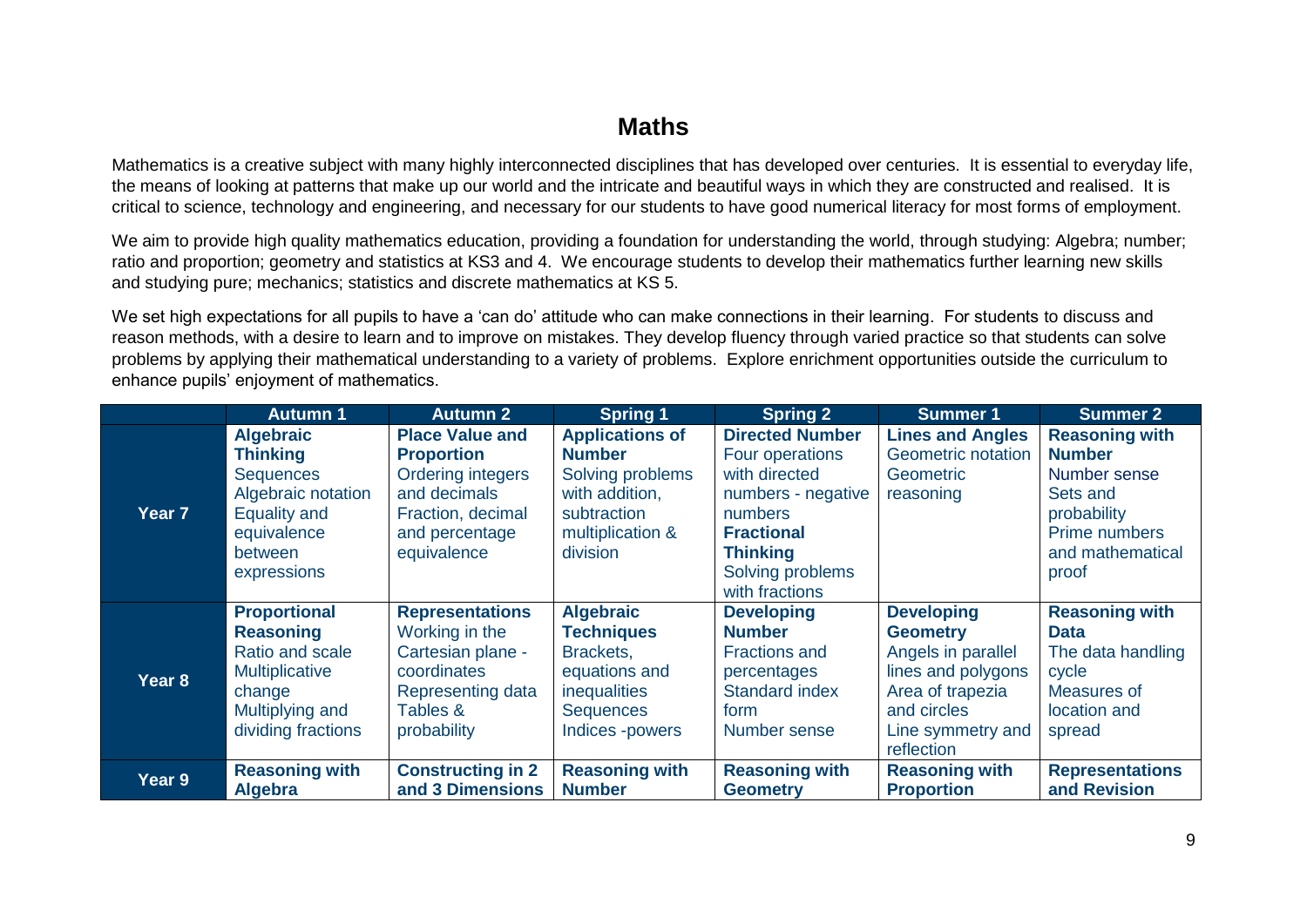|                            | <b>Straight line</b><br>graphs<br>Forming and<br>solving equations<br><b>Testing</b><br>conjectures                                                              | 3 dimensional<br>shapes<br><b>Constructions and</b><br>Congruency                                                                                                               | <b>Numbers</b><br><b>Using percentages</b><br>Maths and money                                                                                                                           | Deduction - solving<br>angle problems<br><b>Rotation and</b><br>translation<br>Pythagoras'<br><b>Theorem</b>                                      | <b>Enlargement and</b><br>similarity<br>Solving ratio &<br>proportion<br>problems<br>Rates - distance,<br>speed and time;<br>density, mass and<br>volume                      | Probability<br>Algebraic<br>representation -<br>drawing and<br>interpreting graphs<br><b>Revision</b>                                                                 |
|----------------------------|------------------------------------------------------------------------------------------------------------------------------------------------------------------|---------------------------------------------------------------------------------------------------------------------------------------------------------------------------------|-----------------------------------------------------------------------------------------------------------------------------------------------------------------------------------------|---------------------------------------------------------------------------------------------------------------------------------------------------|-------------------------------------------------------------------------------------------------------------------------------------------------------------------------------|-----------------------------------------------------------------------------------------------------------------------------------------------------------------------|
| Year 10                    | <b>Similarity</b><br>Congruency,<br>similarity and<br>enlargement<br><b>Trigonometry</b>                                                                         | <b>Developing</b><br>algebra<br>Representing<br>solutions of<br>equations and<br>inequalities<br><b>Simultaneous</b><br>equations                                               | <b>Geometry</b><br>Angles and<br>bearings<br><b>Working with</b><br>circles<br><b>Vectors</b>                                                                                           | <b>Proportions and</b><br>proportional<br>change<br><b>Ratios and</b><br>fractions<br>Percentages and<br><i>interest</i><br>Probability           | <b>Delving into data</b><br>Collecting,<br>representing and<br>interpreting data.                                                                                             | <b>Using number</b><br>Non-calculator<br>methods<br>Types of number<br>and sequences<br>Indices and roots                                                             |
| Year 11                    | <b>Graphs</b><br><b>Gradients and</b><br>lines<br>Non-linear graphs<br>Using graphs                                                                              | <b>Algebra</b><br><b>Expanding and</b><br>factorising<br>Changing the<br>subject<br><b>Functions</b>                                                                            | <b>Reasoning</b><br>Multiplicative<br>reasoning<br>Geometric<br>reasoning<br>Algebraic<br>reasoning                                                                                     | <b>Revision and</b><br>communication<br><b>Transforming and</b><br>constructing<br><b>Listing and</b><br>describing<br>Show that                  | <b>Revision</b>                                                                                                                                                               | <b>Examinations</b>                                                                                                                                                   |
| Year 12<br><b>AS Maths</b> | Pure:<br><b>Polynomials</b><br><b>Functions and</b><br>graphs<br>Dividing and<br>factorising<br><b>Pure: Binomial</b><br><b>Expansion</b><br><b>Combinations</b> | <b>Pure: Vectors</b><br>Understanding<br>notation<br><b>Working with</b><br>vectors<br><b>Mechanics:</b><br><b>Kinematics</b><br>Displacement &<br>distance<br>Speed & velocity | Pure:<br><b>Differentiation</b><br><b>Gradient using</b><br>tangents<br><b>Differentiation from</b><br>first principles<br><b>Differentiating</b><br>polynomials<br><b>Applications</b> | <b>Pure: Integration</b><br>Fundamental<br>theorem of<br>calculus<br><b>Applications</b><br><b>Statistics:</b><br><b>Binomial</b><br>distribution | <b>Mechanics:</b><br><b>Variable</b><br>acceleration<br>Applying calculus<br>Pure:<br><b>Exponential and</b><br><b>logarithms</b><br>Exponential<br>functions &<br>logarithms | <b>Revision</b><br><b>End of year</b><br>assessment<br>Pure:<br><b>Differentiation</b><br>Shape of curves<br><b>The Chain Rule</b><br>The product &<br>quotient rules |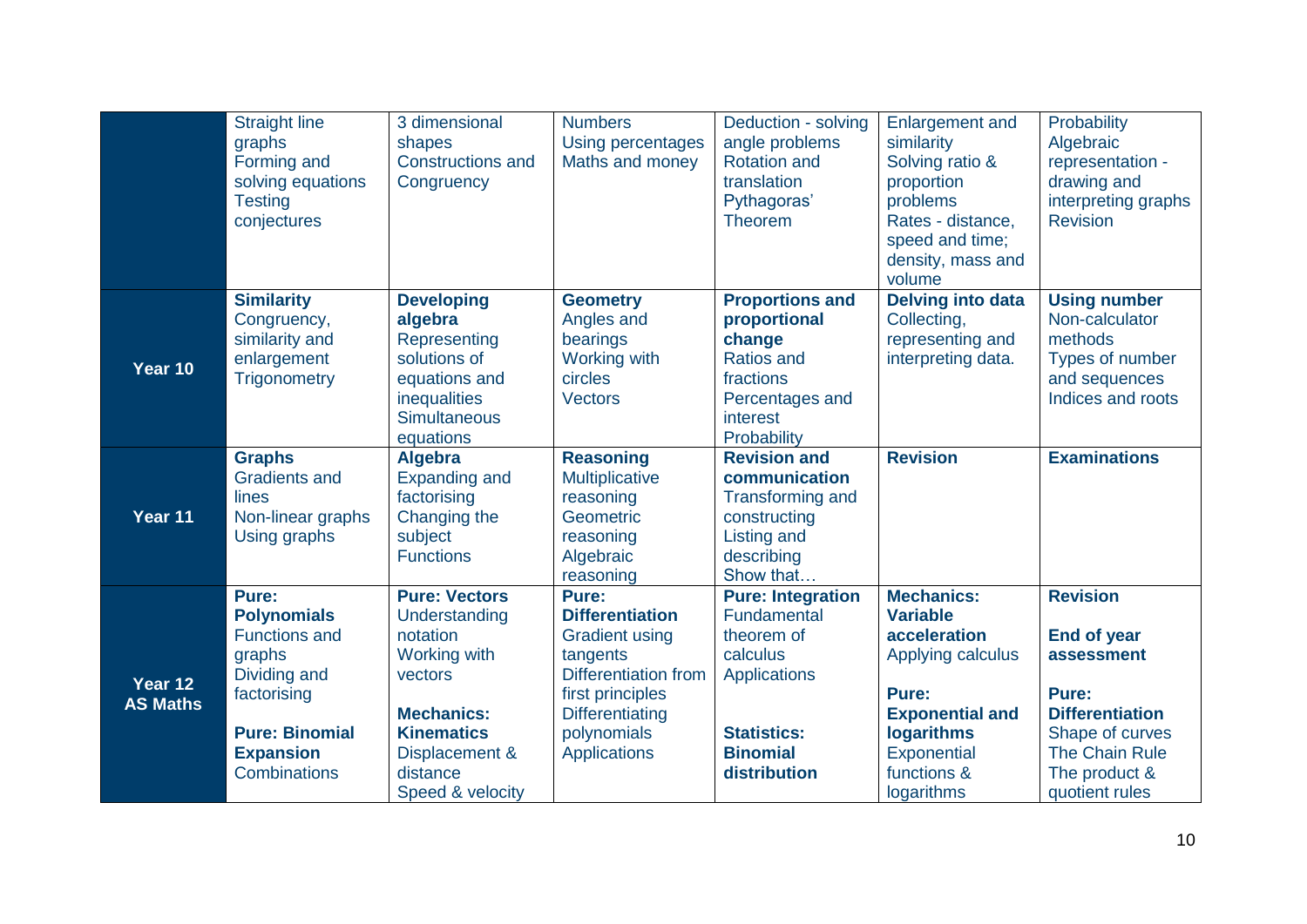|                              | Using the binomial       | Constant                  | <b>Mechanics:</b>              | Introduction to the       | The exponential                     | Rates of change                          |
|------------------------------|--------------------------|---------------------------|--------------------------------|---------------------------|-------------------------------------|------------------------------------------|
|                              | expansion                | acceleration<br>formulae  | <b>Forces and</b><br>motion    | binomial<br>distribution  | function & the<br>natural logarithm | Pure:                                    |
|                              | <b>Pure: Surds &amp;</b> |                           | Force diagrams                 |                           | <b>Modelling curves</b>             | <b>Trigonometry</b>                      |
|                              | <b>indices</b>           | <b>Pure: Equations</b>    | and equilibrium                | <b>Statistics:</b>        |                                     | <b>Working with</b>                      |
|                              | Understanding            | and inequalities          | <b>Applying Newton's</b>       | <b>Statistical</b>        | <b>Pure: Problem-</b>               | radians                                  |
|                              | surds                    | Solving                   | second law                     | hypothesis                | solving                             | Circular measure                         |
|                              | Understanding            | simultaneous              | <b>Connected objects</b>       | testing                   | Solving                             | & small angle                            |
|                              | indices                  | equations                 |                                | Introducing               | mathematical                        | approximations                           |
|                              |                          | Solving inequalities      | Pure:                          | hypothesis testing        | problems                            |                                          |
|                              | <b>Pure: Quadratic</b>   |                           | <b>Trigonometry</b>            | Applying the              | Methods of proof                    | <b>Pure: Series and</b>                  |
|                              | functions                | <b>Pure: Coordinate</b>   | Trigonometric                  | binomial                  |                                     | <b>Sequences</b>                         |
|                              | Quadratic graphs         | geometry                  | functions &                    | distribution              |                                     | <b>Notation &amp;</b>                    |
|                              | and equations            | Points and straight       | identities                     | <b>Critical regions</b>   |                                     | definitions                              |
|                              | The quadratic            | lines                     | Trigonometric                  |                           |                                     | Arithmetic                               |
|                              | formula                  | <b>Circles</b>            | equations<br>The sine & cosine |                           |                                     | sequences<br>Geometric                   |
|                              | <b>Statistics: Data</b>  | <b>Pure: Graphs &amp;</b> | rules                          |                           |                                     | sequences                                |
|                              | collection,              | transformations           |                                |                           |                                     |                                          |
|                              | processing,              | Sketching graphs          | <b>Statistics:</b>             |                           |                                     |                                          |
|                              | presentation &           | <b>Transformations of</b> | <b>Probability</b>             |                           |                                     |                                          |
|                              | interpretation           | graphs                    | <b>Working with</b>            |                           |                                     |                                          |
|                              | <b>Collecting data</b>   |                           | probability                    |                           |                                     |                                          |
|                              | Single variable          |                           | Probability                    |                           |                                     |                                          |
|                              | data                     |                           | distributions                  |                           |                                     |                                          |
|                              | <b>Bivariate data</b>    |                           |                                |                           |                                     |                                          |
|                              | <b>Pure: Matrices</b>    | <b>Discrete:</b>          | <b>Discrete: Linear</b>        | <b>Pure: Polar</b>        | <b>Pure: Hyperbolic</b>             | <b>End of Year</b>                       |
|                              | Manipulation             | <b>Networks</b>           | <b>Programming</b>             | <b>Coordinates</b>        | <b>Functions</b>                    | <b>Assessment</b>                        |
|                              | <b>Transformations</b>   | Minimum spanning          | Formulate & solve              | <b>Notation</b>           | Introduction to                     |                                          |
| Year 12<br><b>AS Further</b> | Invariance               | trees<br>The travelling   | constrained                    | Sketching polar<br>curves | hyperbolic<br>functions             | <b>Pure: Further</b><br>algebra & graphs |
| <b>Maths</b>                 | Pure:                    | salesperson               | optimisation<br>problems.      |                           |                                     | <b>Further rational</b>                  |
|                              | <b>Determinant</b>       | problem                   |                                | <b>Pure: Further</b>      | <b>Revision</b>                     | functions                                |
|                              |                          |                           | <b>Discrete: Critical</b>      | <b>Calculus</b>           |                                     | Reciprocal graphs                        |
|                              |                          |                           | path analysis                  |                           |                                     | Modulus graphs                           |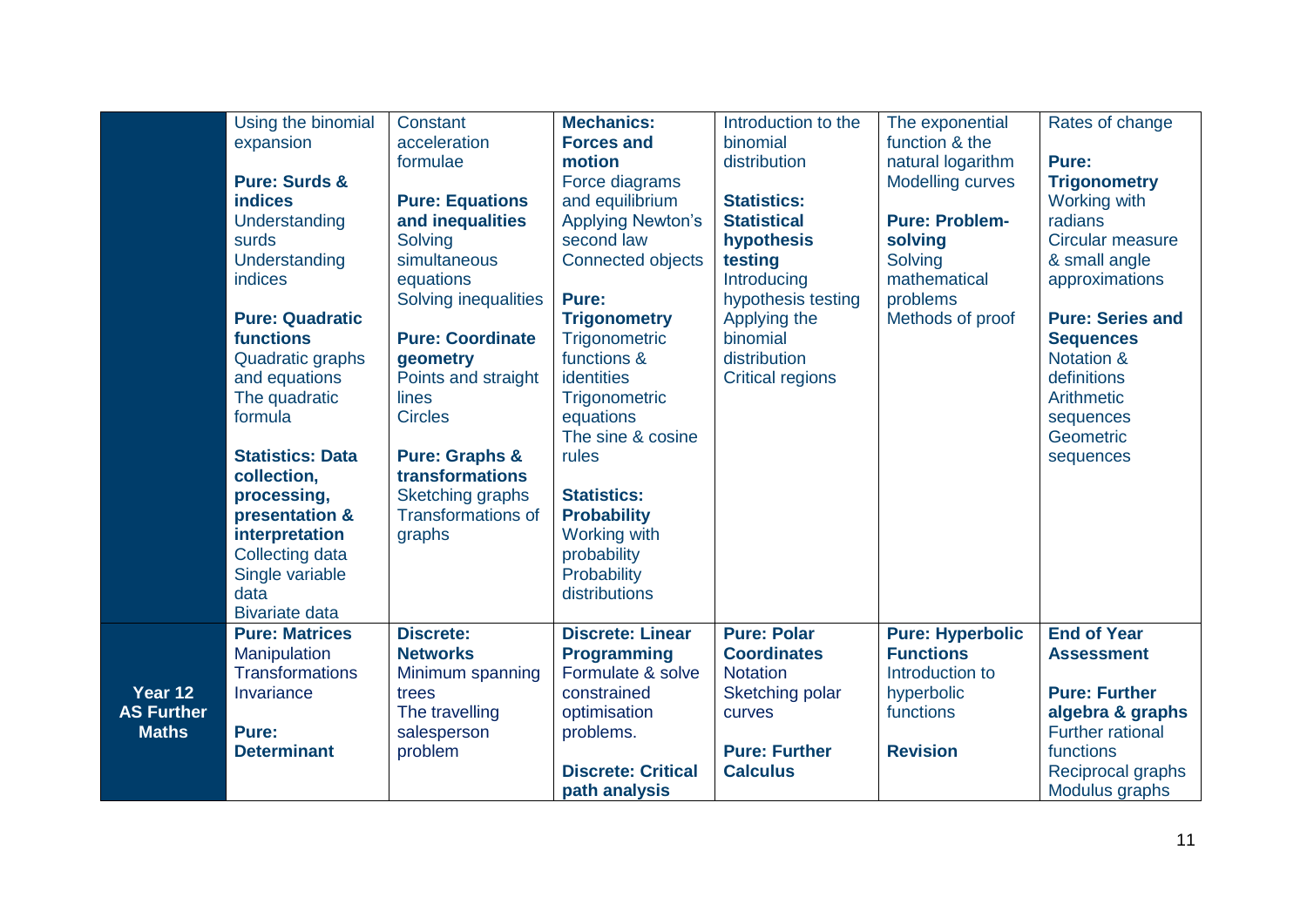| Calculating the                                 | <b>Pure: Sequences</b>      | Constructing an             | <b>Volumes of</b>                        |                       |
|-------------------------------------------------|-----------------------------|-----------------------------|------------------------------------------|-----------------------|
| determinant of a                                | & series                    | activity network            | revolutions                              | <b>Pure: Matrices</b> |
| matrix                                          | <b>Notation</b>             | <b>Identifying critical</b> | Mean value                               | Working with 3x3      |
| Inverse matrices                                | Using standard              | paths                       | theorem                                  | matrices              |
|                                                 | results                     | <b>Discrete:</b>            |                                          | Solving               |
| <b>Discrete: Graphs</b>                         | Method of                   | <b>Network Flows</b>        | <b>Discrete: Game</b>                    | simultaneous          |
| The language of                                 | differences                 | Route inspection            | <b>Theory</b>                            | equations with 3      |
| graphs                                          | Proof by induction          | problem                     | Play-safe                                | variables             |
| <b>Graph theory</b>                             | <b>Maclaurin series</b>     | <b>Network flows</b>        | strategies and                           | Factorising a         |
|                                                 |                             |                             | stable solutions                         | determinant           |
| <b>Pure: Complex</b>                            | <b>Pure: Rational</b>       | <b>Pure: Conics</b>         | <b>Optimal mixed</b>                     |                       |
| <b>Numbers</b>                                  | <b>functions</b>            | Conic sections and          | strategy                                 | <b>Pure: Complex</b>  |
| <b>Extending the</b>                            | Graphs of rational          | their graphs                |                                          | <b>Numbers</b>        |
| number system                                   | functions                   |                             | <b>Discrete: Binary</b>                  | De Moivre's           |
| <b>Manipulation &amp;</b>                       | Solving inequalities        | <b>Pure: Complex</b>        | <b>Operations</b>                        | theorem               |
| representation                                  |                             | <b>Numbers and</b>          | Properties of                            | Applications of de    |
|                                                 | <b>Mechanics: Work,</b>     | <b>Geometry</b>             | binary operations                        | Moivre's theorem      |
| <b>Pure: Roots of</b>                           | energy and power            | The modulus and             |                                          |                       |
| polynomials                                     | <b>Energy and</b>           | argument                    | <b>Mechanics:</b>                        | <b>Mechanics:</b>     |
| Roots &                                         | momentum                    | Loci in the Argand          | <b>Elastic &amp; springs</b>             | <b>Moments</b>        |
| coefficients                                    | Gravitational               | diagram                     | Hooke's Law                              | Equilibrium of rigid  |
| Solving equations                               | potential energy            |                             | Work and energy                          | bodies                |
| with complex roots                              | Power                       | <b>Mechanics:</b>           |                                          | Sliding and           |
|                                                 |                             | <b>Circular Motion</b>      | <b>Mechanics:</b>                        | toppling              |
| <b>Pure: Vectors &amp;</b>                      | <b>Mechanics:</b>           | Motion in a circle          | <b>Dimensional</b>                       |                       |
| 3D space                                        | <b>Impulse and</b>          | with constant               | <b>Analysis</b>                          |                       |
| Finding the angle                               | <b>Momentum</b>             | speed                       | Dimensions of                            |                       |
| between two                                     | Impulse<br>Conservation of  |                             | quantities & units<br><b>Dimensional</b> |                       |
| vectors                                         |                             |                             |                                          |                       |
| The vector                                      | momentum<br>Newton's law of |                             | consistency                              |                       |
| equations of a line<br><b>Finding distances</b> | impact                      |                             |                                          |                       |
|                                                 |                             |                             |                                          |                       |
|                                                 |                             |                             |                                          |                       |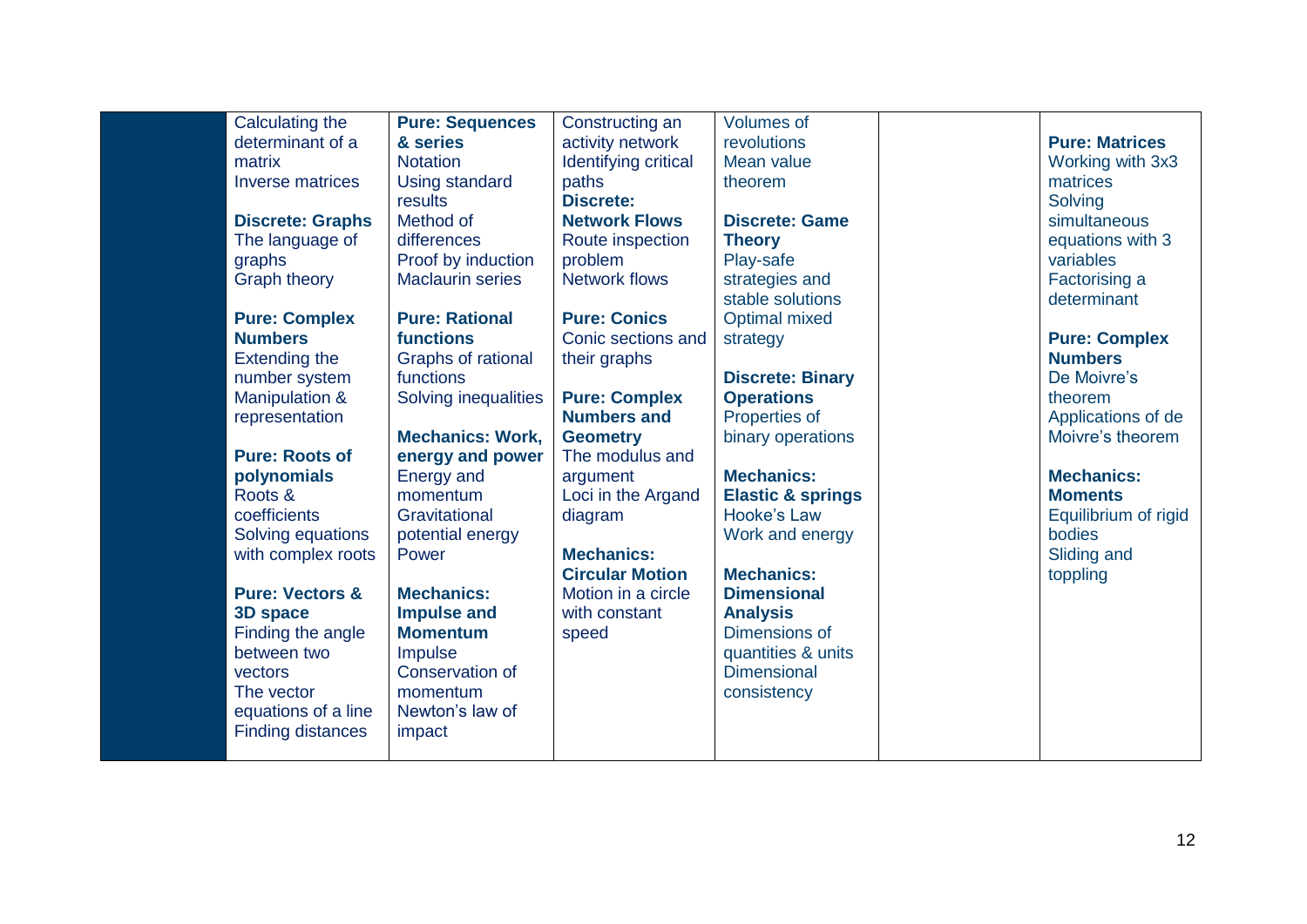| Year 12<br><b>Mathematical</b><br><b>Studies</b> | <b>Modelling</b><br>Using<br>spreadsheets<br>Graphical<br>representation to<br>model real life<br>situations<br><b>Finance</b><br>Problem solving in<br>a financial context<br>Percentages<br>Savings &<br>investments<br><b>Statistics</b><br>Graphs, charts and | <b>Modelling</b><br>Using shape and<br>straight-line<br>modelling in<br>designing logos<br><b>Estimation and</b><br>quantifying real life<br>practice<br><b>Finance</b><br><b>Borrowing</b><br><b>VAT</b><br><b>Exchange rates</b><br><b>Managing money</b><br><b>Statistics</b><br>Scatter graphs,<br>correlation and | <b>Modelling</b><br>Using statistics to<br>compare and<br>evaluate real life<br>situations<br><b>Finance</b><br>Tax and insurance<br><b>Monitoring inflation</b><br><b>Budgeting</b><br><b>Statistics</b><br><b>Normal distribution</b> | <b>Modelling</b><br>Critical analysis of<br>case studies<br>Fermi estimation<br><b>Finance</b><br>Cost of university<br><b>Mortgages</b><br><b>Iteration</b><br><b>Statistics</b><br>Confidence<br>intervals          | Work on the<br>preliminary<br>material<br><b>Revision</b><br><b>Examinations</b>                                                                                                                            |                                        |
|--------------------------------------------------|-------------------------------------------------------------------------------------------------------------------------------------------------------------------------------------------------------------------------------------------------------------------|------------------------------------------------------------------------------------------------------------------------------------------------------------------------------------------------------------------------------------------------------------------------------------------------------------------------|-----------------------------------------------------------------------------------------------------------------------------------------------------------------------------------------------------------------------------------------|-----------------------------------------------------------------------------------------------------------------------------------------------------------------------------------------------------------------------|-------------------------------------------------------------------------------------------------------------------------------------------------------------------------------------------------------------|----------------------------------------|
|                                                  | numerical data<br>interpretation<br><b>Standard deviation</b>                                                                                                                                                                                                     | regression                                                                                                                                                                                                                                                                                                             |                                                                                                                                                                                                                                         |                                                                                                                                                                                                                       |                                                                                                                                                                                                             |                                        |
| Year 13<br><b>A Level</b><br><b>Maths</b>        | <b>Pure: Functions</b><br>Functions, graphs<br>and<br>transformations<br>Composite and<br>inverse functions<br>The modulus<br>function<br>Pure:<br><b>Trigonometric</b><br><b>Functions</b>                                                                       | <b>Pure: Further</b><br><b>Differentiation</b><br><b>Differentiating</b><br>exponentials and<br>logarithms<br><b>Differentiating</b><br>trigonometric<br>functions<br><b>Implicit</b><br>differentiation<br>Pure:<br><b>Trigonometric</b><br><b>Identities</b>                                                         | <b>Pure: Integration</b><br><b>Finding areas</b><br>Integration by<br>substitution<br>Integration by<br>parts<br><b>Pure: Parametric</b><br>equations<br><b>Parametric curves</b><br>Parametric<br>differentiation                      | <b>Pure: Proof</b><br><b>Revision of AS</b><br>techniques<br>Proof by<br>contradiction<br><b>Mechanics:</b><br><b>Moments of</b><br>forces<br>Working with rigid<br>bodies<br><b>Mechanics:</b><br><b>Projectiles</b> | <b>Pure: Numerical</b><br><b>Methods</b><br>Solutions to<br>equations<br><b>Numerical</b><br>integration<br><b>Mechanics: A</b><br>model for friction<br><b>Working with</b><br>friction<br><b>Revision</b> | <b>Revision</b><br><b>Examinations</b> |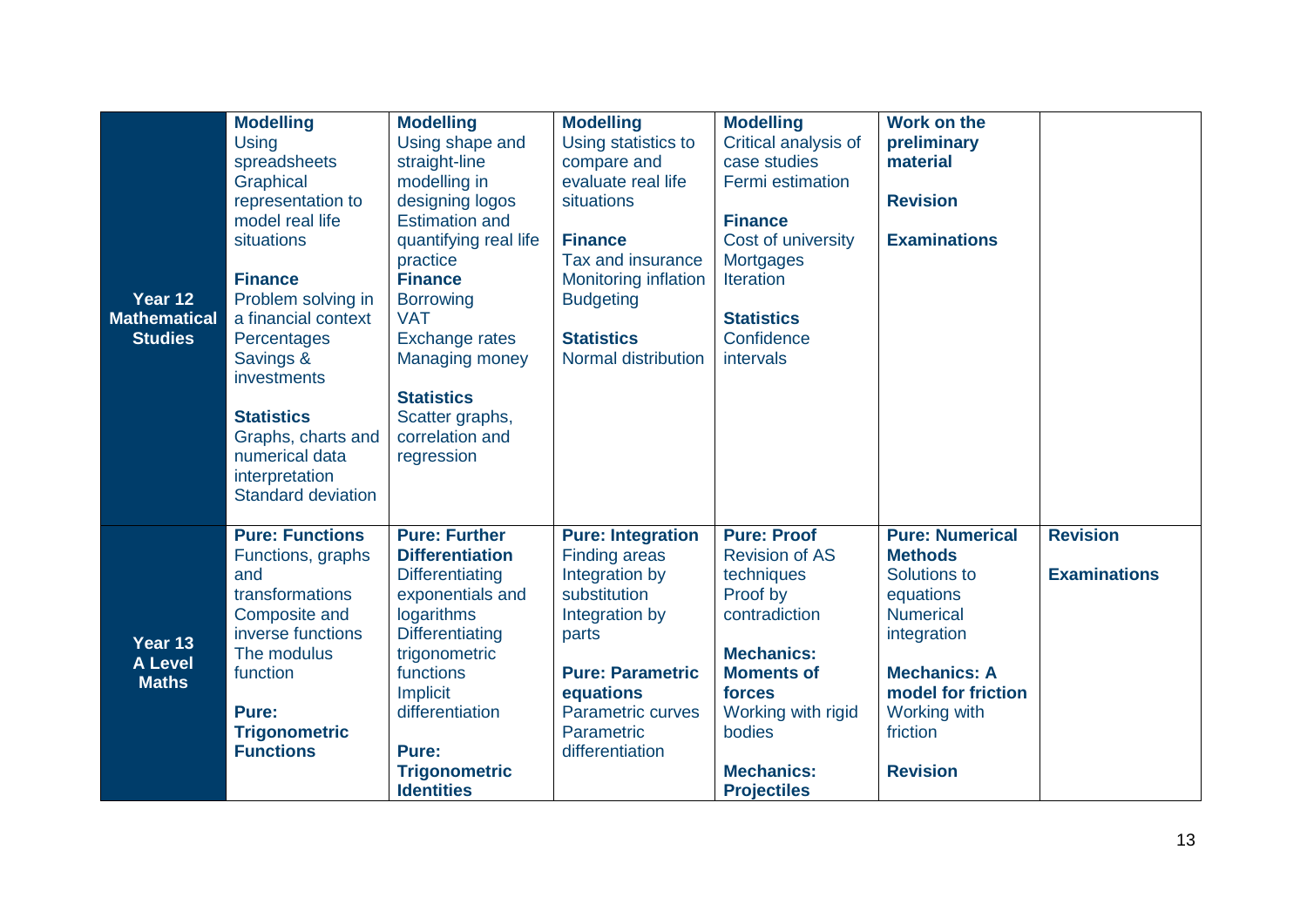|                | Reciprocal               | The compound            | <b>Mechanics:</b>        | Introduction              |                        |                     |
|----------------|--------------------------|-------------------------|--------------------------|---------------------------|------------------------|---------------------|
|                | trigonometric            | angle formulae          | <b>Forces and</b>        | <b>General equations</b>  |                        |                     |
|                | functions                | Harmonic form           | <b>Motion</b>            |                           |                        |                     |
|                | Inverse                  |                         | <b>Resolving forces</b>  | <b>Pure: Differential</b> |                        |                     |
|                | trigonometric            | <b>Mechanics:</b>       | Newton's second          | <b>Equations</b>          |                        |                     |
|                | functions                | <b>Kinematics</b>       | law in 2D                | Forming and               |                        |                     |
|                |                          | Motion in 2D            |                          | solving differential      |                        |                     |
|                | <b>Pure: Further</b>     |                         | <b>Pure: Vectors</b>     | equations                 |                        |                     |
|                | <b>Algebra</b>           | <b>Statistics:</b>      | Vectors in 3D            |                           |                        |                     |
|                | The general              | <b>Statistical</b>      | <b>Statistics:</b>       | <b>Statistics:</b>        |                        |                     |
|                | binomial expansion       | <b>Distributions</b>    | <b>Statistical</b>       | <b>Statistical</b>        |                        |                     |
|                | Rational                 | The normal              | hypothesis               | hypothesis                |                        |                     |
|                | expressions              | distribution            | testing                  | testing                   |                        |                     |
|                | <b>Partial fractions</b> |                         | <b>Revisiting the</b>    | <b>Testing for</b>        |                        |                     |
|                |                          |                         | binominal                | correlation               |                        |                     |
|                | <b>Statistics:</b>       |                         | distribution             |                           |                        |                     |
|                | <b>Probability</b>       |                         | Using the normal         |                           |                        |                     |
|                | Conditional              |                         | distribution in          |                           |                        |                     |
|                | probability              |                         | hypothesis testing       |                           |                        |                     |
|                | <b>Pure: Conics</b>      | <b>Pure: Series and</b> | <b>Pure: Further</b>     | <b>Pure: Hyperbolic</b>   | <b>Pure: Numerical</b> | <b>Revision</b>     |
|                | Applying                 | <b>limits</b>           | <b>Calculus</b>          | <b>Functions</b>          | <b>Methods</b>         |                     |
|                | composite                | <b>Maclaurin series</b> | Integrals with           | Reciprocal                | <b>Numerical</b>       | <b>Examinations</b> |
|                | transformations          | <b>Limits</b>           | partial fractions        | hyperbolic                | integration            |                     |
|                |                          | L'Hopitals rule         |                          | functions                 | <b>Differential</b>    |                     |
|                | <b>Pure: Further</b>     |                         | <b>Discrete: Game</b>    | Inverse hyperbolic        | equations              |                     |
| Year 13        | <b>Calculus</b>          | <b>Pure: Polar</b>      | theory                   | functions                 |                        |                     |
| <b>A Level</b> | Improper integrals       | <b>Coordinates</b>      | Formulating a            | <b>Calculus and</b>       | <b>Discrete: Group</b> |                     |
| <b>Further</b> | Inverse                  | Areas in polar          | game as a linear         | hyperbolic                | theory                 |                     |
| <b>Maths</b>   | trigonometric            | curves                  | programming              | functions                 | Properties of          |                     |
|                | functions                |                         | problem                  |                           | groups                 |                     |
|                |                          | <b>Discrete:</b>        |                          | <b>Pure: Further</b>      | <b>Subgroups</b>       |                     |
|                | <b>Pure: Series and</b>  | <b>Networks</b>         | <b>Pure: First order</b> | <b>Integration</b>        | Isomorphisms           |                     |
|                | induction                | <b>Revision</b>         | differential             | Integration               |                        |                     |
|                |                          |                         | equations                | techniques                |                        |                     |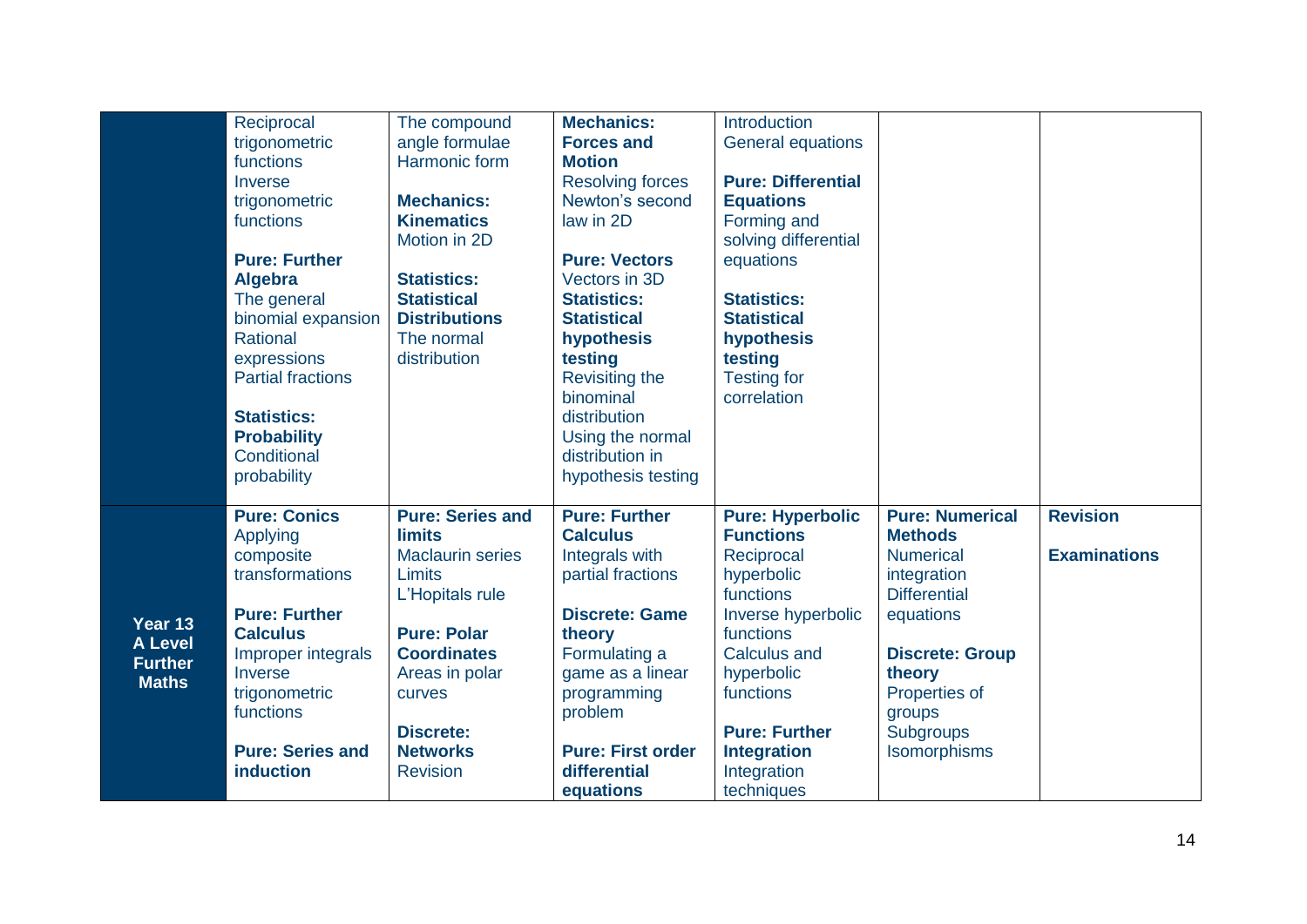| Method of               | <b>Discrete: Critical</b> | Separation of        | <b>Reduction</b>     | <b>Revision and</b> |  |
|-------------------------|---------------------------|----------------------|----------------------|---------------------|--|
| difference using        | <b>Path Analysis</b>      | variables            | formulae             | exams               |  |
| partial fractions       | Gantt charts and          | Integrating factors  | Arc length and       |                     |  |
|                         | resource                  |                      | surface area         |                     |  |
| <b>Pure: Further</b>    | histograms                |                      |                      |                     |  |
| <b>Matrices</b>         |                           | <b>Pure: Vectors</b> | <b>Pure: Second</b>  |                     |  |
| <b>Eigenvalues and</b>  | <b>Discrete: Network</b>  | The equation of a    | order differential   |                     |  |
| eigenvectors            | <b>Flows</b>              | plane                | equations            |                     |  |
|                         | Flow augmentation         |                      | Homogeneous          |                     |  |
| <b>Discrete: Graphs</b> | Upper and lower           | <b>Mechanics:</b>    | differential         |                     |  |
| Planar graphs           | capacities                | <b>Impulse and</b>   | equations            |                     |  |
| Kuratowski's            |                           | momentum             | Modelling            |                     |  |
| theorem                 | <b>Discrete: Linear</b>   | Working in 2D        | oscillations         |                     |  |
| <b>Isomorphism</b>      | <b>Programming</b>        |                      | Non-                 |                     |  |
|                         | The simplex               |                      | homogeneous          |                     |  |
| <b>Mechanics:</b>       | algorithm                 |                      | differential         |                     |  |
| <b>Centre of Mass</b>   |                           |                      | equations            |                     |  |
| Finding centres of      | <b>Mechanics:</b>         |                      | Systems of           |                     |  |
| mass                    | <b>Circular Motion</b>    |                      | differential         |                     |  |
| Solids of revolution    | Motion in a               |                      | equations            |                     |  |
| <b>Plane figures</b>    | horizontal circle         |                      |                      |                     |  |
|                         | Motion in a vertical      |                      | <b>Pure: Vectors</b> |                     |  |
|                         | circle                    |                      | Lines and planes     |                     |  |
|                         |                           |                      | The vector product   |                     |  |

| Key Stage 3 (Years 7-9) | <b>GCSE (Years 10-11)</b>                    | A-level (Years 12-13)                            |
|-------------------------|----------------------------------------------|--------------------------------------------------|
|                         | <b>Exam board</b>                            | <b>Exam board</b>                                |
|                         | Edexcel                                      | <b>AQA</b>                                       |
|                         |                                              | https://www.aqa.org.uk/subjects/mathematics/as-  |
|                         | <b>Core texts</b>                            | and-a-level                                      |
|                         | Edexcel GCSE (9-1) Mathematics - Pearson     |                                                  |
|                         | <b>Revise Edexcel GCSE (9-1) Mathematics</b> | https://www.aqa.org.uk/subjects/mathematics/aqa- |
|                         | <b>Revision Guide</b>                        | certificate/mathematical-studies-1350            |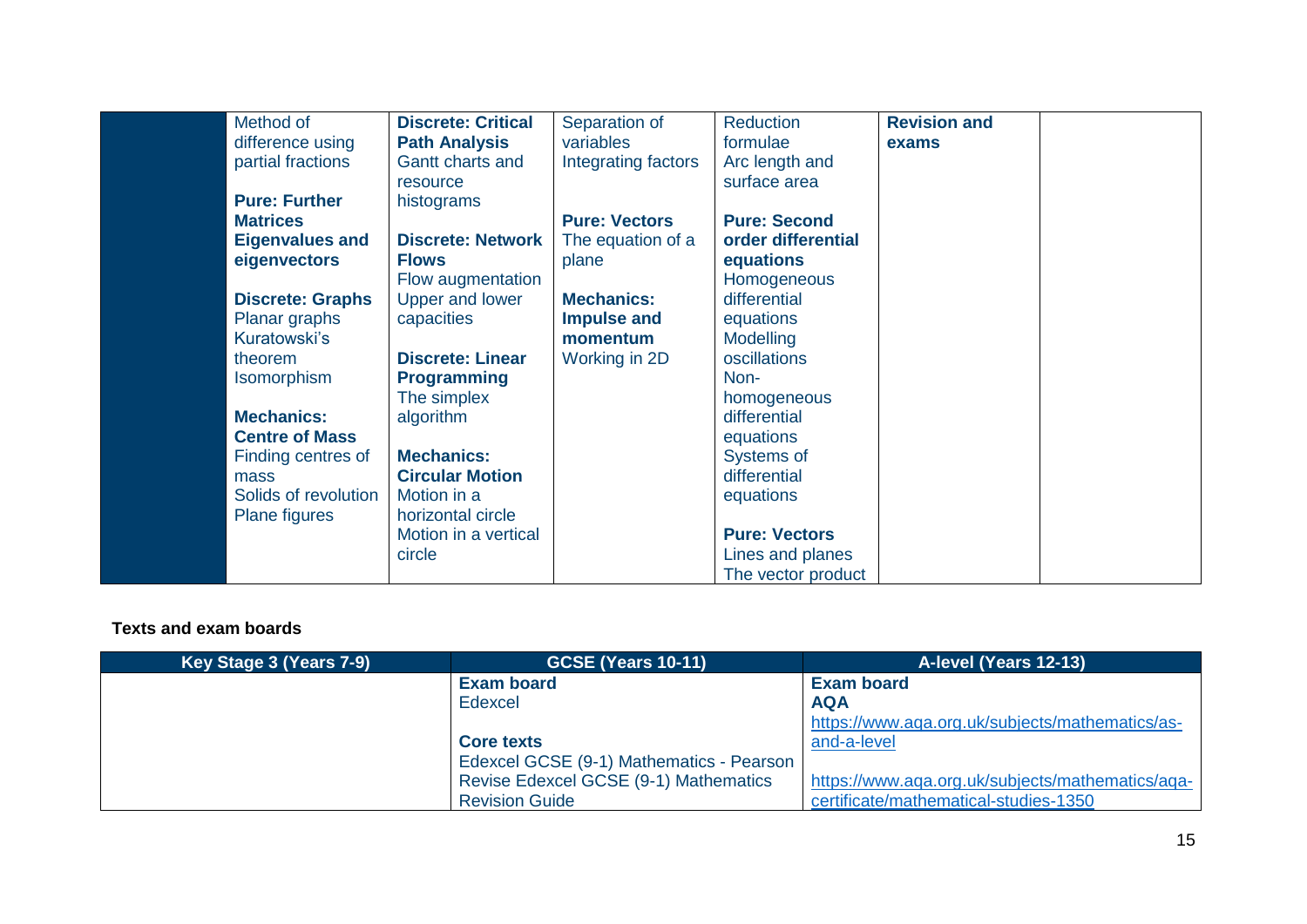| <b>Workbook</b><br><b>Practice Papers +</b> | Revise Edexcel GCSE (9-1) Mathematics<br><b>Core texts</b><br>Revise Edexcel GCSE (9-1) Mathematics<br><b>AS Maths</b><br>Hodder AQA A Level Mathematics Year 1<br><b>AS Further Maths:</b><br><b>Hodder AQA A Level Further Mathematics For</b><br>Core Year 1 and AS<br><b>Hodder AQA A Level Further Mathematics</b><br><b>Discrete</b><br><b>Hodder AQA A Level Further Mathematics</b><br><b>Mechanics</b><br><b>Mathematical Studies</b><br>Hodder AQA Level 3 Certificate in Mathematical<br><b>Studies (Core Maths)</b><br><b>A Level Maths</b><br>Hodder AQA A Level Mathematics Year 1<br><b>A Level Further Maths</b><br><b>Hodder AQA A Level Further Mathematics For</b><br>Core Year 2<br><b>Hodder AQA A Level Further Mathematics</b><br><b>Discrete</b><br><b>Hodder AQA A Level Further Mathematics</b> |
|---------------------------------------------|---------------------------------------------------------------------------------------------------------------------------------------------------------------------------------------------------------------------------------------------------------------------------------------------------------------------------------------------------------------------------------------------------------------------------------------------------------------------------------------------------------------------------------------------------------------------------------------------------------------------------------------------------------------------------------------------------------------------------------------------------------------------------------------------------------------------------|
|---------------------------------------------|---------------------------------------------------------------------------------------------------------------------------------------------------------------------------------------------------------------------------------------------------------------------------------------------------------------------------------------------------------------------------------------------------------------------------------------------------------------------------------------------------------------------------------------------------------------------------------------------------------------------------------------------------------------------------------------------------------------------------------------------------------------------------------------------------------------------------|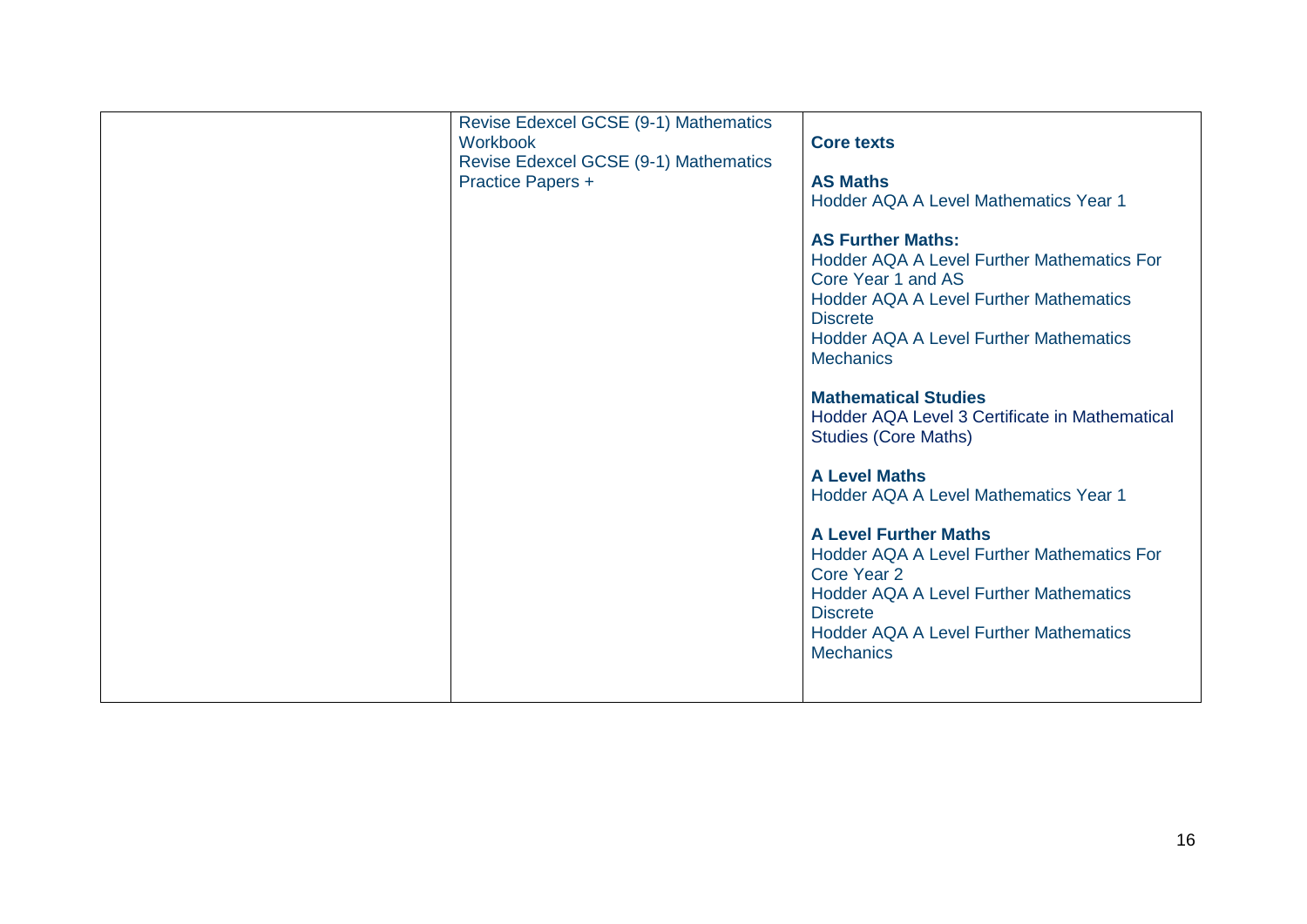# **Science**

<span id="page-16-0"></span>Science plays a fundamental role in shaping our daily lives, giving us the tools to explain the universe around us. At Launceston College, our science curriculum is designed around seven key concepts, known as big ideas, on which all learning is based through a 7-year curriculum. Students will learn and remember the essential knowledge of science related to these big ideas, and over time develop a deeper understanding of each idea, how they are interconnected, and how science connects with other subjects. The curriculum is challenging, engaging, and academically rigorous, with a strong emphasis a focus on practical work. We also look to make clear to students the relevance of to their everyday lives, as well as prepare them for progression into work or higher-level science study.

#### **Launceston College Big Ideas of Science**

- 1. All material in the Universe is made of very small particles, and these particles can interact
- 2. Objects can only be affected by forces acting on them
- 3. Energy can be in different stores, can be transferred, but cannot be created or destroyed
- 4. Organisms are organised on a cellular basis
- 5. Organisms depend on each other and interactions with their environment
- 6. Genetic information is passed down through generations, and leads to evolution
- 7. The development of scientific knowledge requires evidence, which leads to theories and models that explain the evidence at the time.

| $Green = biology$ |                                                                                                                              | $Red = chemistry$ |                                                                                                              | $Blue = physics$ | Blue = general science                                                                                              |                                                       |
|-------------------|------------------------------------------------------------------------------------------------------------------------------|-------------------|--------------------------------------------------------------------------------------------------------------|------------------|---------------------------------------------------------------------------------------------------------------------|-------------------------------------------------------|
|                   | <b>Autumn 1</b>                                                                                                              | <b>Autumn 2</b>   | <b>Spring 1</b>                                                                                              | <b>Spring 2</b>  | <b>Summer 1</b>                                                                                                     | <b>Summer 2</b>                                       |
| Year              | These topics are taught on rotation:<br>Cells, tissues organs, and the<br>reproductive system<br><b>Particles and matter</b> |                   | These topics are taught on rotation:<br>Forces and their effects on objects<br>Atoms, elements and compounds |                  | These topics are taught on rotation:<br><b>Energy stores and heat</b><br><b>Ecology and food chains</b><br>project) | Science fair (work like a scientist on your choice of |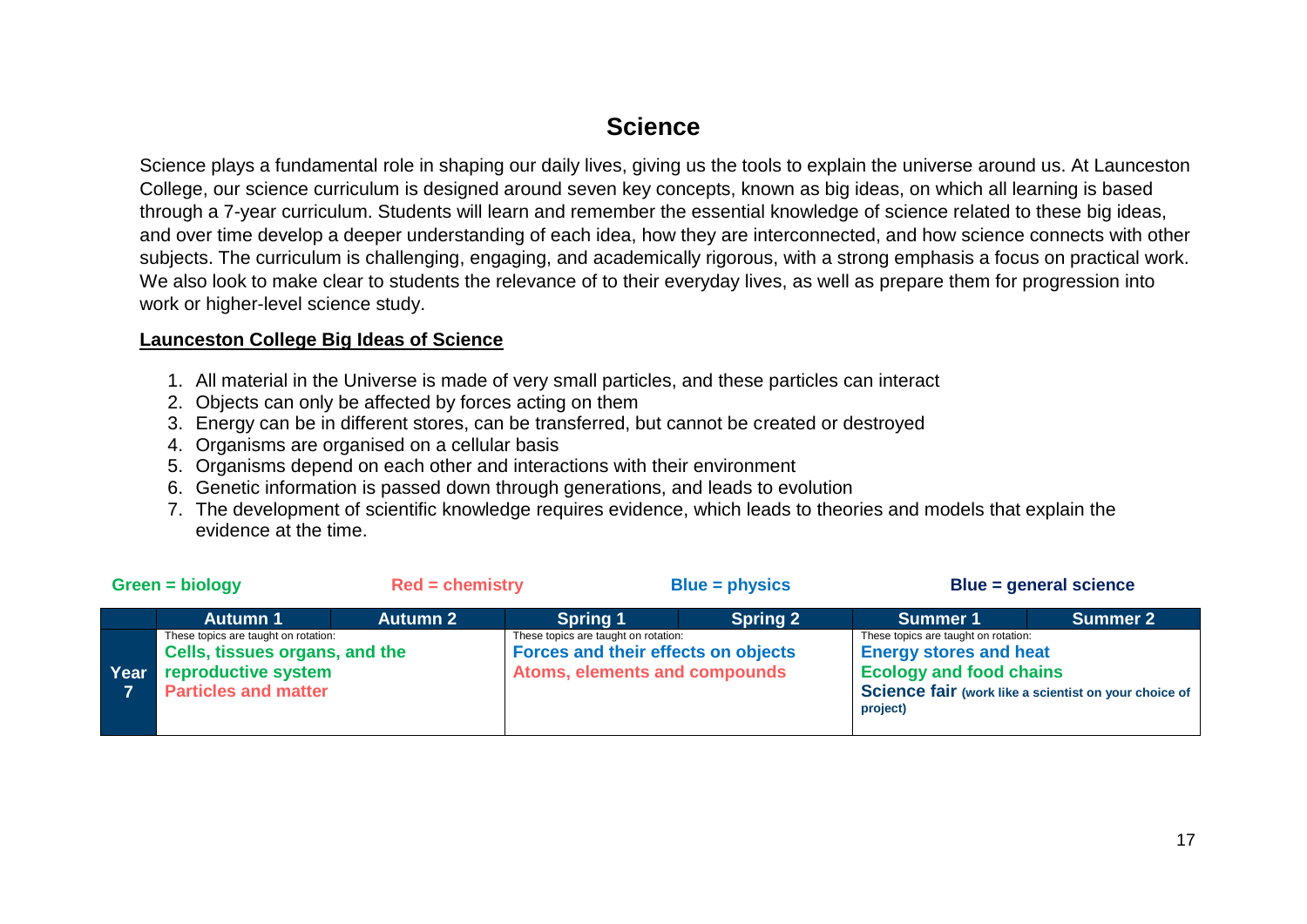|            | These topics are taught on rotation:<br><b>Photosynthesis and respiration</b> | These topics are taught on rotation:<br><b>Chemical reactions 1: Acids, Alkalis,</b> | These topics are taught on rotation:<br><b>Inheritance</b>               |
|------------|-------------------------------------------------------------------------------|--------------------------------------------------------------------------------------|--------------------------------------------------------------------------|
| Year       | <b>Light and sound</b>                                                        | and Energetics                                                                       | <b>Earth's atmosphere and climate</b>                                    |
| 8          |                                                                               | <b>Electrical circuits and magnetism</b>                                             | <b>Science Fair (work like a scientist on your choice</b><br>of project) |
|            | These topics are taught on rotation:                                          | These topics are taught on rotation:                                                 | <b>Ecosystems and interdependence</b>                                    |
|            | Diet and the digestive system                                                 | <b>Chemical formulae and materials</b>                                               | <b>Using Earth's resources</b>                                           |
| Year       | <b>Chemical reactions 2: Neutralisation and</b>                               | science                                                                              | <b>Energy transfers by heating, and energy</b>                           |
| 9          | salts                                                                         | <b>Waves and space</b>                                                               | <b>resources</b>                                                         |
|            | <b>Speed and acceleration (with electricity</b>                               | <b>Working like a scientist (introducing GCSE)</b>                                   |                                                                          |
|            | recap                                                                         | practical work)                                                                      |                                                                          |
|            |                                                                               | <b>GCSE Combined Science (Trilogy)</b>                                               |                                                                          |
|            | These topics are taught on rotation:                                          | These topics are taught on rotation:                                                 | These topics are taught on rotation:                                     |
|            | <b>Cells</b>                                                                  | <b>Organisation and transport in organisms</b><br>(continued)                        | <b>Energy stores and transfers (continued)</b>                           |
| Year<br>10 | <b>Particle model of matter</b>                                               | <b>Structure, bonding and quantitative</b>                                           | <b>Infection and response</b>                                            |
|            | <b>Atomic structure</b>                                                       | chemistry                                                                            | <b>Chemical reactions and energetics</b>                                 |
|            | <b>Electricity</b>                                                            | <b>Radioactivity</b>                                                                 | <b>Photosynthesis and respiration</b>                                    |
|            | <b>Organisation and transport in organisms</b>                                |                                                                                      |                                                                          |
|            |                                                                               | <b>Energy stores and transfers</b><br><b>Chemical changes</b>                        |                                                                          |
|            | These topics are taught on rotation:                                          | These topics are taught on rotation:                                                 | <b>Revision and exams</b>                                                |
|            | <b>Homeostasis and response</b>                                               | <b>Inheritance, variation and evolution</b>                                          |                                                                          |
|            | <b>Forces and motion</b>                                                      | (continued)                                                                          |                                                                          |
|            | <b>Rate of reaction</b>                                                       | <b>Chemistry of the atmosphere and</b>                                               |                                                                          |
| Year       | <b>Organic chemistry</b>                                                      | <b>resources</b>                                                                     |                                                                          |
| 11         | <b>Chemical analysis</b>                                                      | <b>Waves</b>                                                                         |                                                                          |
|            | Inheritance, variation and evolution                                          | <b>Electromagnetism</b>                                                              |                                                                          |
|            |                                                                               | <b>Ecology</b>                                                                       |                                                                          |
|            |                                                                               |                                                                                      |                                                                          |
|            |                                                                               | <b>GCSE Separate Science</b>                                                         |                                                                          |
|            | <b>Cells</b>                                                                  | <b>Organisation and transport in</b>                                                 | <b>Homeostasis and response</b>                                          |
|            | <b>Organisation and transport in organisms</b>                                | <b>organisms</b> (continued)                                                         | <b>Rate of reaction</b>                                                  |
| Year       | <b>Atomic structure</b>                                                       | <b>Infection and response</b>                                                        | <b>Organic chemistry</b>                                                 |
| 10         | <b>Structure, bonding and quantitative</b>                                    | <b>Photosynthesis and respiration</b>                                                | <b>Forces and motion (continued)</b>                                     |
|            | chemistry                                                                     | <b>Structure, bonding and quantitative</b>                                           |                                                                          |
|            | <b>Particle model of matter</b>                                               | <b>chemistry (continued)</b>                                                         |                                                                          |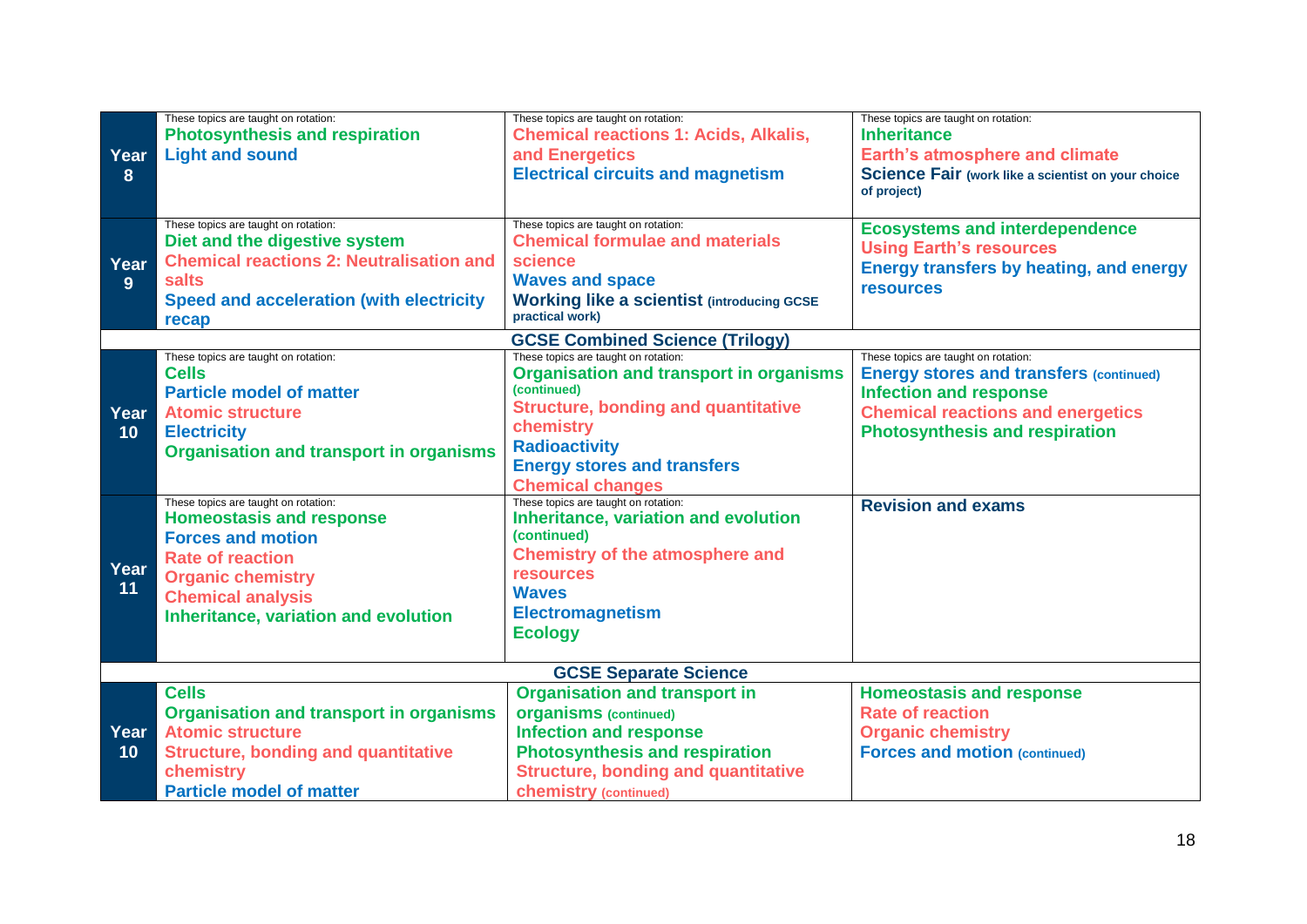|            | <b>Electricity</b><br><b>Radioactivity</b>                                                                                                                                                            | <b>Chemical changes</b><br><b>Radioactivity (continued)</b><br><b>Energy stores and transfers</b><br><b>Forces and motion</b> |                           |
|------------|-------------------------------------------------------------------------------------------------------------------------------------------------------------------------------------------------------|-------------------------------------------------------------------------------------------------------------------------------|---------------------------|
| Year<br>11 | Homeostasis and response (continued)<br>Inheritance, variation and evolution<br><b>Organic chemistry (continued)</b><br><b>Chemical analysis</b><br><b>Waves and light</b><br><b>Electromagnetism</b> | <b>Ecology and interdependence</b><br><b>Chemistry of the atmosphere and</b><br><b>resources</b><br><b>Space</b>              | <b>Revision and exams</b> |

|                           | <b>Autumn 1</b>                                  | <b>Autumn 2</b>                                           | <b>Spring 1</b>                                         | <b>Spring 2</b>                                                                      | <b>Summer 1</b>              | <b>Summer 2</b>                                                        |
|---------------------------|--------------------------------------------------|-----------------------------------------------------------|---------------------------------------------------------|--------------------------------------------------------------------------------------|------------------------------|------------------------------------------------------------------------|
|                           |                                                  |                                                           | <b>A Level Biology</b>                                  |                                                                                      |                              |                                                                        |
| Year<br>$\blacksquare$ 12 | <b>Biological</b><br>molecules, nucleic<br>acids | Cell structure,<br>transport,<br><b>Immunity</b>          | <b>Exchange</b><br>DNA, genes and<br>protein synthesis  | <b>Mass transport</b><br><b>Genetic diversity</b><br><b>Biodiversity</b>             | <b>Revision and</b><br>exams | <b>Energy and</b><br>ecosystems<br><b>Populations in</b><br>ecosystems |
| Year<br>$-13$             | <b>Photosynthesis</b><br><b>Inherited change</b> | <b>Respiration</b><br><b>Populations and</b><br>evolution | <b>Response to</b><br>stimuli<br><b>Gene expression</b> | <b>Homeostasis</b><br><b>Gene expression</b><br><b>Recombinant DNA</b><br>technology | <b>Revision and exams</b>    |                                                                        |

|                | <b>A Level Chemistry</b>                                 |                                |                                                                               |                                                                       |       |                                                                             |                                                |                       |  |
|----------------|----------------------------------------------------------|--------------------------------|-------------------------------------------------------------------------------|-----------------------------------------------------------------------|-------|-----------------------------------------------------------------------------|------------------------------------------------|-----------------------|--|
| Year<br>/ 12 / | <b>Atomic Structure</b><br><b>Bonding</b>                |                                | <b>Kinetics and equilibria</b><br><b>Fundamentals of organic</b><br>chemistry |                                                                       | table | <b>Chemistry of the periodic</b><br><b>Analysis of organic</b><br>compounds | <b>Revision and</b><br>exams                   | <b>Thermodynamics</b> |  |
| Year<br>13     | <b>Thermodynamics</b><br><b>Equilibrium</b><br>constants | <b>Electrode</b><br>potentials |                                                                               | <b>Acids, bases and</b><br><b>buffers</b><br><b>Organic synthesis</b> |       | <b>Transition metal</b><br>chemistry                                        | <b>Revision and exams</b><br><b>Unit title</b> |                       |  |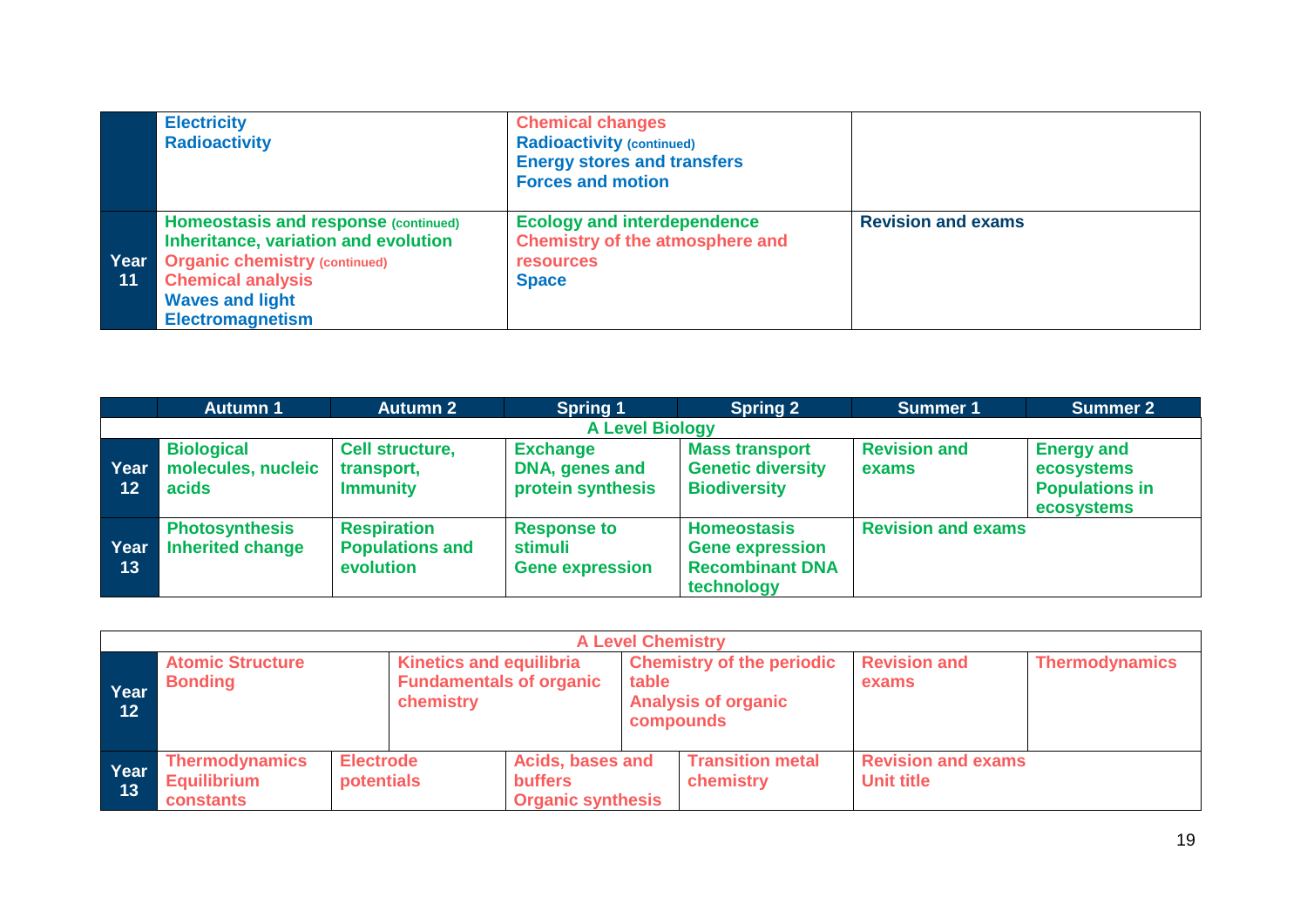| ------ | наш |      |  |
|--------|-----|------|--|
|        |     | огат |  |

|                           | <b>A Level Physics</b>                                                                                   |                                                                               |                                               |                                               |                              |                                      |  |  |
|---------------------------|----------------------------------------------------------------------------------------------------------|-------------------------------------------------------------------------------|-----------------------------------------------|-----------------------------------------------|------------------------------|--------------------------------------|--|--|
| Year<br>$\overline{12}$   | <b>Measurements</b><br>and uncertainties<br><b>Mechanics</b><br><b>Particles and</b><br><b>radiation</b> | <b>Mechanics and</b><br>materials<br><b>Particles and</b><br><b>radiation</b> | <b>Waves</b><br><b>Electricity</b>            |                                               | <b>Revision and</b><br>exams | <b>Periodic motion</b><br>and fields |  |  |
| Year<br>$\blacksquare$ 13 | <b>Further mechanics</b><br><b>Fields and their</b><br><b>consequences</b>                               | <b>Thermal energy</b><br><b>Capacitance</b>                                   | <b>Astrophysics</b><br><b>Magnetic fields</b> | <b>Astrophysics</b><br><b>Nuclear physics</b> | <b>Revision and exams</b>    |                                      |  |  |

| <b>A Level Psychology</b> |                         |                         |                         |                         |                           |                          |  |
|---------------------------|-------------------------|-------------------------|-------------------------|-------------------------|---------------------------|--------------------------|--|
|                           | <b>Social Influence</b> | <b>Social Influence</b> | <b>Memory</b>           | <b>Memory</b>           | <b>Biopsychology</b>      | <b>Revision and exam</b> |  |
| Year<br>$-12$             | <b>Research Methods</b> | <b>Research Methods</b> | <b>Research Methods</b> | <b>Research Methods</b> | <b>Revision</b>           |                          |  |
|                           | <b>Approaches</b>       | <b>Psychopathology</b>  | Psychopathology         | <b>Attachment</b>       | <b>Attachment</b>         | <b>Approaches</b>        |  |
|                           | <b>Biopsychology</b>    | <b>Biopsychology</b>    | <b>Research Methods</b> | <b>Revision</b>         | <b>Revision and exams</b> |                          |  |
| Year                      | <b>Research Methods</b> | <b>Research Methods</b> | <b>Aggression</b>       | <b>Relationships</b>    |                           |                          |  |
| 13                        | <b>Issues and</b>       | <b>Schizophrenia</b>    |                         |                         |                           |                          |  |
|                           | debates                 |                         |                         |                         |                           |                          |  |

| <b>Level 3 BTEC Applied Science</b> |                                                                                |                                                                                         |                                                                                  |                                                                      |                          |                                                       |
|-------------------------------------|--------------------------------------------------------------------------------|-----------------------------------------------------------------------------------------|----------------------------------------------------------------------------------|----------------------------------------------------------------------|--------------------------|-------------------------------------------------------|
| 12                                  | <b>Unit 1: Chemistry</b><br>Year Unit 2: Learning<br><b>Aim A - Titrations</b> | <b>Unit 1: Physics</b><br><b>Unit 2: Learning</b><br>$Aim B - Cooling$<br><b>CULVES</b> | <b>Unit 1: Biology</b><br>Unit 2: Learning<br>  Aim C -<br><b>Chromatography</b> | <b>Revision</b><br>Unit 2: Learning<br>Aim D - Reflective<br>Journal | <b>Revision and exam</b> | <b>Unit 3: Science</b><br><b>Investigation Skills</b> |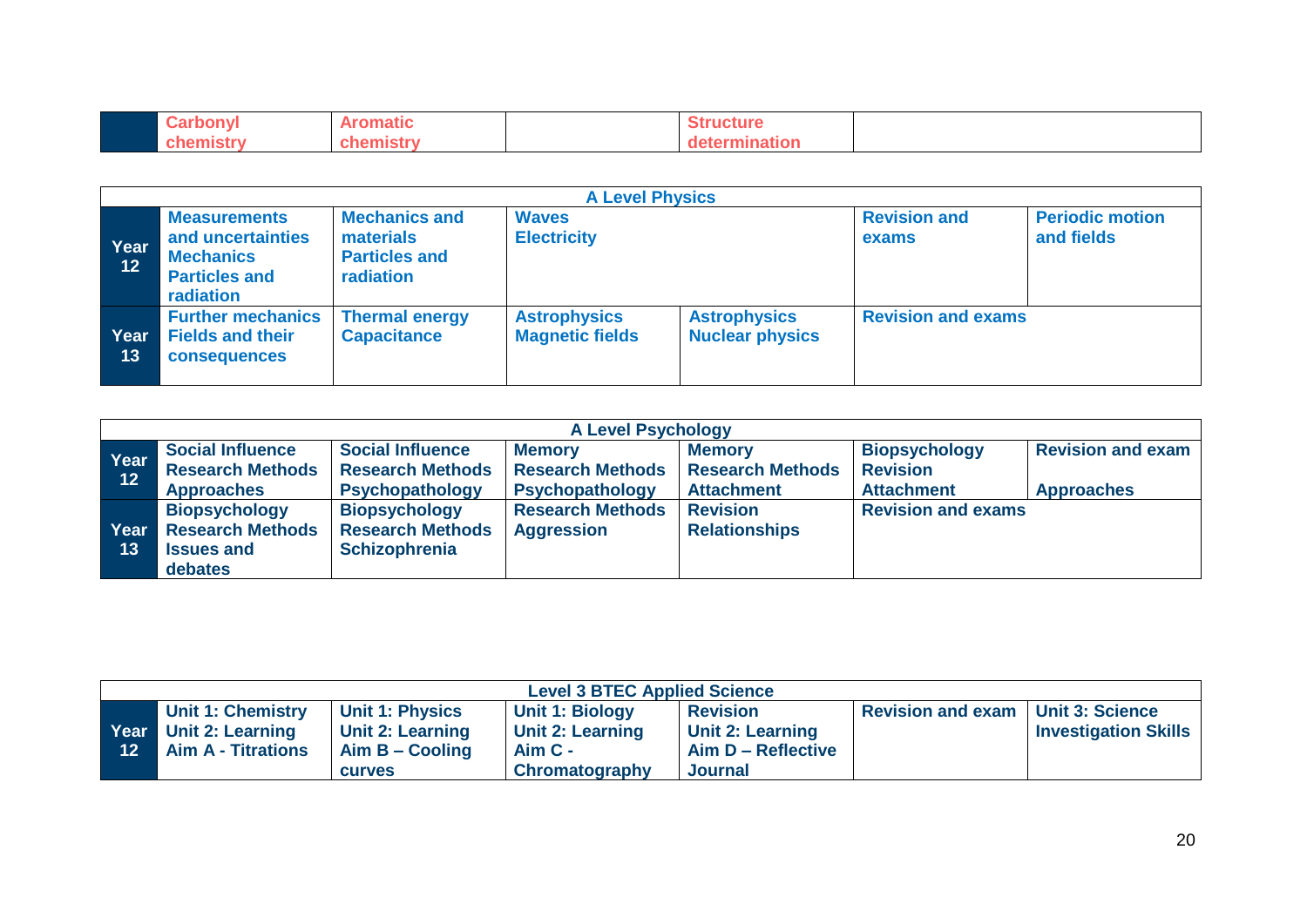| Year<br>13 | <b>Unit 8: Learning</b><br>$Aim A -$<br><b>Musculoskeletal</b><br>system<br><b>Unit 3: Science</b><br><b>Investigation Skills</b> | <b>Unit 8: Learning</b><br>Aim B – Lymphatic $\vert$ Aim A –<br>system<br><b>Unit 3: Science</b><br><b>Investigation Skills   Unit 3: Science</b> | <b>Unit 8: Learning</b><br><b>Musculoskeletal</b><br>system<br><b>Investigation Skills</b> | <b>Unit 3: Science</b><br><b>Investigation skills</b> | <b>Revision and exams</b> |
|------------|-----------------------------------------------------------------------------------------------------------------------------------|---------------------------------------------------------------------------------------------------------------------------------------------------|--------------------------------------------------------------------------------------------|-------------------------------------------------------|---------------------------|
|------------|-----------------------------------------------------------------------------------------------------------------------------------|---------------------------------------------------------------------------------------------------------------------------------------------------|--------------------------------------------------------------------------------------------|-------------------------------------------------------|---------------------------|

| <b>Exam board</b><br><b>Core texts</b><br>Online versions of the key textbooks are<br>available for students at kerboodle.com (log in<br>required, contact science teacher)<br>CGP revision guides are extensive and<br>available to purchase through the College at<br>certain times of the year. | <b>Exam board</b><br>A Levels - AQA<br><b>BTEC</b> - Pearson Edexcel<br><b>Core texts</b><br>Online versions of the key textbooks are<br>available for students at kerboodle.com or<br>pearsonactivelearn.com (log ins required,<br>contact teacher)<br>CGP revision guides are extensive and<br>available to purchase through the College at<br>certain times of the year. |
|----------------------------------------------------------------------------------------------------------------------------------------------------------------------------------------------------------------------------------------------------------------------------------------------------|-----------------------------------------------------------------------------------------------------------------------------------------------------------------------------------------------------------------------------------------------------------------------------------------------------------------------------------------------------------------------------|
|                                                                                                                                                                                                                                                                                                    |                                                                                                                                                                                                                                                                                                                                                                             |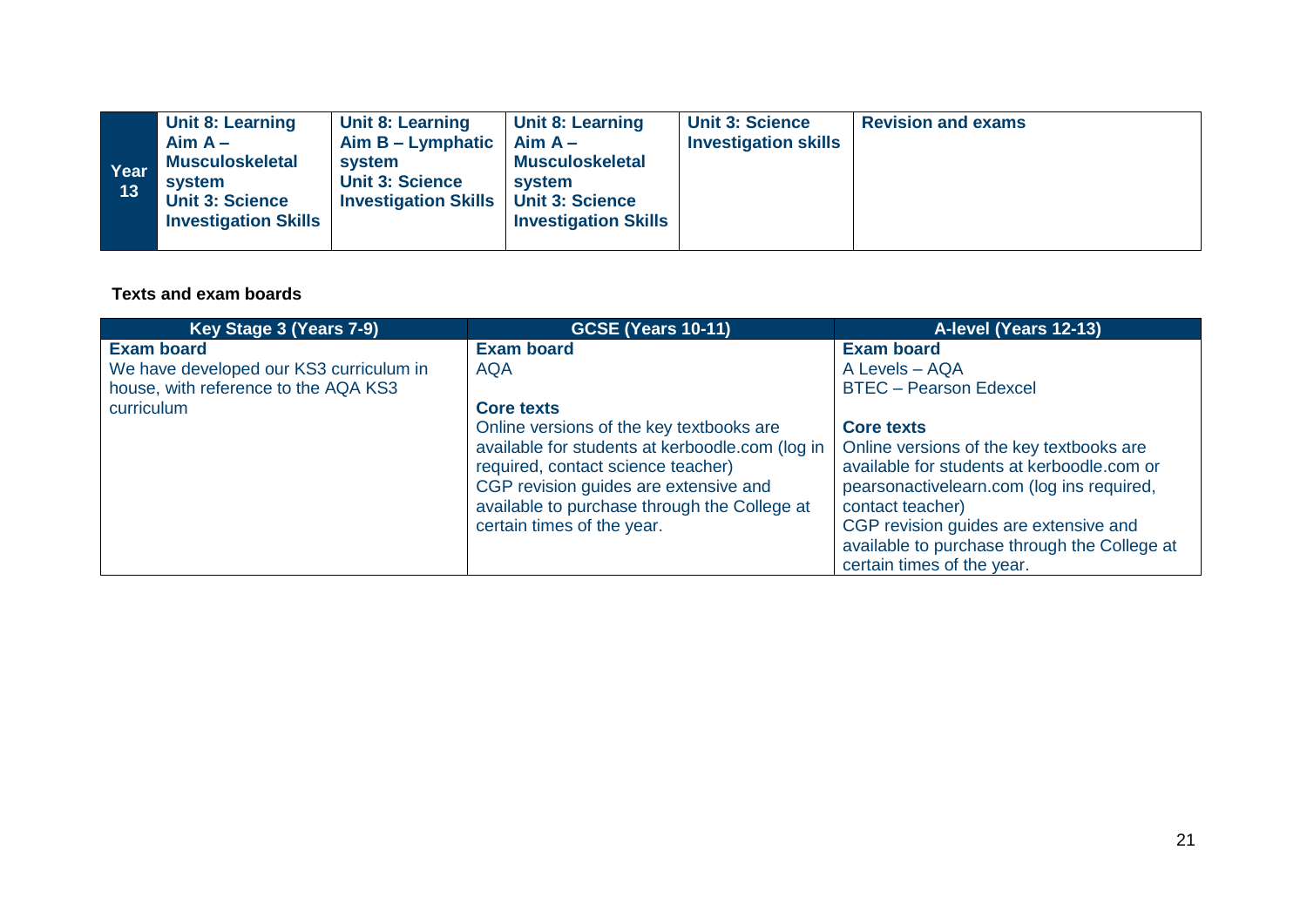# **Modern Foreign Languages**

<span id="page-21-0"></span>The Launceston College MFL curriculum is accessible to all and provides opportunities to develop a high level of literacy in French or Spanish. MFL required for success in adult life. The MFL Faculty aims to broaden pupils' horizons and foster positive enquiring attitudes towards other countries through a range of social and cultural opportunities, raising awareness of diversity and inclusion.

The KS3 curriculum plan for follows the national curriculum plan for Languages and Conti's EPI technique to enable students to gain confidence in their language learning. At KS4, pupils build on their knowledge whilst following the AQA GCSE specifications and thus enabling them to potentially gain an English Baccalaureate.

The MFL curriculum incorporates grammar and vocabulary as well as linguistic competence. In lessons, students will use the 4 skills of listening, speaking, reading and writing, as well as translating.

Students will study a variety of topic areas and aspects of the target language world. Enrichment activities such European day of languages challenges, topic specific DEAR time activities, French and Spanish trips or in-house Languages competitions are organised throughout the year to help students develop their cultural understanding.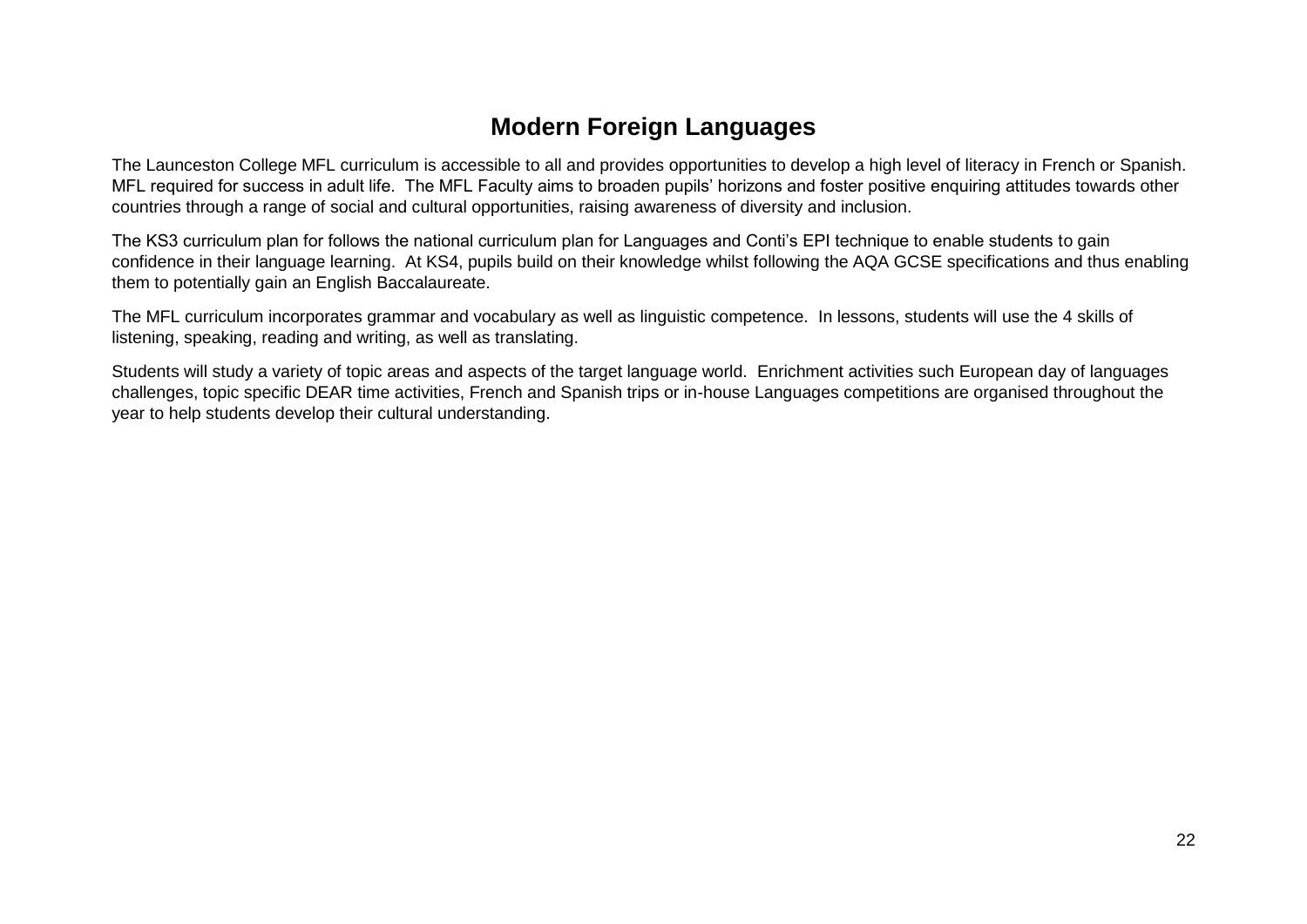# **French**

<span id="page-22-0"></span>

|                   | <b>Autumn 1</b>         | <b>Autumn 2</b>           | <b>Spring 1</b>        | <b>Spring 2</b>          | <b>Summer 1</b>           | <b>Summer 2</b>          |
|-------------------|-------------------------|---------------------------|------------------------|--------------------------|---------------------------|--------------------------|
| Year <sub>7</sub> | <b>What does French</b> | Who are you?              | What are you like?     | What do you like         | <b>Talk about your</b>    | What is your             |
|                   | sound like?             |                           |                        | and dislike?             | family                    | family like?             |
| Year 8            | What is your day        | What do you eat?          | What do you            | What is your             | What do you do at         | What do you do at        |
|                   | like?                   |                           | study?                 | school like?             | home?                     | the weekend?             |
| Year 9            | <b>Family</b>           |                           | <b>Leisure</b>         |                          | <b>Customs</b>            |                          |
|                   |                         |                           |                        |                          |                           |                          |
| Year 10           | Town                    |                           | <b>Holidays</b>        |                          | <b>PPEs</b>               | <b>Speaking practice</b> |
|                   |                         |                           |                        |                          |                           |                          |
| Year 11           | <b>School</b>           | <b>Future Jobs</b>        | <b>PPEs and Global</b> | <b>Speaking</b>          | <b>Revision and</b>       |                          |
|                   |                         |                           | and Social Issues      | <b>Preparation</b>       | <b>Exams</b>              |                          |
|                   | <b>Family</b>           | <b>Cyberspace</b>         | <b>Volunteering</b>    | <b>Cultural Heritage</b> | <b>Speaking Practice</b>  |                          |
| Year 12           | <b>Cinema</b>           | <b>Film Study</b>         | Music                  | <b>Film Study</b>        | <b>Essay Writing and</b>  |                          |
|                   |                         |                           |                        |                          | <b>Exam Techniques</b>    |                          |
|                   | <b>Novel</b>            | <b>Youth and Politics</b> | <b>Demonstrations</b>  | <b>Immigration</b>       | <b>Speaking Practice,</b> |                          |
| Year 13           | <b>Marginalisation</b>  | <b>Marginalisation</b>    | and Strikes            | <b>Criminality</b>       | <b>Revision film and</b>  |                          |
|                   |                         |                           | <b>Criminality</b>     |                          | <b>Essay Writing</b>      |                          |

| <b>Years 7-8</b>                 | <b>GCSE (Years 9-11)</b>                                  | A-level (Years 12-13)                                      |
|----------------------------------|-----------------------------------------------------------|------------------------------------------------------------|
| <b>Core texts</b>                | <b>Exam board</b>                                         | <b>Exam board</b>                                          |
| Conti's EPI and The Language Gym | <b>AQA</b>                                                | <b>AQA</b>                                                 |
|                                  | <b>Core texts</b><br>Studio, Active Learn and Conti's EPI | <b>Core texts</b><br><b>Oxford Textbooks and Kerboodle</b> |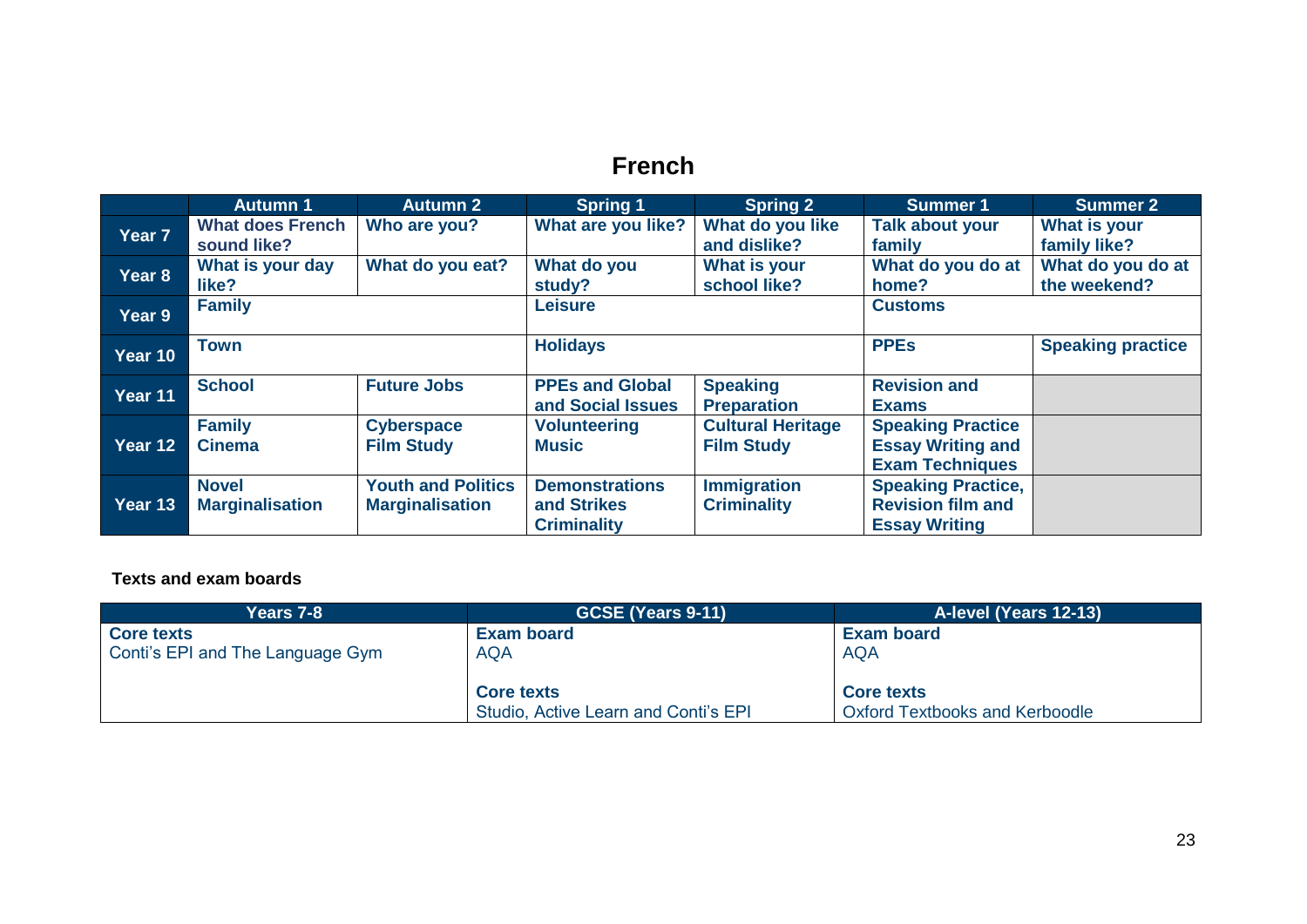# **Spanish**

<span id="page-23-0"></span>

|                   | <b>Autumn 1</b>                                                       | <b>Autumn 2</b>                                                         | Spring 1                                                           | Spring <sub>2</sub>                                                                 | <b>Summer 1</b>                                                               | <b>Summer 2</b>                   |
|-------------------|-----------------------------------------------------------------------|-------------------------------------------------------------------------|--------------------------------------------------------------------|-------------------------------------------------------------------------------------|-------------------------------------------------------------------------------|-----------------------------------|
| Year <sub>7</sub> | <b>What does French</b><br>sound like?                                | Who are you?                                                            | What are you like?                                                 | What do you like<br>and dislike?                                                    | <b>Talk about your</b><br>family                                              | What is your<br>family like?      |
| Year 8            | What is your day<br>like?                                             | What do you eat?                                                        | What do you<br>study?                                              | What is your<br>school like?                                                        | What do you do at<br>home?                                                    | What do you do at<br>the weekend? |
| Year 9            | <b>Holidays</b>                                                       |                                                                         | <b>School</b>                                                      |                                                                                     | <b>Family</b>                                                                 |                                   |
| Year 10           | <b>Leisure</b>                                                        |                                                                         | <b>Town</b>                                                        |                                                                                     | <b>PPEs</b>                                                                   | <b>Speaking Practice</b>          |
| Year 11           | <b>Customs</b>                                                        | <b>Future Jobs</b>                                                      | <b>PPEs Global and</b><br><b>Social Issues</b>                     | <b>Speaking</b><br><b>Preparation</b>                                               | <b>Revision and</b><br><b>Exams</b>                                           |                                   |
| Year 12           | <b>Family Values</b><br><b>Regional Identity</b><br><b>Film Study</b> | <b>Gender Equality</b><br><b>Regional Identity</b><br><b>Film Study</b> | <b>Cyberspace</b><br><b>Cultural Heritage</b><br><b>Film Study</b> | Influence of<br><b>Celebrities</b><br><b>Cultural Heritage</b><br><b>Film Study</b> | <b>Speaking Practice</b><br><b>Essay Writing</b><br><b>Exam Technique</b>     |                                   |
| Year 13           | <b>Immigration</b><br>The Youth in<br><b>Today's Society</b>          | <b>Racism</b><br>The Youth in<br><b>Today's Society</b>                 | <b>Conviviality</b><br><b>Popular</b><br><b>Movements</b>          | <b>Monarchy and</b><br><b>Dictatorships</b><br><b>Popular</b><br><b>Movements</b>   | <b>Speaking Practice,</b><br><b>Revision film and</b><br><b>Essay Writing</b> |                                   |

| Years 7-8                        | GCSE (Years 9-11)                  | A-level (Years 12-13)                 |
|----------------------------------|------------------------------------|---------------------------------------|
| <b>Core texts</b>                | <b>Exam board</b>                  | <b>Exam board</b>                     |
| Conti's EPI and The Language Gym | <b>AQA</b>                         | <b>AQA</b>                            |
|                                  |                                    |                                       |
|                                  | <b>Core texts</b>                  | <b>Core texts</b>                     |
|                                  | Viva, Active Learn and Conti's EPI | <b>Oxford Textbooks and Kerboodle</b> |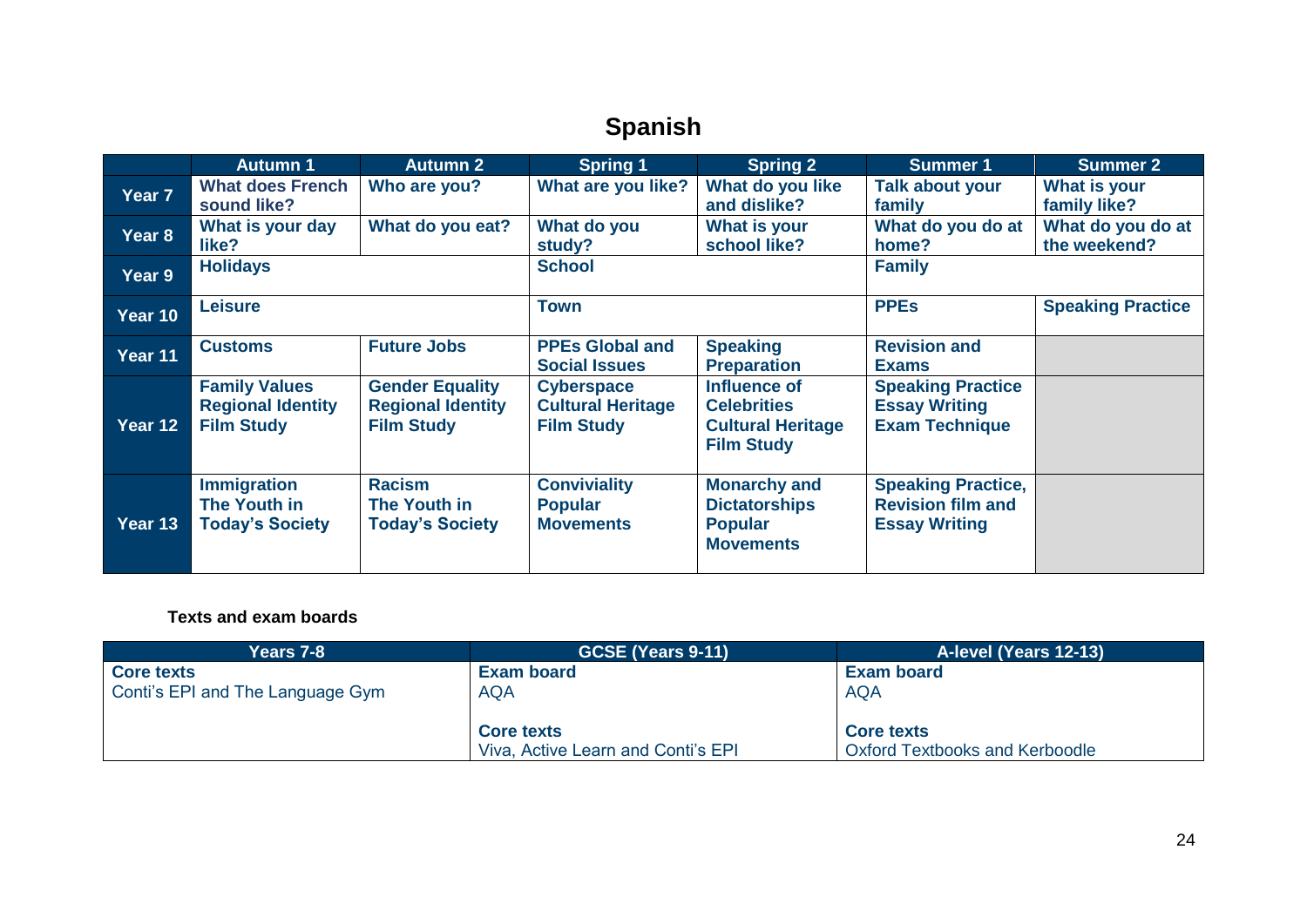### **Year 7 Humanities**

<span id="page-24-0"></span>The aim of the humanities curriculum is to develop students' knowledge and understanding of the environment and community. This curriculum contributes to developing students' cultural capital, through the study of place and the impact that social, economic, environmental, political and religious factors have on the identity of place and people over time. We encourage students to investigate, question and challenge to what extent these factors may promote economic and social equality. Through this understanding we encourage students to consider different approaches to governance, environmental responsibility, economic growth and take part in ethical and philosophical debate. We develop students' understanding of the fundamental British values and the changing role that the UK has within the global community. The curriculum aims to engage and ignite a passion for learning within humanities, developing opportunities for experiences to be shared and developed outside of the classroom and school day. The humanities curriculum develops the skills and subject specific literacy required within each area to be successful whilst developing the skills that students need to be responsible, informed, active citizens within their local, national and global communities.

#### **Year 7 Humanities**

The aim of the curriculum in year 7 is to develop students' knowledge and understanding of place; the environment and community that they live in. Investigating and questioning the importance of the physical and human landscape and how and why they have changed over time. The curriculum aims to engage and ignite a passion for learning within humanities and through local study will promote opportunities for experiences to be shared and developed outside of the classroom and school day. This curriculum builds up the skills that students need to be successful within the humanities over the next 7 years. These skills include source analysis, evaluation, data presentation and analysis, interpretation and evaluation of different viewpoints and drawing informed conclusions.

|                   | <b>Autumn 1</b>           | <b>Autumn 2</b>          | <b>Spring 1</b>          | <b>Spring 2</b>                   | <b>Summer 1</b><br><b>Summer 2</b>     |
|-------------------|---------------------------|--------------------------|--------------------------|-----------------------------------|----------------------------------------|
|                   | <b>Cornwall, location</b> | <b>Cornwall</b>          | <b>Cornwall History:</b> | <b>Medieval Cornwall</b>          | 21 <sup>st</sup> Century Cornwall:     |
|                   | and physical              | <b>Prehistory</b>        | <b>Roman</b>             | <b>Cornwall and the Dark Ages</b> | <b>Characteristics of Launceston's</b> |
|                   | landscape                 | <b>Bronze Age Bodmin</b> | The Roman Empire         | Life in Medieval Launceston       | changing population                    |
|                   | Location                  | Moore: interaction       | Romans in                | The impact of the Monarchy        | Challenges facing our town             |
| Year <sub>7</sub> | <b>Coastal Landscape</b>  | with the landscape,      | Cornwall                 | in our community:                 | Opportunities in our town              |
|                   | Moorland                  | religion and             | Christianity and the     | Launceston Castle in our          | Developing fieldwork skills            |
|                   | Landscape (Bodmin         | community                | Age of the Saints        | community                         |                                        |
|                   | Moor)                     | <b>Sacred Cornwall</b>   |                          | The impact of the Church in       |                                        |
|                   |                           | Iron Age Cornwall        |                          | our community: Launceston         |                                        |
|                   |                           |                          |                          | Priory                            |                                        |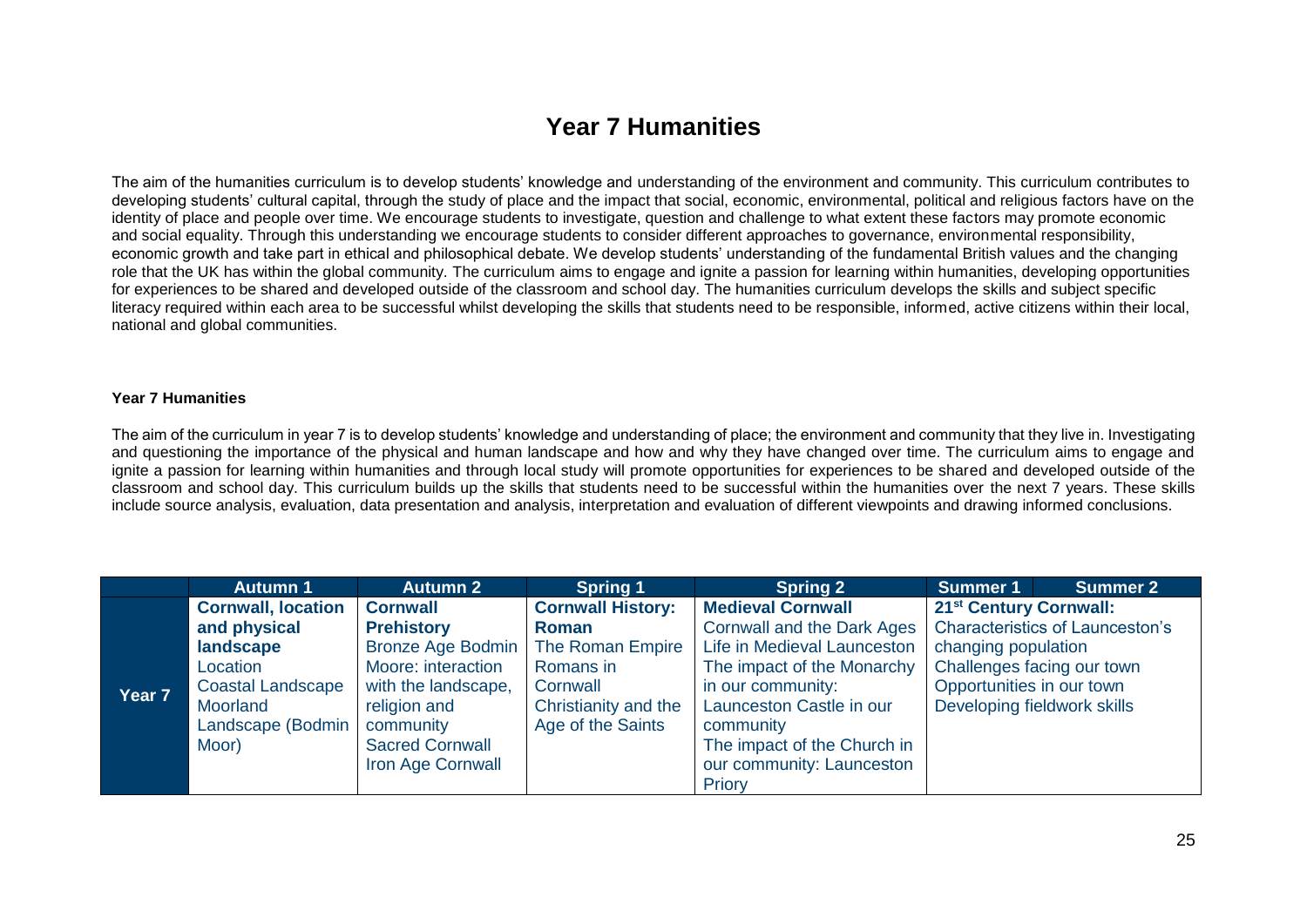### **History**

#### <span id="page-25-0"></span>**History**

The history curriculum is designed to develop students' understanding of the process of change and how key factors; social, political, economic, religious, ideological and military factors have changed societies, identities and the relationships between different groups overtime. Students develop their core historical skills; source analysis, critical thinking, weighing up evidence and arguments to come to informed judgements, whilst being encouraged to develop their ability to ask probing questions to challenge evidence. The history curriculum explores the big ideas of empire, trade and social change. It covers local, national and global history across the key stages; with local history underpinning much of the key stage 3 curriculum.

|         | <b>Autumn 1</b>                                                                                                                                                                              | <b>Autumn 2</b>           | <b>Spring 1</b>                          | <b>Spring 2</b>                    | <b>Summer 1</b>                         | <b>Summer 2</b>                         |  |
|---------|----------------------------------------------------------------------------------------------------------------------------------------------------------------------------------------------|---------------------------|------------------------------------------|------------------------------------|-----------------------------------------|-----------------------------------------|--|
| Year 7  | <b>HUMANITIES CURRICULUM</b>                                                                                                                                                                 |                           |                                          |                                    |                                         |                                         |  |
| Year 8  | How did empire, trade, people and their stories link Britain to the rest of the world 1400-1900?                                                                                             |                           |                                          |                                    |                                         |                                         |  |
|         |                                                                                                                                                                                              | <b>Tudors and Stuarts</b> |                                          | The Slave Trade and the Industrial |                                         | <b>Victorian England and the Age of</b> |  |
|         | The Tudor Dynasty                                                                                                                                                                            |                           |                                          | <b>Revolution</b>                  |                                         | <b>Empire</b>                           |  |
|         | The Age of Exploration                                                                                                                                                                       |                           | The Trade triangle                       |                                    | The development and impact of the       |                                         |  |
|         |                                                                                                                                                                                              |                           | The role of the abolitionists            |                                    | <b>British Empire</b>                   |                                         |  |
|         |                                                                                                                                                                                              |                           | The role of Cornwall and the Slave trade |                                    | <b>Victorian England</b>                |                                         |  |
|         |                                                                                                                                                                                              |                           |                                          |                                    | The Windrush Generation                 |                                         |  |
| Year 9  |                                                                                                                                                                                              |                           |                                          |                                    |                                         |                                         |  |
|         | How far are the events of the 20th Century linked to the development of the British Empire?<br><b>The Inter War Years</b><br><b>Causes and Consequences of Second</b><br><b>Suffragettes</b> |                           |                                          |                                    |                                         |                                         |  |
|         | The role of the women's movement and                                                                                                                                                         |                           | <b>The Paris Peace Treaties</b>          |                                    | <b>World War</b>                        |                                         |  |
|         | WW1 in securing the vote                                                                                                                                                                     |                           | <b>Rise of Dictators</b>                 |                                    | Britain and the Blitz/Home Front        |                                         |  |
|         | <b>First World War</b>                                                                                                                                                                       |                           | Impact of the Holocaust                  |                                    | <b>Development of the Welfare State</b> |                                         |  |
|         | Causes and consequences of WW1                                                                                                                                                               |                           |                                          |                                    | Beveridge Report and the NHS            |                                         |  |
|         |                                                                                                                                                                                              |                           |                                          |                                    |                                         |                                         |  |
|         | <b>AQA GCSE Paper 2:</b>                                                                                                                                                                     |                           | <b>AQA GCSE Paper 2:</b>                 |                                    | <b>AQA GCSE Paper 2:</b>                |                                         |  |
| Year 10 | Britain Health and The People 1000-                                                                                                                                                          |                           | <b>Britain Health and The People</b>     |                                    | Elizabethan England 1568-1603           |                                         |  |
|         | present day                                                                                                                                                                                  |                           | Elizabethan England 1568-1603            |                                    |                                         |                                         |  |
|         |                                                                                                                                                                                              |                           |                                          |                                    |                                         |                                         |  |
| Year 11 | <b>AQA GCSE Paper 1:</b>                                                                                                                                                                     |                           | <b>AQA GCSE Paper 1:</b>                 |                                    | <b>AQA GCSE Paper 1</b>                 |                                         |  |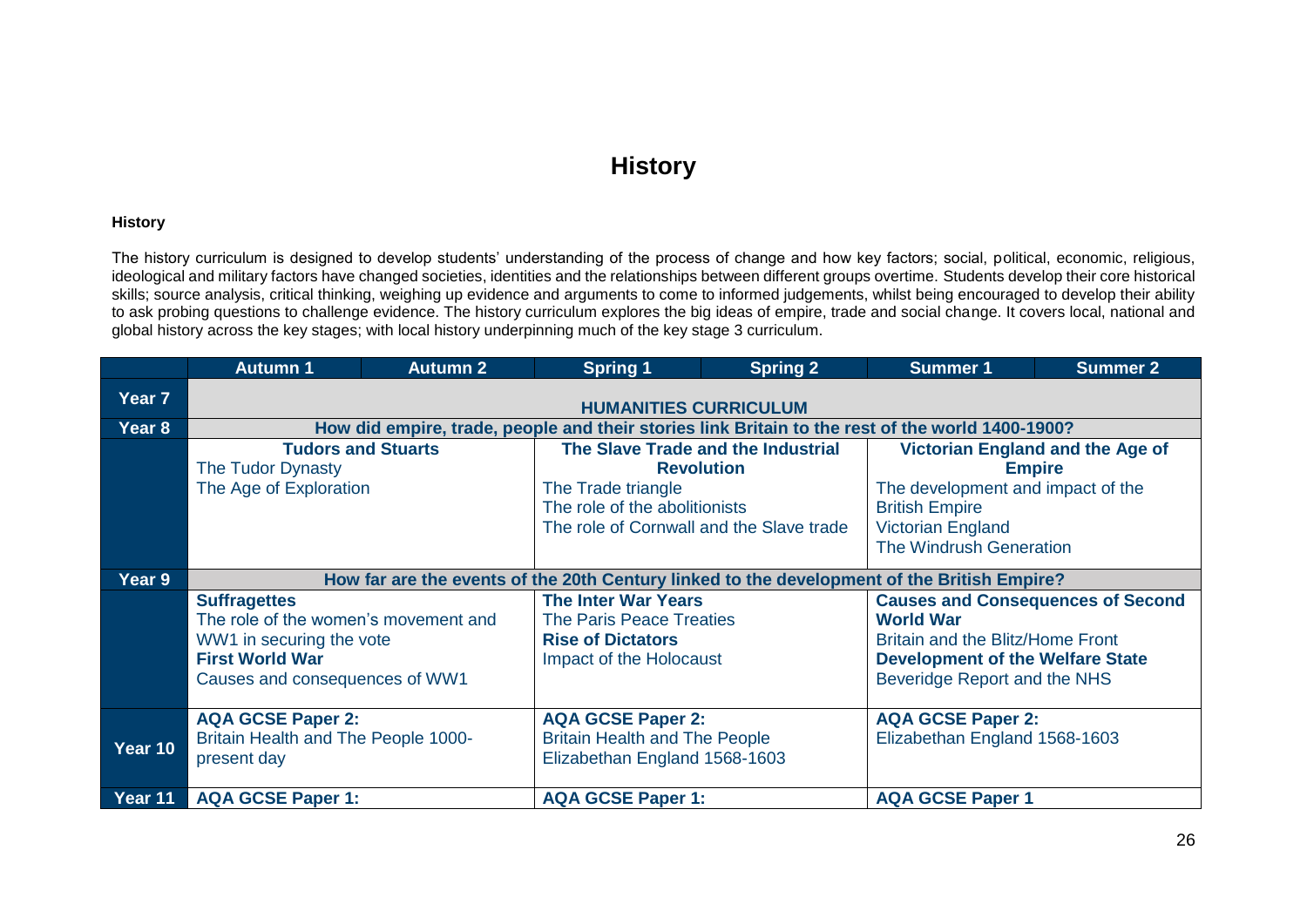|         | The Inter War Year 1918-1939<br><b>Conflict and Tension</b>                                                                                                    |                                                                                                                                                                       | Opportunity and Inequality: America 1920-<br>1973                                                                                                    |                                                                                                                                                                                           | America 1920-1973/Revision/ Exams                                                   |                                                                                                              |
|---------|----------------------------------------------------------------------------------------------------------------------------------------------------------------|-----------------------------------------------------------------------------------------------------------------------------------------------------------------------|------------------------------------------------------------------------------------------------------------------------------------------------------|-------------------------------------------------------------------------------------------------------------------------------------------------------------------------------------------|-------------------------------------------------------------------------------------|--------------------------------------------------------------------------------------------------------------|
| Year 12 | <b>Tudors</b><br><b>Henry VII</b><br><b>Cold War</b><br>1945-1949                                                                                              | <b>Tudors</b><br><b>Henry VII</b><br><b>Cold War</b><br>1945-1949                                                                                                     | <b>Tudors</b><br><b>Henry VII</b><br><b>Cold War</b><br>1949-1952                                                                                    | <b>Tudors</b><br>Henry VIII<br><b>Cold War</b><br>1949-1952                                                                                                                               | <b>Tudors</b><br><b>Henry VIII</b><br><b>Cold War</b><br>1952 - 1963                | <b>Tudors</b><br>Henry VIII/ revision<br><b>Cold War</b><br>1952-1963/revision                               |
| Year 13 | <b>Tudors</b><br><b>Edward VI</b><br><b>Cold War</b><br>1963-1975<br><b>NEA</b><br>The development of<br>African American<br>Civil Rights in the<br><b>USA</b> | <b>Tudors</b><br><b>Edward VI</b><br><b>Cold War</b><br>1963-1975<br><b>NEA</b><br>The development of<br><b>African American</b><br>Civil Rights in the<br><b>USA</b> | <b>Tudors</b><br>Mary I<br><b>Cold War</b><br>1975-1992<br><b>NEA</b><br>The development<br>of African American<br>Civil Rights in the<br><b>USA</b> | <b>Tudors</b><br>Mary I/ Elizabeth I<br><b>Cold War</b><br>1975-1992<br><b>NEA</b> (complete by<br>Easter)<br>The development<br>of African American<br>Civil Rights in the<br><b>USA</b> | <b>Tudors</b><br>Elizabeth I/ revision<br><b>Cold War</b><br>1975-1992/<br>revision | <b>Tudors</b><br>Elizabeth I/ revision<br><b>Cold War</b><br>1975-1992/ revision<br>A' Level Exams<br>(June) |

| Key Stage 3 (Years 8-9) | <b>GCSE (Years 10-11)</b>                                              | A-level (Years 12-13)                            |
|-------------------------|------------------------------------------------------------------------|--------------------------------------------------|
|                         | Exam board - AQA                                                       | Exam board - AQA                                 |
|                         | Paper 1 / Paper 2                                                      |                                                  |
|                         |                                                                        | <b>Cold War Paper (2R)</b>                       |
|                         | Core texts:                                                            | <b>Tudor Paper (1C)</b>                          |
|                         |                                                                        |                                                  |
|                         | AQA GCSE History: Health and the People<br>(Hodder Education)          | <b>Core texts</b>                                |
|                         |                                                                        | AQA A 'Level approved text: The Tudors, England  |
|                         | AQA GCSE History: Elizabethan England<br>c1568-1603 (Hodder Education) | 1485-1603 (Hodder Education)                     |
|                         |                                                                        | AQA A 'Level approved text: The Cold War: C1945- |
|                         |                                                                        | 1991 (Oxford Press)                              |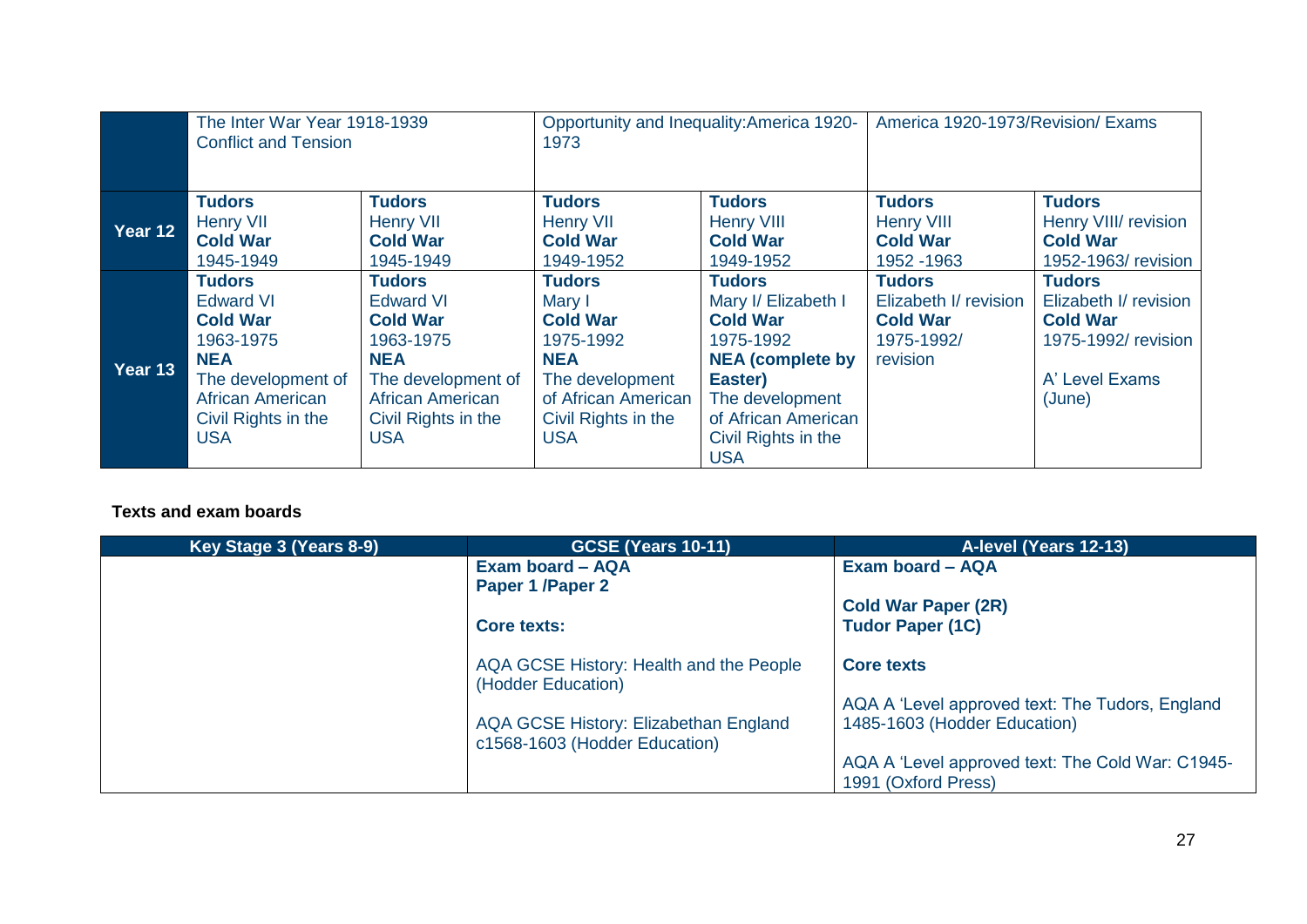| AQA GCSE History: Understanding the<br>Modern World (Hodder Education) |  |
|------------------------------------------------------------------------|--|
|                                                                        |  |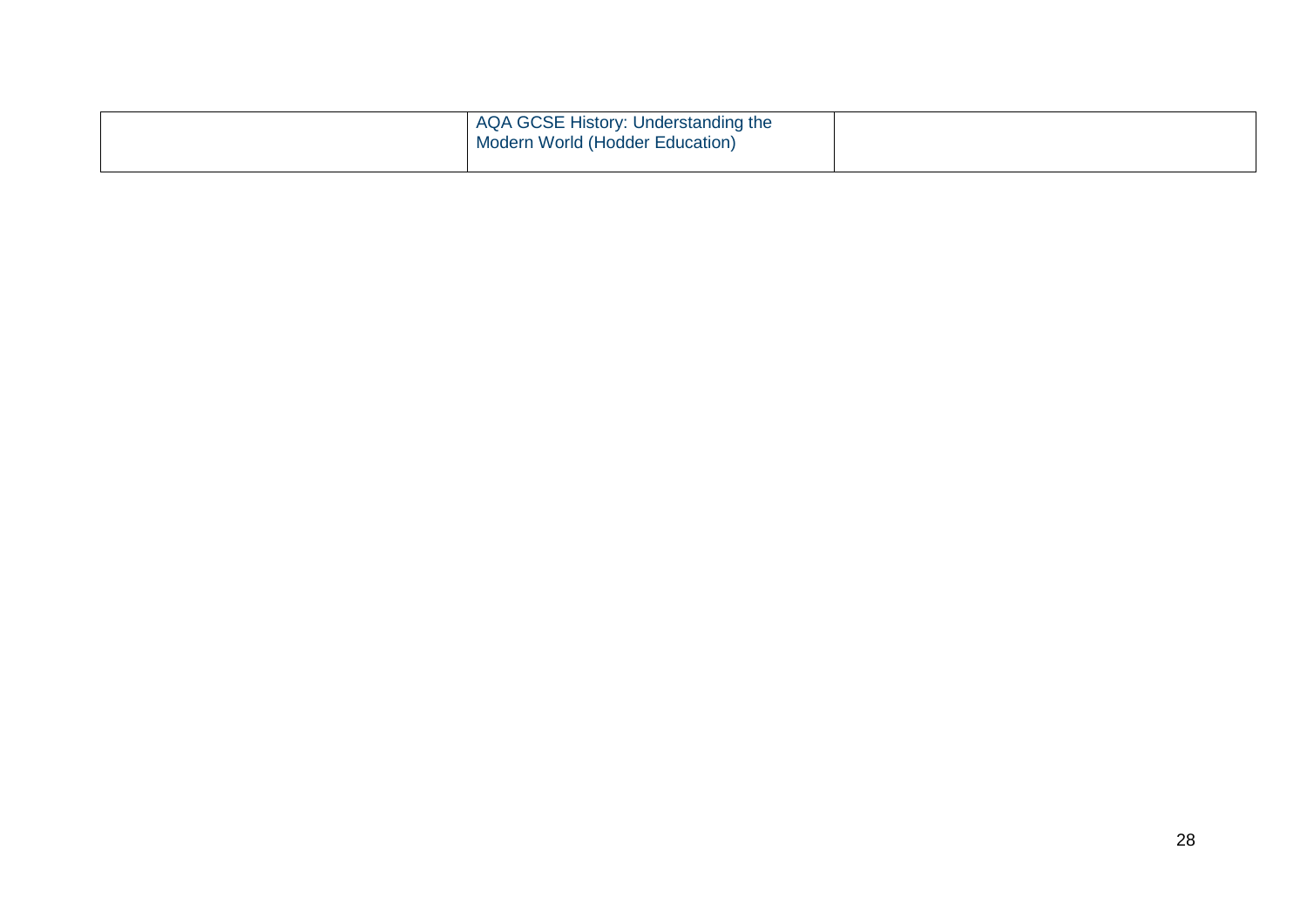# **Citizenship**

<span id="page-28-0"></span>The curriculum is designed to enable the building of knowledge and develop depth of understanding across the 4 years. The key themes that underpin the curriculum are: active citizenship, rights and responsibilities and fundamental British values; democracy, the rule of law, individual liberty, mutual respect and tolerance. The curriculum empowers students to actively participate within their local national and global communities, develop their ability to critically weigh up evidence, understand different view-points and put forward reasoned arguments.

| Year <sub>7</sub>                                                                            |                                                                                                                                            |                                                                                                                                                    |                                                                                                                                                                                             |                                                                                                                                                                                                    |  |                                                                                                                                                                                             |                                                                                                   |
|----------------------------------------------------------------------------------------------|--------------------------------------------------------------------------------------------------------------------------------------------|----------------------------------------------------------------------------------------------------------------------------------------------------|---------------------------------------------------------------------------------------------------------------------------------------------------------------------------------------------|----------------------------------------------------------------------------------------------------------------------------------------------------------------------------------------------------|--|---------------------------------------------------------------------------------------------------------------------------------------------------------------------------------------------|---------------------------------------------------------------------------------------------------|
| Year 8<br>Fundamental<br>British Values -<br>What does it<br>mean to live in<br>a democracy? | <b>Democracy</b><br>Political system<br><b>Parliament</b><br><b>Electoral system</b><br><b>Political parties</b><br>Political<br>campaigns | <b>Rule of Law</b><br>The rule of law<br>The Criminal Justice System in<br>the UK<br>Citizens involvement in the<br><b>Criminal Justice System</b> |                                                                                                                                                                                             | How citizens can be<br>involved in the democratic<br><b>process</b><br>Methods of campaigning<br>Pressure groups<br>Social movement<br>Contemporary issues within<br>society<br>Active citizenship |  | <b>Rights and Responsibilities</b><br>United Nations Convention on the<br><b>Rights of the Child</b><br>Case studies: Right to education and<br>child trafficking<br>Active citizenship     |                                                                                                   |
| <b>Year 9</b> (2022-<br>2023)<br><b>Global Rights</b><br>and<br><b>Responsibilities</b>      | <b>Global Commons</b><br>Threats to the global commons<br><b>Global responsibility</b><br>Global governance<br><b>The Antarctic Treaty</b> |                                                                                                                                                    | <b>Human Rights</b><br>United Nations Declaration of Human<br><b>Rights: legislation</b><br>Conflicting human rights<br>Violation of human rights across the<br>world<br>Active citizenship |                                                                                                                                                                                                    |  | <b>Global inequality</b><br>Globalisation<br><b>Trade and</b><br>development<br><b>Working towards</b><br>equality<br>Active citizenship                                                    | <b>Relationships</b><br>and the Law<br>How the law<br>protects people<br>within<br>relationships. |
| Year 9 (2021-<br>2022)                                                                       | <b>Global Commons</b><br>Threats to the global commons<br><b>Global responsibility</b><br>Global governance<br><b>The Antarctic Treaty</b> |                                                                                                                                                    | <b>Rule of Law</b><br>The rule of law<br>The Criminal Justice System in the UK<br>Citizens involvement in the Criminal<br><b>Justice System</b><br><b>Relationships and the Law</b>         |                                                                                                                                                                                                    |  | <b>Human Rights</b><br>United Nations Declaration of Human<br><b>Rights: legislation</b><br>Conflicting human rights<br>Violation of human rights across the<br>world<br>Active citizenship |                                                                                                   |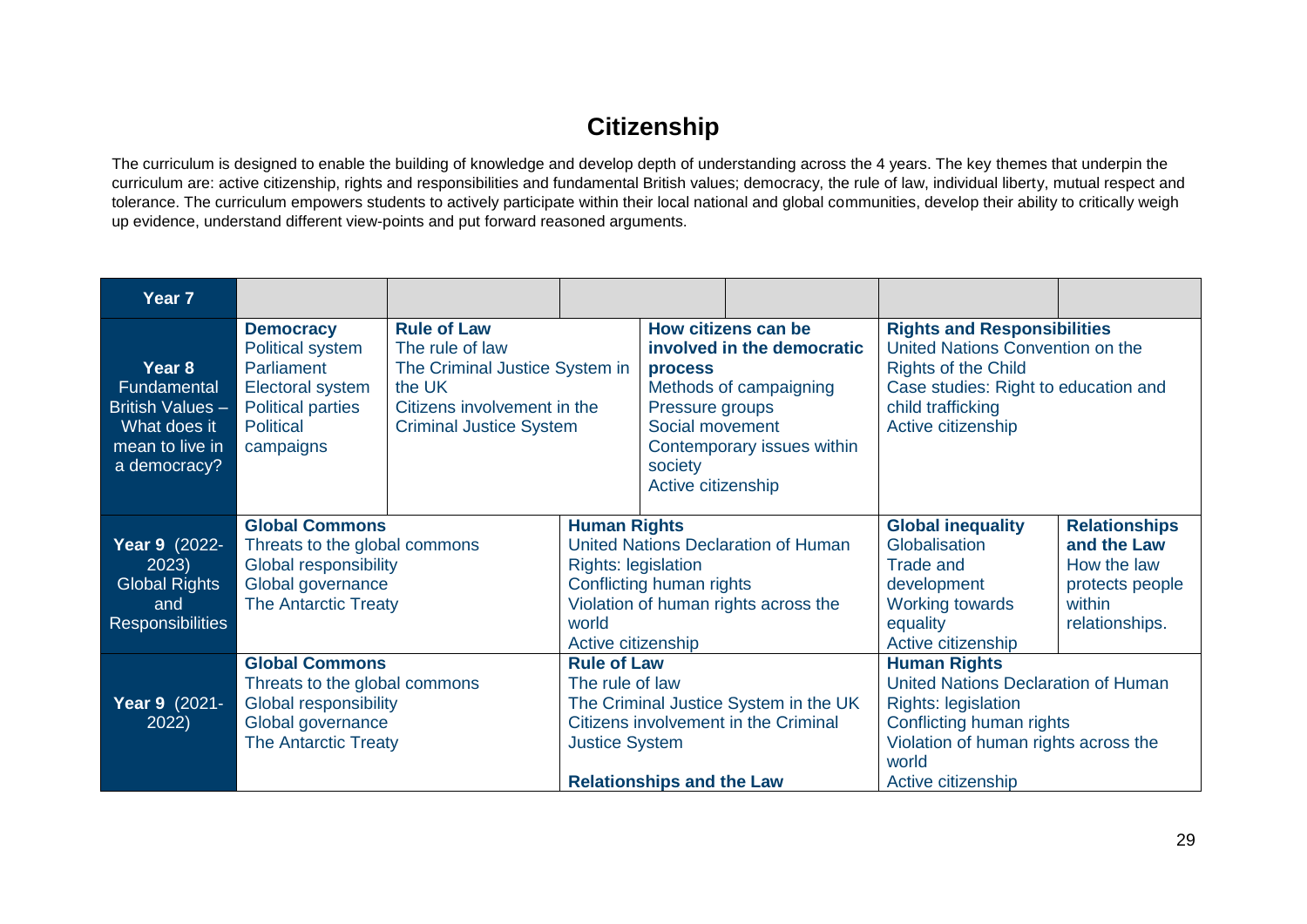|         |                                                                                                                                                          | How the law protects people within<br>relationships. |                                                                                                                                            |                                                                                                                                         |                                                                                                                                                |
|---------|----------------------------------------------------------------------------------------------------------------------------------------------------------|------------------------------------------------------|--------------------------------------------------------------------------------------------------------------------------------------------|-----------------------------------------------------------------------------------------------------------------------------------------|------------------------------------------------------------------------------------------------------------------------------------------------|
| Year 10 | <b>Rights and Responsibilities</b><br>The Criminal Justice System<br>The nature of crime<br><b>Human Rights</b><br>International human rights law        |                                                      |                                                                                                                                            | <b>Active Citizenship</b><br><b>Project Individual</b><br>active citizenship<br>project Plan and<br>take action to make<br>a difference | <b>Politics and</b><br><b>Participation</b><br>(continue into<br><b>Year 11)</b><br><b>Democracy</b><br>Electoral<br>systems and<br>governance |
| Year 11 | <b>Politics and Participation</b><br>Electoral systems and governance<br>Active citizenship within the democratic process<br>How other countries govern. |                                                      | <b>Life in Modern Britain</b><br><b>Identity</b><br>Population changes in the<br>UK<br>Diversity and unity<br><b>Respect and Tolerance</b> |                                                                                                                                         | <b>Revision for GCSE Exam</b>                                                                                                                  |

**GCSE (Years 10-11) Exam board AQA**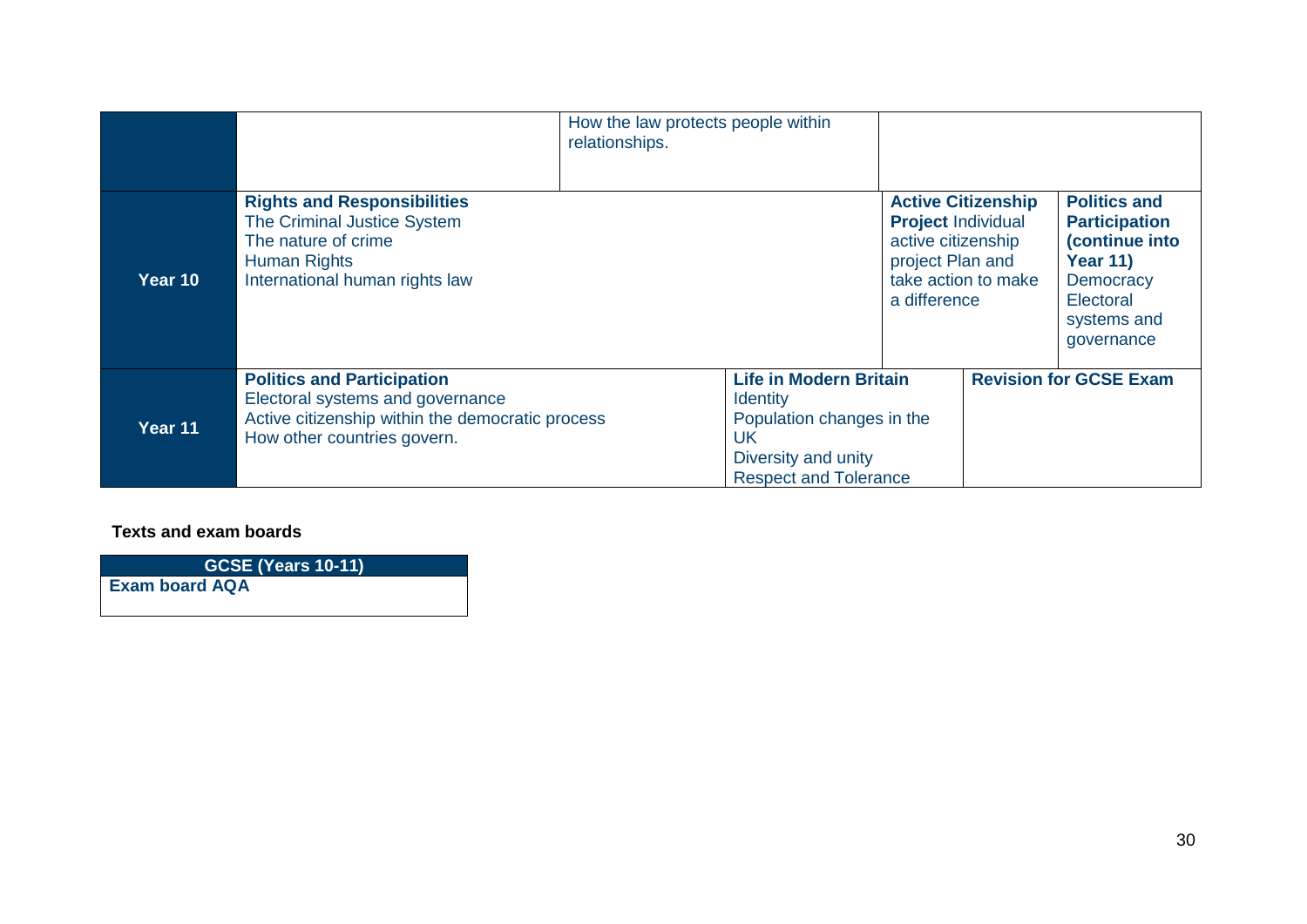# **Geography**

<span id="page-30-0"></span>The curriculum is designed to enable the building of geographical knowledge, conceptual understanding and skills across the 4 years (and through to post 16 education). We aim to nurture pupils' knowledge about diverse places, people, resources and natural and human environments. We also intend to develop pupils conceptual understanding to enable them to 'thinking like a geographer'. The conceptual understanding that we consider integral are; how human and physical processes shape places, appreciation of scale (spatial, temporal and individual to global) and change, interconnections, knowledge and understanding of locations, places and environments, awareness of environmental interaction and sustainable development and consideration of geographical issues and diversity. We intend to inspire pupils to; become enquiring geographers who are competent with the skills required to pose and explore geographical questions, develop a fascination with the world and its people and strive to act as responsible citizens in local, national and global communities.

|                                              | <b>Autumn 1</b>                                                                                                                                                   | <b>Autumn 2</b>    |                                                                                                                                                     | <b>Spring 1</b>                               |                                                                                                                                                                                |                                                                                       | <b>Summer 1</b><br><b>Spring 2</b>                                                                                                                                                                                        |                                                                                                                                                                                 | <b>Summer 2</b>                                    |
|----------------------------------------------|-------------------------------------------------------------------------------------------------------------------------------------------------------------------|--------------------|-----------------------------------------------------------------------------------------------------------------------------------------------------|-----------------------------------------------|--------------------------------------------------------------------------------------------------------------------------------------------------------------------------------|---------------------------------------------------------------------------------------|---------------------------------------------------------------------------------------------------------------------------------------------------------------------------------------------------------------------------|---------------------------------------------------------------------------------------------------------------------------------------------------------------------------------|----------------------------------------------------|
| Year <sub>7</sub>                            |                                                                                                                                                                   |                    |                                                                                                                                                     |                                               |                                                                                                                                                                                |                                                                                       |                                                                                                                                                                                                                           |                                                                                                                                                                                 |                                                    |
| Year 8<br>Human and<br>physical<br>geography | <b>Rivers</b><br>Importance of rivers<br><b>Erosional landforms</b><br>Flooding                                                                                   |                    | and Nigeria<br>characteristics<br>Map skills<br><b>Climate</b><br><b>Ecosystems</b>                                                                 | Physical geography: Japan<br>Location and key |                                                                                                                                                                                | Human geography: Japan and<br><b>Nigeria</b><br>Population<br>Development<br>Industry |                                                                                                                                                                                                                           | Influencing the<br><b>Environment</b><br>Ecosystem cycles and the<br>human effect<br>Pollution<br>Air pollution and<br>management<br>Farming and soils<br><b>National Parks</b> |                                                    |
| Year 9<br>Opportunities<br>and<br>challenges | <b>Volcanoes in</b><br><b>Contrasting Areas</b><br><b>Tectonics</b><br>Vulcanicity<br>Cause, effect and<br>response: Mount<br>Nyiragongo and Mount<br><b>Etna</b> |                    | <b>Contrasting urban areas:</b><br><b>Lagos and Tokyo</b><br>Processes of urbanisation<br><b>Opportunities</b><br>Challenges (issues)<br>Management |                                               | <b>Oceans: opportunities and</b><br>challenges<br>Thermohaline circulation<br><b>Plastic pollution</b><br>Fishing opportunities and<br>challenges<br>Impacts of sea level rise |                                                                                       | <b>Changing places and</b><br>future issues<br><b>Enquiry process</b><br>Investigating change in the<br>local setting<br>Sustainable cities<br>Economic inequality<br>Environmental degradation<br><b>Global security</b> |                                                                                                                                                                                 |                                                    |
| Year 10                                      | <b>Introduction</b><br>to<br><b>Development:</b>                                                                                                                  | <b>Rainforests</b> | <b>Ecosystems/Tropical</b>                                                                                                                          | <b>Urban Issues and</b><br><b>Challenges</b>  |                                                                                                                                                                                | <b>Coastal Landscapes in</b><br>the UK                                                |                                                                                                                                                                                                                           | <b>skills</b>                                                                                                                                                                   | <b>Resource Management</b><br>and Energy/Fieldwork |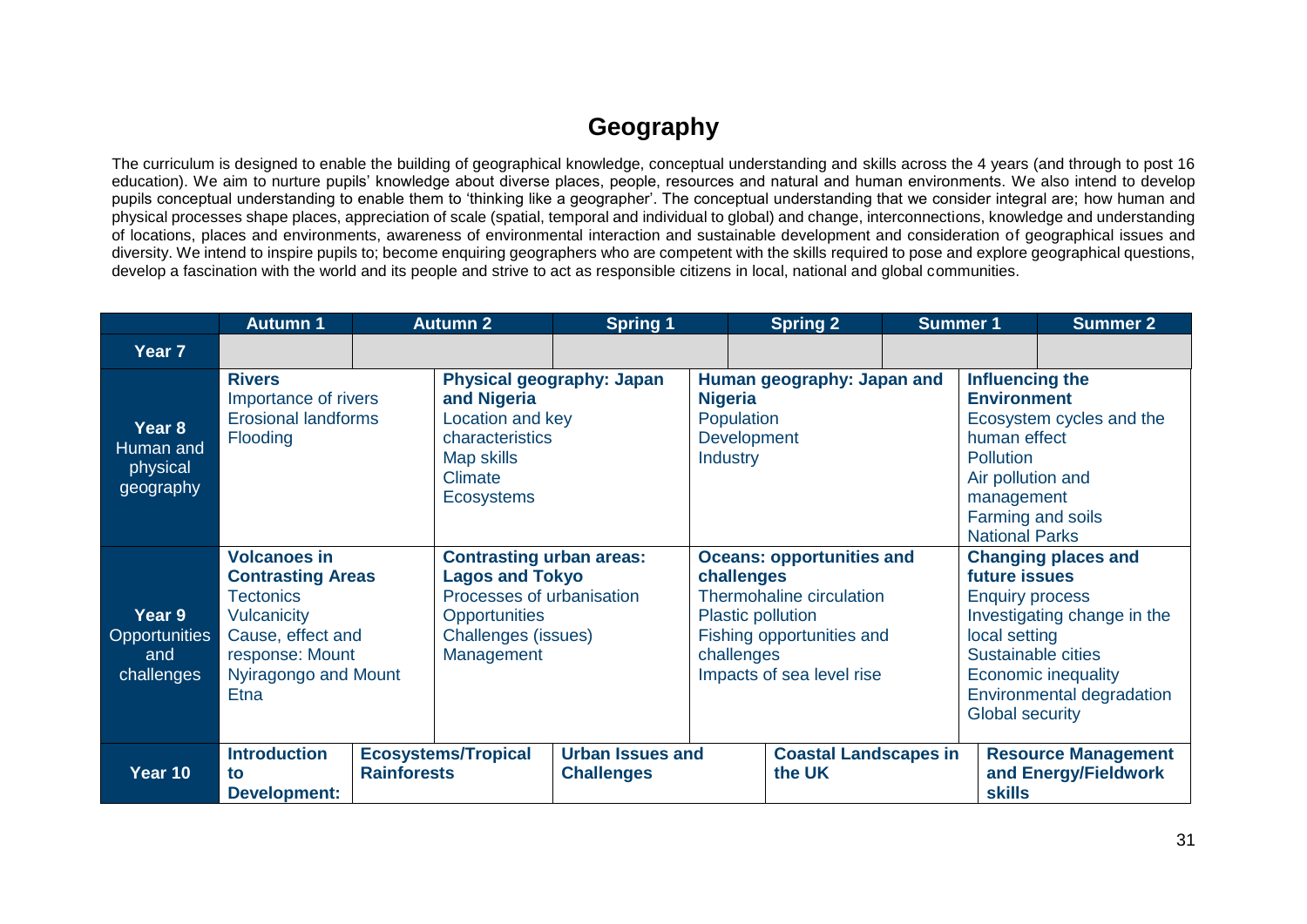|         | <b>The Changing</b><br><b>Economic</b><br><b>World</b>                                                     |  |                                                                                     |                                                                                                  |                                                                          |  |                         |                                                                            |  |                                                 |
|---------|------------------------------------------------------------------------------------------------------------|--|-------------------------------------------------------------------------------------|--------------------------------------------------------------------------------------------------|--------------------------------------------------------------------------|--|-------------------------|----------------------------------------------------------------------------|--|-------------------------------------------------|
| Year 11 | <b>The Challenge of Natural</b><br><b>Hazards</b>                                                          |  | <b>The Living</b><br><b>World (Hot</b><br>deserts or<br><b>Cold</b><br>environments | <b>Glacial</b><br><b>Landscapes in</b><br>the UK<br>(Physical<br><b>Landscapes in</b><br>the UK) |                                                                          |  | <b>Issue evaluation</b> | The Challenge of<br><b>Resource</b><br><b>Management:</b><br><b>Energy</b> |  | <b>Fieldwork skills</b><br><b>/Revision A3s</b> |
| Year 12 | <b>Changing Places/Coasts</b>                                                                              |  |                                                                                     |                                                                                                  | <b>Contemporary Urban Environments/Non Examined</b><br><b>Assessment</b> |  |                         |                                                                            |  |                                                 |
| Year 13 | <b>Non Examined Assessment</b><br><b>Contemporary Urban Environments/Ecosystems</b><br><b>Under Stress</b> |  |                                                                                     | <b>Global governance and global systems</b><br><b>Revision</b>                                   |                                                                          |  |                         |                                                                            |  |                                                 |

| Key Stage 3 (Years 8-9)      | <b>GCSE (Years 10-11)</b>                        | A-level (Years 12-13)                                    |
|------------------------------|--------------------------------------------------|----------------------------------------------------------|
| <b>Core texts</b>            | <b>Exam board: AQA</b>                           | <b>Exam board: AQA</b>                                   |
| <b>CGP Key Stage Three</b>   | Core texts                                       | <b>Core texts</b>                                        |
| Geography                    | CGP GCSE AQA Geography                           | <b>CGP A-Level Geography</b>                             |
| Complete revision & practice | Complete revision & practice                     | Complete revision & practice                             |
|                              | https://www.coolgeography.co.uk/                 | https://www.coolgeography.co.uk/                         |
|                              | https://www.bbc.co.uk/bitesize/examspecs/zy3ptyc | https://www.tutor2u.net/geography/store/selections/core- |
|                              |                                                  | resource-packs-for-aga-a-level-geography                 |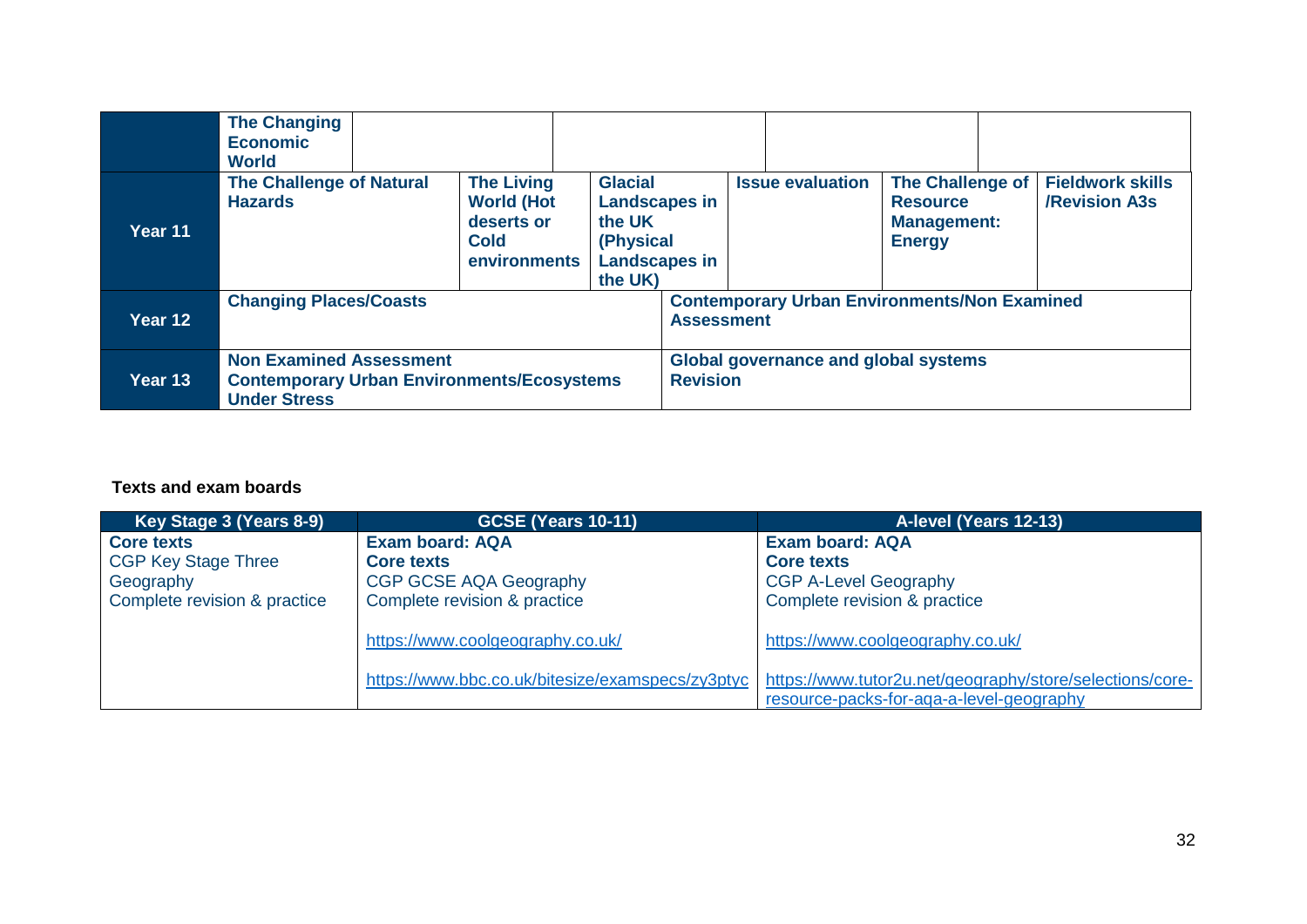# **Religious Studies**

#### <span id="page-32-0"></span>**Religious Studies**

This curriculum is striving to develop students' religious literacy and ability to ask philosophical and ethical questions. We encourage students to explore and reflect on their own beliefs and values whilst learning about different religions, values and traditions within contemporary Britain. By engaging and inspiring students they will become confident to scrutinise, evaluate and challenge contemporary complex issues, through the use of inclusive, rigorous and relevant content. Equipping them with the knowledge and skills to answer challenging and searching questions they will have knowledge of complex and diverse contexts of global beliefs, and the need for respecting diversity.

|        | <b>Autumn 1</b>                                                                                                                                                                                                                                                                   | Autumn <sub>2</sub> | <b>Spring 1</b>                                                                                                                                     | <b>Spring 2</b>                                                                                                                                                                                                                                                                                                                                                                 | <b>Summer 1</b>             | <b>Summer 2</b> |
|--------|-----------------------------------------------------------------------------------------------------------------------------------------------------------------------------------------------------------------------------------------------------------------------------------|---------------------|-----------------------------------------------------------------------------------------------------------------------------------------------------|---------------------------------------------------------------------------------------------------------------------------------------------------------------------------------------------------------------------------------------------------------------------------------------------------------------------------------------------------------------------------------|-----------------------------|-----------------|
| Year 7 |                                                                                                                                                                                                                                                                                   |                     |                                                                                                                                                     |                                                                                                                                                                                                                                                                                                                                                                                 |                             |                 |
| Year 8 | <b>Dharmic Buddhism Beliefs/Practices</b><br>and Duties<br>Birth and life of Siddartha Gautama<br>Becoming the Buddha<br><b>Three Marks of Life</b><br>Noble Eightfold Path<br>Never ending cycle<br><b>Monks and Nuns</b><br><b>Meditation</b><br><b>Festivals</b><br>Dalai Lama |                     | <b>Science and Religion</b>                                                                                                                         |                                                                                                                                                                                                                                                                                                                                                                                 | <b>Abrahamic traditions</b> |                 |
| Year 9 | <b>Christianity Beliefs and Teachings</b><br>Nature of God<br>Creation<br>Incarnation<br><b>Resurrection</b><br><b>Salvation</b><br><b>Afterlife</b><br>Evil and suffering                                                                                                        |                     | <b>Christianity</b><br>Worship and<br><b>Festivals</b><br>Prayer<br>Worship<br><b>Baptism</b><br><b>Eucharist</b><br>Pilgrimage<br><b>Festivals</b> | <b>Role of the</b><br><b>Religion, Crime and Punishment</b><br><b>Reasons for Crime</b><br><b>Church</b><br>Worldwide<br><b>Attitudes</b><br>Aims of punishment<br>Community<br><b>Mission and</b><br><b>Suffering</b><br><b>Treatment of criminals</b><br>evangelisation<br>Church growth<br><b>Forgiveness</b><br><b>Persecution</b><br>Death penalty<br><b>World poverty</b> |                             |                 |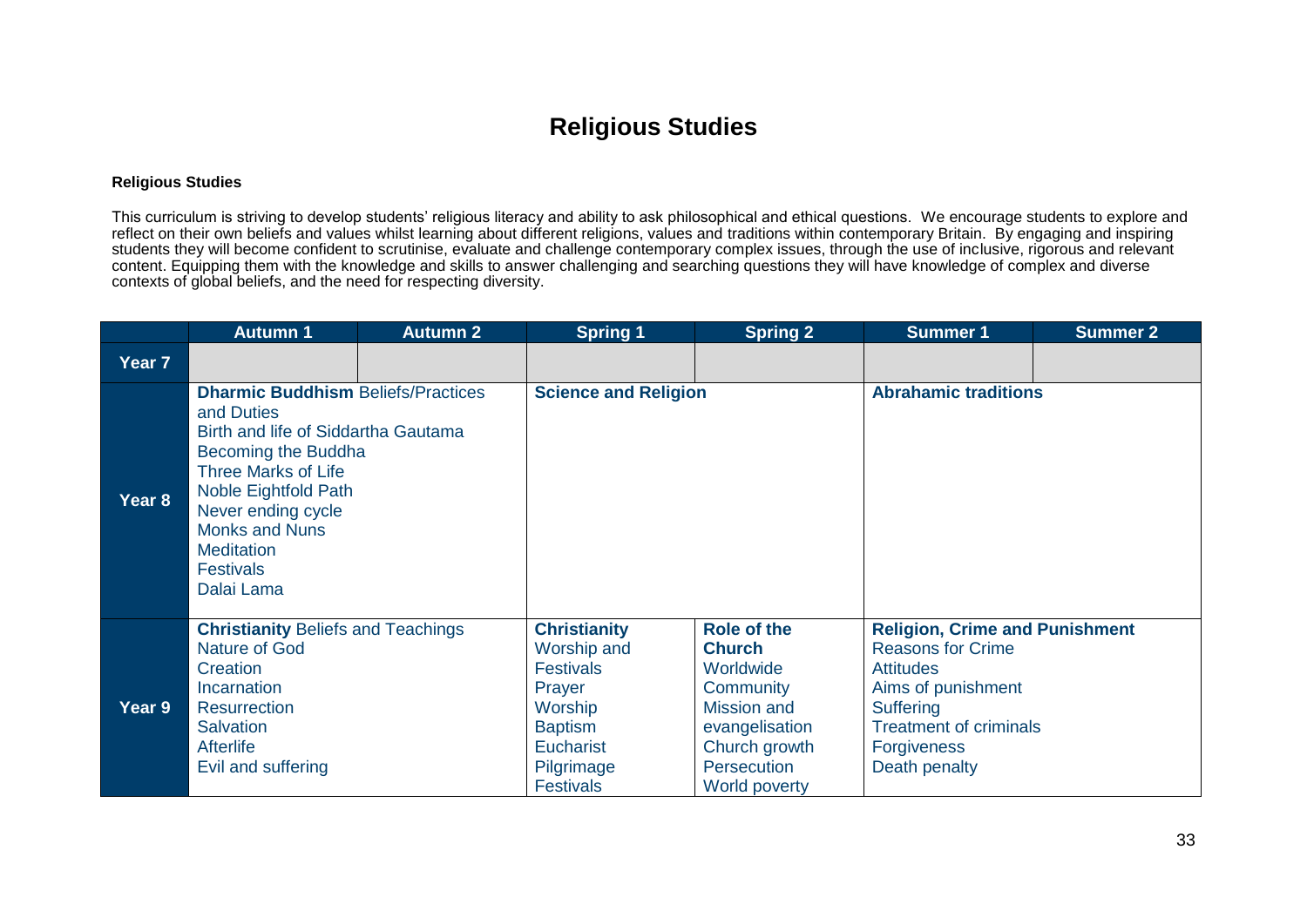| Year 10 | <b>Islam Beliefs and Worship</b><br><b>Nature of God</b><br>Sunni and Shia<br>Angels<br>Predestination<br>After life<br>Prophethood<br>Immamate<br><b>Holy books</b>                                                             |                                                                                                                                                                                                   | <b>Islam</b> Duties and Festivals<br>5 Pillars and ten obligatory Acts<br>Jihad<br><b>Festivals</b> | <b>Religion, Peace and Conflict</b><br>Violence and terrorism<br>War<br>Nuclear War and weapons of WMD<br><b>Just War</b><br><b>Holy War</b><br>Pacifism and Peace making<br>Victims of war |
|---------|----------------------------------------------------------------------------------------------------------------------------------------------------------------------------------------------------------------------------------|---------------------------------------------------------------------------------------------------------------------------------------------------------------------------------------------------|-----------------------------------------------------------------------------------------------------|---------------------------------------------------------------------------------------------------------------------------------------------------------------------------------------------|
| Year 11 | <b>Religion and Life</b><br>Origins of the<br><b>Universe</b><br>Value of the world<br>Environment and<br><b>Pollution</b><br><b>Animals</b><br>Origins of human<br>life<br><b>Abortion</b><br>Euthanasia<br>Death and afterlife | <b>Relationships and</b><br><b>Families</b><br>Human sexuality<br>Sexual<br>relationships<br>Contraception<br>Marriage<br><b>Divorce</b><br>Nature and purpose<br>of families<br>Gender equality. | <b>Revision</b>                                                                                     |                                                                                                                                                                                             |

#### **GCSE (Years 9-11)**

**Exam board – AQA CGP revision guide[:](http://www.launceston-college.cornwall.sch.uk/wp-content/uploads/2019/12/rhr45-cover.jpg) Religious Studies**

**Audiopi- podcasts for Christianity and Islam.**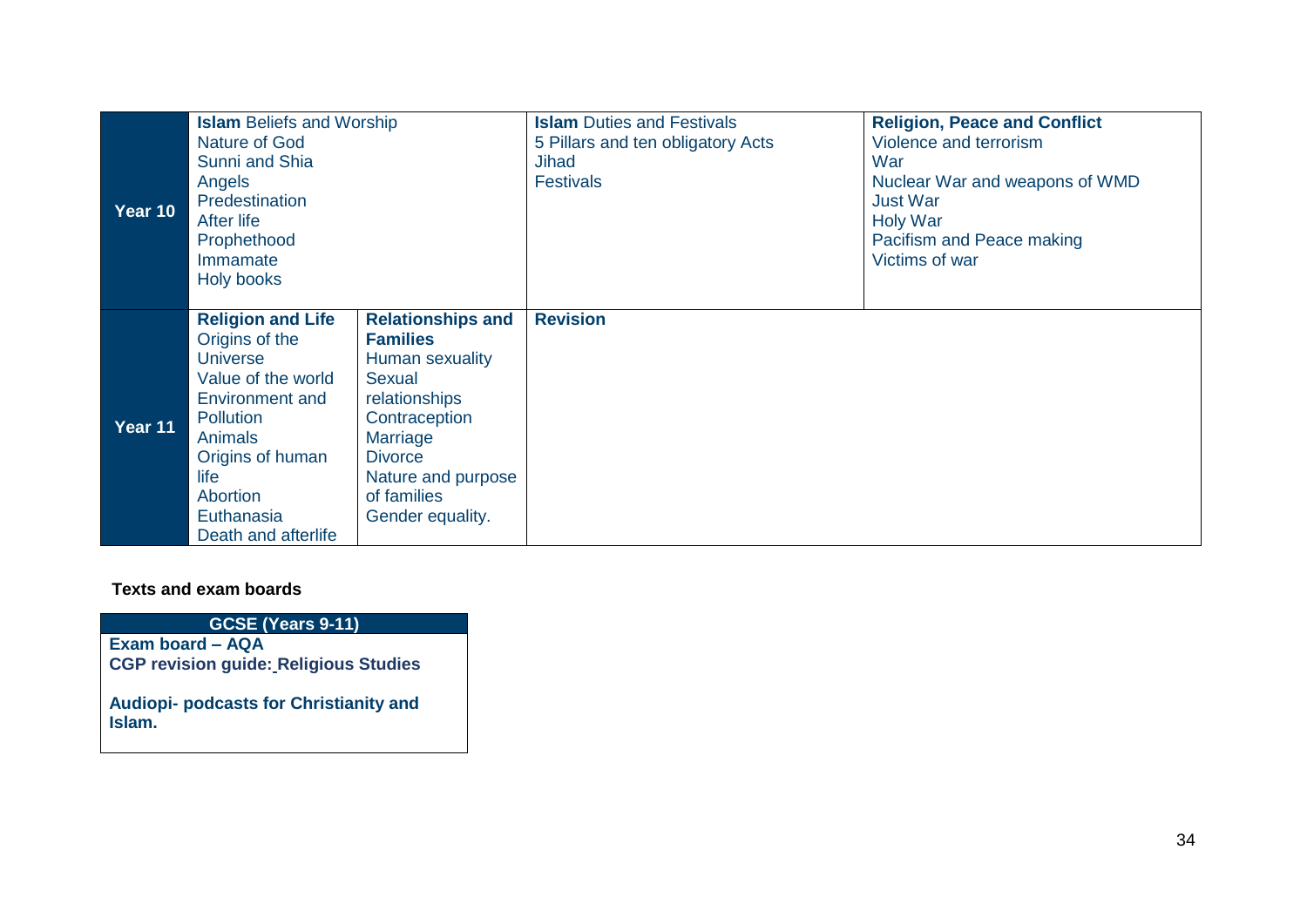# **Design and Enterprise Faculty**

<span id="page-34-0"></span>The design and enterprise faculty curriculum intends to successfully equip students with transferable life skills. Student learning and progress is central to everything we strive to do. Our curriculum is designed to give all students every opportunity to develop the skills, qualities and attributes required to prepare them effectively for adult and working life.

The design and enterprise faculty is committed to providing students access to a wide range of subjects. The breadth of our curriculum offers all students the opportunity to be able to achieve, to develop decision making skills, to challenge themselves, to work as a team, to develop research and problem-solving skills and to further their creativity whilst drawing on their cross curricular knowledge and expertise.

# **Design and Technology**

|                   | <b>Autumn 1</b>                                                                                                                                                                                                                                                                                                       | <b>Autumn 2</b>                                                                                                                                                                                                                             | <b>Spring 1</b> | <b>Spring 2</b> | <b>Summer 1</b> | <b>Summer 2</b> |  |  |  |
|-------------------|-----------------------------------------------------------------------------------------------------------------------------------------------------------------------------------------------------------------------------------------------------------------------------------------------------------------------|---------------------------------------------------------------------------------------------------------------------------------------------------------------------------------------------------------------------------------------------|-----------------|-----------------|-----------------|-----------------|--|--|--|
| Year <sub>7</sub> | <b>Pod</b><br>Students will be exploring polymers.<br><b>Print</b><br>Students will be exploring printing and textiles.<br><b>Food</b><br>Students will explore some basic cooking skills and make a range of simple sweet and savoury recipes.<br><b>Jewellery</b><br>Students will be exploring metals and timbers. |                                                                                                                                                                                                                                             |                 |                 |                 |                 |  |  |  |
|                   | Year 7 students will gain an introduction to key knowledge, skills and processes in Design Technology in 9 week<br><b>rotations</b>                                                                                                                                                                                   |                                                                                                                                                                                                                                             |                 |                 |                 |                 |  |  |  |
| Year 8            | <b>Metals</b><br><b>Storage</b><br><b>Light Box</b>                                                                                                                                                                                                                                                                   | Students will be developing their knowledge of materials and processes.<br>Students will be developing their knowledge of textile materials and processes.<br>Students will be developing their knowledge of timbers and basic electronics. |                 |                 |                 |                 |  |  |  |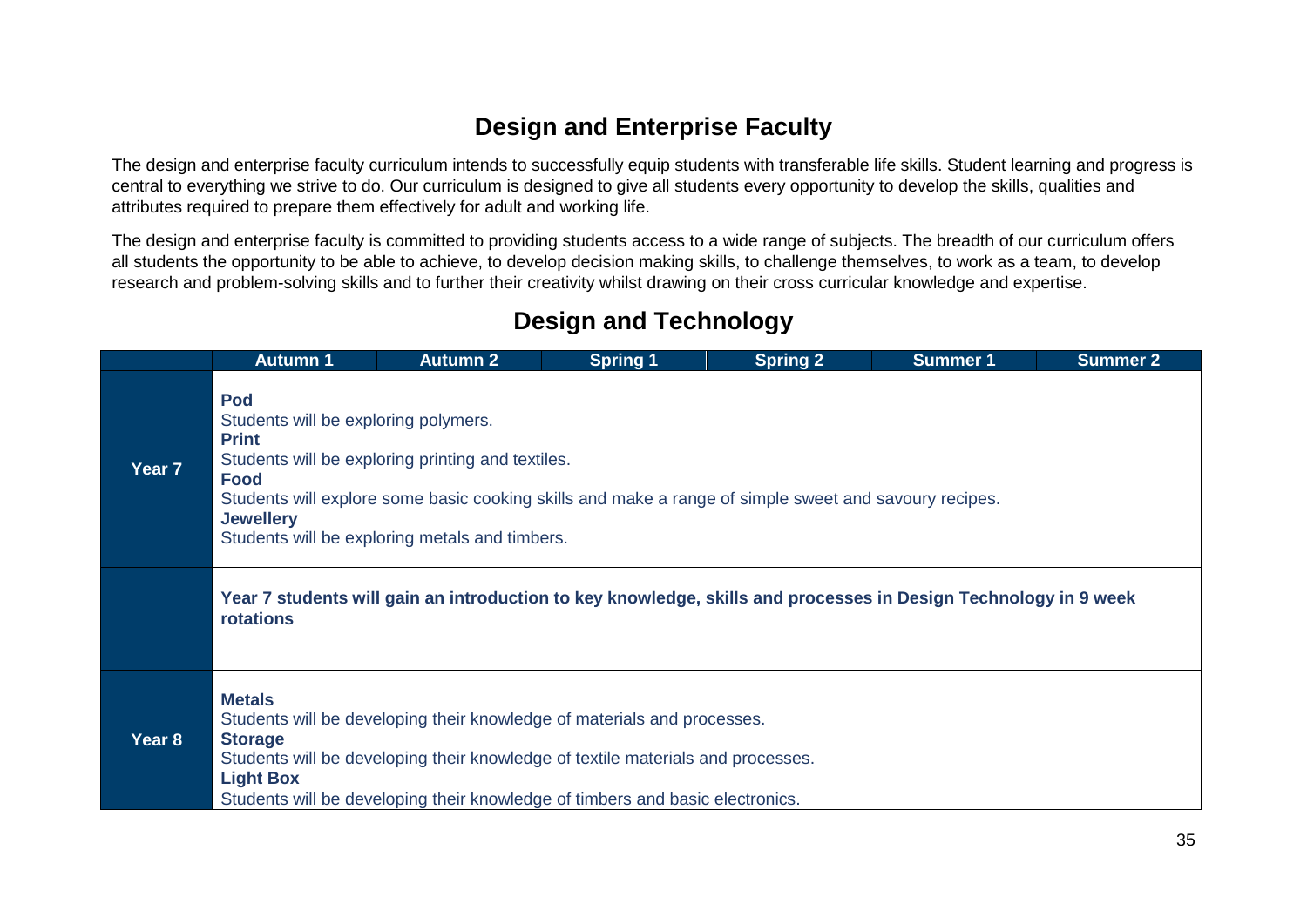|                                                    | <b>Food</b><br>Students will build on their skills learnt in Year 7 and make a range of more challenging sweet and savoury recipes.                                                                                                                                                                                                                                                                                                     |                                                                                                                                        |                                                                                                                                                                |                                                                                                                  |                                                                                                                                     |                                                                                                                                                      |  |  |  |
|----------------------------------------------------|-----------------------------------------------------------------------------------------------------------------------------------------------------------------------------------------------------------------------------------------------------------------------------------------------------------------------------------------------------------------------------------------------------------------------------------------|----------------------------------------------------------------------------------------------------------------------------------------|----------------------------------------------------------------------------------------------------------------------------------------------------------------|------------------------------------------------------------------------------------------------------------------|-------------------------------------------------------------------------------------------------------------------------------------|------------------------------------------------------------------------------------------------------------------------------------------------------|--|--|--|
|                                                    |                                                                                                                                                                                                                                                                                                                                                                                                                                         |                                                                                                                                        |                                                                                                                                                                |                                                                                                                  | Year 8 students will undertake projects which build upon the knowledge and skills from Year 7In a 9 week rotation.                  |                                                                                                                                                      |  |  |  |
| Year 9                                             | <b>Fashion</b><br>Students will explore the world of fashion to manufacture a pair of shorts.<br>Lamp<br>Students will be developing their knowledge of timbers and textiles within one product.<br><b>Food</b><br>Students will develop their skills learnt in Year 7 and 8 and make a range of more intricate dishes using their own twist.<br><b>Contextual Challenge</b><br>Students will explore and solve a contextual challenge. |                                                                                                                                        |                                                                                                                                                                |                                                                                                                  |                                                                                                                                     |                                                                                                                                                      |  |  |  |
|                                                    | Year 9 students will undertake projects which build upon the knowledge and skills from Year 7 and 8 in a 9 week<br>rotation. The knowledge and skills developed in Year 9 will give the students a flavour of the possible KS4 pathways<br>available.                                                                                                                                                                                   |                                                                                                                                        |                                                                                                                                                                |                                                                                                                  |                                                                                                                                     |                                                                                                                                                      |  |  |  |
| Year 10<br><b>Fashion &amp;</b><br><b>Textiles</b> | <b>Skills</b><br><b>Students will</b><br>investigate a range<br>of core textile skills<br>to manufacture a<br>kit roll.                                                                                                                                                                                                                                                                                                                 | <b>Christmas Hoodie</b><br>Students will<br>investigation<br>fashion design,<br>fabrics and<br>applique to<br>manufacture a<br>hoodie. | <b>Jewellery</b><br><b>Students will</b><br>research, design<br>and develop<br>jewellery designs<br>which will be<br>realised using<br>polymers and<br>metals. | <b>Interiors</b><br><b>Students will</b><br>explore timbers<br>and textiles to<br>create an interior<br>product. | <b>Contextual</b><br><b>Challenge</b><br><b>Students will work</b><br>with a given<br>contextual<br>challenge to solve<br>problems. | <b>Non-Examined</b><br><b>Assessment NEA</b><br>Students will begin<br>work on section A<br>of their NEA using<br>contexts set by the<br>exam board. |  |  |  |
| Year 10<br><b>Product</b><br><b>Design</b>         | <b>Skills</b><br><b>Students will</b><br>investigate core<br>skills in timbers,                                                                                                                                                                                                                                                                                                                                                         | <b>Design and Make</b><br><b>Students will</b><br>develop their                                                                        | <b>Design and Make</b><br><b>Students will</b><br>develop their                                                                                                | <b>Contextual</b><br><b>Challenge</b><br><b>Students will</b><br>develop their                                   | <b>Contextual</b><br><b>Challenge</b><br><b>Students will</b><br>develop their                                                      | <b>Non-Examined</b><br><b>Assessment NEA</b><br>Students will begin<br>work on section A                                                             |  |  |  |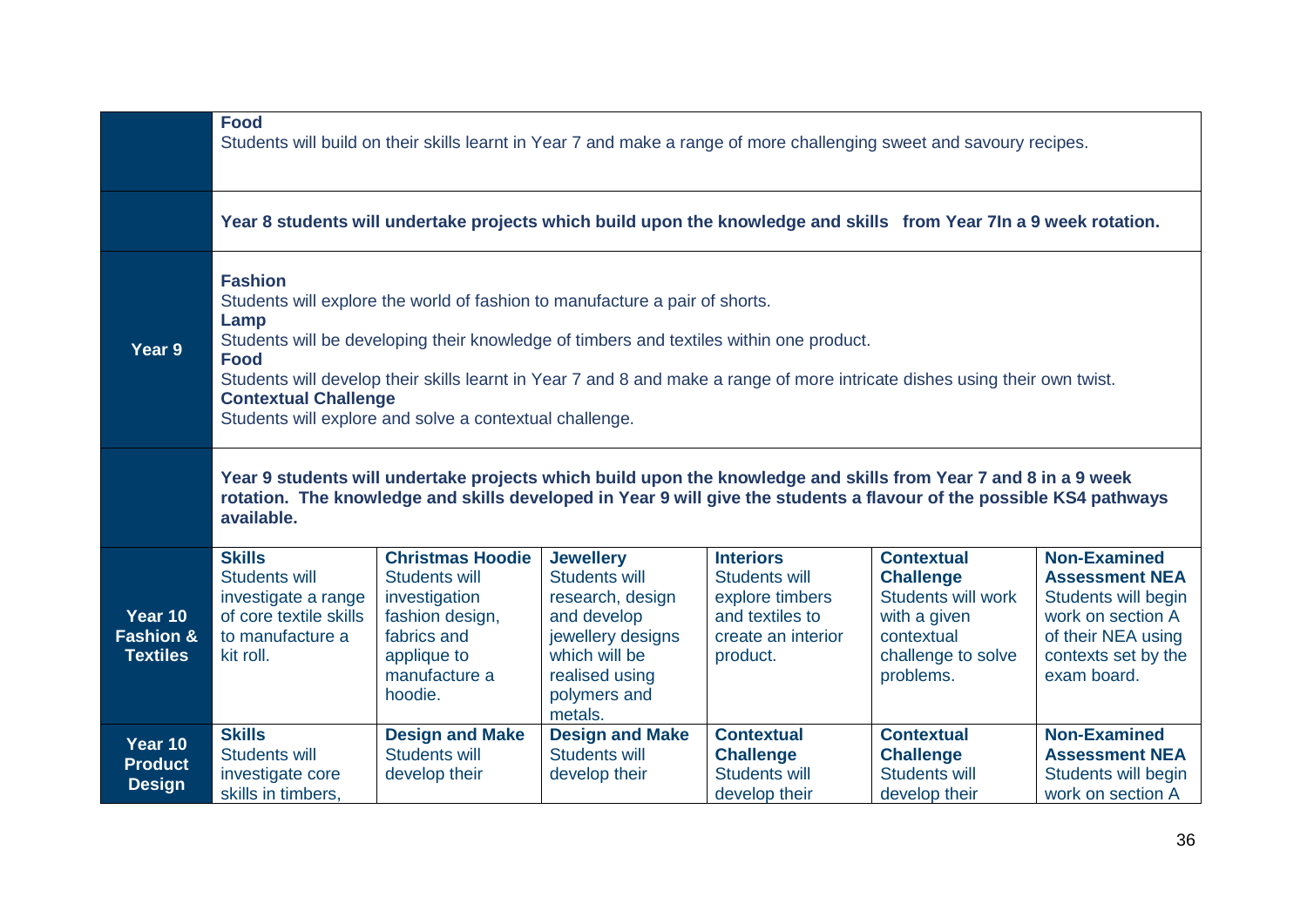|                                                             | metals and<br>polymers.                                                                                                                                                                   | designing and<br>making skills.                                                                                                                                                           | designing and<br>making skills.                                                                                  | problem-solving<br>skills.                                                                                                                               | problem-solving<br>skills.                                                                                                                                                 | of their NEA using<br>contexts set by the<br>exam board.                                                                                                                                    |
|-------------------------------------------------------------|-------------------------------------------------------------------------------------------------------------------------------------------------------------------------------------------|-------------------------------------------------------------------------------------------------------------------------------------------------------------------------------------------|------------------------------------------------------------------------------------------------------------------|----------------------------------------------------------------------------------------------------------------------------------------------------------|----------------------------------------------------------------------------------------------------------------------------------------------------------------------------|---------------------------------------------------------------------------------------------------------------------------------------------------------------------------------------------|
| Year 10<br><b>Food</b><br><b>Preparation</b><br>& Nutrition | <b>Nutrition and</b><br><b>Health</b><br><b>Students</b><br>demonstrate an<br>understanding of<br>macro and<br>micronutrients with<br>a combination of<br>theory and<br>practical skills. | <b>Nutrition and</b><br><b>Health</b><br><b>Students</b><br>demonstrate an<br>understanding of<br>macro and<br>micronutrients with<br>a combination of<br>theory and<br>practical skills. | <b>Food Science</b><br><b>Students explore</b><br>the key terms<br>through theory and<br>practical lessons.      | <b>Food Safety</b><br>Theory and<br>practical skills<br>using high-risk<br>foods to<br>demonstrate<br>awareness of food<br>safety based on<br>the 4 C's. | <b>Food Choice</b><br><b>Students study</b><br>factors affecting<br>food choice, British<br>and International<br>cuisine, sensory<br>analysis, labelling<br>and marketing. | <b>Food Provenance</b><br><b>Students explore</b><br>sustainability, food<br>processing and<br>production,<br>technological<br>developments,<br>genetically<br>modified and smart<br>foods. |
| Year 11<br><b>Fashion &amp;</b><br><b>Textiles</b>          | <b>NEA</b><br><b>Students will focus</b><br>on sections B and<br>C of their NEA.                                                                                                          | <b>NEA</b><br><b>Students will focus</b><br>on sections C and<br>D of their NEA.                                                                                                          | <b>NEA</b><br><b>Students will focus</b><br>on section E of<br>their NEA.                                        | <b>NEA &amp; Exam</b><br><b>Preparation</b><br><b>Students will focus</b><br>on section F of<br>their NEA and<br>begin exam<br>preparation.              | <b>Exam Preparation</b><br><b>Students will work</b><br>on exam<br>preparation and<br>technique.                                                                           | <b>Exam Preparation</b><br><b>Students will work</b><br>on exam<br>preparation and<br>technique.                                                                                            |
| Year 11<br><b>Product</b><br><b>Design</b>                  | <b>NEA</b><br><b>Students will focus</b><br>on sections B and<br>C of their NEA.                                                                                                          | <b>NEA</b><br><b>Students will focus</b><br>on sections C and<br>D of their NEA.                                                                                                          | <b>NEA</b><br><b>Students will focus</b><br>on section E of<br>their NEA.                                        | <b>NEA &amp; Exam</b><br><b>Preparation</b><br><b>Students will focus</b><br>on section F of<br>their NEA and<br>begin exam<br>preparation.              | <b>Exam Preparation</b><br><b>Students will work</b><br>on exam<br>preparation and<br>technique.                                                                           | <b>Exam Preparation</b><br><b>Students will work</b><br>on exam<br>preparation and<br>technique.                                                                                            |
| Year 11<br><b>Food</b><br><b>Preparation</b><br>& Nutrition | <b>Non-Examined</b><br><b>Assessment NEA</b><br>Students will begin<br>working on their                                                                                                   | <b>NEA2</b><br>Students will begin<br>working on their<br>NEA 2 set by the<br>exam board.                                                                                                 | <b>NEA2</b><br><b>Students will</b><br>continue working<br>on their NEA 2 and<br>complete the<br>practical exam. | <b>Exam Preparation</b><br><b>Students will work</b><br>on exam<br>preparation and<br>technique.                                                         | <b>Exam Preparation</b><br><b>Students will work</b><br>on exam<br>preparation and<br>technique.                                                                           | <b>Exam Preparation</b><br><b>Students will work</b><br>on exam<br>preparation and<br>technique.                                                                                            |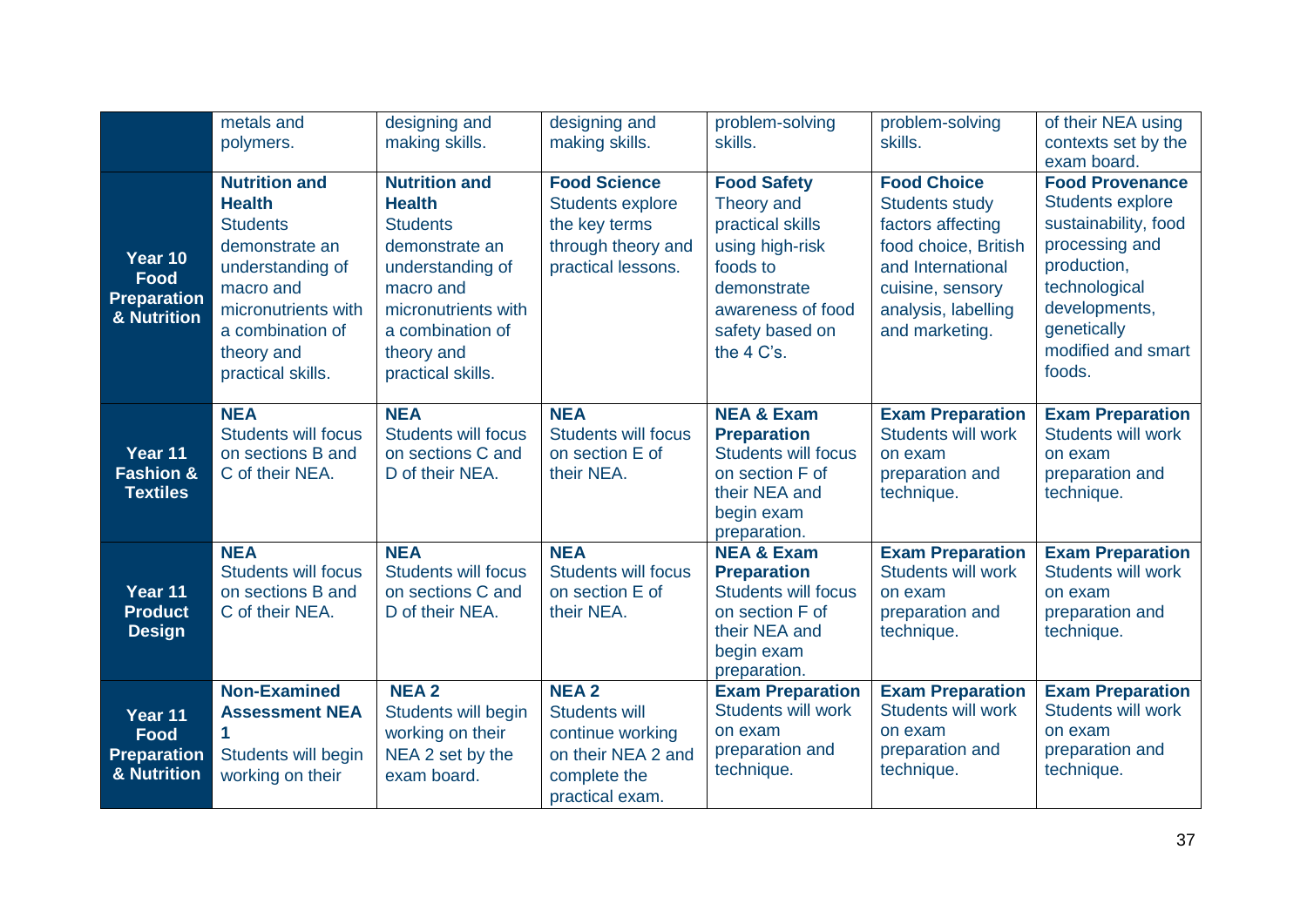|                                            | NEA 1 set by the<br>exam board.                                                                                                                                                              |                                                                                                                                                                                                                        |                                                                                                                                             |                                                                                                                                   |                                                                                                  |                                                                                                                    |
|--------------------------------------------|----------------------------------------------------------------------------------------------------------------------------------------------------------------------------------------------|------------------------------------------------------------------------------------------------------------------------------------------------------------------------------------------------------------------------|---------------------------------------------------------------------------------------------------------------------------------------------|-----------------------------------------------------------------------------------------------------------------------------------|--------------------------------------------------------------------------------------------------|--------------------------------------------------------------------------------------------------------------------|
| Year 12<br><b>Product</b><br><b>Design</b> | <b>Design and Make</b><br><b>Students will</b><br>develop their<br>designing and<br>making skills,<br>concentrating on<br>timber-based<br>products including<br>movements and<br>mechanisms. | <b>Materials</b><br><b>Investigation</b><br>Students will<br>develop their<br>investigative skills<br>looking at materials<br>and processes.<br><b>AS NEA</b><br><b>Students will focus</b><br>on sections A and<br>В. | <b>AS NEA</b><br><b>Students will focus</b><br>on sections D and<br>C.<br><b>Mock NEA</b><br><b>Students will</b><br>explore a mock<br>NEA. | <b>AS NEA</b><br><b>Students will focus</b><br>on section E.<br><b>Mock NEA</b><br><b>Students will</b><br>explore a mock<br>NEA. | <b>Exam Preparation</b><br><b>Students will work</b><br>on exam<br>preparation and<br>technique. | <b>NEA</b><br>Students will begin<br>work on section A<br>of their NEA using<br>contexts set by the<br>exam board. |
| Year 13<br><b>Product</b><br><b>Design</b> | <b>NEA</b><br><b>Students will focus</b><br>on sections B and<br>C of their NEA.                                                                                                             | <b>NEA</b><br><b>Students will focus</b><br>on section C of<br>their NEA.                                                                                                                                              | <b>NEA</b><br><b>Students will focus</b><br>on sections D and<br>E of their NEA.                                                            | <b>NEA &amp; Exam</b><br><b>Preparation</b><br><b>Students will</b><br>complete their NEA<br>and will begin<br>exam preparation.  | <b>Exam Preparation</b><br><b>Students will work</b><br>on exam<br>preparation and<br>technique. | <b>Exam Preparation</b><br><b>Students will work</b><br>on exam<br>preparation and<br>technique.                   |

| Key Stage 3 (Years 7-9)               | <b>GCSE (Years 10-11)</b>                                         | A-level (Years 12-13)                |
|---------------------------------------|-------------------------------------------------------------------|--------------------------------------|
| <b>Design and Technology National</b> | <b>AQA</b>                                                        | <b>AQA</b>                           |
| <b>Curriculum</b>                     | Design and Technology 8552<br>Food Preparation and Nutrition 8585 | Product Design 7552                  |
|                                       |                                                                   | <b>Core texts</b>                    |
|                                       | <b>Core texts</b>                                                 | AQA AS/A Level Design and Technology |
|                                       | <b>Collins AQA GCSE 9-1 Revision</b>                              | <b>Product Design</b>                |
|                                       | Design and Technology                                             |                                      |
|                                       | <b>Food Preparation and Nutrition</b>                             |                                      |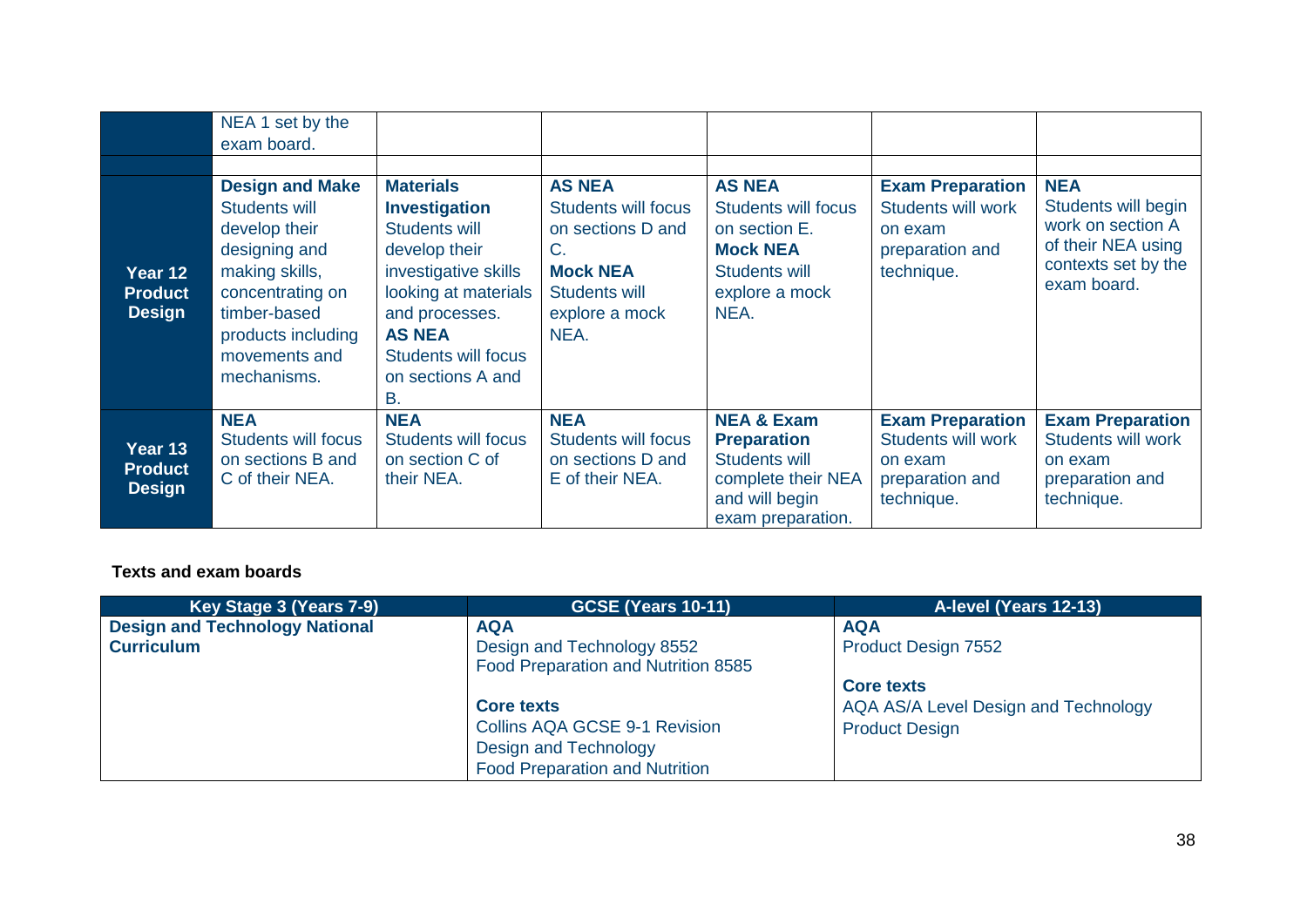### **Business**

|                                                                               | <b>Autumn 1</b>                                                                                                                                                                                                                                                                                         | <b>Autumn 2</b>                                                                                  | <b>Spring 1</b>                                                     | <b>Spring 2</b>        | <b>Summer 1</b> | <b>Summer 2</b> |  |  |
|-------------------------------------------------------------------------------|---------------------------------------------------------------------------------------------------------------------------------------------------------------------------------------------------------------------------------------------------------------------------------------------------------|--------------------------------------------------------------------------------------------------|---------------------------------------------------------------------|------------------------|-----------------|-----------------|--|--|
| Year 10<br><b>BTEC</b><br><b>Tech</b><br><b>Award in</b><br><b>Enterprise</b> | <b>Unit 1 Exploring Enterprises</b><br><b>Description</b><br>A: Examine the characteristics of enterprises<br>B: Explore how market research helps enterprises meet customer needs and understand competitor<br>behaviour<br>C: Investigate the factors that contribute to the success of an enterprise |                                                                                                  |                                                                     |                        |                 |                 |  |  |
|                                                                               |                                                                                                                                                                                                                                                                                                         |                                                                                                  |                                                                     |                        |                 |                 |  |  |
|                                                                               |                                                                                                                                                                                                                                                                                                         | <b>Unit 3: Promotion and Finance</b><br>Unit 2:<br><b>Planning for and Running an Enterprise</b> |                                                                     |                        |                 |                 |  |  |
| Year 11                                                                       | Description:<br>Preparation for external examination in<br>February.                                                                                                                                                                                                                                    |                                                                                                  | Description:<br>Prepare, Plan and Pitch an Enterprise Activity Idea |                        |                 |                 |  |  |
| Year 12                                                                       | Unit 1                                                                                                                                                                                                                                                                                                  |                                                                                                  | Unit 2                                                              |                        |                 |                 |  |  |
| <b>AS/A level</b>                                                             | Description:                                                                                                                                                                                                                                                                                            |                                                                                                  | Description:                                                        |                        |                 |                 |  |  |
| <b>business</b>                                                               | <b>Marketing and People</b>                                                                                                                                                                                                                                                                             |                                                                                                  | <b>Managing Business Activities</b>                                 |                        |                 |                 |  |  |
| Year 12<br><b>BTEC</b><br><b>Business</b>                                     | Units 1 and 2 Exploring business and Developing a Marketing campaign<br><b>Coursework unit and external assessment</b>                                                                                                                                                                                  |                                                                                                  |                                                                     |                        |                 |                 |  |  |
| Year 13                                                                       | <b>Unit 3</b>                                                                                                                                                                                                                                                                                           |                                                                                                  |                                                                     | <b>Unit 4</b>          |                 |                 |  |  |
|                                                                               | Description:<br>Description:                                                                                                                                                                                                                                                                            |                                                                                                  |                                                                     |                        |                 |                 |  |  |
|                                                                               | <b>Business Decisions and Strategy</b>                                                                                                                                                                                                                                                                  |                                                                                                  |                                                                     | <b>Global Business</b> |                 |                 |  |  |
|                                                                               | Unit 3 and 8                                                                                                                                                                                                                                                                                            |                                                                                                  |                                                                     |                        |                 |                 |  |  |
| Year 13                                                                       |                                                                                                                                                                                                                                                                                                         |                                                                                                  | Personal and Business Finance and Recruitment and Selection Process |                        |                 |                 |  |  |
| <b>BTEC</b><br><b>Business</b>                                                |                                                                                                                                                                                                                                                                                                         | <b>Coursework unit and external assessment</b>                                                   |                                                                     |                        |                 |                 |  |  |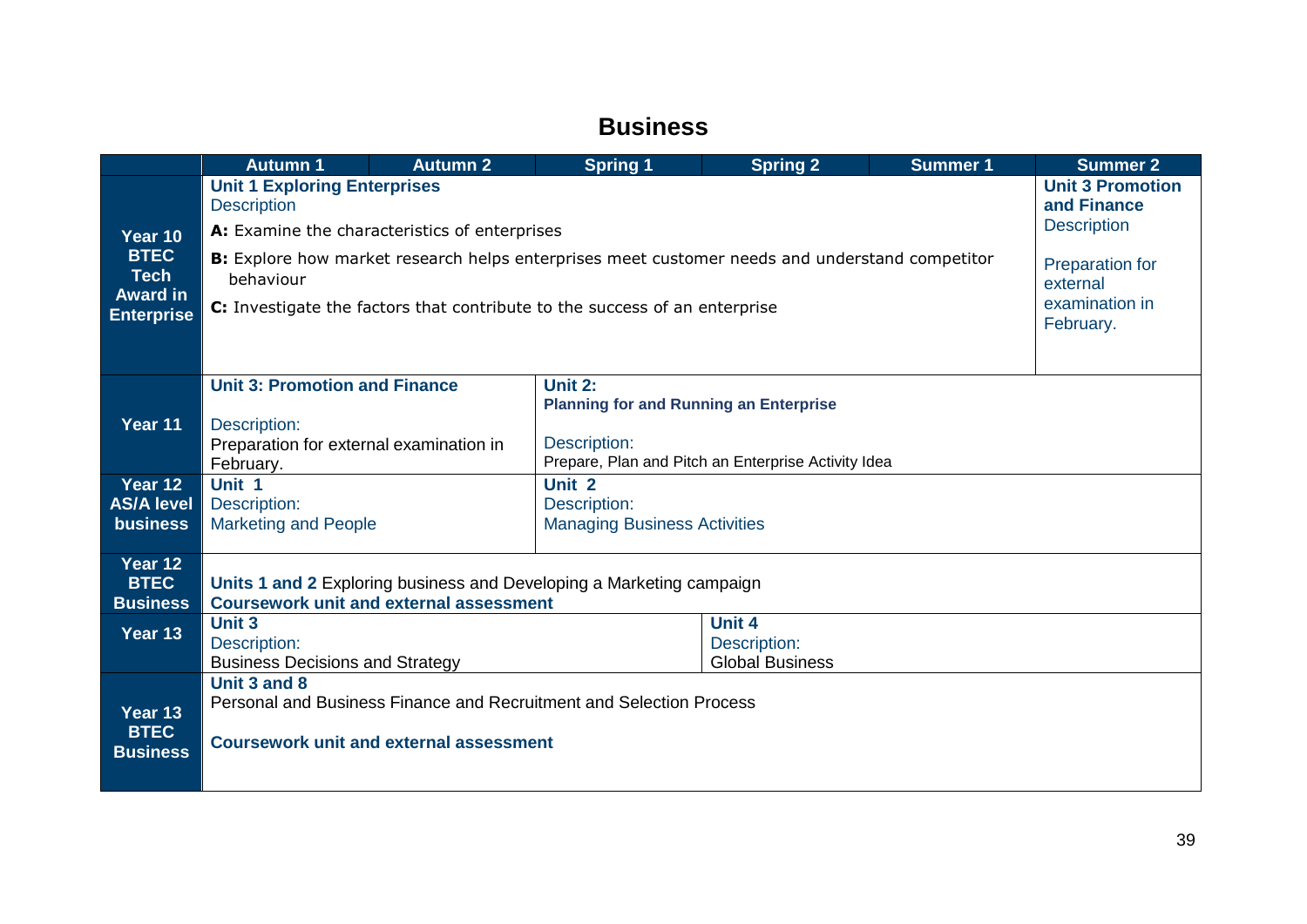| <b>BTEC Tech Award Enterprise</b>             | A-level (Years 12-13)                         | <b>BTEC Business</b>                     |
|-----------------------------------------------|-----------------------------------------------|------------------------------------------|
| <b>Exam board: Pearson</b>                    | <b>Exam board: Pearson</b>                    | <b>Exam board: Pearson</b>               |
| <b>Description</b>                            | <b>Description</b>                            | <b>Description</b>                       |
|                                               |                                               |                                          |
| <b>Core texts: BTEC Tech Award Enterprise</b> | <b>Core texts Edexcel AS/A Level Business</b> | <b>Core texts: Pearson BTEC National</b> |
| <b>Student Book</b>                           | <b>Description Dave Hall</b>                  | <b>Business</b>                          |
| <b>Description Pearson Cathy Richards</b>     |                                               | <b>Description Student Book 1 2016</b>   |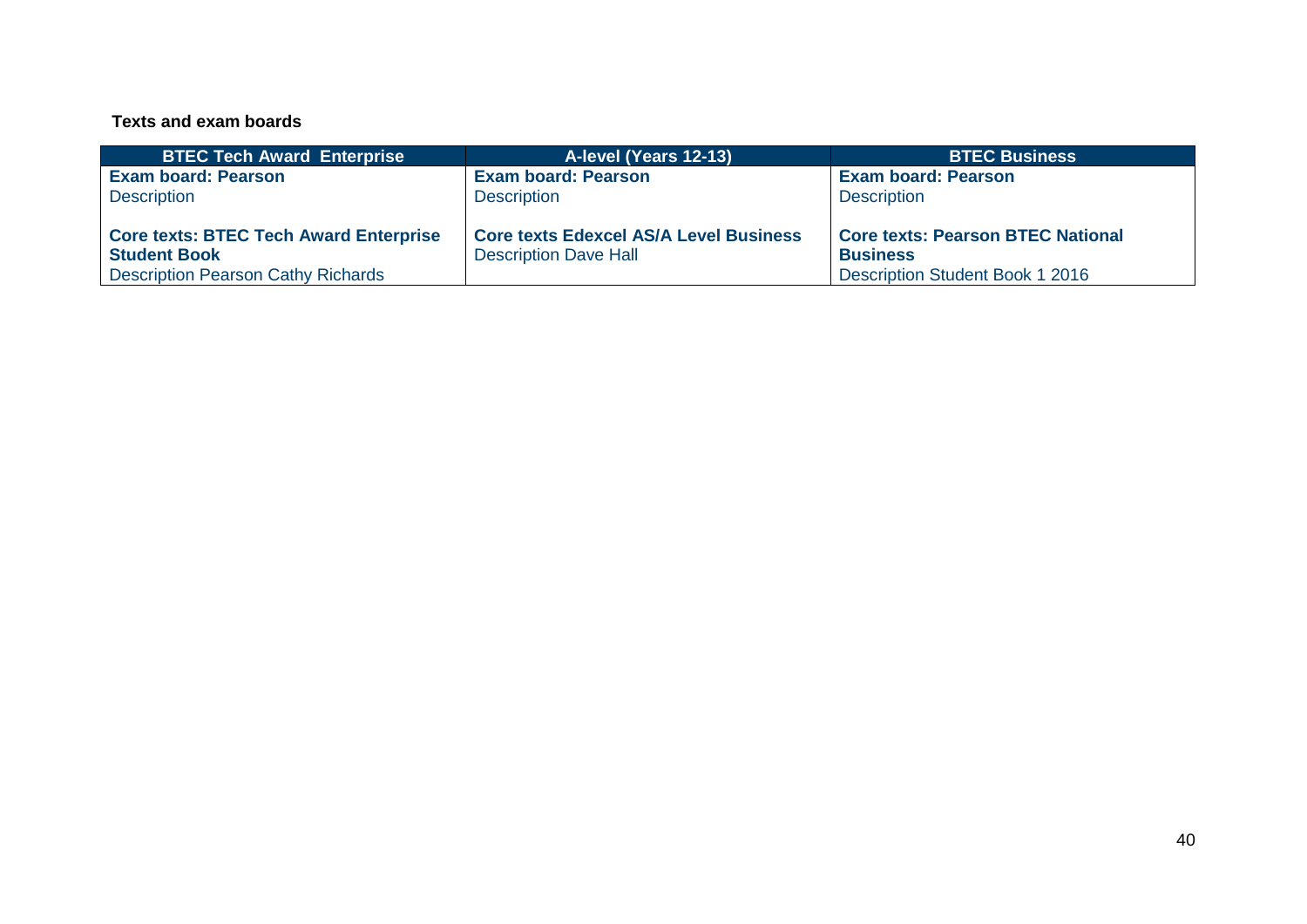# **Computing/ICT**

|                   | <b>Autumn 1</b>                                                                                                                                                                                                                                                                                              | <b>Autumn 2</b>                                                                                                                                                                | <b>Spring 1</b>                                                                                                                                                                                             | <b>Spring 2</b>                                                                                                                          | Summer 1                                                                                                                                                      | <b>Summer 2</b>                                                                                                                                                                                                                                                                               |
|-------------------|--------------------------------------------------------------------------------------------------------------------------------------------------------------------------------------------------------------------------------------------------------------------------------------------------------------|--------------------------------------------------------------------------------------------------------------------------------------------------------------------------------|-------------------------------------------------------------------------------------------------------------------------------------------------------------------------------------------------------------|------------------------------------------------------------------------------------------------------------------------------------------|---------------------------------------------------------------------------------------------------------------------------------------------------------------|-----------------------------------------------------------------------------------------------------------------------------------------------------------------------------------------------------------------------------------------------------------------------------------------------|
| Year <sub>7</sub> | <b>Introduction and</b><br><b>Baseline</b><br><b>Students will have</b><br>an introduction to<br>the computer<br>systems at college<br>and undertake a<br>baseline<br>assessment.                                                                                                                            | <b>Digital Life</b><br><b>Students will</b><br>explore the digital<br>world, the<br>importance of<br>accurate and bias<br>websites,<br>cyberbullying and<br>being safe online. | <b>Computational</b><br>knowledge and<br>understanding<br><b>Students will</b><br>explore binary,<br>encryption, The<br>Legal and ethical<br>impact of<br>computers on the<br>world.                        | <b>Graphics and</b><br><b>Animation</b><br>A project-based<br>task looking at<br>vector and bitmap<br>graphics linked with<br>animation. | <b>Microbits</b><br>Students will use<br><b>BBC Microbits to</b><br>program their own<br>code using the<br>block editor and<br>advancing into<br>Python code. | <b>IDEA - Inspiring</b><br><b>Digital Enterprise</b><br><b>Bronze Award</b><br><b>Students will</b><br>become digital all-<br>rounders, but will<br>be given the<br>opportunity to take<br>their learning<br>deeper in different<br>areas of digital<br>learning.                             |
| Year 8            | <b>Binary and Logic</b><br><b>Gates</b><br><b>Students will know</b><br>how the binary<br>system works,<br>accurately<br>converting binary to<br>denary and vice<br>versa. Students will<br>draw up simple and<br>combined truth<br>tables and<br>accurately<br>determine the<br>output from logic<br>gates. | <b>Networks and the</b><br>internet<br><b>Students will learn</b><br>about LAN's and<br>WAN's being able<br>to describe and<br>explain the<br>differences<br>between them.     | Logo<br><b>Programming</b><br>Students will get an<br>introduction to the<br>logo programming<br>language, using<br>programming<br>techniques to make<br>more efficient code<br>so solve given<br>problems. | <b>Computer</b><br><b>Hardware</b><br>Students will learn<br>about the key<br>components inside<br>a computer.                           | <b>Web design</b><br>Students will be<br>able to define<br>HTML, apply HTML<br>tasks to style a web<br>page to a set given<br>scenario.                       | <b>IDEA - Inspiring</b><br><b>Digital Enterprise</b><br><b>Silver Award</b><br><b>Learners will</b><br>continue to make<br>progress with their<br>bronze award and<br>becoming the digital<br>all rounders as first<br>started in Year 7,<br>making progress<br>towards completing<br>bronze. |
| Year 9            | <b>Digital World</b><br><b>Students will</b><br>explore the digital<br>world and the                                                                                                                                                                                                                         | <b>Back to the future</b><br><b>Students will</b><br>complete weekly                                                                                                           | <b>Python</b><br><b>Programming</b>                                                                                                                                                                         | <b>Digital Life</b><br><b>Students will</b><br>understand the                                                                            | <b>Web Design</b><br><b>Students will create</b><br>a logical web                                                                                             | <b>IDEA - Inspiring</b><br><b>Digital Enterprise</b><br><b>Gold Award</b>                                                                                                                                                                                                                     |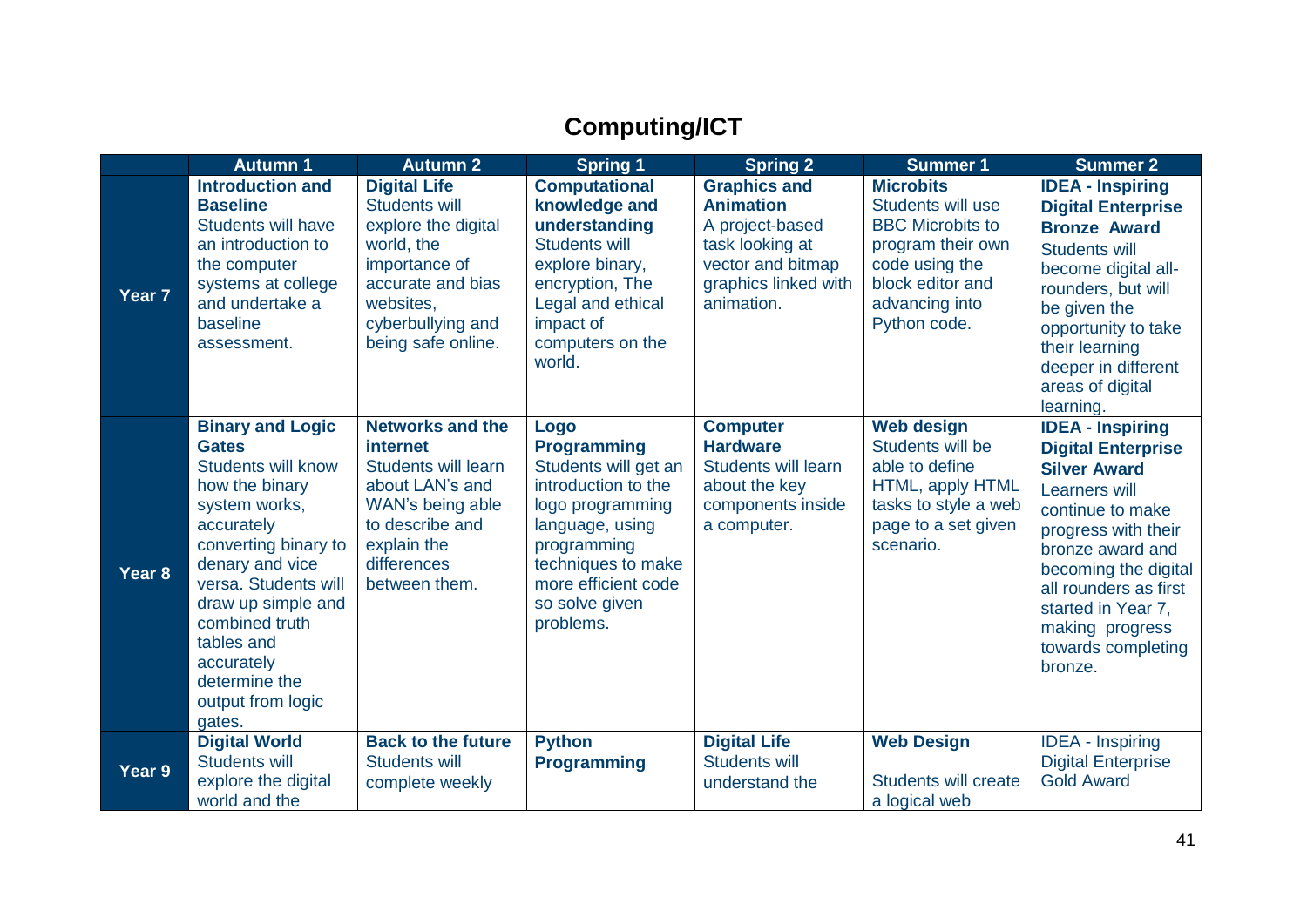|         | reliability of sources<br>with the topic focus<br>of:<br>Content,<br>Propaganda and<br>contact | modules from the<br>past linking to:<br>Encryption,<br>Problem solving<br>and logic gates.                                            | Students will use a<br>programming<br>language "Python",<br>which is textual, to<br>solve a variety of<br>computational<br>problems; making<br>appropriate use of<br>data structures;<br>design and develop<br>modular programs<br>that use procedures<br>and functions. | concept of critical<br>thinking and apply it<br>to examples online.<br>Looking at Fact and<br>opinion. Students<br>will evaluate what is<br>trustworthy online. | design structure to<br>solve a given task,<br>using advanced<br>features web<br>design software<br>offers to integrate<br>advance features<br>such as rollovers<br>and enhance user<br>interaction. | <b>Students are</b><br>independently<br>challenging<br>themselves to<br>complete the<br>Bronze, Silver and<br>to be released Gold<br>award (2020) as<br>part of the IDEA<br>award (Inspiring<br>digital enterprise<br>award) |
|---------|------------------------------------------------------------------------------------------------|---------------------------------------------------------------------------------------------------------------------------------------|--------------------------------------------------------------------------------------------------------------------------------------------------------------------------------------------------------------------------------------------------------------------------|-----------------------------------------------------------------------------------------------------------------------------------------------------------------|-----------------------------------------------------------------------------------------------------------------------------------------------------------------------------------------------------|------------------------------------------------------------------------------------------------------------------------------------------------------------------------------------------------------------------------------|
| Year 10 | <b>Computer</b><br><b>Hardware</b><br>The CPU<br><b>Memory</b><br><b>Storage</b>               | <b>Algorithms</b><br>Computational<br><b>Thinking</b><br><b>Writing Algorithms</b><br><b>Search Algorithms</b><br>Sorting Algorithms, | <b>Development</b><br>Programming<br><b>Theory</b><br><b>Defensive Design</b><br><b>Testing</b><br><b>Translators and</b><br>IDE's                                                                                                                                       | <b>Logic</b><br><b>Binary Logic</b><br><b>Logic Gates</b><br><b>Truth Tables</b><br><b>Logic Circuits</b><br><b>Logic Expressions</b>                           | <b>Data</b><br><b>Representation</b><br><b>Binary Number</b><br><b>System</b><br><b>Hexadecimal</b><br><b>Number System</b><br><b>Character Sets</b><br>Image<br>Representation<br>Compression      | <b>Procedural</b><br><b>Programming</b><br>Linked to support<br>NEA.                                                                                                                                                         |
| Year 11 | <b>Procedural</b><br><b>Programming</b><br>Linked to support<br>NEA.                           | <b>Procedural</b><br><b>Programming</b><br>Linked to support<br>NEA.                                                                  | <b>Networks</b><br><b>Local Area</b><br><b>Networks</b><br><b>Wide Area</b><br><b>Networks</b><br>Internet<br>Communication<br><b>System Security</b>                                                                                                                    | <b>Software</b><br><b>Operating Systems</b><br><b>Utility Software</b>                                                                                          | <b>Exam Preparation</b>                                                                                                                                                                             | <b>Exams</b><br><b>Preparation</b>                                                                                                                                                                                           |
|         | <b>BTEC ICT</b>                                                                                |                                                                                                                                       |                                                                                                                                                                                                                                                                          |                                                                                                                                                                 |                                                                                                                                                                                                     |                                                                                                                                                                                                                              |
| Year 12 | <b>Creating Systems to Manage Information.</b>                                                 |                                                                                                                                       |                                                                                                                                                                                                                                                                          | <b>Using Social Media in Business</b>                                                                                                                           |                                                                                                                                                                                                     |                                                                                                                                                                                                                              |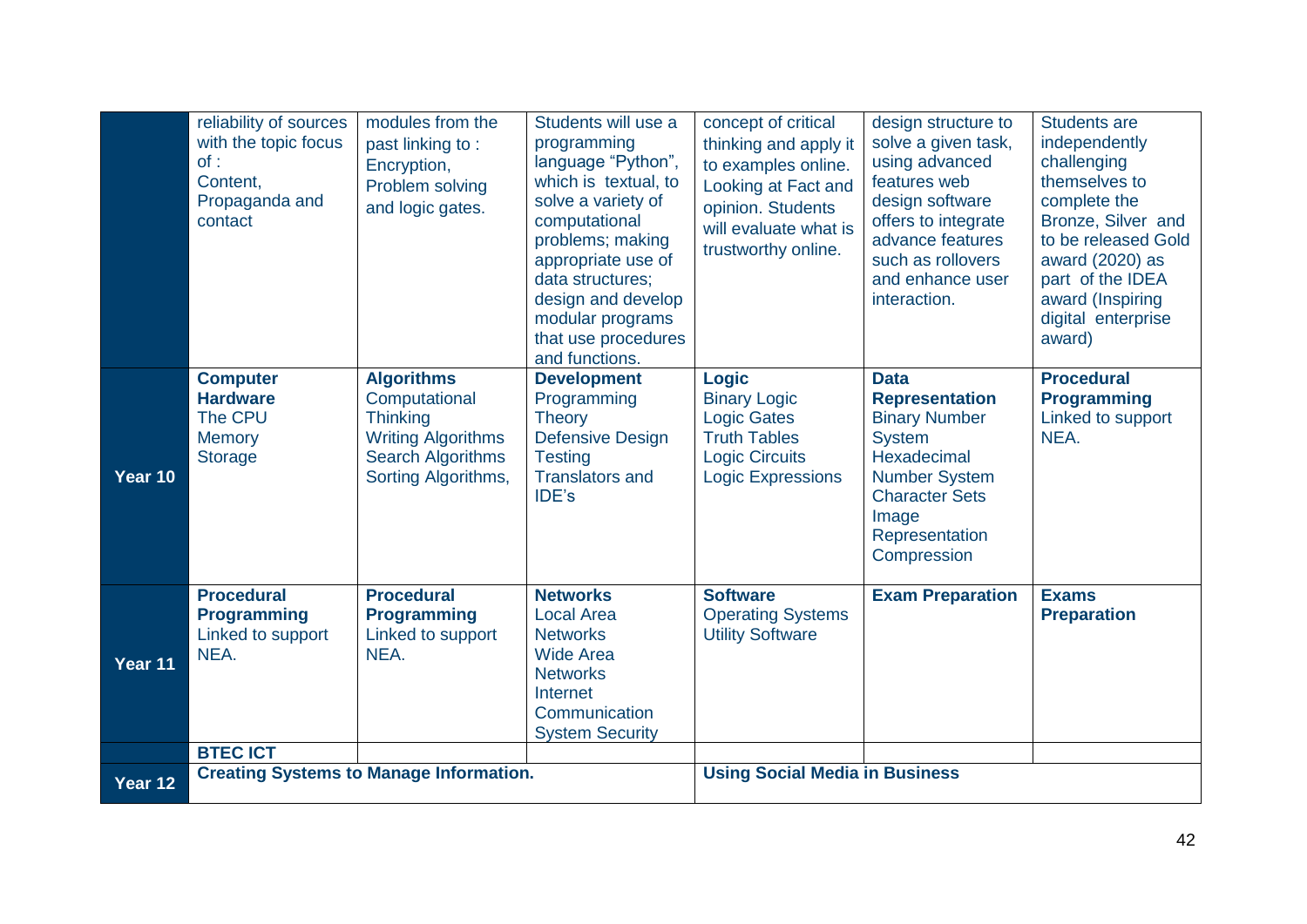|         | Students will demonstrate knowledge of database development<br>terminology, standards, concepts and processes<br>Students will apply knowledge and understanding of database<br>development terminology, standards, concepts and processes to<br>create a software product to meet a client brief<br>Students will analyse information about database problems and<br>data from test results to optimise the performance of a database<br>solution Students will evaluate evidence to make informed<br>judgements about the success of a database's design and<br>performance<br>Students wil be able to develop a database solution to meet a<br>client brief with appropriate justification | Students will explore the impact of social media on the ways in<br>which businesses promote their products and services<br>Students will develop a plan to use social media in a business to<br>meet requirements<br>Students will Implement the use of social media in a business. |
|---------|-----------------------------------------------------------------------------------------------------------------------------------------------------------------------------------------------------------------------------------------------------------------------------------------------------------------------------------------------------------------------------------------------------------------------------------------------------------------------------------------------------------------------------------------------------------------------------------------------------------------------------------------------------------------------------------------------|-------------------------------------------------------------------------------------------------------------------------------------------------------------------------------------------------------------------------------------------------------------------------------------|
|         | <b>Website Development</b><br>Students will understand the principles of website development<br>Students will design a website to meet client requirements<br>Students will develop a website to meet client requirements.                                                                                                                                                                                                                                                                                                                                                                                                                                                                    | <b>Information Technology Systems</b><br>Students will demonstrate knowledge and understanding of<br>information technology terms, standards, concepts and<br>processes                                                                                                             |
|         |                                                                                                                                                                                                                                                                                                                                                                                                                                                                                                                                                                                                                                                                                               | Students will apply knowledge and understanding of information<br>technology terms, standards, concepts and processes                                                                                                                                                               |
| Year 13 |                                                                                                                                                                                                                                                                                                                                                                                                                                                                                                                                                                                                                                                                                               | Students will select and use information technologies and<br>procedures to explore likely outcomes and find solutions to<br>problems in context                                                                                                                                     |
|         |                                                                                                                                                                                                                                                                                                                                                                                                                                                                                                                                                                                                                                                                                               | Students will analyse and evaluate information, technologies<br>and procedures in order to recommend and justify solutions to IT<br>problems                                                                                                                                        |
|         |                                                                                                                                                                                                                                                                                                                                                                                                                                                                                                                                                                                                                                                                                               | Students will make connections between the application of<br>technologies, procedures, outcomes and solutions to resolve IT<br>problems                                                                                                                                             |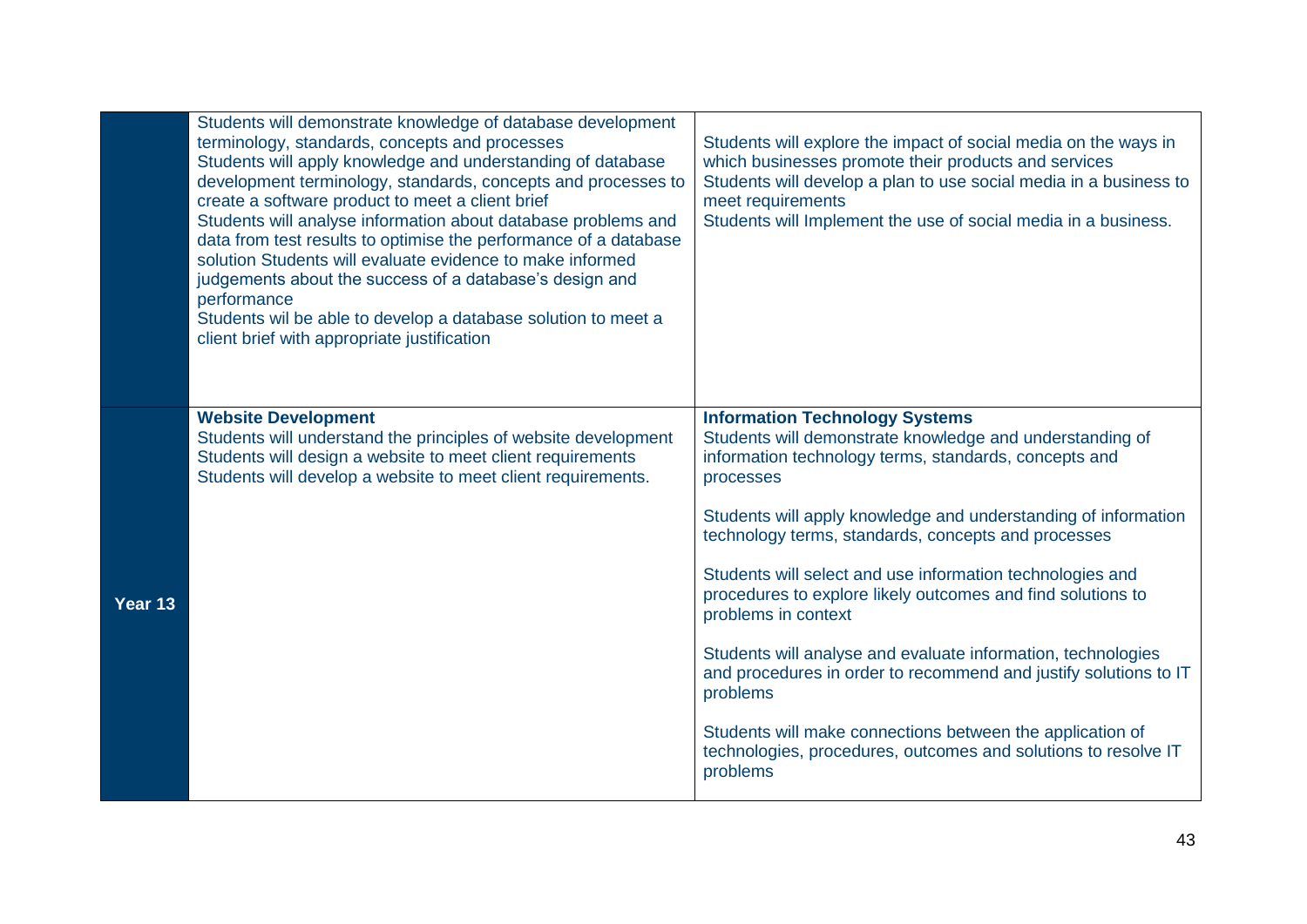| Key Stage 3 (Years 7-9)                          | <b>GCSE (Years 10-11)</b>                   | A-level (Years 12-13)                              |
|--------------------------------------------------|---------------------------------------------|----------------------------------------------------|
| <b>Exam board N/A</b>                            | <b>Exam board</b>                           | <b>Exam board</b>                                  |
|                                                  | <b>OCR J277 -</b>                           | Pearson BTEC -                                     |
| <b>Core texts</b>                                | https://www.ocr.org.uk/qualifications/gcse/ | https://qualifications.pearson.com/en/qualificati  |
| https://www.gov.uk/government/publications/natio | computer-science-j277-from-2020/            | ons/btec-nationals/information-technology-         |
| nal-curriculum-in-england-computing-             | <b>Core texts</b>                           | 2016.html                                          |
| programmes-of-study/national-curriculum-in-      | <b>OCR GCSE Computer Science</b>            |                                                    |
| england-computing-programmes-of-study            | eTextbook Second Edition                    |                                                    |
| National Curriculum Programme of study.          |                                             | <b>Core texts</b>                                  |
|                                                  | <b>GCSE Computer Science for OCR</b>        |                                                    |
|                                                  | <b>Student Book</b>                         | <b>Revise BTEC National Information Technology</b> |
|                                                  |                                             | Units I and 2 Revision Workbook                    |
|                                                  |                                             | <b>Revise BTEC National Information Technology</b> |
|                                                  |                                             | <b>Revision Guide</b>                              |
|                                                  |                                             |                                                    |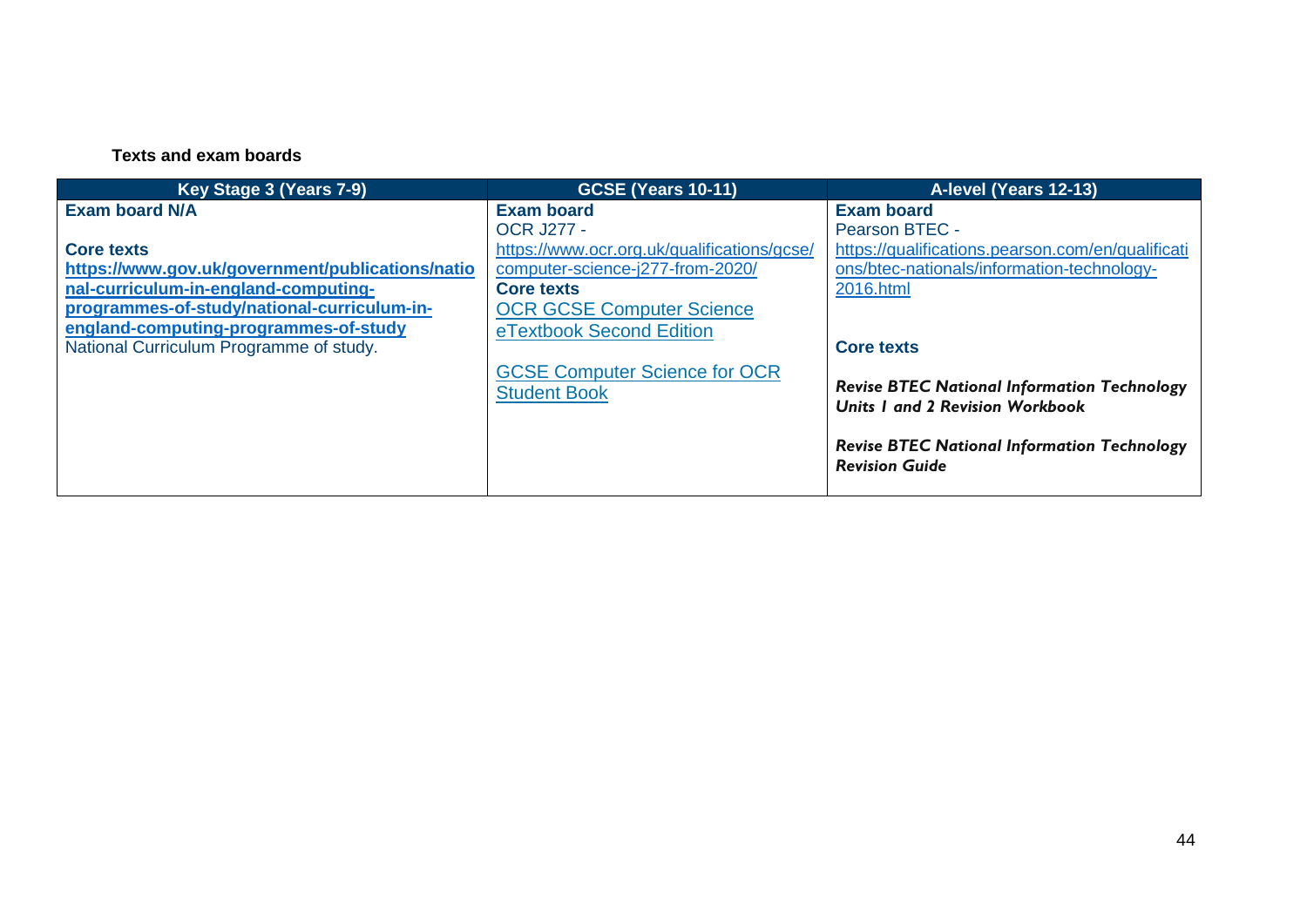# **Hair and Beauty**

|         | <b>Autumn 1</b>            | <b>Autumn 2</b>     | <b>Spring 1</b>     | <b>Spring 2</b>                   | <b>Summer 1</b>                           | <b>Summer 2</b>      |
|---------|----------------------------|---------------------|---------------------|-----------------------------------|-------------------------------------------|----------------------|
|         | Unit 113 Follow            | <b>Unit 101</b>     | <b>Unit 102</b>     | <b>Unit 103 Styling</b>           | <b>Unit 105 Plaiting</b>                  | Unit 112 Create a    |
|         | health and safety in       | Introduction to the | <b>Presenting a</b> | women's hair                      | and twisting hair                         | hair and beauty      |
|         | the salon                  | hair and beauty     | professional        |                                   |                                           | image                |
|         | The aim of this unit       | sector.             | image in a salon    | The aim of this unit is to        | The aim of this unit                      |                      |
|         | is to provide the          | . This unit should  |                     | introduce the learner to          | is to introduce the                       | The aim of this unit |
|         | learner with an            | enable learners to  | This unit should    | the basic techniques of           | learner to the basic                      | is to introduce the  |
|         | introduction into the      | gain a general      | enable learners to  | styling hair for women,           | techniques of                             | learner to creative  |
|         | knowledge and              | introduction to the | present and         | engaging their interest           | plaiting and twisting                     | approaches, using    |
|         | understanding of           | sector and          | maintain a          | through experiential              | hair.                                     | hair and beauty      |
|         | health and safety,         | understand the      | professional image  | learning of selected              | The learner will                          | techniques, to       |
|         | within the                 | characteristics of  | in a salon          | hairdressing skills               | look at the steps to                      | develop, produce     |
|         | hairdressing and           | working in the      | environment         | focused on achieving a            | be followed to                            | and present an       |
|         | beauty industry.           | sector, to know the | and communicate     | final finished look. This         | achieve a finished                        | image.               |
|         | <b>There are Practical</b> | range of services   | and behave          | unit will allow the               | look, using both on                       | There are practical  |
|         | observations and a         | and treatments      | professionally in a | learner to develop their          | and off scalp plaits                      | assessments and      |
| Year 10 | written test.              | offered in hair     | salon environment.  | creativity skills further         | and twisting the                          | an assignment.       |
|         |                            | and beauty and to   | There are practical | and practise under                | hair. They will                           |                      |
|         |                            | know the different  | observations and    | supervision, achieving            | discover how to                           |                      |
|         |                            | types of salon and  | an assignment.      | a finished look using a           | decorate the plaits                       |                      |
|         |                            | the type of clients |                     | selected range to                 | and twists using a                        |                      |
|         |                            | they attract. There |                     | practical hair styling            | range of materials                        |                      |
|         |                            | is a written        |                     | techniques, products              | to achieve a                              |                      |
|         |                            | assignment.         |                     | and equipment.                    | finished look. This                       |                      |
|         |                            |                     |                     | There are practical               | unit provides                             |                      |
|         |                            |                     |                     | assessments, an                   | opportunity for                           |                      |
|         |                            |                     |                     | assignment and a<br>written test. | development of the<br>learner's skills of |                      |
|         |                            |                     |                     |                                   | dexterity and                             |                      |
|         |                            |                     |                     |                                   | creativity,                               |                      |
|         |                            |                     |                     |                                   | exploration of                            |                      |
|         |                            |                     |                     |                                   | cultural hair                             |                      |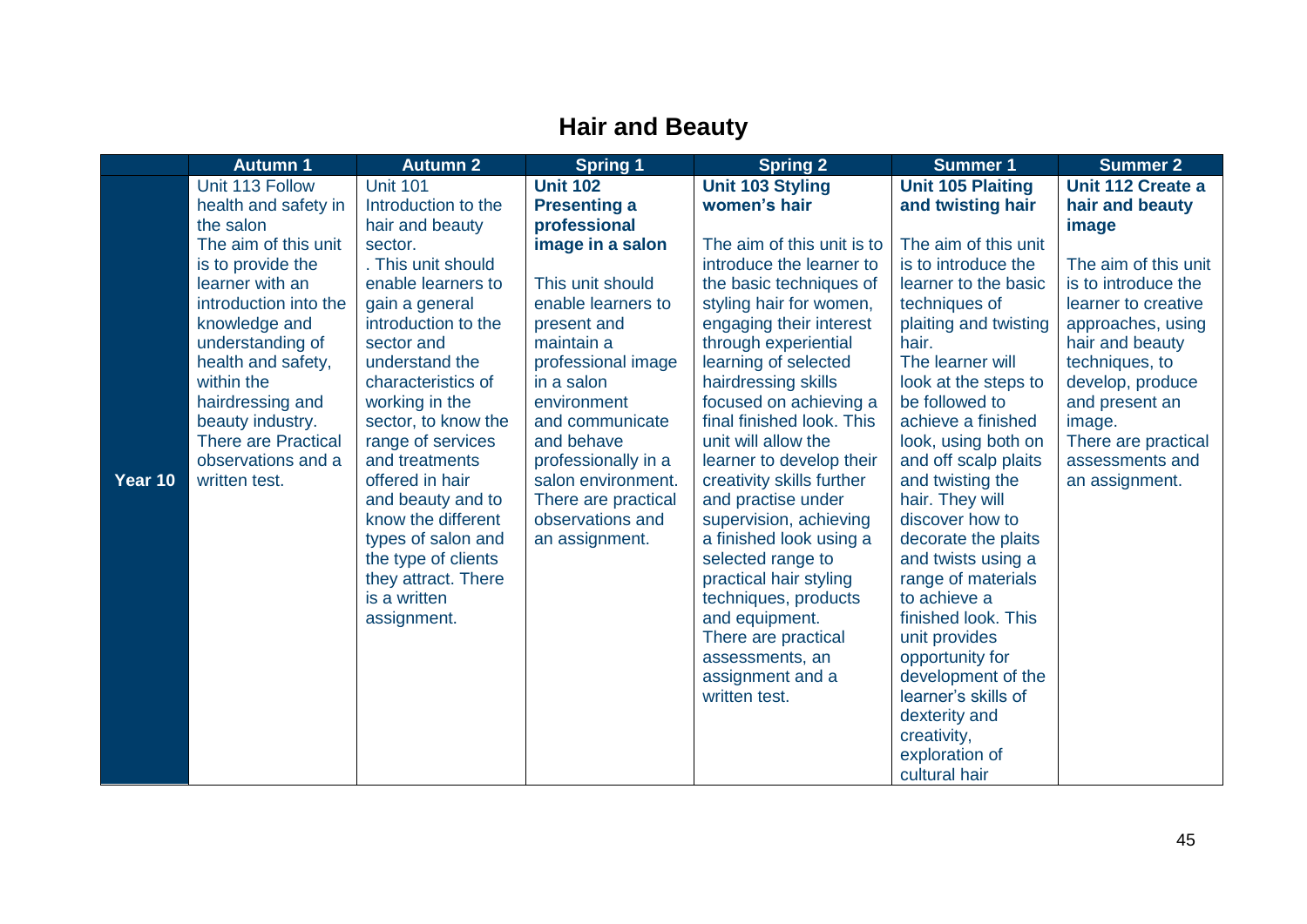|         |                                                                                                                                                                                                                                                                                                                  |                                                                                                                                                                                                                                                                                                                                                                                                              |                                                                                                                                                                                                                                                                                                                                                                                                                                                                                               |                                                                                                                                                                                                                                                                                                            | diversity and<br>recognition of how<br>hair can be<br>considered as an<br>expression of<br>individuality.<br>There are practical<br>assessments and<br>an assignment.                                                                                                                     |                                                                                                                                                                                                                                                                                                                                                               |
|---------|------------------------------------------------------------------------------------------------------------------------------------------------------------------------------------------------------------------------------------------------------------------------------------------------------------------|--------------------------------------------------------------------------------------------------------------------------------------------------------------------------------------------------------------------------------------------------------------------------------------------------------------------------------------------------------------------------------------------------------------|-----------------------------------------------------------------------------------------------------------------------------------------------------------------------------------------------------------------------------------------------------------------------------------------------------------------------------------------------------------------------------------------------------------------------------------------------------------------------------------------------|------------------------------------------------------------------------------------------------------------------------------------------------------------------------------------------------------------------------------------------------------------------------------------------------------------|-------------------------------------------------------------------------------------------------------------------------------------------------------------------------------------------------------------------------------------------------------------------------------------------|---------------------------------------------------------------------------------------------------------------------------------------------------------------------------------------------------------------------------------------------------------------------------------------------------------------------------------------------------------------|
| Year 11 | <b>Unit 109 Providing</b><br>basic manicure<br>treatment<br>This unit is about<br>providing basic<br>manicure<br>treatments. The<br>knowledge gained<br>in this unit includes<br>how to prepare and<br>provide basic<br>manicure<br>treatments.<br>It contains a written<br>test and a practical<br>observation. | <b>Unit 201 Exploring</b><br>the world of hair<br>and beauty<br>The purpose of this<br>unit is for learners<br>to explore the<br>exciting world of<br>hair and beauty and<br>the global<br>environment in<br>which its industries<br>operate. They will<br>explore key<br>features of typical<br>hair and beauty<br>businesses and<br>know how a range<br>of trades and<br>industries link to the<br>sector. | <b>Unit 202 Science</b><br>of Hair and Beauty<br>The purpose of this<br>unit is to encourage<br>learners to explore<br>the relevance of the<br>associated<br>sciences in<br>hair and beauty and<br>how science<br>influences the<br>development of<br>products in the<br>hairdressing and<br>cosmetic industry.<br>The study of the<br>application of<br>science in the<br>hairdressing and<br>cosmetic industry<br>should promote an<br>understanding of<br>the commercial<br>application of | Unit 203 Design in the<br>hair and beauty<br>sector<br>The purpose of this unit<br>is for learners to<br>explore the creative<br>world of design used in<br>business. Learners' will<br>have the opportunity to<br>plan and create their<br>own design image<br>using technical hair and<br>beauty skills. | 001 Synoptic<br>assignment<br>Learners will be<br>carrying out in<br>controlled<br>assessment<br>settings a synoptic<br>assessment which<br>is moderated by<br>City and Guilds.<br>This will cluster the<br>skills and<br>knowledge learnt<br>and is graded pass,<br>merit or distinction | 002/502 Level 2<br><b>Hair and Beauty</b><br><b>Studies - Theory</b><br>exam<br><b>Revision and</b><br>preparation for a<br>two-hour exam that<br>is marked and<br>moderated by City<br>and Guilds.<br>Grading is pass,<br>merit or distinction.<br>If the learner fails<br>unit 001 and units<br>002/502 they will<br>not achieve the full<br>certification. |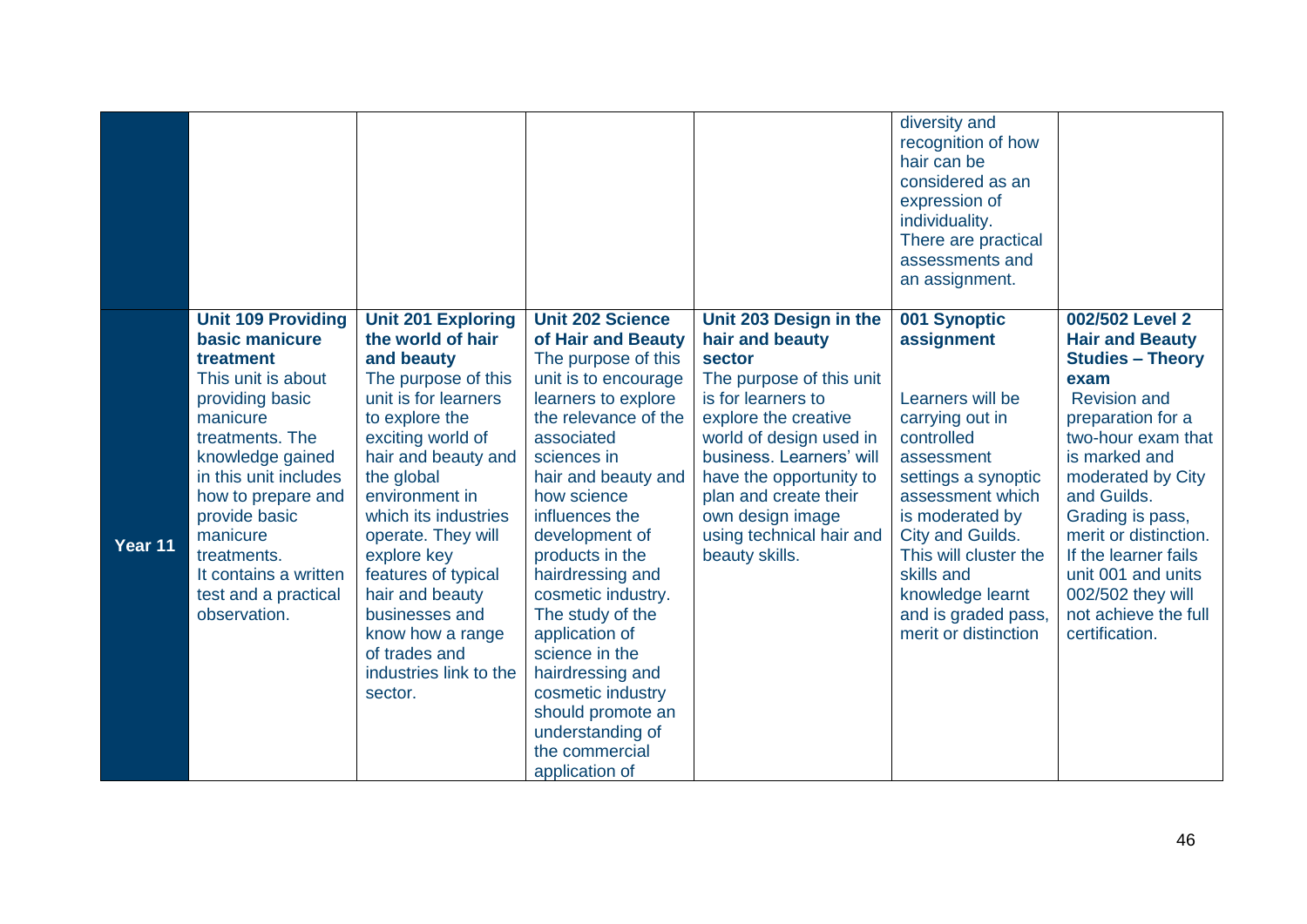|         |                     |                        | science and how it   |                           |                     |                          |
|---------|---------------------|------------------------|----------------------|---------------------------|---------------------|--------------------------|
|         |                     |                        | may affect           |                           |                     |                          |
|         |                     |                        | personal decisions   |                           |                     |                          |
|         |                     |                        | that are not solely  |                           |                     |                          |
|         |                     |                        | related to hair and  |                           |                     |                          |
|         |                     |                        | beauty.              |                           |                     |                          |
|         | Unit 602 Health     | <b>Unit 205 Advise</b> | Unit 201 Style and   | Unit 202. Set and         | <b>Unit 206</b>     | <b>Unit 210Plait and</b> |
|         | and Safety/ Cross   | and consult            | finish hair.         | dress hair                | Shampoo, treat      | twist hair.              |
|         | unit.               | clients                | Learn the scientific | Learn the scientific      | and condition       | Learn how to             |
|         | Knowledge of        | Knowledge and          | background to        | explanations for setting  | hair.               | create plaiting and      |
|         | Health and Safety/  | practical skills,      | styling and how to   | and dressing and the      | Learn the science   | twisting techniques      |
|         | <b>COSHH</b>        | demonstrating the      | style different hair | range of setting tools,   | behind how          | to create looks by       |
|         | regulations, safety | important skills of    | lengths into         | products and              | shampoo and         | combining these          |
|         | procedures, hair    | consulting with        | different looks, the | equipment.                | conditioner work on | techniques for a         |
|         | types, test         | clients to determine   | types of styling and | <b>Demonstrate</b>        | the hair and scalp, | wedding style or a       |
|         | requirements, code  | their ideas and        | finishing products   | competence in a           | the different       | special occasion.        |
|         | of conduct and      | requirements.          | and their uses.      | controlled assessment     | products and their  | Develop the              |
|         | expectations and    | Making suitable        | There are practical  | salon, creating different | uses for different  | scientific and           |
|         | requirements        | recommendations        | observations in a    | looks, including hair     | hair and scalp      | theoretical              |
| Year 12 | across all units.   | for services and       | real working         | ups against the           | conditions.         | knowledge                |
|         | Written test 100%   | products based on      | environment and a    | standards of the          | To be confident in  | requirements             |
|         | achievement         | the information and    | written test.        | criteria.                 |                     |                          |
|         |                     |                        |                      |                           | using a             | required for this        |
|         | required.           | the results of the     |                      | There are practical       | combination of      | unit.                    |
|         |                     | examination of the     |                      | observations and a        | massage             | There are practical      |
|         |                     | hair skin and scalp.   |                      | written test.             | techniques to       | observations and a       |
|         |                     |                        |                      |                           | create a relaxing   | written test.            |
|         |                     |                        |                      |                           | enjoyable           |                          |
|         |                     |                        |                      |                           | experience for the  |                          |
|         |                     |                        |                      |                           | clients. There are  |                          |
|         |                     |                        |                      |                           | practical           |                          |
|         |                     |                        |                      |                           | observations and a  |                          |
|         |                     |                        |                      |                           | written test.       |                          |
|         |                     |                        |                      |                           |                     |                          |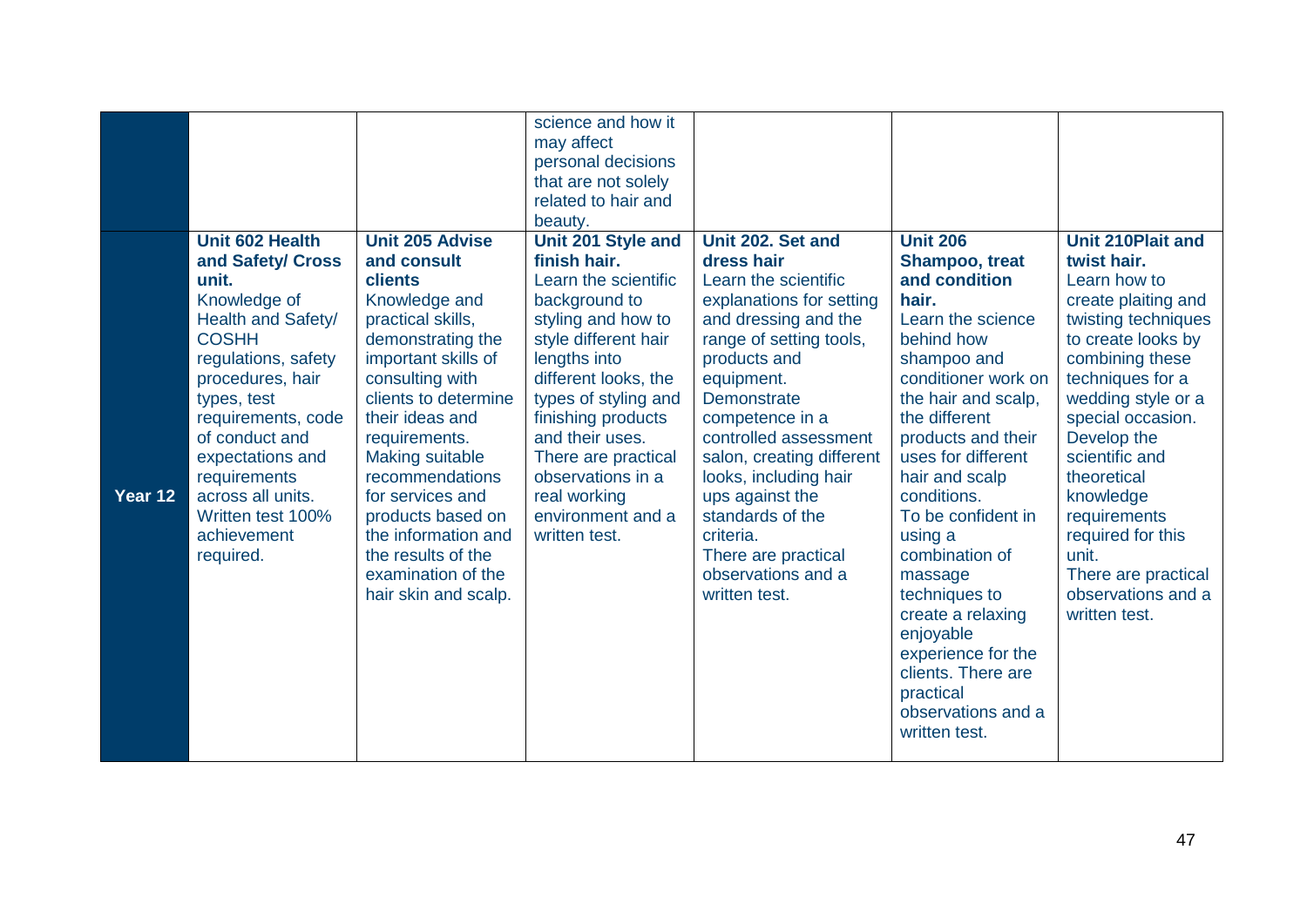| <b>GCSE (Years 10-11)</b>                      | A-level (Years 12-13)                           |
|------------------------------------------------|-------------------------------------------------|
| <b>Exam board City and Guilds.</b>             | <b>Exam board City and Guilds Level 2 NVQ</b>   |
| Year 10 - Level 1 certificate in Hair and      | hairdressing units.                             |
| Beauty.                                        | These units have been chosen to prepare you     |
| This qualification includes ongoing            | for an apprenticeship. These skills will        |
| assessments that are practical and theory      | develop your knowledge and practical skills to  |
| related. They are individually graded as pass, | be able to support the stylist within the salon |
| merit and distinction.                         | and develop them further towards your           |
| Year 11- Level 2 Technical award in Hair       | chosen hairdressing route.                      |
| and Beauty                                     |                                                 |
| This qualification contains an externally set  |                                                 |
| exam and synoptic assignment which is          |                                                 |
| carried out towards the end of the course.     |                                                 |
|                                                |                                                 |
|                                                |                                                 |
|                                                |                                                 |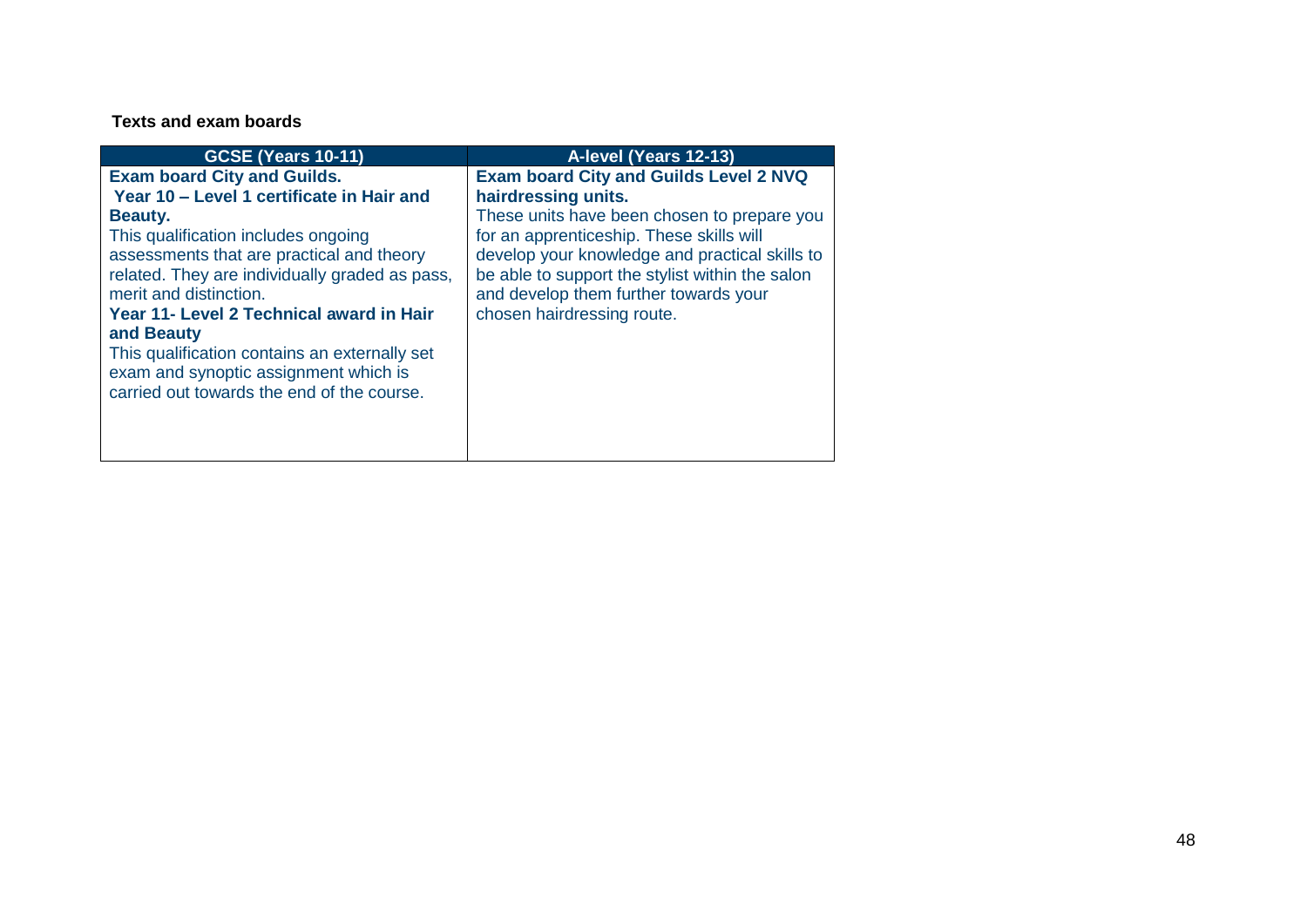## **Motor Vehicle**

|         | <b>Autumn 1</b>                     | <b>Autumn 2</b>        | <b>Spring 1</b>               | <b>Spring 2</b>                | <b>Summer 1</b>       | <b>Summer 2</b>       |
|---------|-------------------------------------|------------------------|-------------------------------|--------------------------------|-----------------------|-----------------------|
|         | <b>L1MV01</b>                       | <b>L1MV03</b>          | <b>L1MV11</b>                 | <b>L1MV15</b>                  | <b>L1MV20</b>         | <b>L1MV26</b>         |
|         | Health &Safety in                   | Applying               | Health &                      | Health &                       | (Continue)            | Compression           |
|         | the work place                      | engineering            | safety practices in a         | safety practices in a          | Compression           | ignition fuel system  |
|         | The learner will                    | techniques in an       | maintain and repair           | valeting and                   | ignition engine       | maintenance.          |
|         | cover the following                 | automotive             | environment                   | detailing                      | system components     | The learner will      |
|         |                                     | environment.           | will<br><b>The</b><br>learner | environment. The               | and operation         | cover the following.  |
|         | Risk hazards in the                 |                        | cover the following.          | learner will cover             | The learner will      |                       |
|         | workshop.                           | The learner will       |                               | the following.                 | cover the following.  | <b>High pressure</b>  |
|         | Manual handling.                    | cover the following.   | <b>Disposal</b><br><b>of</b>  |                                |                       | pumps, Common         |
|         | Fire risks.                         |                        | materials such<br>as          | Hazards while                  | Identify major        | fuel rails and how to |
|         | <b>Types of fire</b>                | Use arrange of         | oil, brake fluid and          | using valeting                 | components of a       | deal with             |
|         | extinguishers.                      | engineering skill      | acids                         | materials and tools            | Diesel engine and     | contaminated fuel.    |
|         |                                     | such measuring,        |                               | and disposal of                | remove and refit a    |                       |
|         | On-Line exam                        | assembly methods       | Practical                     | used materials.                | cylinder head to the  | Practical             |
|         | <b>Question based</b>               | and identifying        | assessment.                   |                                | required standard.    | assessment            |
| Year 10 | and ongoing                         | different materials    | <b>Question based</b>         | <b>Practical</b>               |                       | Question based.       |
|         | assessment                          | used in designing      |                               | assessment.                    | <b>Practical</b>      |                       |
|         |                                     | vehicles.              |                               | <b>Question based</b>          | assessment.           |                       |
|         | <b>L1MV02</b>                       |                        |                               | <b>L1MV20</b>                  | <b>Question based</b> |                       |
|         | Locating,                           | On-line exam,          |                               |                                |                       |                       |
|         | interpreting and<br>using Technical | Question based,        |                               | Compression<br>ignition engine |                       |                       |
|         | information                         | ongoing<br>assessment. |                               | system components              |                       |                       |
|         | The learner will                    |                        |                               | and operation                  |                       |                       |
|         | cover the following.                | <b>L1MV04</b>          |                               | The learner will               |                       |                       |
|         | Vehicle servicing                   | Knowledge relating     |                               | cover the following            |                       |                       |
|         | schedules.                          | to automotive          |                               | <b>Identify major</b>          |                       |                       |
|         | Vehicle technical                   | foundation skills      |                               | components of a                |                       |                       |
|         | information from                    | The learner will       |                               | diesel engine and              |                       |                       |
|         | arrange of different                | cover the following.   |                               | remove and refit a             |                       |                       |
|         | manufactures.                       | Tools used in the      |                               | cylinder head to the           |                       |                       |
|         |                                     | workshop,              |                               | required standard.             |                       |                       |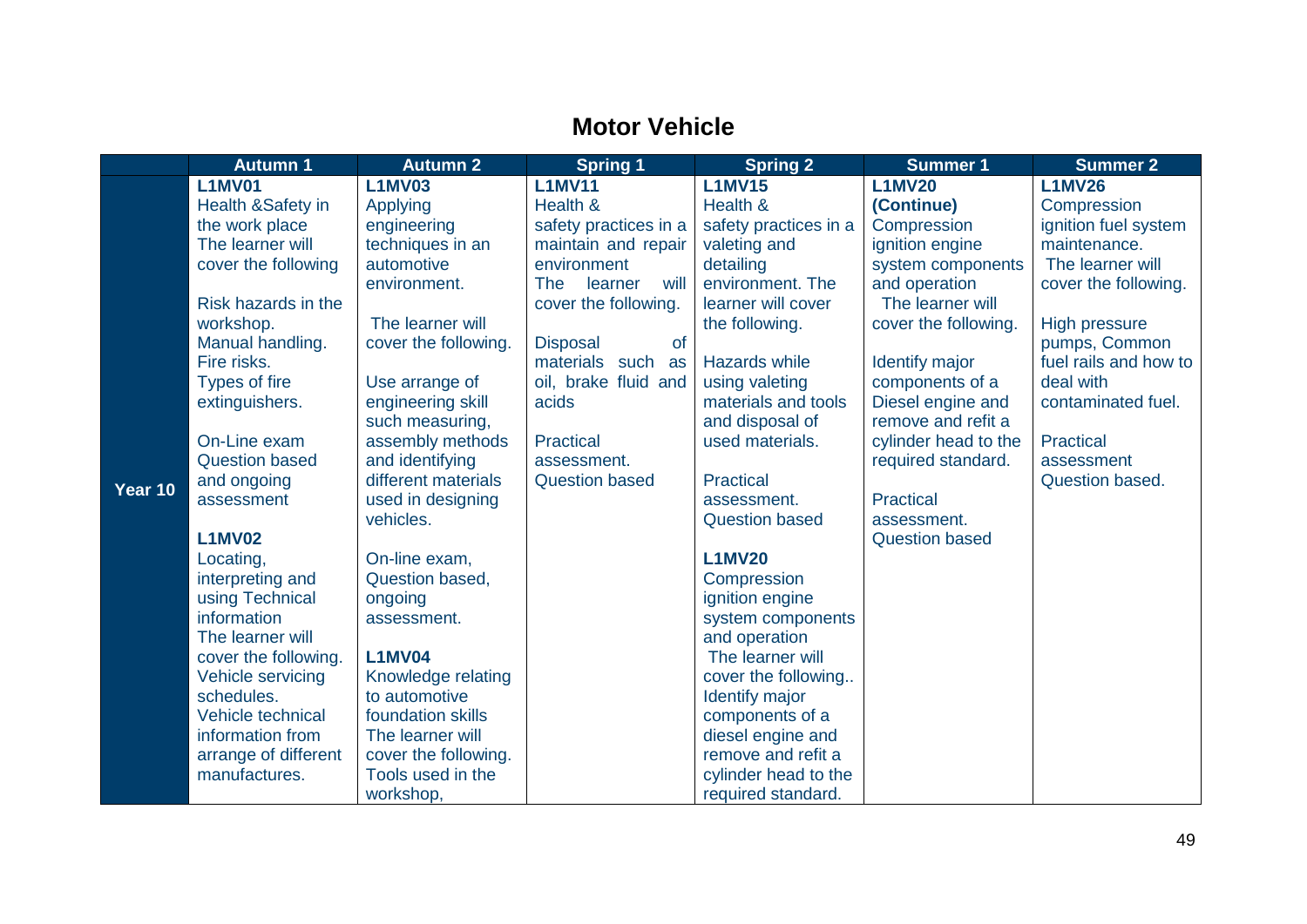|         | On-line exam<br><b>Question based</b><br>and ongoing<br>assessment.                                                                                                                                                                                                                                                                                           | Series and parallel<br>electric circuit.<br><b>Question based</b><br><b>Practical</b><br>assessment                                                                                                                                                                                                                          |                                                                                                                                                                                                                                                                                                                                 | <b>Practical</b><br>assessment.<br><b>Question based</b>                                                                                                                                                                                                                                                                                      |                                                                                                                                                                                                                                                                                         |                                                                                                                                                                                                                                                                                                       |
|---------|---------------------------------------------------------------------------------------------------------------------------------------------------------------------------------------------------------------------------------------------------------------------------------------------------------------------------------------------------------------|------------------------------------------------------------------------------------------------------------------------------------------------------------------------------------------------------------------------------------------------------------------------------------------------------------------------------|---------------------------------------------------------------------------------------------------------------------------------------------------------------------------------------------------------------------------------------------------------------------------------------------------------------------------------|-----------------------------------------------------------------------------------------------------------------------------------------------------------------------------------------------------------------------------------------------------------------------------------------------------------------------------------------------|-----------------------------------------------------------------------------------------------------------------------------------------------------------------------------------------------------------------------------------------------------------------------------------------|-------------------------------------------------------------------------------------------------------------------------------------------------------------------------------------------------------------------------------------------------------------------------------------------------------|
| Year 11 | <b>L1MV06</b><br>Preparing to<br>become a vehicle<br>driver.<br>The learner will<br>cover the following.<br>Know how to book<br>a driving test,<br>Understand what<br>both tests are and<br>what they need to<br>do.<br><b>Practical</b><br>assessment<br>Question based.<br><b>L1MV08</b><br><b>Reducing risks</b><br>when driving a<br>vehicle, The learner | <b>L1MV19</b><br>Spark ignition<br>engine system<br>components and<br>operation The<br>learner will cover<br>the following.<br><b>Identify major</b><br>components of a<br>Petrol engine and<br>remove and refit a<br>cylinder head to the<br>required standard.<br><b>Practical</b><br>assessment.<br><b>Question based</b> | <b>L1MV28</b><br>Light vehicle<br>braking system<br>components and<br>maintenance The<br>learner will cover<br>the following.<br><b>Identify major</b><br>braking system<br>components.<br>Replace a set of<br>disc brakes and<br>drum brakes to the<br>required standards.<br>Practical<br>assessment<br><b>Question based</b> | <b>L1MV28</b><br>(Continue)<br>Light vehicle<br>braking system<br>components and<br>maintenance The<br>learner will cover<br>the following.<br>Identify major<br>braking system<br>components.<br>Replace a set of<br>disc brakes and<br>drum brakes to the<br>required standards.<br><b>Practical</b><br>assessment<br><b>Question based</b> | <b>L1MV47</b><br><b>Electrical</b><br>foundation skills<br>The learner will<br>cover the following.<br><b>Identify major</b><br>electrical<br>components,<br>Build a parallel and<br>series circuits and<br>test for faults.<br><b>Practical</b><br>assessment<br><b>Question based</b> | <b>L1MV47</b><br>(Continue)<br><b>Electrical</b><br>foundation skills<br>The learner will<br>cover the following.<br><b>Identify major</b><br>electrical<br>components,<br>Build a parallel and<br>series circuits and<br>test for faults.<br><b>Practical</b><br>assessment<br><b>Question based</b> |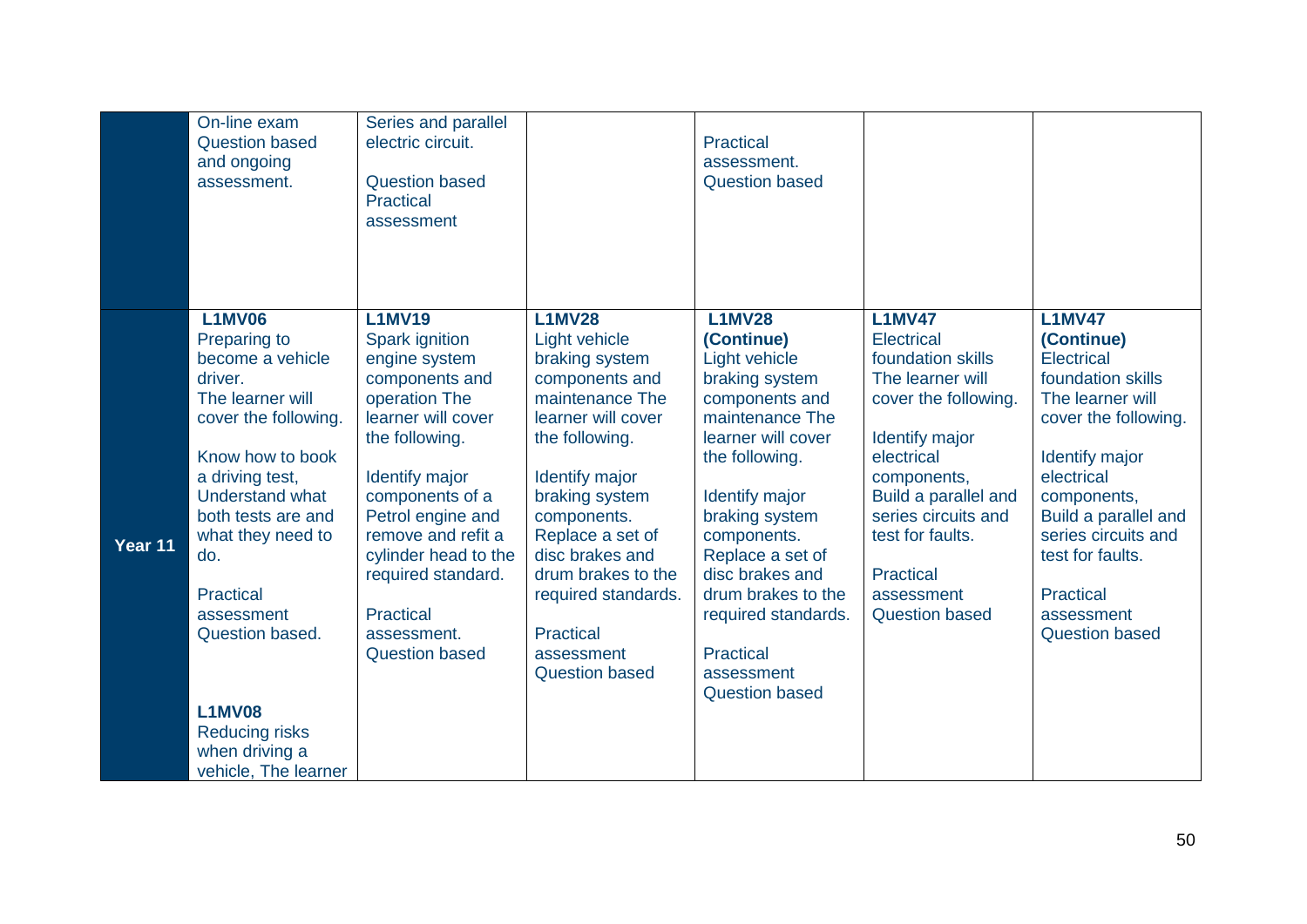| will cover the<br>following.                                                      |  |  |  |
|-----------------------------------------------------------------------------------|--|--|--|
| Be able to carry out<br>basic checks on a<br>vehicle before<br>starting a journey |  |  |  |
| Practical<br>assessment,<br>Question based.                                       |  |  |  |

| GCSE (Years 10-11) |
|--------------------|
|                    |

#### **Exam board IMI awards**

### **Core texts**

Level 1 certificate in transport maintenance Generic This engaging and motivating Vocationally

Related Qualification (VRQ) is generally aimed at learners 14 -19 years old, who have a keen interest to learn about the maintenance of various types of transport and the job roles that are available within the sector.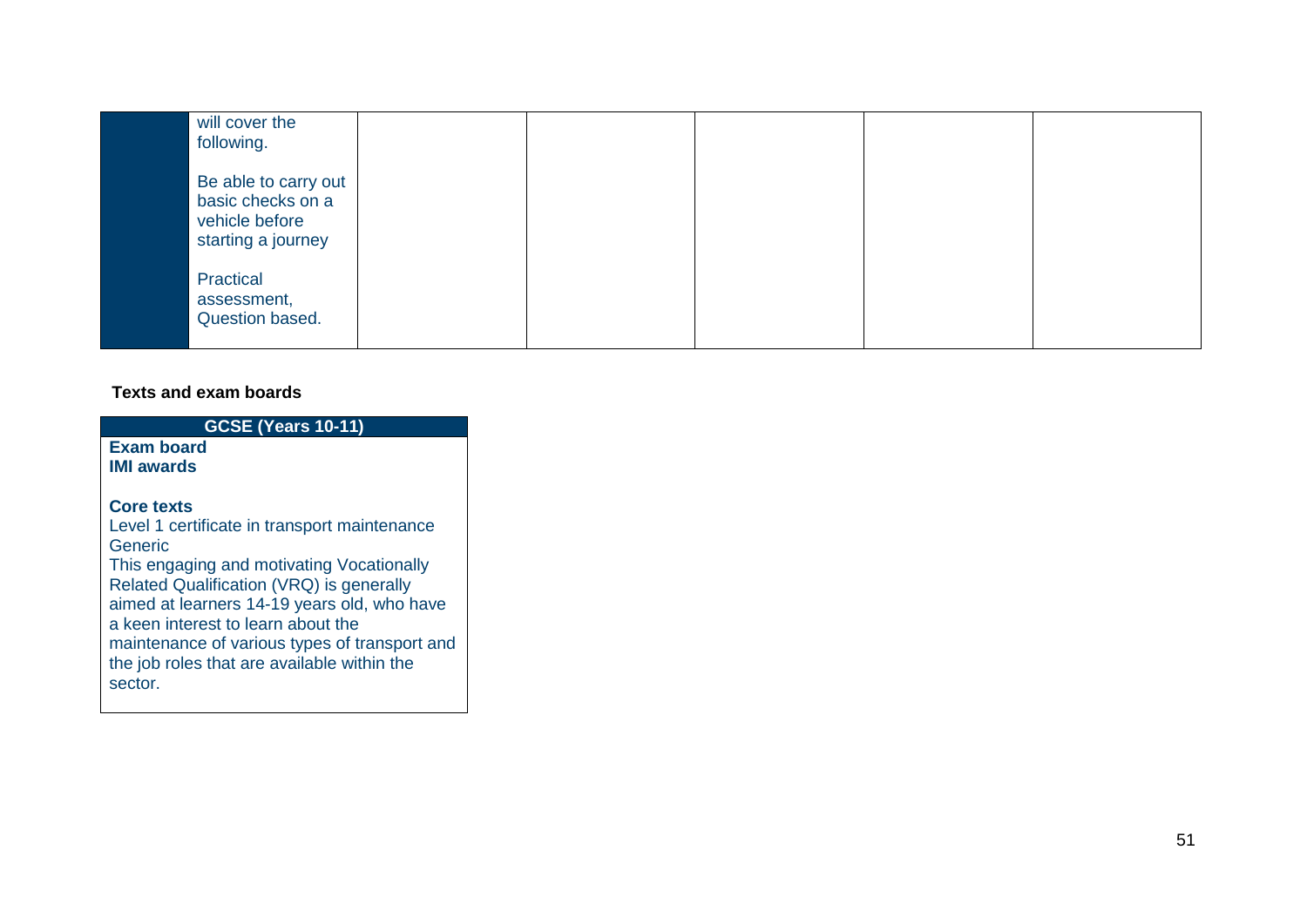## **Professional Cookery**

|         | <b>Autumn 1</b>       | <b>Autumn 2</b>          | <b>Spring 1</b>        | <b>Spring 2</b>         | <b>Summer 1</b>         | <b>Summer 2</b>         |
|---------|-----------------------|--------------------------|------------------------|-------------------------|-------------------------|-------------------------|
|         | <b>Unit title 202</b> | Unit title 603           | Unit title 605         | Unit title 607          | Unit title 609          | Unit title 610          |
|         | food safety in        | <b>Health and safety</b> | <b>Introduction to</b> | <b>Prepare and cook</b> | <b>Prepare and cook</b> | <b>Prepare and cook</b> |
|         | <b>Catering</b>       | awareness in             | <b>kitchen</b>         | food by boiling,        | food by grilling,       | food by deep            |
|         | This unit provides    | catering and             | equipment.             | poaching and            | baking and              | frying and              |
|         | candidates with a     | hospitality.             | The aim of this        | steaming.               | roasting.               | shallow frying.         |
|         | range of food         | The unit will            | unit is to enable      | The aim of this         | The aim of this         | The aim of this         |
|         | safety skills         | provide learners         | the learner to         | unit is to enable       | unit is to enable       | unit is to enable       |
|         | directly relevant to  | with a basic             | develop                | the learner to          | the learner to          | learners to             |
|         | the catering and      | awareness of             | knowledge of a         | develop the skills      | develop the skills      | develop the skills      |
| Year 10 | hospitality           | health and safety        | range of               | and knowledge           | and knowledge           | and knowledge           |
|         | industry.             | practices including      | equipment and          | required to             | required to             | required to             |
|         | (E-volve multiple     | legal                    | utensils and to be     | prepare and cook        | prepare and cook        | prepare and cook        |
|         | choice test on        | responsibilities         | able to select and     | foods using the         | foods using the         | foods using the         |
|         | line)                 | and reasons for          | demonstrate            | boiling, poaching       | baking, roasting        | deep frying and         |
|         |                       | health and safety.       | correct and safe       | and steaming            | and grilling            | shallow frying          |
|         |                       |                          | use of the             | methods of              | methods of              | methods of              |
|         |                       |                          | equipment in order     | cookery                 | cookery.                | cookery.                |
|         |                       |                          | to apply this to       |                         |                         |                         |
|         |                       |                          | professional           |                         |                         |                         |
|         |                       |                          | working practices.     |                         |                         |                         |
|         | <b>Unit title 202</b> | <b>Unit title 603</b>    | Unit title 605         | <b>Unit title 607</b>   | Unit title 609          | Unit title 610          |
|         | food safety in        | <b>Health and safety</b> | <b>Introduction to</b> | <b>Prepare and cook</b> | <b>Prepare and cook</b> | <b>Prepare and cook</b> |
|         | Catering.             | awareness in             | <b>kitchen</b>         | food by boiling,        | food by grilling,       | food by deep            |
|         |                       | catering and             | equipment              | poaching and            | baking and              | frying and              |
| Year 11 | Complete an           | hospitality              | The assignment         | steaming                | roasting                | shallow frying.         |
|         | exam on E-volve.      | The assignment           | covers the             | Individual practical    | Individual practical    |                         |
|         | Paper-based           | covers the               | practical activities   | assessment tasks,       | tasks Collectively      | Individual practical    |
|         | short answer test.    | practical activities     | for all outcomes       | that are set by City    | the above practical     | tasks Collectively      |
|         | Assessment pack.      | for all outcomes         | and will also          | & Guilds, delivered     | assessments will        | the above practical     |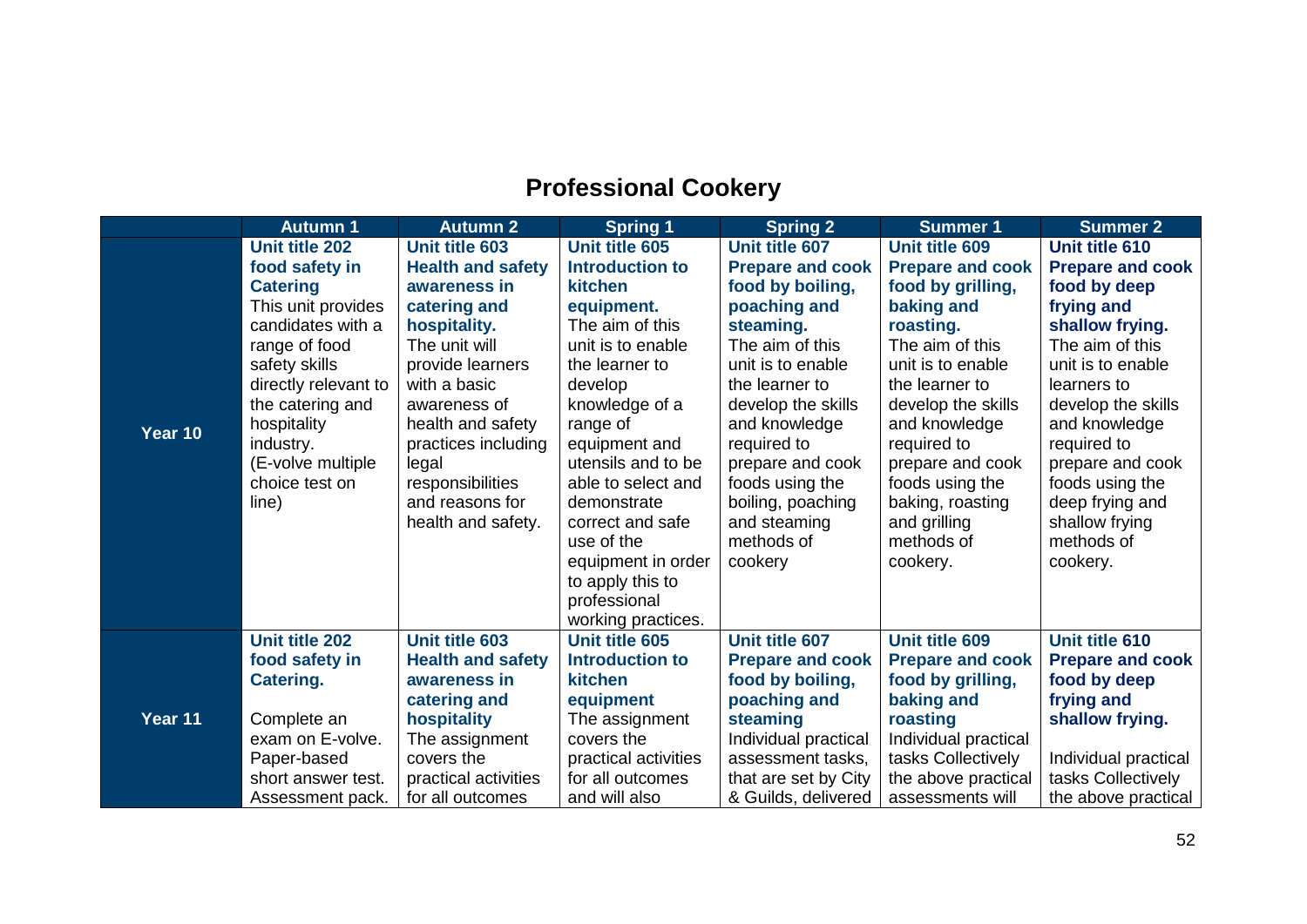|         |                                                                                                                                                                                                                                                                               | and will also<br>sample<br>underpinning<br>knowledge to<br>verify coverage of<br>the unit. It is set by<br>City & Guilds,<br>delivered and<br>marked by the<br>tutor/assessor,<br>and will be<br>externally verified                                                                                                                                                                            | sample<br>underpinning<br>knowledge to<br>verify coverage of<br>the unit. It is set by<br>City & Guilds,<br>delivered and<br>marked by the<br>tutor/assessor,<br>and will be<br>externally verified<br>by City & Guilds                                                                                                                                     | and marked by the<br>tutor/assessor,<br>and will be<br>externally verified<br>by City & Guilds                                                                                                                                                                                                                                                                         | cover all the<br>activities in the<br>outcomes, as well<br>as sampling the<br>underpinning<br>knowledge to<br>verify coverage of<br>the units. They are<br>set by City &<br>Guilds, delivered<br>and marked by the<br>tutor/assessor,                                                                                                                                     | assessments will<br>cover all the<br>activities in the<br>outcomes, as well<br>as sampling the<br>underpinning<br>knowledge to<br>verify coverage of<br>the units. They are<br>set by City &<br>Guilds, delivered<br>and marked by the                                                                                                    |
|---------|-------------------------------------------------------------------------------------------------------------------------------------------------------------------------------------------------------------------------------------------------------------------------------|-------------------------------------------------------------------------------------------------------------------------------------------------------------------------------------------------------------------------------------------------------------------------------------------------------------------------------------------------------------------------------------------------|-------------------------------------------------------------------------------------------------------------------------------------------------------------------------------------------------------------------------------------------------------------------------------------------------------------------------------------------------------------|------------------------------------------------------------------------------------------------------------------------------------------------------------------------------------------------------------------------------------------------------------------------------------------------------------------------------------------------------------------------|---------------------------------------------------------------------------------------------------------------------------------------------------------------------------------------------------------------------------------------------------------------------------------------------------------------------------------------------------------------------------|-------------------------------------------------------------------------------------------------------------------------------------------------------------------------------------------------------------------------------------------------------------------------------------------------------------------------------------------|
|         |                                                                                                                                                                                                                                                                               | by City & Guilds                                                                                                                                                                                                                                                                                                                                                                                |                                                                                                                                                                                                                                                                                                                                                             |                                                                                                                                                                                                                                                                                                                                                                        | and will be<br>externally verified<br>by City & Guilds                                                                                                                                                                                                                                                                                                                    | tutor/assessor,<br>and will be<br>externally verified<br>by City & Guilds                                                                                                                                                                                                                                                                 |
| Year 12 | <b>Unit title Unit</b><br>title 202 food<br>safety in<br><b>Catering</b><br>This unit provides<br>candidates with a<br>range of food<br>safety skills<br>directly relevant to<br>the catering and<br>hospitality<br>industry.<br>(E-volve multiple<br>choice test on<br>line) | <b>Unit title 707</b><br><b>Prepare and cook</b><br>stocks, sauces<br>and soups.<br>Stocks, soups and<br>sauces are the key<br>building blocks of<br>many dishes and<br>an understanding<br>of them is<br>essential for any<br>chef. The aim of<br>this unit is to equip<br>learners with the<br>knowledge and<br>skills required to<br>prepare, cook and<br>store stocks,<br>soups and sauces, | <b>Unit title 708</b><br><b>Prepare and cook</b><br>fruit and<br>vegetables<br>The aim of this<br>unit is to enable<br>the learner to<br>develop the<br>necessary skills,<br>knowledge and<br>understanding of<br>the principals<br>involved in<br>preparing and<br>cooking fruit and<br>vegetables to<br>produce dishes at<br>a professional<br>level. Set | <b>Unit title 709</b><br><b>Prepare and cook</b><br>meat, offal and<br>poultry.<br>The aim of this<br>unit is to provide<br>learners with a<br>rounded<br>experience in<br>preparing and<br>cooking meat,<br>poultry and offal<br>dishes. They will<br>learn to recognise<br>the quality points<br>of meat and offal<br>with emphasis<br>placed on the<br>development, | Unit title 711<br><b>Prepare and cook</b><br>fish and<br>shellfish.<br>The aim of this<br>unit is to provide<br>learners with a<br>sound, rounded<br>experience in<br>preparing and<br>cooking fish and<br>shellfish dishes.<br>They will learn to<br>recognise the<br>quality points of<br>fish and shellfish<br>with emphasis on<br>safe and hygienic<br>practices when | <b>Unit title 713</b><br><b>Prepare and cook</b><br>hot and cold<br>puddings and hot<br>and cold<br>desserts.<br>This unit covers<br>the preparation,<br>cooking and<br>finishing of hot and<br>cold desserts and<br>puddings for<br>service in<br>restaurants and to<br>paying customers<br>set external<br>practical<br>assessments and |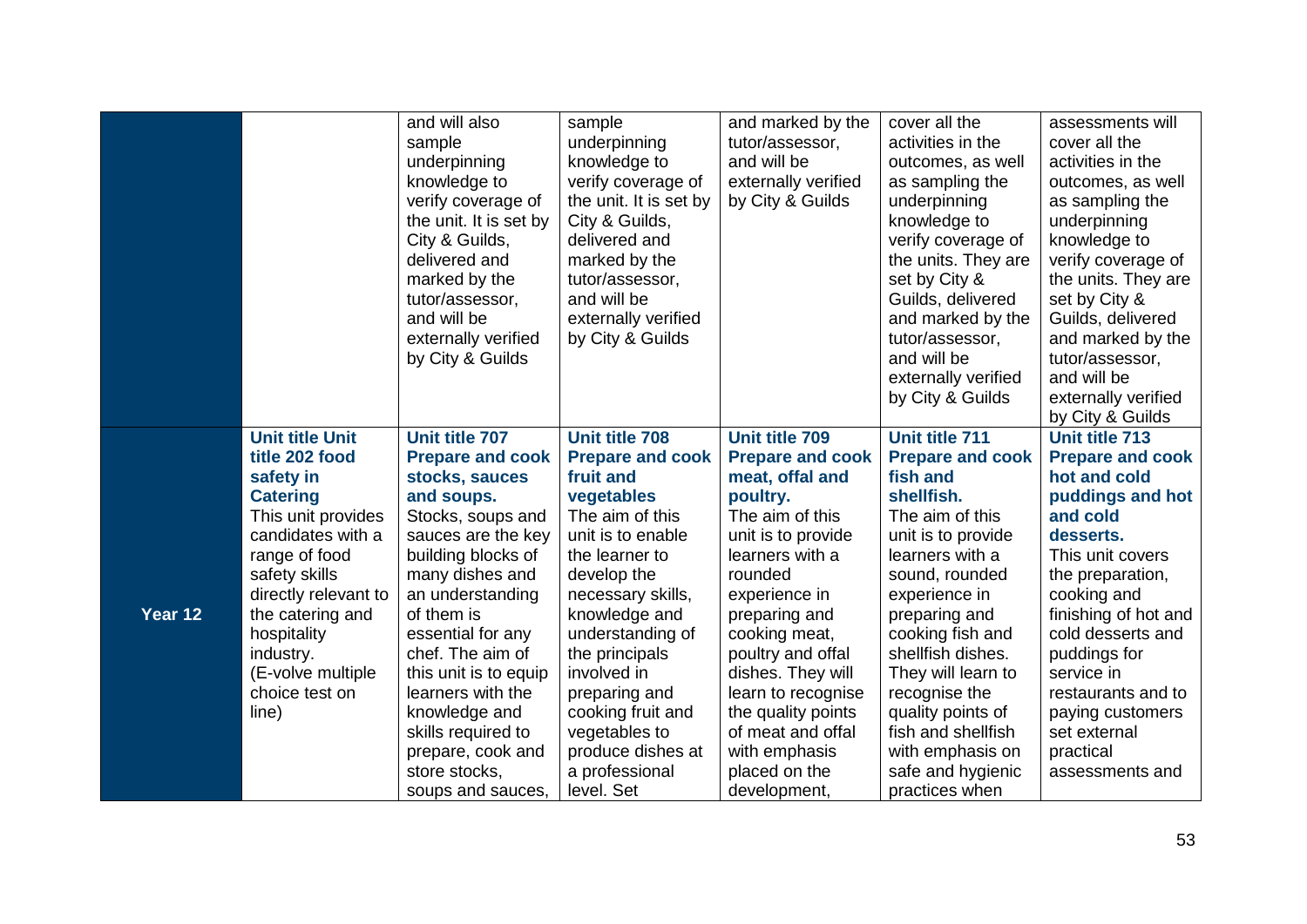|  | by completing set<br>assessments and<br>underpinning<br>knowledge tests. | assessment task<br>marked by the<br>assessor and<br>underpinning<br>knowledge tests. | practice and<br>acquisition of<br>practical skills in<br>preparation and<br>cooking, you will<br>complete set<br>practical<br>assessment's and<br>underpinning<br>knowledge<br>questions. | preparing and<br>cooking fish and<br>shellfish.<br>Emphasis is<br>placed on the<br>development,<br>practice and<br>acquisition of<br>practical skills in<br>preparation and<br>cooking practical<br>assessments and<br>knowledge tests. | under pinning<br>knowledge test. |
|--|--------------------------------------------------------------------------|--------------------------------------------------------------------------------------|-------------------------------------------------------------------------------------------------------------------------------------------------------------------------------------------|-----------------------------------------------------------------------------------------------------------------------------------------------------------------------------------------------------------------------------------------|----------------------------------|
|--|--------------------------------------------------------------------------|--------------------------------------------------------------------------------------|-------------------------------------------------------------------------------------------------------------------------------------------------------------------------------------------|-----------------------------------------------------------------------------------------------------------------------------------------------------------------------------------------------------------------------------------------|----------------------------------|

| <b>GCSE (Years 10-11)</b>                                                                                                                                 | <b>A-level (Years 12)</b>                                                                                          |
|-----------------------------------------------------------------------------------------------------------------------------------------------------------|--------------------------------------------------------------------------------------------------------------------|
| <b>Exam board City and Guilds</b><br>Level 1 award introduction to Culinary skills.                                                                       | <b>Exam board City and Guilds</b><br>Level 2 Diploma in culinary skills                                            |
| You are new to the industry and want to gain a<br>good basic understanding of catering work,<br>enough to succeed in a job or move on to<br>further study | You want to gain a formal qualification and<br>increase your skills so that you can take on a<br>more senior role. |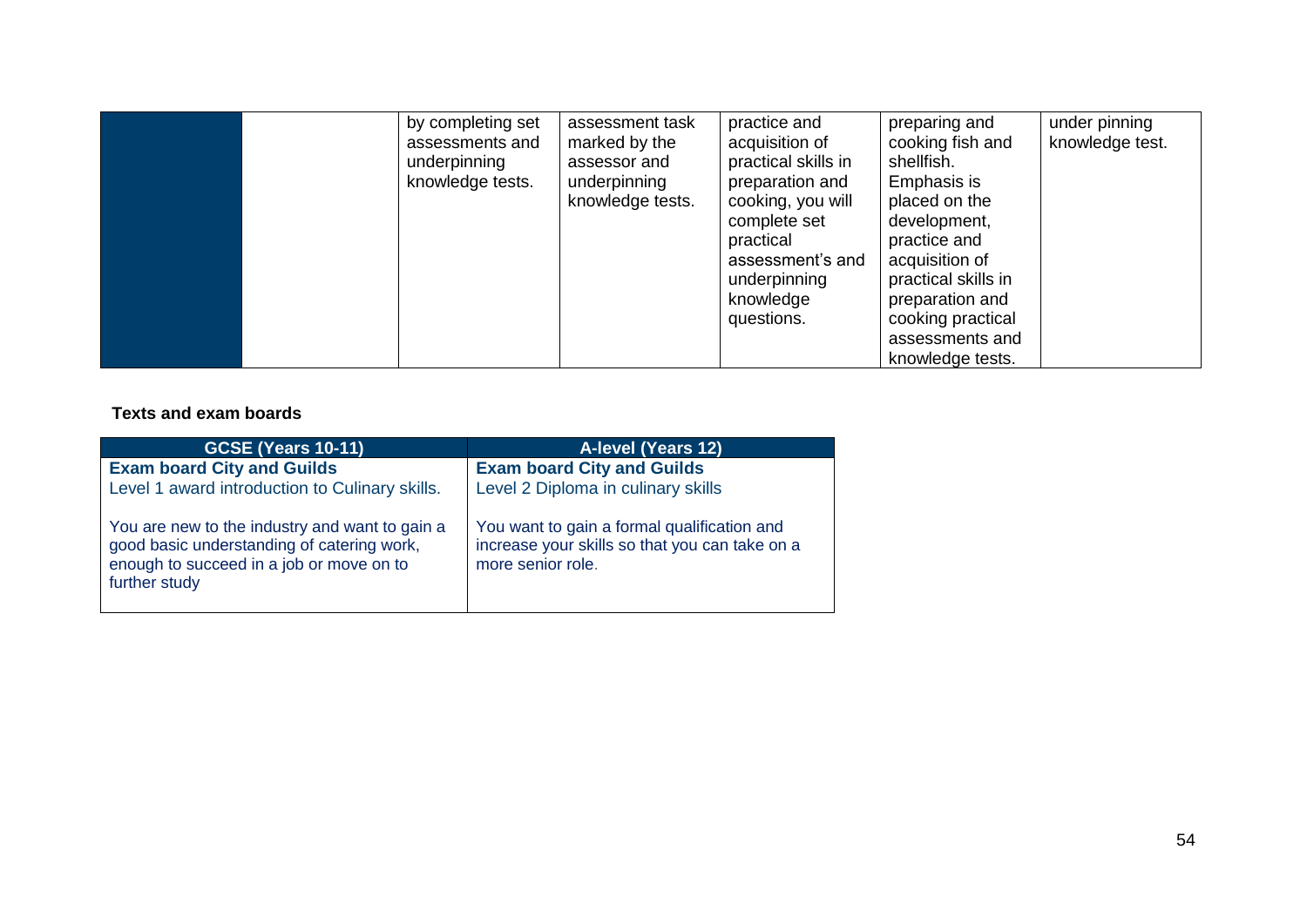## **Childhood Studies**

|         | <b>Autumn 1</b>                                                                                                                                             | <b>Autumn 2</b>                                                                                                      | <b>Spring 1</b>                                                                                                      | <b>Spring 2</b>                                                                                                                          | <b>Summer 1</b>                                                                                                                          | <b>Summer 2</b>                                                                                                                         |
|---------|-------------------------------------------------------------------------------------------------------------------------------------------------------------|----------------------------------------------------------------------------------------------------------------------|----------------------------------------------------------------------------------------------------------------------|------------------------------------------------------------------------------------------------------------------------------------------|------------------------------------------------------------------------------------------------------------------------------------------|-----------------------------------------------------------------------------------------------------------------------------------------|
|         | <b>Unit 1: Patterns of</b><br><b>Child Development</b><br><b>LAA: Students will</b><br>understand growth and<br>development in children                     | <b>Unit 2: Promoting</b><br><b>Children's</b><br><b>Development</b><br>through Play                                  | <b>Unit 2: Promoting</b><br><b>Children's</b><br><b>Development</b><br>through Play                                  | <b>Unit 2: Promoting</b><br><b>Children's</b><br><b>Development</b><br>through Play                                                      | <b>Unit 2: Promoting</b><br><b>Children's</b><br><b>Development</b><br>through Play                                                      | <b>Unit 2: Promoting</b><br><b>Children's</b><br><b>Development</b><br>through Play                                                     |
| Year 10 | <b>LAB: Students will</b><br>understand the<br>characteristics of<br>children's development<br>from birth up to eight<br>years<br><b>LAC: Students will</b> | <b>LAA: Students will</b><br>understand how<br>play promotes<br>children's<br>development in<br>early years settings | <b>LAA: Students will</b><br>understand how<br>play promotes<br>children's<br>development in<br>early years settings | <b>LAB: Students will</b><br>understand how<br>different play<br>opportunities<br>promote children's<br>development                      | <b>LAB: Students will</b><br>understand how<br>different play<br>opportunities<br>promote children's<br>development                      | <b>LAC: Students will</b><br>understand how<br>play is structured in<br>early years settings<br>to promote<br>children's<br>development |
|         | understand how adults<br>in early years settings<br>can support children's<br>development<br>Exam: January                                                  |                                                                                                                      | <b>LAB: Students will</b><br>understand how<br>different play<br>opportunities<br>promote children's<br>development  |                                                                                                                                          | <b>LAC: Students will</b><br>understand how<br>play is structured in<br>early years settings<br>to promote<br>children's<br>development  |                                                                                                                                         |
|         | <b>Unit 3: The Principles</b><br>of Early Year's<br><b>Practice</b>                                                                                         | Unit 3: The<br><b>Principles of</b><br><b>Early Year's</b><br><b>Practice</b>                                        | Unit 3: The<br><b>Principles of</b><br><b>Early Year's</b><br><b>Practice</b>                                        | <b>Unit 3: The</b><br><b>Principles of</b><br><b>Early Year's</b><br><b>Practice</b>                                                     | Unit 3: The<br><b>Principles of</b><br><b>Early Year's</b><br><b>Practice</b>                                                            |                                                                                                                                         |
| Year 11 | <b>LAA: Students will</b><br>understand the<br>importance of inclusive<br>practice in early years                                                           | <b>LAB: Students will</b><br>explore ways in<br>which early years<br>settings implement<br>inclusive practice        | <b>LAC: Students will</b><br>understand how<br>children are<br>empowered in<br>early years settings                  | <b>LAD: Students will</b><br>understand the<br>importance of the<br>key person<br>approach in<br>supporting<br>children's<br>development | <b>LAD: Students will</b><br>understand the<br>importance of the<br>key person<br>approach in<br>supporting<br>children's<br>development |                                                                                                                                         |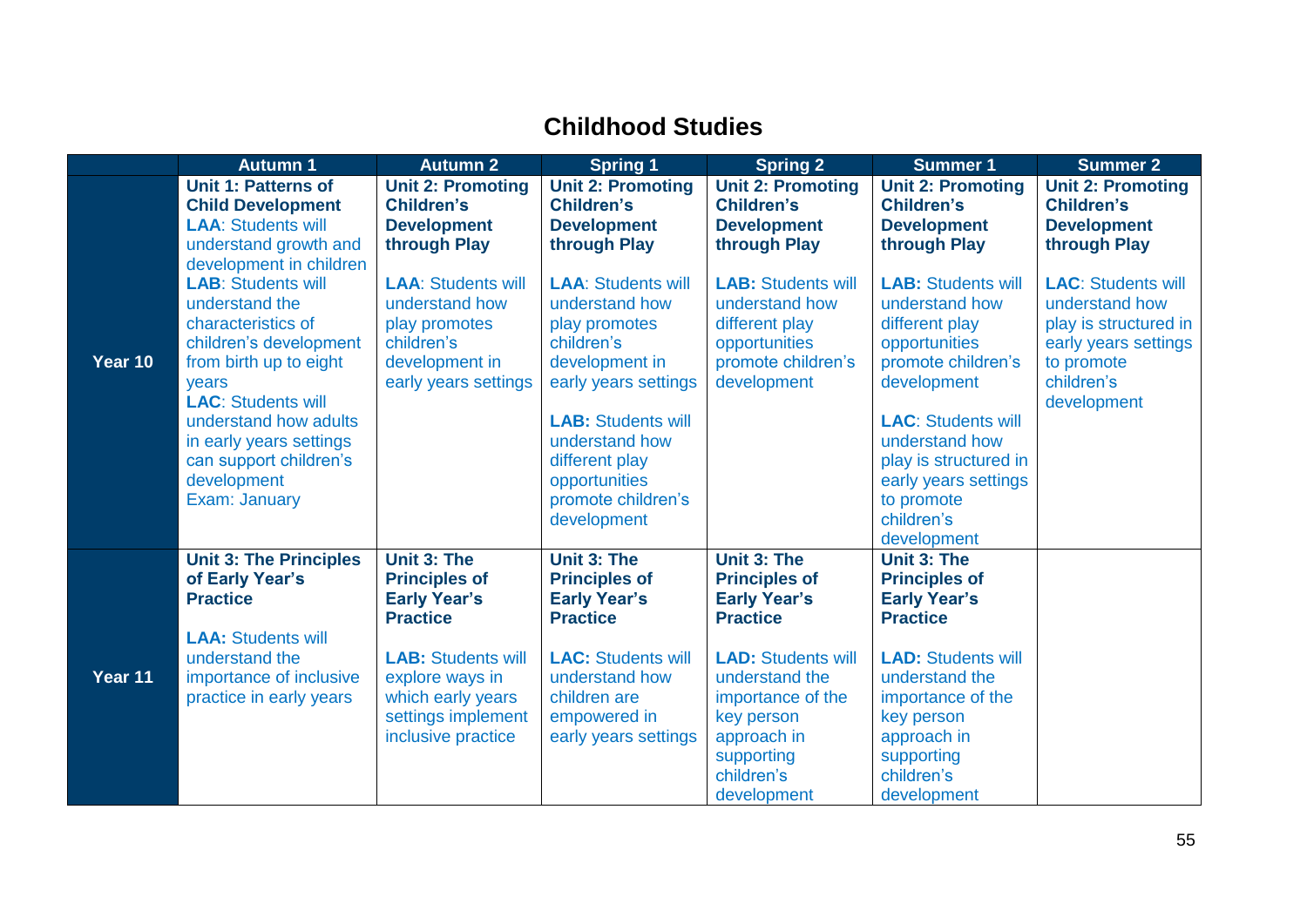**Exam boards:**

**GCSE (Years 10-11)**

**BTEC exam: January (Year 10)** Unit 1: Patterns of Child Development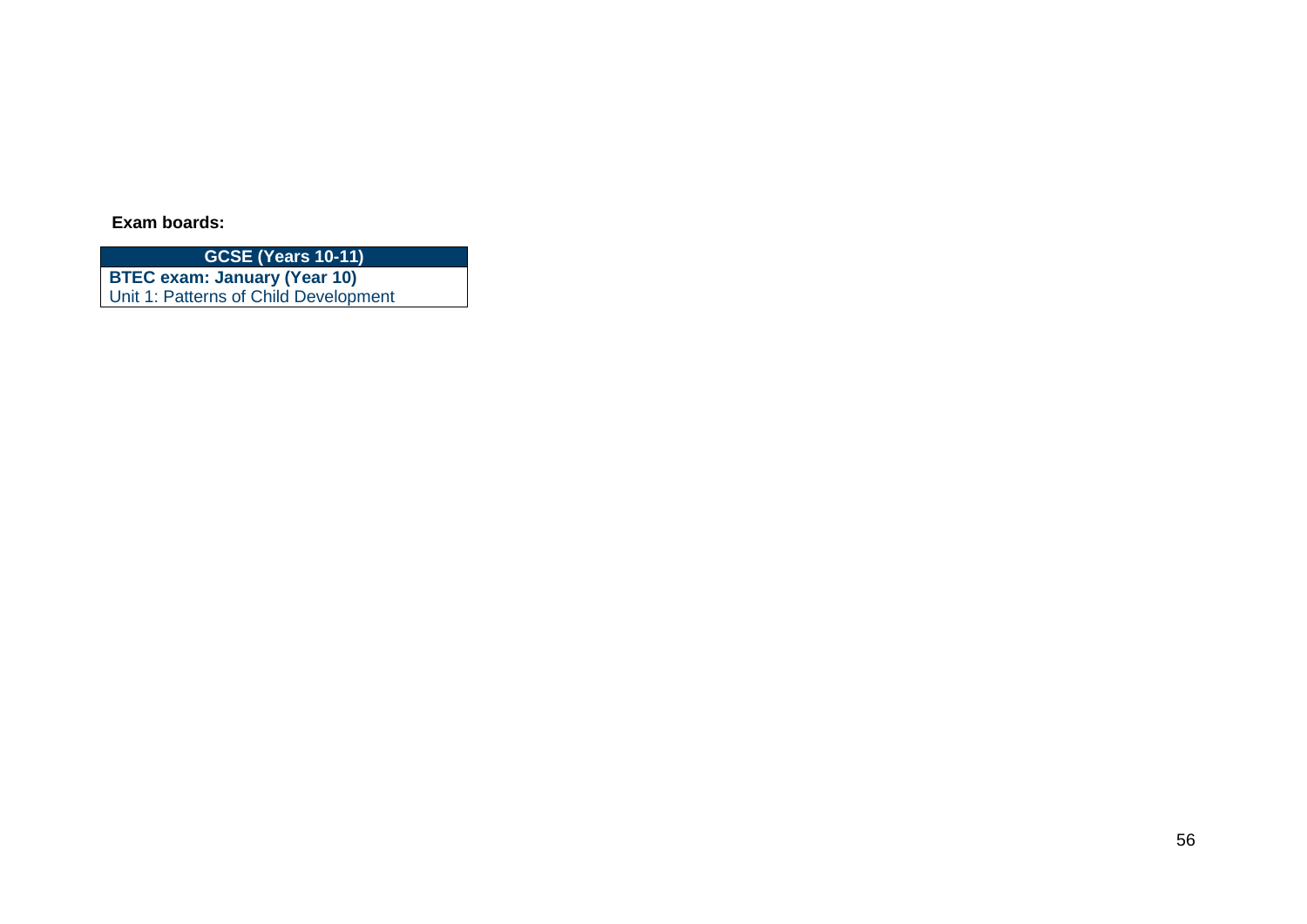### **Health and Social Care**

|         | <b>Autumn 1</b>                                                                                                                    | <b>Autumn 2</b>                                                                                                                                         | <b>Spring 1</b>                                                                                                                              | <b>Spring 2</b>                                                                                                       | <b>Summer 1</b>                                                                                                                     | <b>Summer 2</b> |
|---------|------------------------------------------------------------------------------------------------------------------------------------|---------------------------------------------------------------------------------------------------------------------------------------------------------|----------------------------------------------------------------------------------------------------------------------------------------------|-----------------------------------------------------------------------------------------------------------------------|-------------------------------------------------------------------------------------------------------------------------------------|-----------------|
|         | Unit 1: Human<br>Lifespan<br><b>Development</b>                                                                                    | Unit 1: Human<br>Lifespan<br><b>Development</b>                                                                                                         | Unit 2: Health and<br><b>Social Care</b><br><b>Services and</b><br><b>Values</b>                                                             | Unit 2: Health and<br><b>Social Care</b><br><b>Services and</b><br><b>Values</b>                                      | Unit 3: Health and<br>Wellbeing<br><b>LAA: Students will</b>                                                                        |                 |
| Year 12 | <b>LAA: Students will</b><br>understand human<br>growth and<br>development across<br>life stages and the<br>factors that affect it | <b>LAB: Students will</b><br>investigate how<br>individuals deal with<br>life events<br>Unit 2: Health and<br><b>Social Care Services</b><br>and Values | <b>LAA: Students will</b><br>understand the<br>different types of<br>health and social<br>care services and<br>barriers to accessing<br>them | <b>LAB: Students will</b><br>demonstrate care<br>values and review<br>own practice<br>Unit 3: Health and<br>Wellbeing | understand factors<br>that affect health<br>and wellbeing<br><b>LAB: Students will</b><br>be able to interpret<br>health indicators |                 |
|         |                                                                                                                                    | <b>LAA: Students will</b><br>understand the<br>different types of<br>health and social care<br>services and barriers<br>to accessing them               | <b>LAB: Students will</b><br>demonstrate care<br>values and review<br>own practice                                                           | <b>LAA: Students will</b><br>understand factors<br>that affect health<br>and wellbeing                                | <b>LAC: Students will</b><br>understand Person-<br>centred health and<br>be able to create<br>wellbeing<br>improvement plans        |                 |

**Exam boards:**

**GCSE (Years 10-11)**

**BTEC exam: May Unit 3: Health and Wellbeing**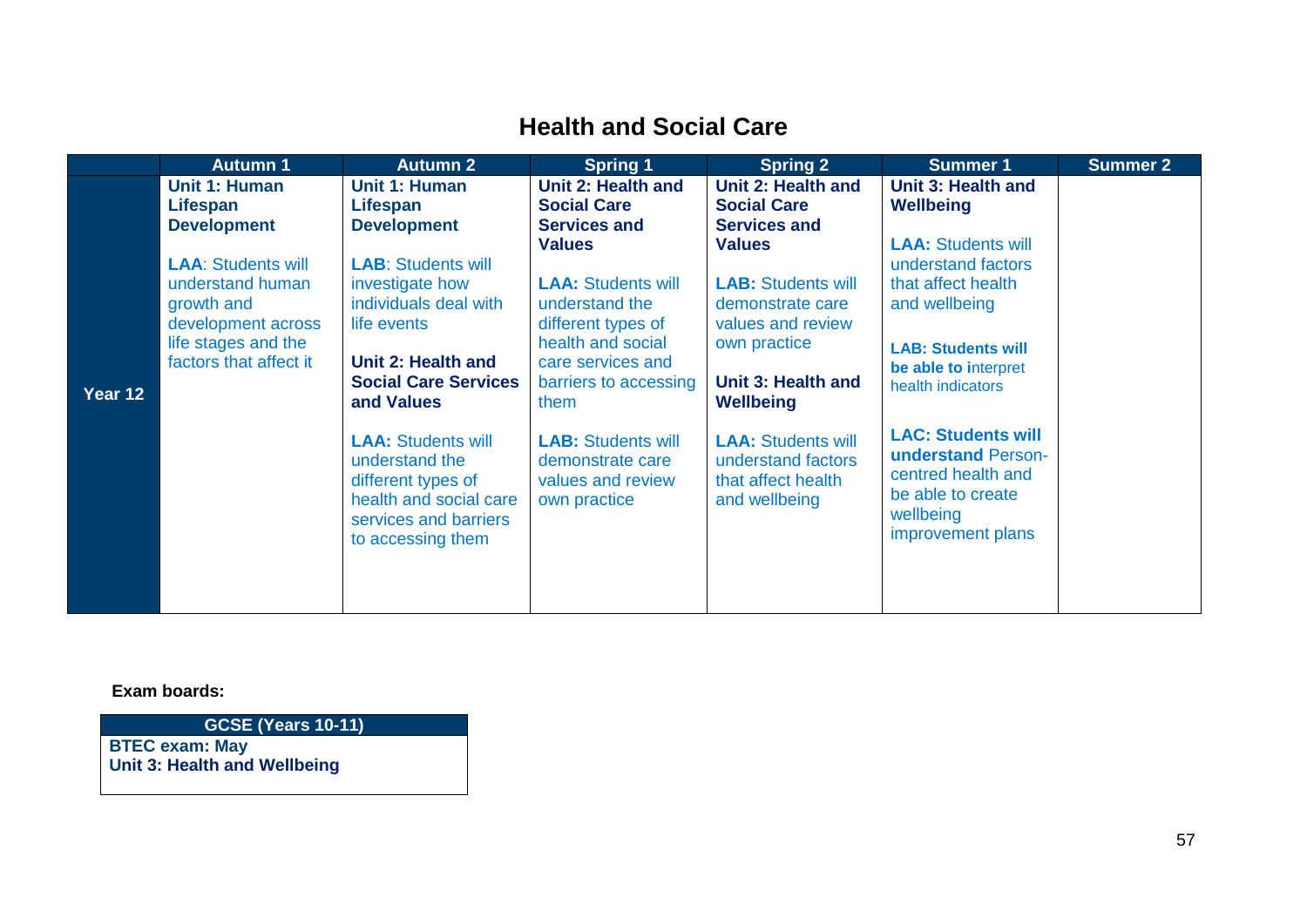|         | <b>Autumn 1</b>                                                                                                                           | <b>Autumn 2</b>                                                                                                                    | <b>Spring 1</b>                                                                                                                    | <b>Spring 2</b>                                                                      | Summer <sub>1</sub>                                                                                                                                         | <b>Summer 2</b>                                                                         |
|---------|-------------------------------------------------------------------------------------------------------------------------------------------|------------------------------------------------------------------------------------------------------------------------------------|------------------------------------------------------------------------------------------------------------------------------------|--------------------------------------------------------------------------------------|-------------------------------------------------------------------------------------------------------------------------------------------------------------|-----------------------------------------------------------------------------------------|
|         | Unit 1: Human<br>Lifespan<br><b>Development</b>                                                                                           | Unit 1: Human<br>Lifespan<br><b>Development</b>                                                                                    | Unit 1: Human<br>Lifespan<br><b>Development</b>                                                                                    | Unit 1: Human<br><b>Lifespan</b><br><b>Development</b>                               | <b>Unit 1: Human</b><br>Lifespan<br><b>Development</b>                                                                                                      | <b>Unit 1: Human</b><br>Lifespan<br><b>Development</b>                                  |
| Year 10 | <b>LAA: Students will</b><br>understand human<br>growth and<br>development across<br>life stages and the<br>factors that affect it        | <b>LAA: Students will</b><br>understand human<br>growth and<br>development across<br>life stages and the<br>factors that affect it | <b>LAA: Students will</b><br>understand human<br>growth and<br>development across<br>life stages and the<br>factors that affect it | <b>LAB: Students will</b><br>investigate how<br>individuals deal with<br>life events | <b>LAB: Students will</b><br>investigate how<br>individuals deal with<br>life events                                                                        | <b>LAB: Students</b><br>will investigate<br>how individuals<br>deal with life<br>events |
|         | Unit 2: Health and<br><b>Social Care</b><br><b>Services and Values</b>                                                                    | Unit 2: Health and<br><b>Social Care Services</b><br>and Values                                                                    | Unit 3: Health and<br><b>Wellbeing</b>                                                                                             | Unit 3: Health and<br><b>Wellbeing</b>                                               | Unit 3: Health and<br><b>Wellbeing</b>                                                                                                                      |                                                                                         |
| Year 11 | <b>LAA: Students will</b><br>understand the<br>different types of<br>health and social care<br>services and barriers<br>to accessing them | <b>LAB: Students will</b><br>demonstrate care<br>values and review<br>own practice                                                 | <b>LAA: Students will</b><br>understand factors<br>that affect health and<br>wellbeing                                             | <b>LAB: Students will</b><br>be able to interpret<br>health indicators               | <b>LAC: Students will</b><br><b>understand Person-</b><br>centred health and<br>be able to create<br>wellbeing<br>improvement plans<br><b>Exam: Mid May</b> |                                                                                         |
|         |                                                                                                                                           |                                                                                                                                    |                                                                                                                                    |                                                                                      |                                                                                                                                                             |                                                                                         |

**Exam boards:**

**GCSE (Years 10-11)**

**BTEC exam: May (Year 11) Unit 3: Health and Wellbeing**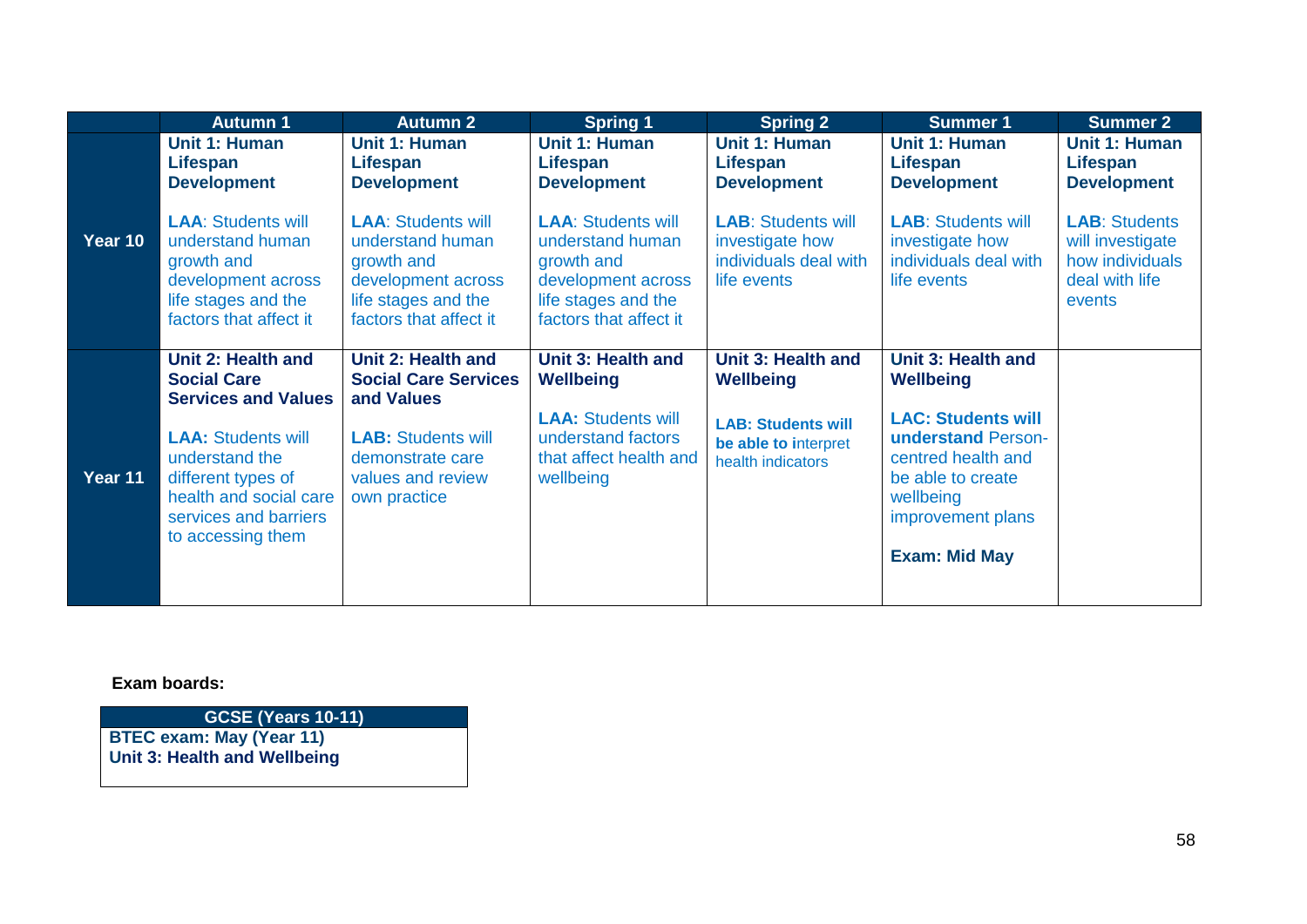### **Travel & Tourism**

|         | <b>Autumn 1</b>                                                                                                                                                                                                                                                                                                                                                                                                                                                                 | <b>Autumn 2</b> | <b>Spring 1</b>                                                                                                                                                                                                                                                                                                                                                                                                               | <b>Spring 2</b> | <b>Summer 1</b>                                                                                                                                                                                                                                                                                                                                                                                                | Summer 2 |
|---------|---------------------------------------------------------------------------------------------------------------------------------------------------------------------------------------------------------------------------------------------------------------------------------------------------------------------------------------------------------------------------------------------------------------------------------------------------------------------------------|-----------------|-------------------------------------------------------------------------------------------------------------------------------------------------------------------------------------------------------------------------------------------------------------------------------------------------------------------------------------------------------------------------------------------------------------------------------|-----------------|----------------------------------------------------------------------------------------------------------------------------------------------------------------------------------------------------------------------------------------------------------------------------------------------------------------------------------------------------------------------------------------------------------------|----------|
| Year 12 | Unit title - UK as a destination<br><b>Description</b> – This unit will research how<br>the UK has become a tourist destination<br>both for inbound and domestic tourists<br>and will identify where tourist visit and<br>why they go there.<br>The students will also research what<br>different types of tourist will need to have<br>a successful holiday in the UK                                                                                                          |                 | Unit title – Investigating the Travel &<br>tourism sector<br><b>Description</b> – This unit looks at the<br>business sectors that make up the travel<br>and tourism industry and identifies:<br>How they work together to provide an<br>integrated product<br>What can affect the ways of working and<br>the profitability of the industry.                                                                                   |                 | Unit title - Long Haul Destination<br><b>Description - This unit looks at the areas</b><br>of the world (outside of Europe) that are<br>favourite travel destinations for UK tourist.<br>Identifying what makes them popular and<br>what might prevent or discourage UK<br>tourists from visiting.<br>This unit also includes the opportunity to<br>develop a holiday itinerary for a long haul<br>destination |          |
| Year 13 | Unit title – Preparing for employment in<br><b>Travel &amp; Tourism</b><br><b>Description</b> – This unit allows the student<br>to investigate the wide range of job roles<br>and career progression within the sector<br>and to prepare themselves for applying for<br>employment by completing CV's, letters<br>and application forms as well as practicing<br>interview techniques.<br>The also study recruitment in the industry<br>from the point of view of the employer. |                 | Unit title – The Business of Travel &<br><b>Tourism</b><br><b>Description</b> – This unit looks at:<br>The importance of Travel & tourism to the<br>economy of the UK and other countries<br>How businesses in the industry are<br>structured to allow them to be profitable.<br>How they are financed and regulated<br>The students have the opportunity to pitch<br>a business plan for a Travel and tourism<br>enterprise. |                 | Unit title - Customer Service in the<br><b>Travel &amp; tourism industry</b><br>Description - This unit assesses the<br>importance of good customer service to<br>the profitability of an organisation<br>It also looks at what is good customer<br>service in the travel & tourism industry.<br>Students will have opportunity to<br>understand how to deliver good customer<br>service is certain situations |          |

### **Texts and exam boards**

**A-level (Years 12-13)**

**Exam board Pearson** BTEC Sub diploma in Travel & Tourism

**Core texts**

BTEC Travel & Tourism e-Books (available through the College)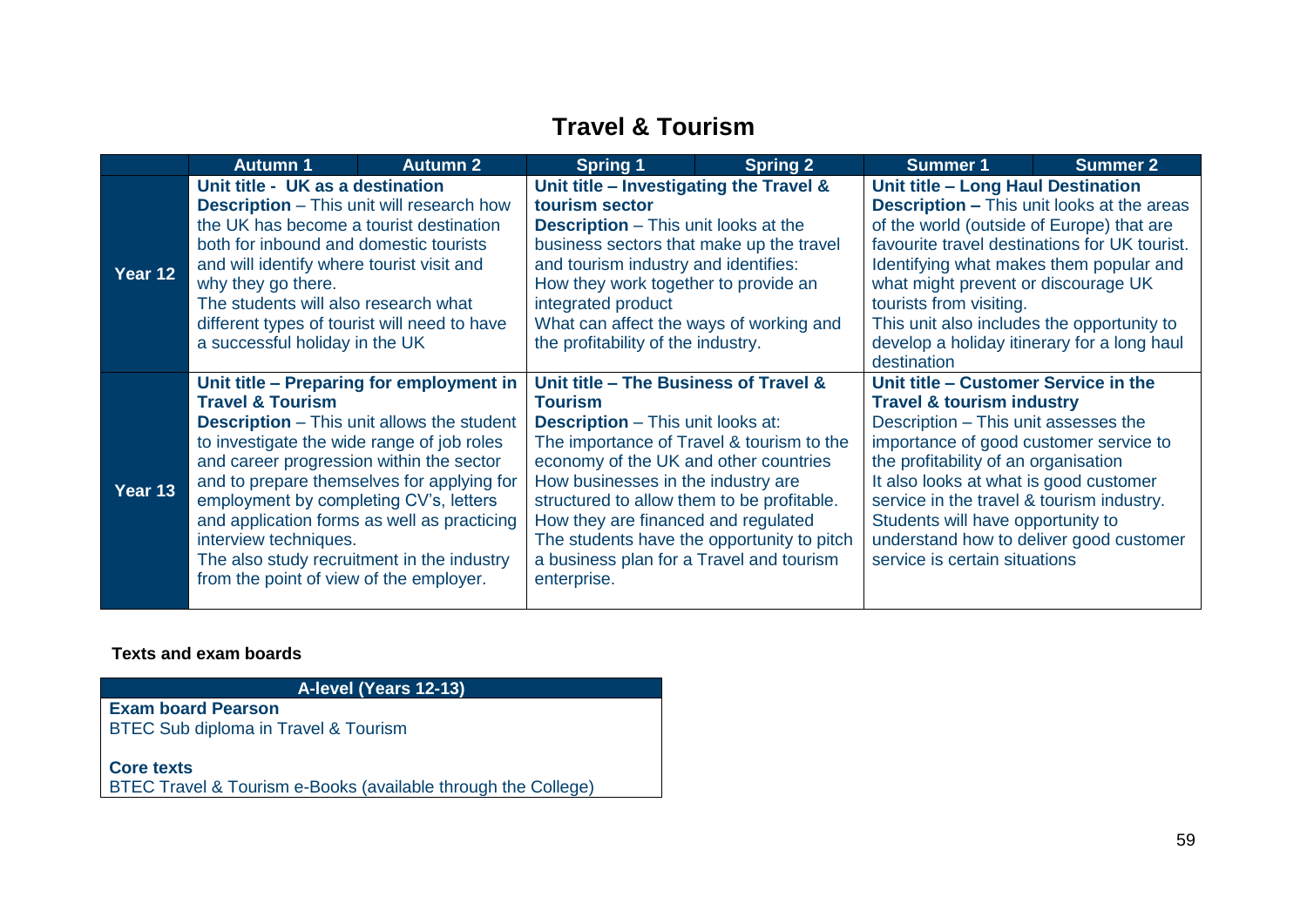# **Bricklaying**

|         | <b>Autumn 1</b>                                                                                                                                                                                                                                                                                                                                                                                                                                                     | <b>Spring 1</b>                                                                                                                                                                                                                                                                                                                                              | <b>Summer 1</b>                                                                                                                                                                                                                                                                                                                                                                                                                                                                                                            | <b>Spring 2</b>                                                                                                                                                                                                                                                                                                                                                                                                                                                                                                                                                                                                                                                                                              | <b>Summer 1</b>                                                                                                                                                                                                                                                                                                                                                                                                                                                                                                                                                                                                                                        | <b>Summer 2</b>                                                                                                                                                                                                                                                                                                                                                                                                                                                                                                                                                                                                                                                                                       |
|---------|---------------------------------------------------------------------------------------------------------------------------------------------------------------------------------------------------------------------------------------------------------------------------------------------------------------------------------------------------------------------------------------------------------------------------------------------------------------------|--------------------------------------------------------------------------------------------------------------------------------------------------------------------------------------------------------------------------------------------------------------------------------------------------------------------------------------------------------------|----------------------------------------------------------------------------------------------------------------------------------------------------------------------------------------------------------------------------------------------------------------------------------------------------------------------------------------------------------------------------------------------------------------------------------------------------------------------------------------------------------------------------|--------------------------------------------------------------------------------------------------------------------------------------------------------------------------------------------------------------------------------------------------------------------------------------------------------------------------------------------------------------------------------------------------------------------------------------------------------------------------------------------------------------------------------------------------------------------------------------------------------------------------------------------------------------------------------------------------------------|--------------------------------------------------------------------------------------------------------------------------------------------------------------------------------------------------------------------------------------------------------------------------------------------------------------------------------------------------------------------------------------------------------------------------------------------------------------------------------------------------------------------------------------------------------------------------------------------------------------------------------------------------------|-------------------------------------------------------------------------------------------------------------------------------------------------------------------------------------------------------------------------------------------------------------------------------------------------------------------------------------------------------------------------------------------------------------------------------------------------------------------------------------------------------------------------------------------------------------------------------------------------------------------------------------------------------------------------------------------------------|
| Year 10 | Unit 002/101 Health and<br><b>Safety</b><br><b>Introduction to Centre</b><br>requirements and course<br>documents.<br>Introduction to tools,<br>materials and Health and Safety.<br>You will learn the importance of<br>health and safety in the<br>construction industry and how to<br>minimise the risk of accidents<br>caused by hazards. You will be<br>familiar with safety signs and<br>their categories.<br>There are question papers and<br>practical tests | <b>Unit 005</b><br>You will learn the<br>skills to construct<br>a half brick<br>walling and know<br>how to set out<br>and build brick<br>walls.<br>You will able to<br>prepare, set out<br>and build half<br>brick thick walls<br>and set up<br>/maintain a clean<br>and safe working<br>environment.<br>There are<br>question papers<br>and practical tests | <b>Unit 118</b><br>To complete<br>this task, you<br>must build<br>a100mm thick<br>lightweight<br>block wall to<br>the<br>specification in<br>the diagrams,<br>identified and<br>used<br>appropriate<br>Personal<br>Protective<br>Equipment<br>(PPE)<br>identified,<br>selected and<br>used the<br>materials<br>required<br>identified,<br>selected and<br>used the<br>correct tools<br>and<br>equipment,<br>measured and<br>set up profiles<br>to a given<br>specification,<br>set up a mortar<br>board and<br>stacked the | <b>Unit 119 Return</b><br><b>brickwork</b><br>To complete this task,<br>using the tools and<br>materials provided,<br>you must build a half<br>brick thick return<br>corner to the<br>specifications and to<br>plan. You will identify<br>and use appropriate<br>personal protective<br>equipment (PPE),<br>selected, have used<br>the materials, tools<br>and equipment<br>required, and<br>measured /set up<br>profiles to a given<br>specification. You will<br>demonstrate how to<br>set up a mortar board<br>and stack the correct<br>number of blocks<br>required.<br>Demonstration of safe<br>setup of the work area<br>will also be observed.<br>There are question<br>papers and practical<br>tests | <b>Unit 120 Cavity</b><br>walling<br>You will learn to<br>competently list<br>the correct PPE<br>used in<br>construction<br>building block and<br>brick walls and<br>Identified/used<br>appropriate<br>personal protective<br>equipment (PPE)<br>You will learn to<br>Identify and select<br>the tools/ equipment<br>needed for the task/<br>assessments and<br>will demonstrate the<br>assessment using<br>the materials<br>required.<br>You will<br>demonstrate<br>competence in<br>measuring and<br>setting up profiles to<br>a given specification.<br>You will learn and<br>demonstrate how to<br>lay DPC and<br>installing wall ties to<br>plan. | 121One brick thick wa<br><b>English, Flemish</b><br><b>Garden wall bonds</b><br><b>Queens and Kings</b><br>List correct PPE used in<br>construction building brick<br>walls.<br>You will Identify and use<br>appropriate personal<br>protective equipment<br>(PPE) and have Identified,<br>selected and used the<br>materials, tools and<br>equipment required<br>You will have Measured<br>and set up profiles to a<br>given specification, laid<br>DPC and installed wall<br>ties to plan.<br>You will have set up a<br>mortar board and stacked<br>the correct number of<br>blocks required and<br>demonstrated safe setup<br>of the work area<br>There are question<br>papers and practical tests |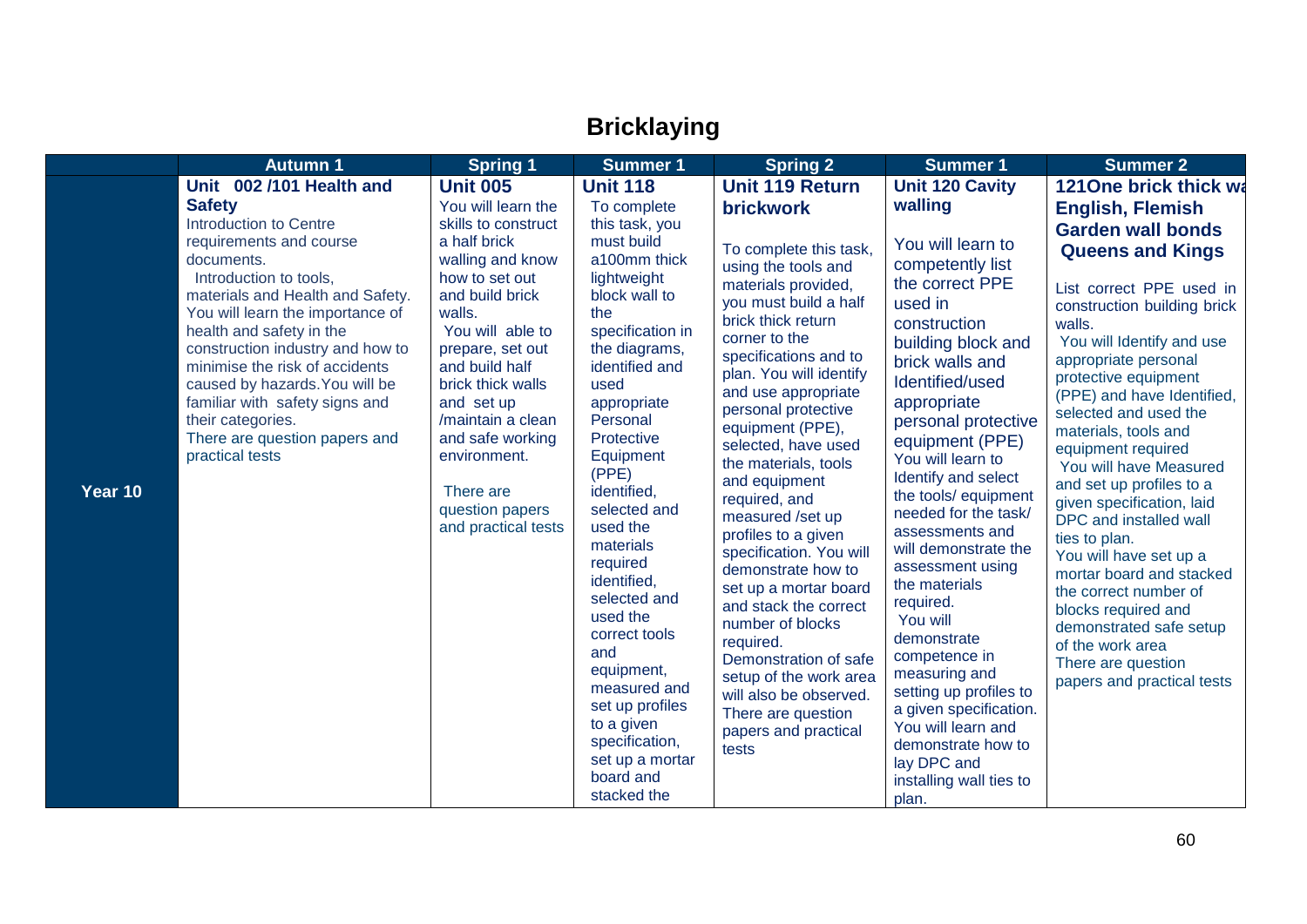|         |                                                                                                                                                                                                                                                                                                                                                                                                                                                                                                                                                                                                                                                   |                                                                                                                                                                                                                                                                                                                                                       | number of<br>blocks required<br>You will also<br>demonstrate<br>safe setup of<br>the work area<br>There are<br>question<br>papers and<br>practical tests                                                                                                                                                                                                                                                          |                                                                                                                                                                                                                                                                                                                                                                                                                                              | You will learn to<br>competency in laying<br>up a mortar board/<br>stacking the correct<br>number of blocks<br>required.<br>You will demonstrate<br>the safe setup of the<br>work area.<br>There are question<br>paper and practical<br>tests                                                                                                                                                                                             |                                                                                                                                                                                                                                                                                                                               |
|---------|---------------------------------------------------------------------------------------------------------------------------------------------------------------------------------------------------------------------------------------------------------------------------------------------------------------------------------------------------------------------------------------------------------------------------------------------------------------------------------------------------------------------------------------------------------------------------------------------------------------------------------------------------|-------------------------------------------------------------------------------------------------------------------------------------------------------------------------------------------------------------------------------------------------------------------------------------------------------------------------------------------------------|-------------------------------------------------------------------------------------------------------------------------------------------------------------------------------------------------------------------------------------------------------------------------------------------------------------------------------------------------------------------------------------------------------------------|----------------------------------------------------------------------------------------------------------------------------------------------------------------------------------------------------------------------------------------------------------------------------------------------------------------------------------------------------------------------------------------------------------------------------------------------|-------------------------------------------------------------------------------------------------------------------------------------------------------------------------------------------------------------------------------------------------------------------------------------------------------------------------------------------------------------------------------------------------------------------------------------------|-------------------------------------------------------------------------------------------------------------------------------------------------------------------------------------------------------------------------------------------------------------------------------------------------------------------------------|
| Year 11 | <b>Understanding Principles of</b><br>building<br>The first term of year 11 will be<br>continuing with formative<br>assessments to check<br>understanding across all units.<br>Evidence will need to be collected<br>to ensure that evidence is in place<br>to be able to plan the assessment<br>against the criteria. Once<br>assessments are complete we will<br>build our knowledge and skills<br>towards further competency. You<br>will learn the confirmation of roots<br>foundations as well as the<br>architect's abbreviations drawings<br>and scales.<br>Written tests and practical<br>observations will be carried out<br>throughout. | <b>Understanding</b><br><b>Principles of</b><br><b>Setting out</b><br>You will be<br>developing your<br>skills further and<br>will investigate<br>and carry out<br>practical training<br>on Tee junctions<br>returns and<br>stopped ends<br>used in brickwork.<br>Written tests and<br>practical<br>observations will<br>be carried out<br>throughout | <b>Understanding</b><br><b>Principles of</b><br><b>Block laying</b><br>You will develop<br>your knowledge,<br>understanding<br>and practical<br>skills relating to<br>the principles of<br>the setting out<br>process in<br>blockwork. This<br>will include T-<br>junction stop<br>ends in brickwork<br>and blockwork<br>built to industrial<br>standards.<br>Written tests and<br>practical<br>observations will | <b>Understanding</b><br><b>Principles of</b><br><b>Bricklaying</b><br>You will develop your<br>knowledge and skills<br>by investigating the<br>construction process<br>and the undertaking of<br>projects. This will<br>include the practical<br>skills used for raped<br>ends, returns cuts and<br>dimensions. It will<br>meet industrial<br>standards.<br>Written tests and<br>practical observations<br>will be carried out<br>throughout | <b>Understanding</b><br><b>Principles of</b><br><b>Cavity Walling</b><br>You will be<br>demonstrating the<br>skills learned by<br>carrying out various<br>practical<br>observations, using<br>the skills that you<br>have developed.<br>This will be clustered<br>together to<br>demonstrate<br>progression. You will<br>develop your<br>understanding<br>further in the<br>principles and<br>methods for setting<br>out for constructing | <b>CSCS CITB</b><br><b>Site preparation</b><br>Test centre preparation<br>for onsite certification<br>requirements<br>Skill check/ clustering<br>practical observations and<br>underpinning knowledge<br>to identify progression<br>results.<br>Written tests and practical<br>observations will be<br>carried out throughout |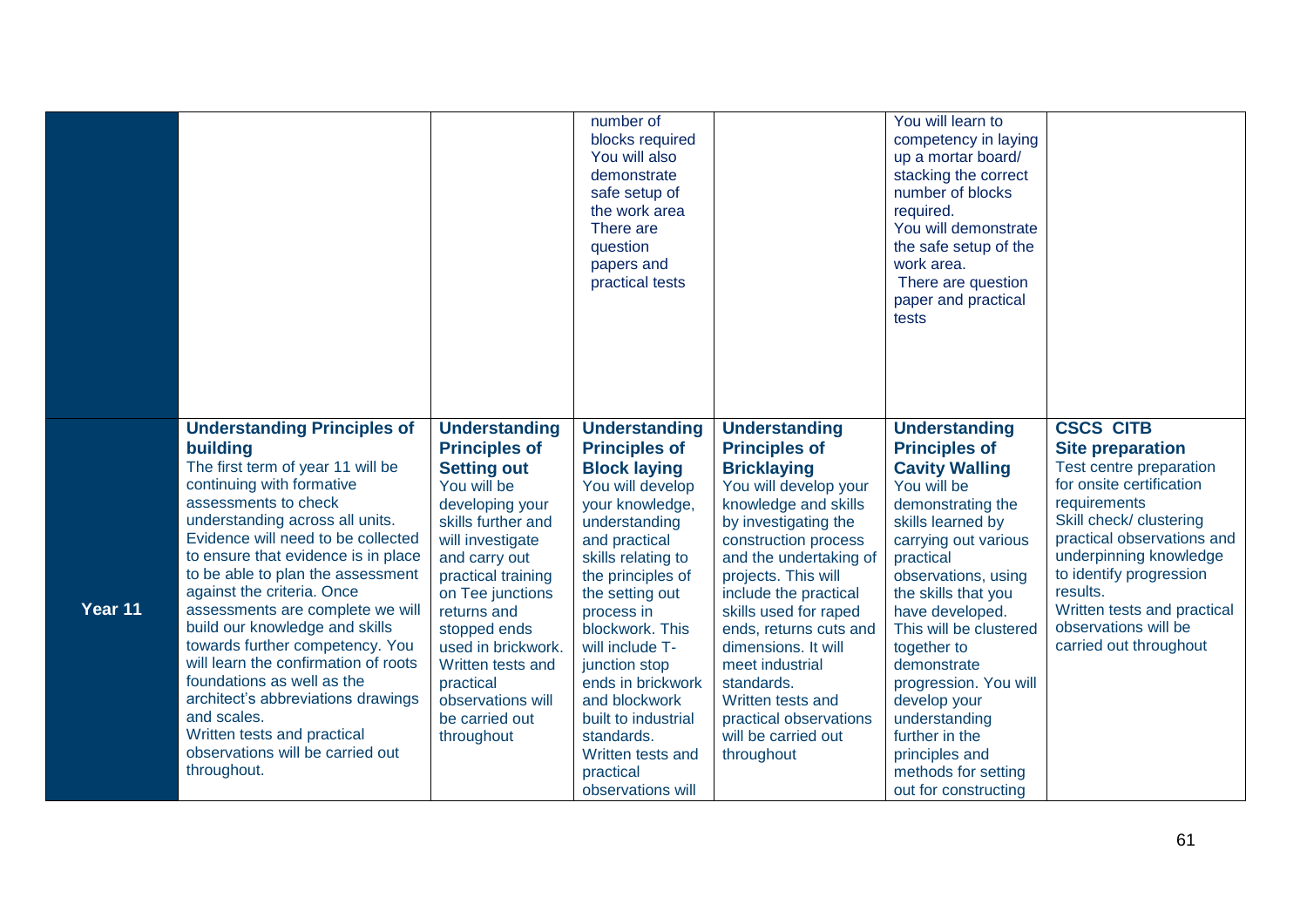|         |                                     |                             | be carried out                        |                                       | cavity work,           |                                                |
|---------|-------------------------------------|-----------------------------|---------------------------------------|---------------------------------------|------------------------|------------------------------------------------|
|         |                                     |                             | throughout                            |                                       | including the          |                                                |
|         |                                     |                             |                                       |                                       | inclusion of wall ties |                                                |
|         |                                     |                             |                                       |                                       | and DPC and            |                                                |
|         |                                     |                             |                                       |                                       | methods of providing   |                                                |
|         |                                     |                             |                                       |                                       | stability and          |                                                |
|         |                                     |                             |                                       |                                       | strength.              |                                                |
|         |                                     |                             |                                       |                                       | Written tests and      |                                                |
|         |                                     |                             |                                       |                                       | practical              |                                                |
|         |                                     |                             |                                       |                                       | observations will be   |                                                |
|         |                                     |                             |                                       |                                       | carried out            |                                                |
|         |                                     |                             |                                       |                                       |                        |                                                |
|         |                                     |                             |                                       |                                       | throughout             |                                                |
|         |                                     |                             |                                       |                                       |                        |                                                |
|         |                                     |                             |                                       |                                       |                        |                                                |
|         |                                     |                             |                                       |                                       |                        |                                                |
|         |                                     |                             |                                       |                                       |                        |                                                |
|         |                                     |                             |                                       |                                       |                        |                                                |
|         |                                     |                             |                                       |                                       |                        |                                                |
|         |                                     |                             |                                       |                                       |                        |                                                |
|         | Unit 101. Health and Safety         | <b>Unit 102</b>             | <b>Unit 103</b>                       | <b>Unit 104</b>                       | <b>Unit 105</b>        |                                                |
|         | You will be able to State the roles | <b>Setting out</b>          | <b>Principles of</b>                  | <b>Principles of</b>                  | <b>Principles of</b>   | <b>CSCS CITB</b>                               |
|         | of the Health and Safety            | You will Describe           | <b>Block laying</b>                   | <b>Bricklaying</b>                    | <b>Cavity Walling</b>  | Site preparation                               |
|         | Executive, demonstrating the        | different types of          | You will be able                      | You will be listing                   | You will be able to    | Skill check and exams                          |
|         | understanding of the health and     | drawings,                   | to list common                        | common hazards                        | list resources when    | The summer term will be                        |
|         | safety regulations and the          | identifying scales,         | hazards                               | associated with                       | erecting cavity        | used to prepare you for                        |
|         | common causes of accidents/         | understanding               | associated with                       | bricklaying and                       | Walling. You will use  | working in industry or as                      |
|         | risks and Hazards, understanding    | measurements.               | block Line and                        | interpret the drawings                | understanding          | an apprentice. During this                     |
|         | safety signs and their meanings     | You will be able to         |                                       |                                       | methods for            | time skills tests will be                      |
| Year 12 |                                     |                             | will be listing                       | and information                       |                        |                                                |
|         | identifying COSHH and PPE           | locate all building         | information                           | sources. You will                     | checking against the   | allocated to showcase                          |
|         | requirements                        | services the                | sources and                           | demonstrate                           | specifications and     | your work learnt to                            |
|         | There are question papers and       | reasons behind              | resources                             | coherence in using                    | understanding          | employers. Employers will                      |
|         | practical tests                     | site clearance              | required,                             | instructions, whilst                  | requirements. You      | attend the construction                        |
|         |                                     | You will have               | producing                             | preparing and setting                 | will be proficient in  | site to identify any                           |
|         |                                     | clear                       | checklists and                        | out with regards to                   | understanding of       | prospective employees.                         |
|         |                                     | understanding of            | calculating                           | building straight                     | different types of     | You will also prepare for                      |
|         |                                     | building control,           | quantities of                         | Walls. Return corners                 | walling, materials     | your CSCS which is a                           |
|         |                                     | and information<br>sources, | resources. You<br>will be setting out | and junctions in<br>brickwork using a | tools and equipment.   | qualification that is<br>needed to work in the |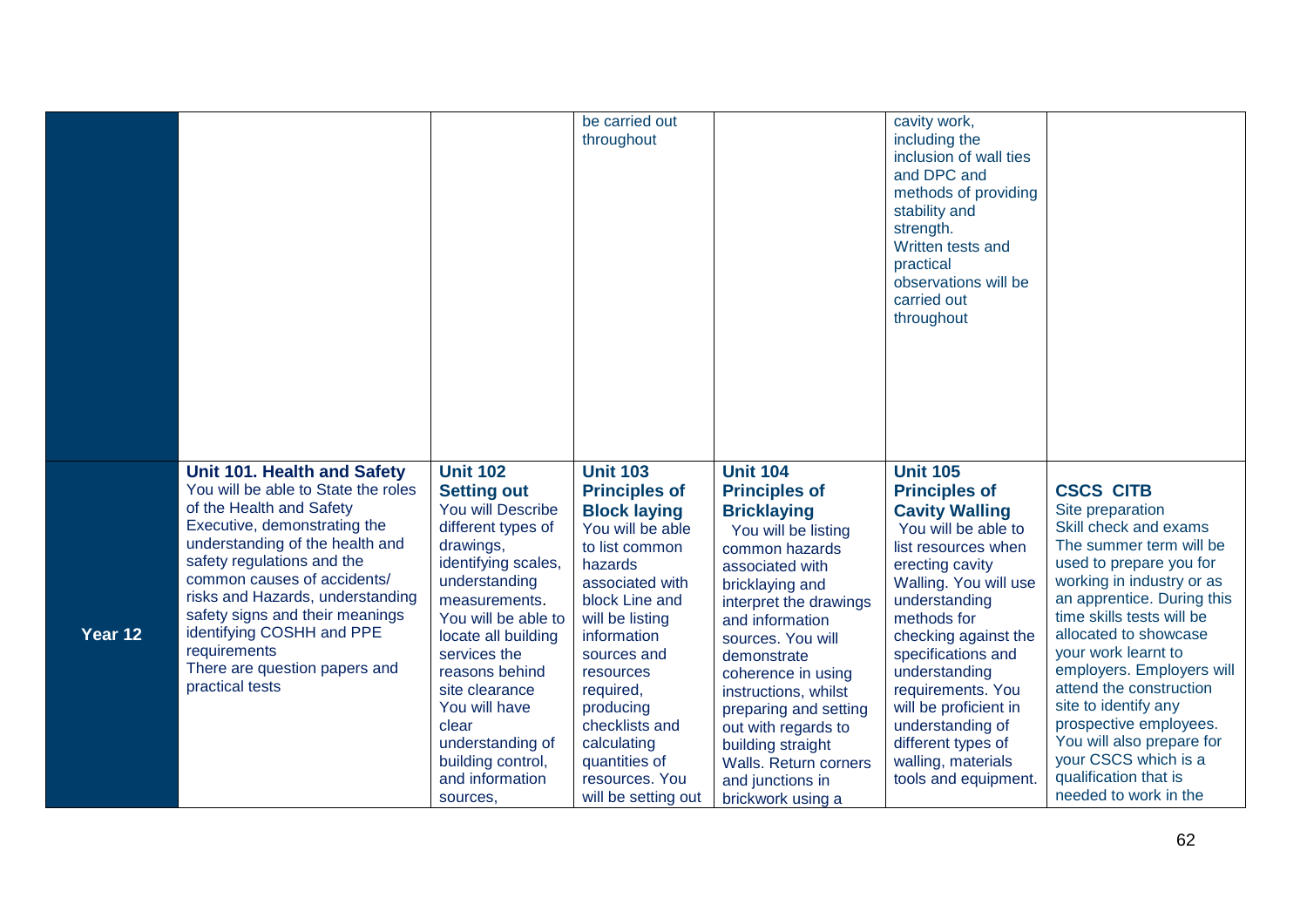|  | regarding setting<br>out.<br>There are<br>question papers<br>and practical tests | and building<br>block walls,<br>internal and<br>external corners<br>and junctions.<br>You will<br>understand the<br>bonds and<br>methods of<br>cutting and the<br>use of hand<br>tools/sequences<br>of work<br>There are<br>question papers<br>and practical<br>tests | variety of joint<br>finishes<br>You will also<br>demonstrate One<br>brick thick walling and<br>use<br>English, Flemish,<br>Garden wall bonds<br>and<br>Queens and Kings<br>Piers.<br>There are question<br>papers and practical<br>tests | You will have the<br>knowledge and be<br>able to demonstrate<br>the methods of<br>setting out,<br>producing checklists,<br>having the extensive<br>knowledge of the<br>quantities of<br>resources required,<br>insuring that the<br>working activities<br>meets the official<br>guidance and<br>industrial standards.<br>You will be able to<br>transfer horizontal<br>and vertical datum<br>points and produce<br>joint finishes to give<br>them the<br>specifications.<br>There are question<br>papers and practical<br>tests | construction industry on<br>site. |
|--|----------------------------------------------------------------------------------|-----------------------------------------------------------------------------------------------------------------------------------------------------------------------------------------------------------------------------------------------------------------------|------------------------------------------------------------------------------------------------------------------------------------------------------------------------------------------------------------------------------------------|---------------------------------------------------------------------------------------------------------------------------------------------------------------------------------------------------------------------------------------------------------------------------------------------------------------------------------------------------------------------------------------------------------------------------------------------------------------------------------------------------------------------------------|-----------------------------------|
|--|----------------------------------------------------------------------------------|-----------------------------------------------------------------------------------------------------------------------------------------------------------------------------------------------------------------------------------------------------------------------|------------------------------------------------------------------------------------------------------------------------------------------------------------------------------------------------------------------------------------------|---------------------------------------------------------------------------------------------------------------------------------------------------------------------------------------------------------------------------------------------------------------------------------------------------------------------------------------------------------------------------------------------------------------------------------------------------------------------------------------------------------------------------------|-----------------------------------|

| <b>GCSE (Years 10-11)</b>                   | A-level (Years 12-13)                             |
|---------------------------------------------|---------------------------------------------------|
| <b>Exam board</b> City & Guild introduction | <b>Exam board City &amp; Guild Diploma</b>        |
| 6219-08 Certificate Bricklaying             | Level 1 / 2 Bricklaying                           |
| These qualifications are suitable for 14-19 | Bricklaying is one of the traditional trades both |
| year olds, or for individuals of any age    | in the UK and around the world - Sir Winston      |
| wanting an introduction to the variety of   | Churchill is known to have enjoyed laying         |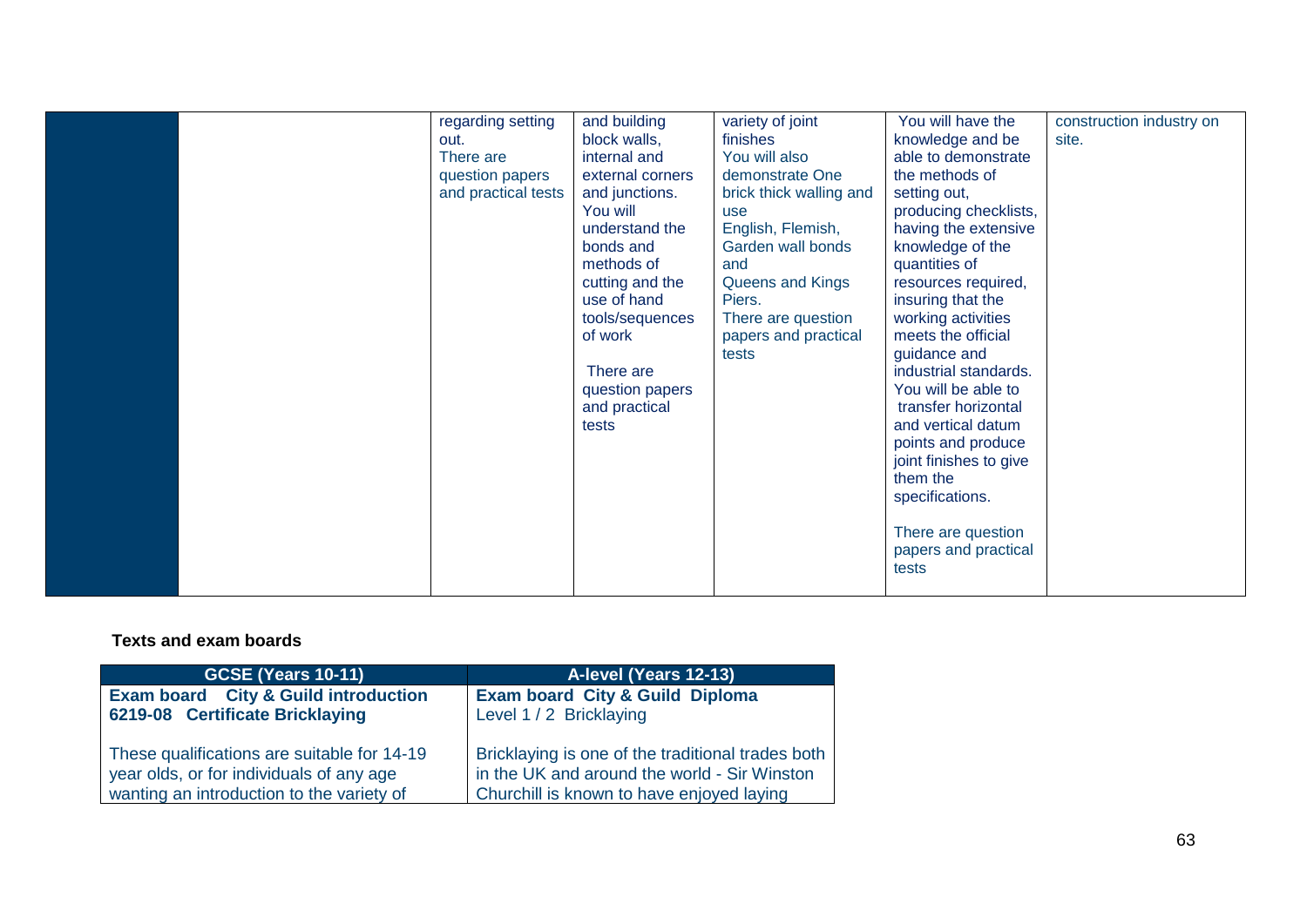| construction trades, to gain skills in those  | bricks and building walls during his lifetime.  |
|-----------------------------------------------|-------------------------------------------------|
| areas and perhaps to decide which trade is    | Those studying bricklaying will learn a variety |
| the right one to pursue a career in. No       | of skills to enable them to build, repair and   |
| previous knowledge or experience is required. | maintain the country's housing stock.           |
|                                               |                                                 |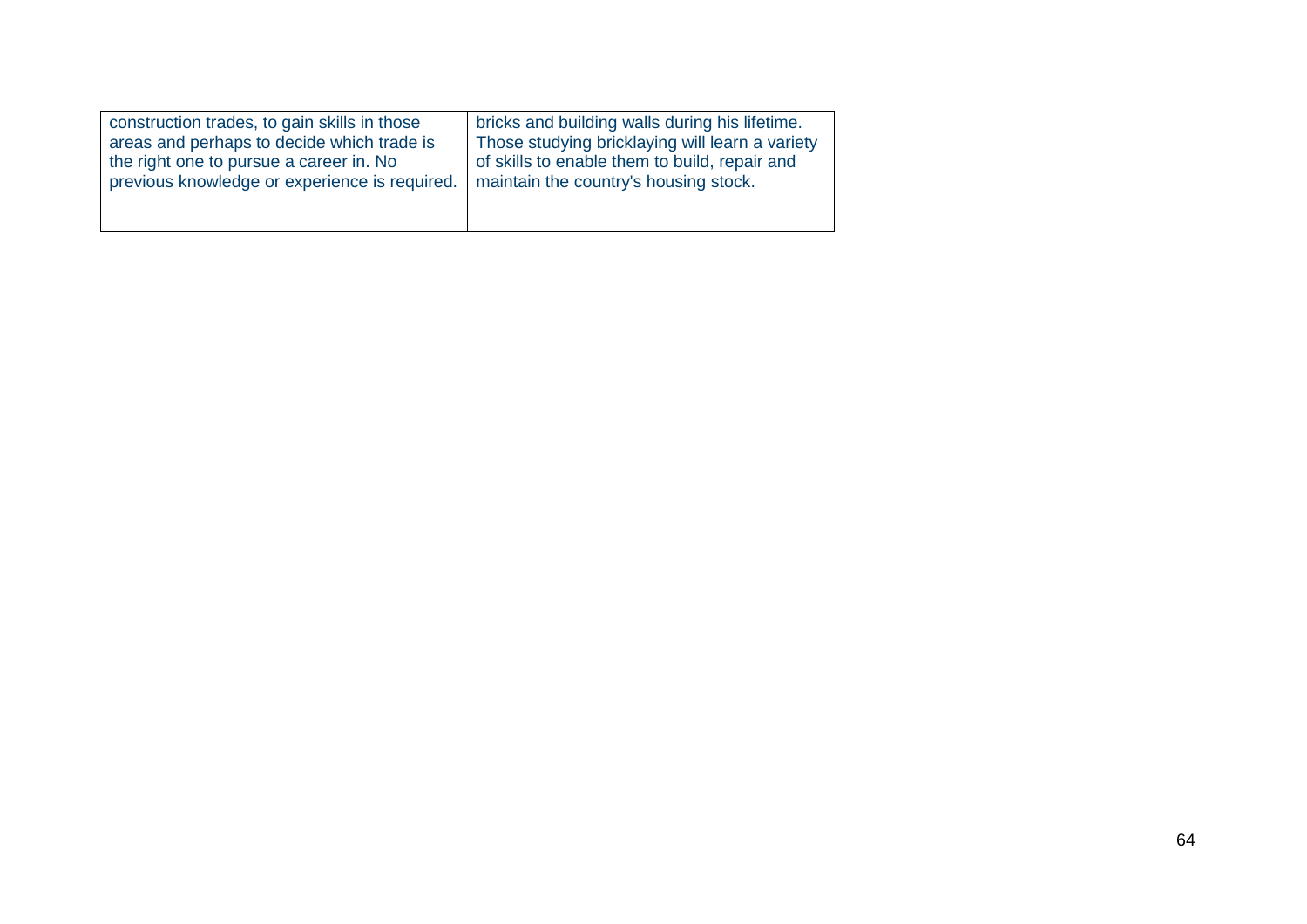In our Physical Education curriculum, we aim to inspire all pupils to succeed and excel in competitive sport and other physically demanding activities. We aim to develop student's appreciation for the benefits of sport and physical activity and how these contribute to personal growth and development, with focus on responsibility, creativity and health.

**Across KS3 students will develop competence and confidence in executing skills, techniques, tactics and strategies in a broad range of physical activities.**

**Activities: Hockey, Football, Netball, Basketball, Handball, Badminton, Volleyball, Table Tennis, Tennis, Gymnastics, Dance, Health Related Fitness, Cricket, Softball, Rounders, Athletics**

|        | <b>Autumn 1</b>                                                                                                                                                                                                | <b>Autumn 2</b>                                                                                                                                                                                                                                                                                          | Spring 1                                                                                                                                                                                                                                       | <b>Spring 2</b>                                                                                                                                                                          | <b>Summer 1</b>                                                                                                                                                                                                     | <b>Summer 2</b>                                                                                                                                                                                                                                                                      |
|--------|----------------------------------------------------------------------------------------------------------------------------------------------------------------------------------------------------------------|----------------------------------------------------------------------------------------------------------------------------------------------------------------------------------------------------------------------------------------------------------------------------------------------------------|------------------------------------------------------------------------------------------------------------------------------------------------------------------------------------------------------------------------------------------------|------------------------------------------------------------------------------------------------------------------------------------------------------------------------------------------|---------------------------------------------------------------------------------------------------------------------------------------------------------------------------------------------------------------------|--------------------------------------------------------------------------------------------------------------------------------------------------------------------------------------------------------------------------------------------------------------------------------------|
| Year 7 | <b>Topic: Responsibility</b><br>Students will create<br>routines of being<br>organised in PE (Kit and<br>Equipment)<br>Students will develop<br>responsibility for theirs<br>and others learning within<br>PE. | <b>Topic: Responsibility</b><br>Students will create<br>routines of being<br>organised in PE (Kit,<br>Equipment)<br>Students developing<br>responsibility for theirs<br>and others learning within<br>PE.<br>Students develop<br>understanding of how<br>their actions can affect<br>others in their PE. | <b>Topic: Creativity</b><br>What creativity looks like<br>in different PE activities.<br>Attacking and defending<br>concepts in PE<br>Identify and implement<br>fundamental<br>choreography<br>strategies.<br>Using stimuli for<br>inspiration | <b>Topic: Creativity</b><br>Develop ability to<br>reflect on self and peer<br>performance.<br>Explore and develop<br>tactics and strategies<br>within physical<br>activities.            | <b>Topic: Health</b><br>How can high effort and<br>resilience levels impact<br>our skill development<br>and fitness?<br>Explore the body's<br>response to exercise.<br>Responding to failure in<br>a proactive way. | <b>Topic: Health</b><br>The promotion of health<br>and wellbeing through<br>physical activity and<br>exercise<br>'The power of practise'<br>How practice improves<br>knowledge and skill<br>development in PE.<br>Different types of fitness<br>how they help sports<br>performance. |
| Year 8 | <b>Topic: Responsibility</b><br>Undertaking the roles and<br>responsibilities of the<br>official<br>Respect sportsmanship<br>and fair play in sport.<br>Develop effective<br>communication skills.             | <b>Topic: Responsibility</b><br>Demonstrate cooperation<br>and develop skills to work<br>effectively as a team.<br>Understanding others<br>needs to promote<br>effective teamwork.                                                                                                                       | <b>Topic: Creativity</b><br>Understand how<br>composition effects<br>overall performance.<br>The power of practice'<br>Adapting practice to<br>seek challenge and<br>develop skills.                                                           | <b>Topic: Creativity</b><br>The use of tactics,<br>strategies and<br>choreographic ideas to<br>improve performance<br>Develop skills to<br>evaluate performance<br>and provide feedback. | <b>Topic: Health</b><br>Nutrition in sports<br>performance.<br>Social benefits of<br>physical activity                                                                                                              | <b>Topic: Health</b><br><b>Health</b><br>The long-term impact of<br>regular physical activity<br>on physical health.<br><b>Goal Setting to improve</b><br>skill performance and<br>fitness levels                                                                                    |
| Year 9 | <b>Topic: Responsibility</b>                                                                                                                                                                                   | <b>Topic: Responsibility</b>                                                                                                                                                                                                                                                                             | <b>Topic: Creativity</b>                                                                                                                                                                                                                       | <b>Topic: Creativity</b>                                                                                                                                                                 | <b>Topic: Health</b>                                                                                                                                                                                                | <b>Topic: Health</b>                                                                                                                                                                                                                                                                 |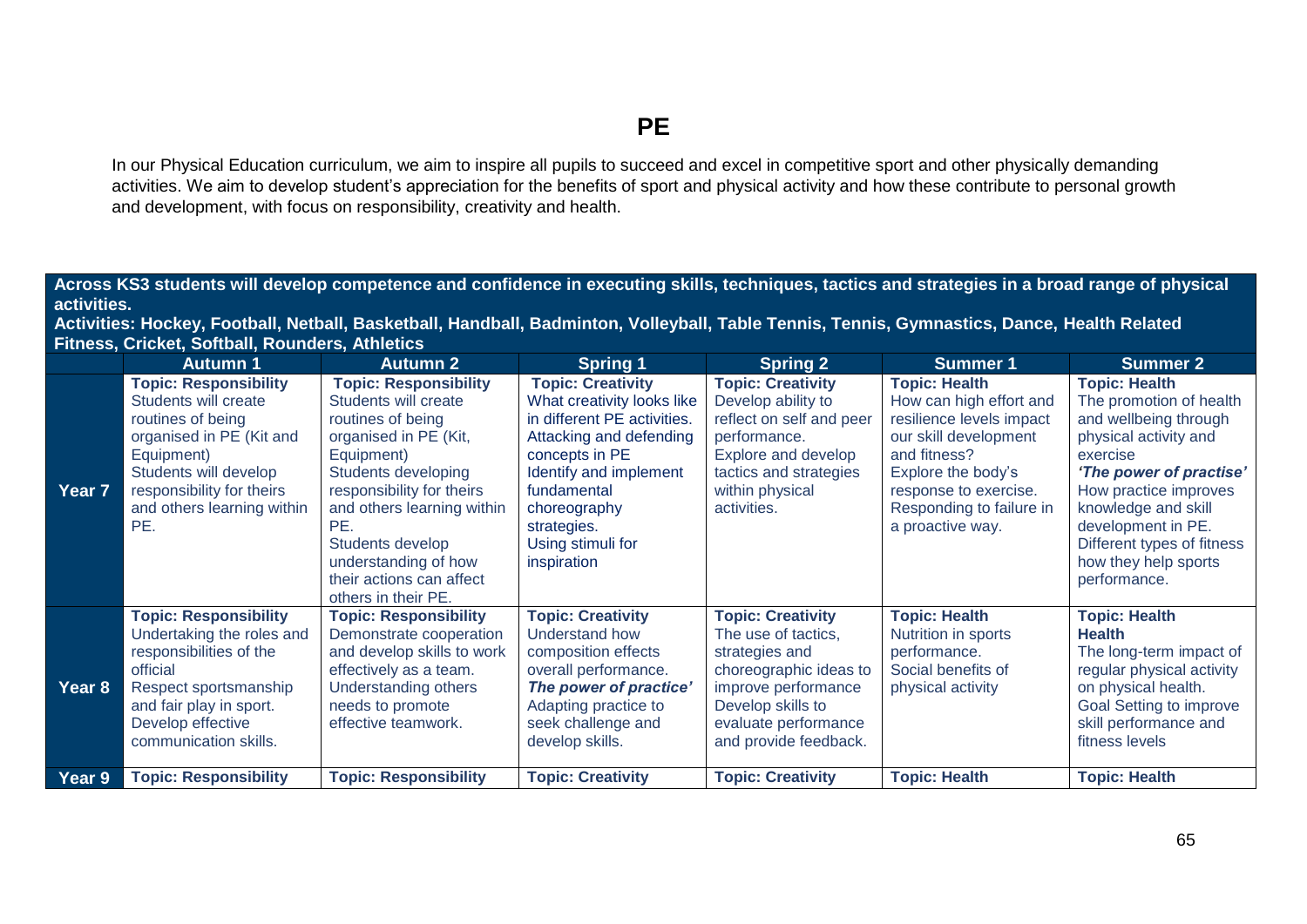|                                           | <b>Effective sports</b><br>leadership skills and<br>attributes<br>Leadership styles and the<br>application of Sports<br>Leadership.<br>Principles of coaching and<br>providing constructive and<br>effective feedback.                                                     | <b>Effective sports</b><br>leadership skills and<br>attributes<br>Leadership styles and the<br>application of Sports<br>Leadership<br>Principles of coaching and<br>providing constructive<br>effective feedback.                         | Appreciation for how<br>performance looks to an<br>audience or an observer                                                                                                                                                                                        | Analysing and<br>evaluating sports<br>performance to refine<br>and improve skill.<br>Problem Solving in PE                                                                                                                                                           | Improve different areas<br>of fitness through a<br>variety of training<br>methods.<br>Using motivation to<br>improve sports<br>performance                                                                                                                        | Physiology<br>understanding how the<br>body works during<br>physical activity.<br>Identify different<br>methods to measure<br>fitness levels.                                                                    |
|-------------------------------------------|----------------------------------------------------------------------------------------------------------------------------------------------------------------------------------------------------------------------------------------------------------------------------|-------------------------------------------------------------------------------------------------------------------------------------------------------------------------------------------------------------------------------------------|-------------------------------------------------------------------------------------------------------------------------------------------------------------------------------------------------------------------------------------------------------------------|----------------------------------------------------------------------------------------------------------------------------------------------------------------------------------------------------------------------------------------------------------------------|-------------------------------------------------------------------------------------------------------------------------------------------------------------------------------------------------------------------------------------------------------------------|------------------------------------------------------------------------------------------------------------------------------------------------------------------------------------------------------------------|
| Year<br>10/11<br><b>Core</b><br><b>PE</b> |                                                                                                                                                                                                                                                                            |                                                                                                                                                                                                                                           | Take responsibility of personal health, wellbeing and physical activity.<br>Explore a range of activities to develop skills, tactics and strategies.                                                                                                              |                                                                                                                                                                                                                                                                      |                                                                                                                                                                                                                                                                   |                                                                                                                                                                                                                  |
| Year 10<br><b>BTEC</b>                    | Unit 1:<br><b>Fitness for Sport and</b><br><b>Exercise</b><br>Know about the<br>components of fitness and<br>the principles of training<br><b>Unit 6: Leading Sports</b><br><b>Activities</b><br>Know the attributes<br>associated with<br>successful sports<br>leadership | Unit 1:<br><b>Fitness for Sport and</b><br><b>Exercise</b><br><b>Explore different fitness</b><br>training methods<br><b>Unit 6: Leading Sports</b><br><b>Activities</b><br>Undertake the planning<br>and leading of sports<br>activities | <b>Unit 1:</b><br><b>Fitness for Sport and</b><br><b>Exercise</b><br><b>Investigate fitness</b><br>testing to determine<br>fitness levels.<br><b>Unit 6: Leading Sports</b><br><b>Activities</b><br>Undertake the planning<br>and leading of sports<br>activities | <b>Unit 2: Practical</b><br><b>Performance in Sport</b><br>Understand the rules.<br>regulation and scoring<br>systems for a selected<br>sport<br><b>Unit 6: Leading</b><br><b>Sports Activities</b><br>Undertake the<br>planning and leading<br>of sports activities | <b>Unit 2: Practical</b><br><b>Performance in Sport</b><br>Practically demonstrate<br>skills, techniques and<br>tactics in selected sports<br><b>Unit 6: Leading Sports</b><br><b>Activities</b><br>Undertake the planning<br>and leading of sports<br>activities | <b>Unit 2: Practical</b><br><b>Performance in Sport</b><br>Be able to review<br>performance.<br><b>Unit 6: Leading Sports</b><br><b>Activities</b><br>Review the planning and<br>leading of sports<br>activities |
| Year<br>11<br><b>BTEC</b>                 | Unit 3: Applying the<br><b>Principles of Personal</b><br>Training designing a<br>personal fitness training<br>programme                                                                                                                                                    | Unit 3: Applying the<br><b>Principles of Personal</b><br>Training.<br>musculoskeletal system<br>and cardiorespiratory<br>system and the<br>effects on the body during<br>fitness training                                                 | Unit 3: Applying the<br><b>Principles of Personal</b><br>Training.<br>Implement a self-<br>designed personal<br>fitness training<br>programme to achieve<br>own goals and<br>objectives                                                                           | <b>Unit 3 Applying the</b><br><b>Principles of</b><br><b>Personal Training.</b><br>Review a personal<br>fitness training<br>programme                                                                                                                                | <b>Exams</b>                                                                                                                                                                                                                                                      | <b>Exams</b>                                                                                                                                                                                                     |
| Year<br>12                                | Anatomy & Physiology<br><b>Exercise Physiology</b>                                                                                                                                                                                                                         | Anatomy & Physiology<br><b>Exercise Physiology</b>                                                                                                                                                                                        | <b>Biomechanics</b><br><b>Exercise Physiology</b>                                                                                                                                                                                                                 | <b>Biomechanics</b><br><b>Exercise Physiology</b>                                                                                                                                                                                                                    |                                                                                                                                                                                                                                                                   | Anatomy & Physiology<br>Sports psychology                                                                                                                                                                        |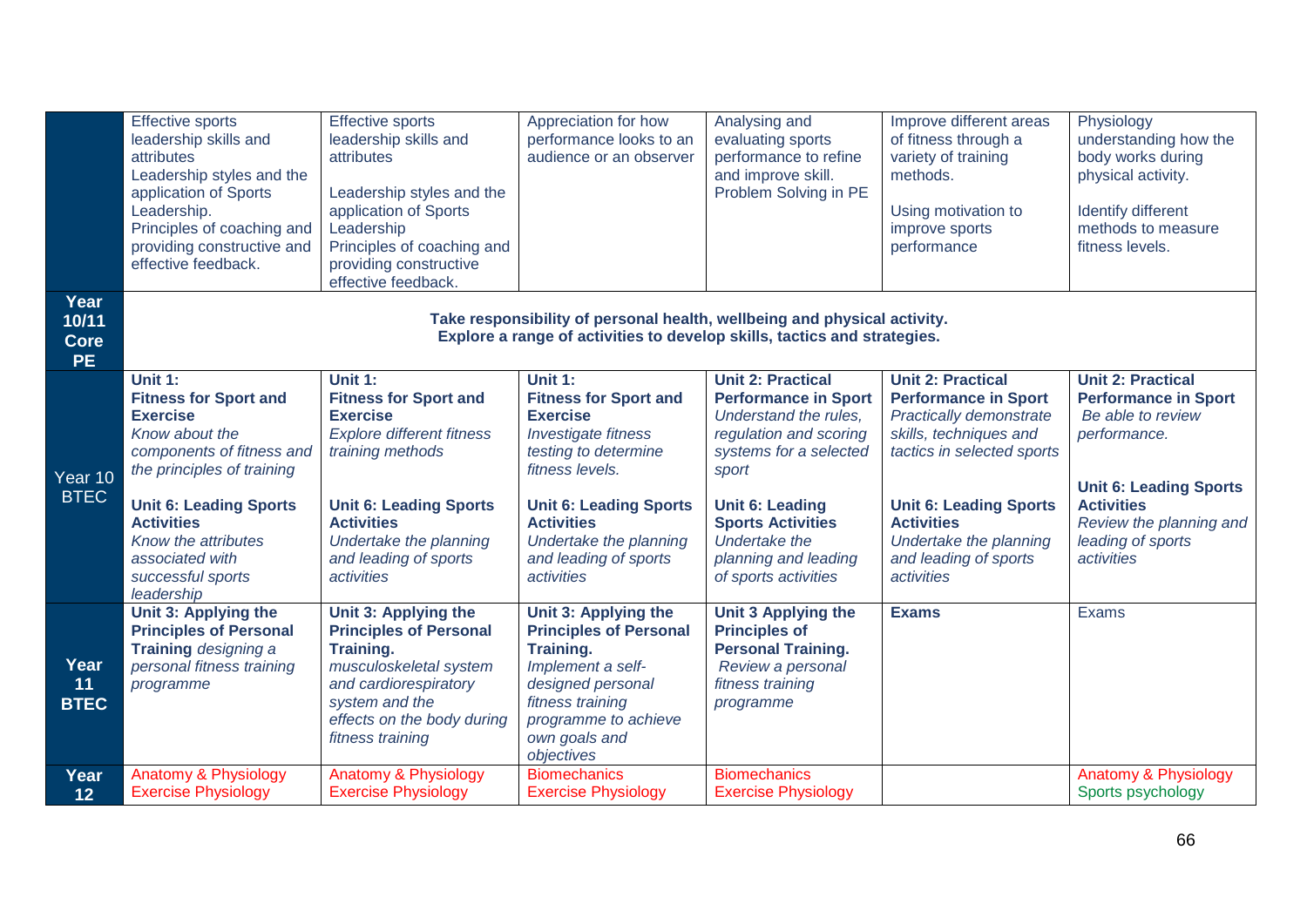|      | <b>Skill Acquisition</b> | <b>Sports Psychology</b> | <b>Sport and Society</b> | <b>Sport and Society</b> | <b>Revision/Exam</b> |                      |
|------|--------------------------|--------------------------|--------------------------|--------------------------|----------------------|----------------------|
|      | NEA:                     | NEA:                     | NEA:                     | NEA:                     | preparation          |                      |
|      | Coursework/practical     | Coursework/practical     | Coursework/practical     | Coursework/              |                      |                      |
|      | performance              | performance              | performance              | practical performance    |                      |                      |
|      | Anatomy & Physiology     | Anatomy & Physiology     | <b>Biomechanics</b>      | Revision/Exam            | Revision/Exam        | <b>Revision/Exam</b> |
|      | <b>Sports Psychology</b> | <b>Biomechanics</b>      | Contemporary issues in   | preparation              | preparation          | preparation          |
| Year | NEA:                     | Contemporary issues in   | Sport                    |                          |                      |                      |
| 13   | Coursework/practical     | Sport                    | NEA:                     |                          |                      |                      |
|      | performance              | NEA:                     | Coursework/practical     |                          |                      |                      |
|      |                          | Coursework/practical     | performance              |                          |                      |                      |
|      |                          | performance              |                          |                          |                      |                      |

| Key Stage 3 (Years 7-9)                        | <b>GCSE (Years 10-11)</b>                                | A-level (Years 12-13)                               |
|------------------------------------------------|----------------------------------------------------------|-----------------------------------------------------|
| <b>Core texts</b>                              | Exam board                                               | <b>Exam board</b>                                   |
|                                                | Pearson BTEC Level 1/Level 2 First Award in Sport        | <b>OCR A Level PE</b>                               |
| <b>Power of practise:</b>                      |                                                          |                                                     |
| https://www.matthewsyed.co.uk/resource/bounce- | <b>Core texts</b>                                        | <b>Core texts</b>                                   |
| the-myth-of-talent-and-the-power-of-practice/  | Specification:                                           | Specification:                                      |
|                                                | https://qualifications.pearson.com/content/dam/pdf/BTEC- | https://www.ocr.org.uk/Images/234833-specification- |
|                                                | Firsts/Sport/2012/Specification-and-sample-              | accredited-a-level-gce-physical-education-h555.pdf  |
|                                                | assessments/9781446936368 BTECFIRST AWD SPORT S          | <b>Text Book: OCR A Level PE</b>                    |
|                                                | PEC ISS4.pdf                                             | ISBN: 9781510473317                                 |
|                                                |                                                          |                                                     |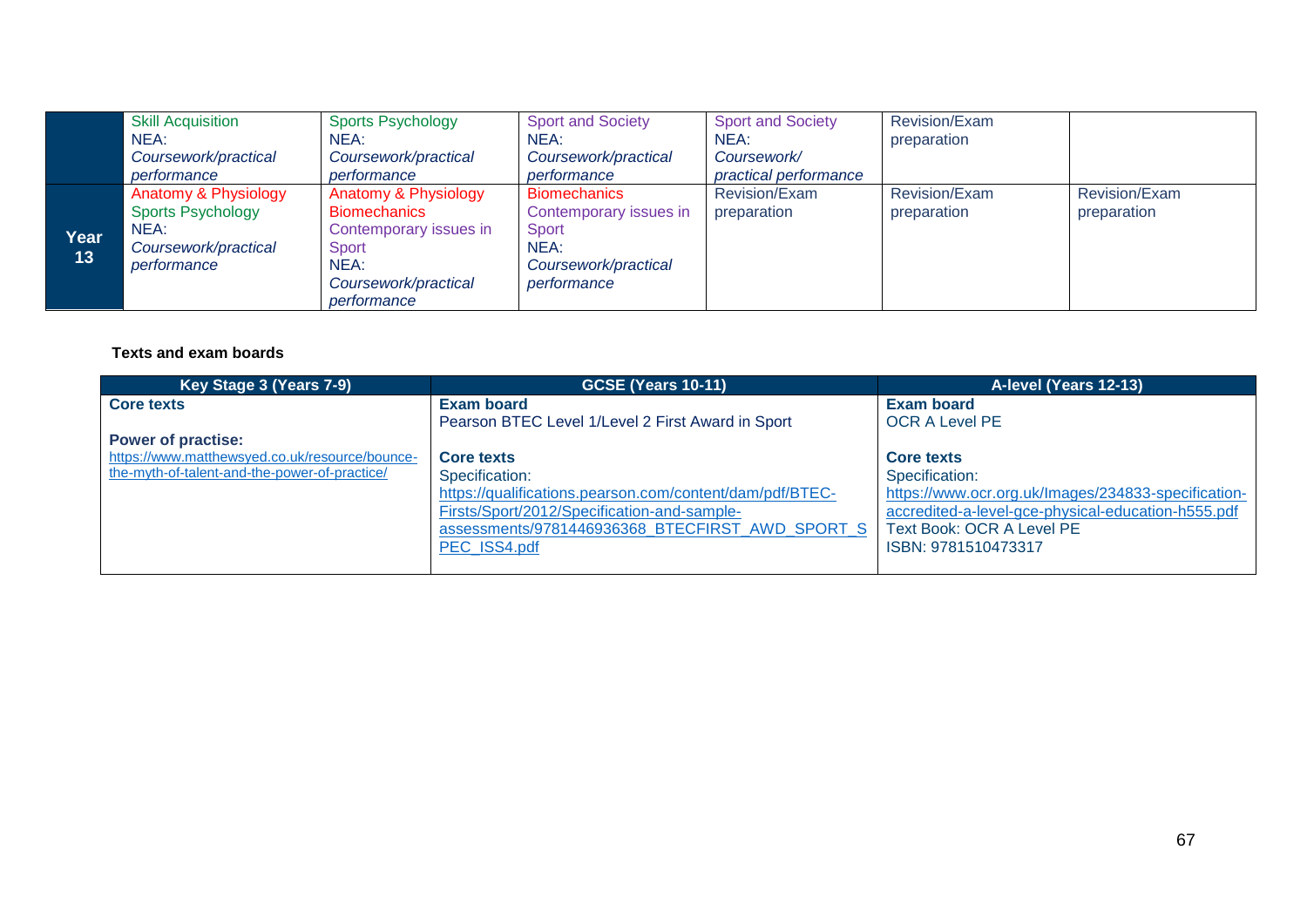In Art we aim to provide students with the opportunity to develop a range of artistic skills and techniques to become a good artist. We encourage students to be creative and innovative in their art pieces. Students are given the opportunity to explore, reflect and evaluate concepts and techniques utilised by a wide variety of genres, and replicate and interpret these in their own pieces of work. From KS3 onwards, we aim for students to have a clear understanding of how to work like an artist and demonstrate the same attention to detail in their pieces.

|                   | <b>Autumn 1</b>                       | <b>Autumn 2</b>      | Spring 1                            | <b>Spring 2</b>        | <b>Summer 1</b>                            | <b>Summer 2</b> |
|-------------------|---------------------------------------|----------------------|-------------------------------------|------------------------|--------------------------------------------|-----------------|
|                   | <b>About Me</b>                       | Colours,             | <b>Skills Project,</b>              | <b>3D Project Clay</b> | <b>Cultural Project - Aboriginal Art</b>   |                 |
|                   | Introduction, block                   | <b>Synaesthesia</b>  | <b>Japanese</b>                     | Sea creatures,         | Introduction to non-European art. Natural  |                 |
|                   | lettering, colour and                 | Colour wheel,        | <b>illustration and</b>             | introduction to clay,  | materials, making marks, story telling and |                 |
|                   | pattern, collecting                   | primary, secondary   | observational                       | thumb pots, use of     | map making. Developing paint techniques    |                 |
|                   | materials, collage.                   | and tertiary colour. | colour                              | slip, joining and      | mark making, building layers of paint      |                 |
| Year <sub>7</sub> |                                       | Complementary        | Use of pencil                       | marking in to clay.    | incorporating differing ways of adding     |                 |
|                   |                                       | colour, hot and      | techniques,                         | Applying additional    | paint to image.                            |                 |
|                   |                                       | cold, shade and      | shading, quality of                 | clay elements. Use     |                                            |                 |
|                   |                                       | tone                 | line, mark making                   | of glazes and kiln     |                                            |                 |
|                   |                                       |                      | and tone.                           | firing                 |                                            |                 |
|                   | <b>Drawing/Negative</b>               | <b>Perspective 1</b> | <b>Perspective 2</b>                | <b>3D Project</b>      | <b>Art History:</b>                        |                 |
|                   | <b>Space</b>                          | Use of one-point     | Use of two-point                    | Gnomes, fairies        | Rousseau/Cezanne/Munch/African Art         |                 |
|                   | Discussion of what                    | perspective to       | perspective to                      | and woodland           | Researching an artist work and life,       |                 |
|                   | is negative space                     | create shapes and    | create letters,                     | creatures, building    | developing and creating work in the style  |                 |
|                   | and how this is                       | buildings.           | shapes and                          | on and refining        | of the artist and forming an opinion about |                 |
| Year 8            | used with art work.                   | Use of colour and    | buildings and within                | techniques learnt,     | the work and the artist.                   |                 |
|                   | <b>Research</b>                       | tone within an       | landscape                           | thumb pots             |                                            |                 |
|                   | examples, create                      | image to add to      |                                     | introduction of slab   |                                            |                 |
|                   | work using and                        | perspective          |                                     | work, applying clay    |                                            |                 |
|                   | explaining this                       |                      |                                     | and how to             |                                            |                 |
|                   | element of art                        |                      |                                     | decorate with paint    |                                            |                 |
| Year 9            | Art History Op Art/Pop Art/Street Art |                      | <b>3D Project Clay Animal Heads</b> |                        | <b>Skills Project/Face Drawing</b>         |                 |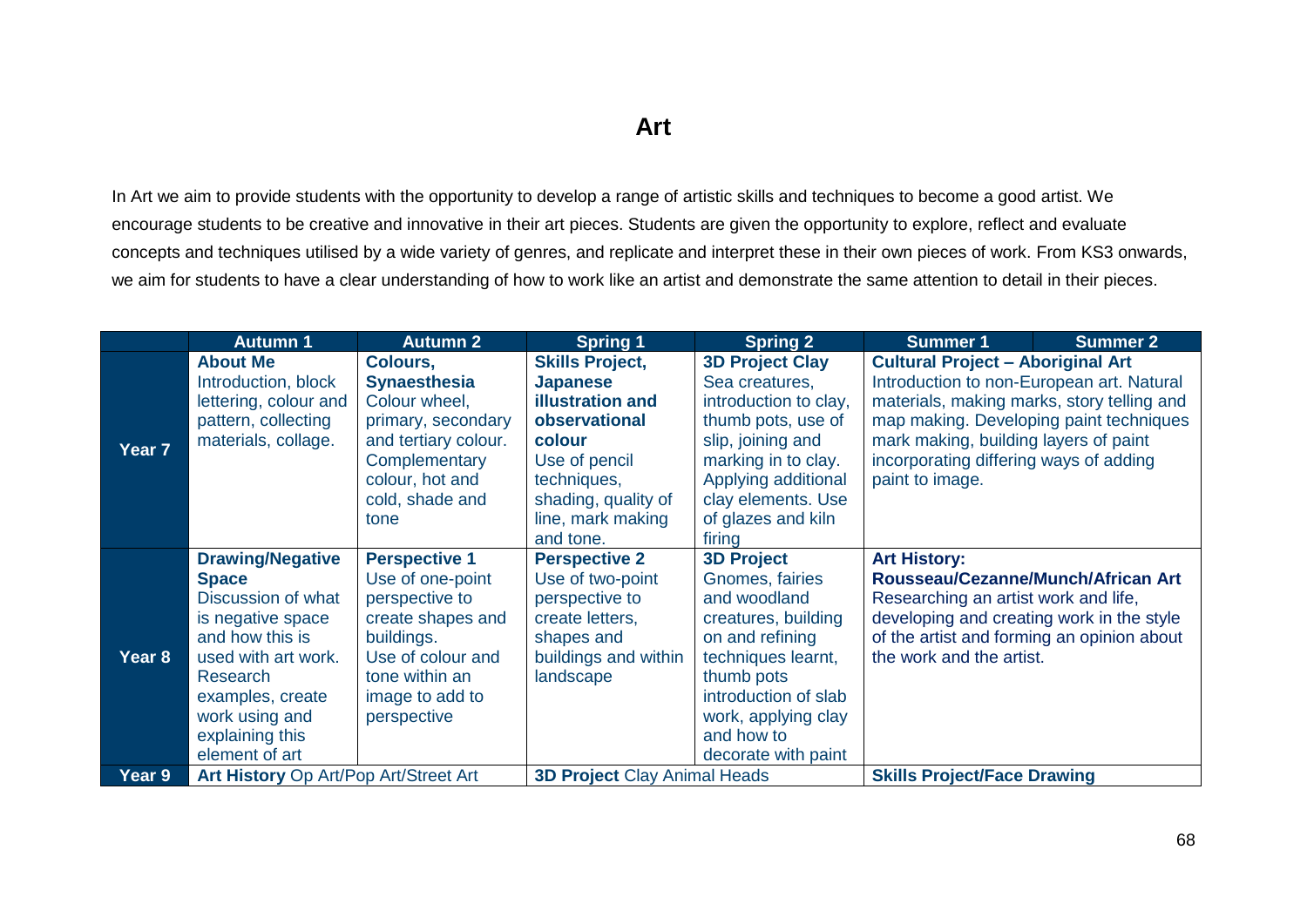|                        | Introduction to artist who have challenged<br>the art establishment in the style, content<br>and location of their work. Research artist<br>life and work, create work in the style of<br>artist and inspired by their ideas.                                                       |                                                                                                                                                  | Clay techniques continued and further<br>developed, work inspired by animals,<br>creating characters, form, texture and<br>scale.                                                                                                                                                                | Developing drawing skills, use of differing<br>pencils types, ways of seeing, quality of<br>line and use of shading and tone. Realism<br>compared to stylisation.                                                                                                              |  |
|------------------------|-------------------------------------------------------------------------------------------------------------------------------------------------------------------------------------------------------------------------------------------------------------------------------------|--------------------------------------------------------------------------------------------------------------------------------------------------|--------------------------------------------------------------------------------------------------------------------------------------------------------------------------------------------------------------------------------------------------------------------------------------------------|--------------------------------------------------------------------------------------------------------------------------------------------------------------------------------------------------------------------------------------------------------------------------------|--|
| <b>Clay</b><br>Year 10 | <b>Ernst Haekel</b><br>Drawing,<br>Artist research,<br>pastiche of work,<br>creation of work<br>inspired by artist,<br>pencil                                                                                                                                                       | <b>Nunzio Paci</b><br>Artist research,<br>pastiche of work,<br>creation of own<br>work inspired by<br>artist, pencil, mixed<br>media and collage | 3D<br>Development of clay head inspired the<br>work of artists studied. Incorporating<br>previously learnt skills and recapping<br>these. Creation of designs, development<br>of design and creation of 3D head,<br>selection of materials to complete work<br>and assessment of the final piece | <b>Drawing Project/Portraiture</b><br>Continuous development of drawing<br>techniques, use of pencils, line, mark<br>making, shading and tone. How to draw a<br>face, capture expression, individual<br>features and overall emotion, individual<br>exercises and final images |  |
| Year 11                | <b>Continuation of Year 10 Work</b><br>Building on to existing work extending and<br>revisiting work to improve quality.<br>Creation if final A1image based on work<br>created in sketchbook incorporating ideas<br>and themes of nature, natural form, decay<br>and climate change |                                                                                                                                                  | <b>GCSE Examination Work</b><br>Theme set by exam board 1 <sup>st</sup> Jan and completed before end of April                                                                                                                                                                                    |                                                                                                                                                                                                                                                                                |  |
| Year 12                | <b>Skills Based Project</b><br>drawing, painting, monoprints, collage,<br>artists introduction using themes of<br>Landscape, portraiture, still life                                                                                                                                |                                                                                                                                                  | A level related essay 1500-3000 words<br>Related essay subject of student's selection, research artists/art movement life, work<br>and influences and discuss how this impacted on art work, argue and form clear<br>opinions of own thought and ideas about the work                            |                                                                                                                                                                                                                                                                                |  |
| Year 13                | <b>A Level Personal investigation</b><br>Theme to be selected by student with<br>guidance from teachers in line with OCR<br>Fine art requirements                                                                                                                                   |                                                                                                                                                  | A Level examination paper<br>Theme set by exam board 1 <sup>st</sup> Feb and completed before end of May                                                                                                                                                                                         |                                                                                                                                                                                                                                                                                |  |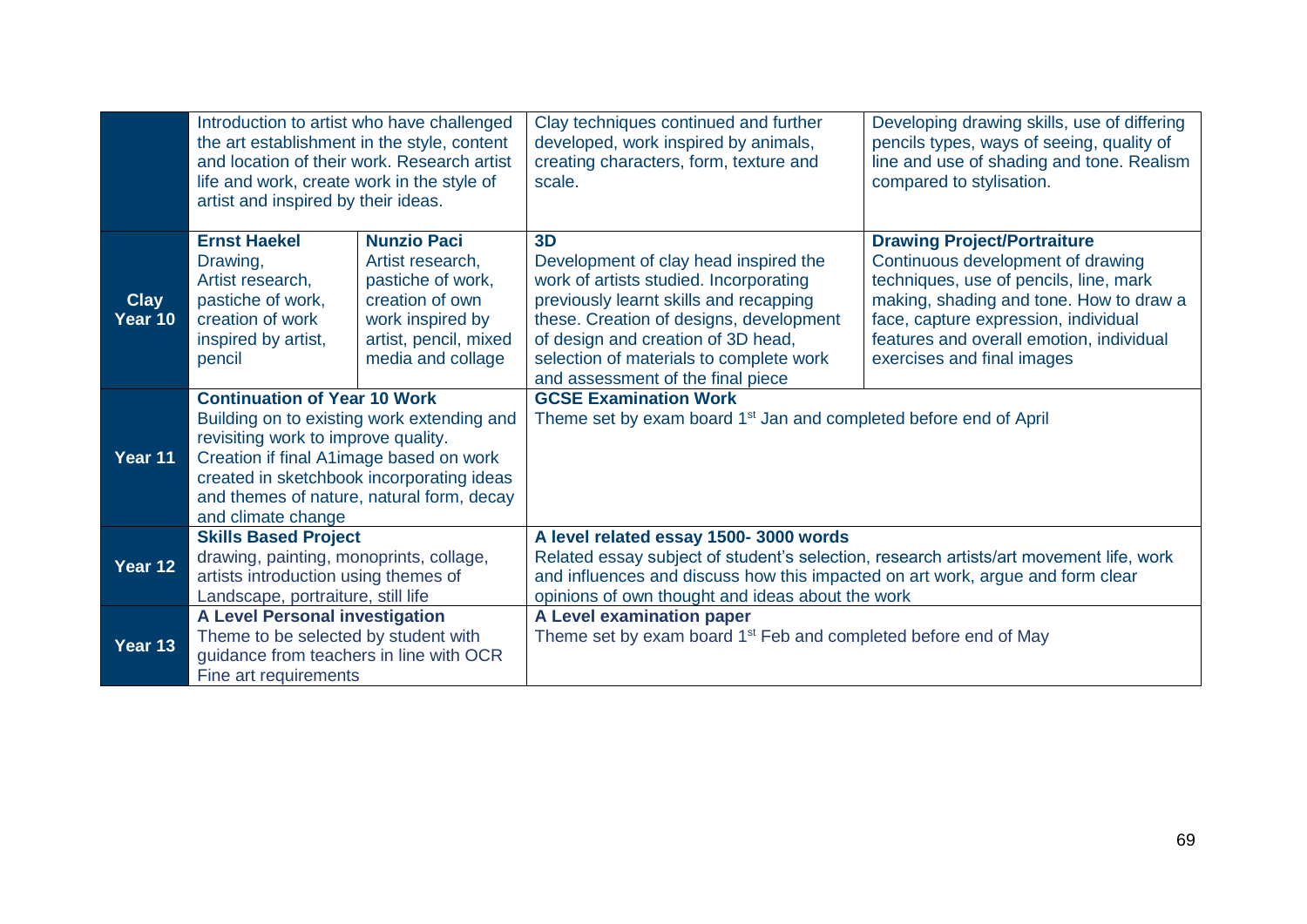| <b>GCSE (Years 10-11)</b>                       | A-level (Years 12-13)                         |
|-------------------------------------------------|-----------------------------------------------|
| <b>Exam board OCR</b>                           | <b>Exam board OCR</b>                         |
| <b>Description Art GCSE</b>                     | Description Fine Art and Photography          |
| https://www.ocr.org.uk/qualifications/gcse/art- | https://www.ocr.org.uk/qualifications/as-and- |
| and-design-j170-j176-from-2016/                 | a-level/art-and-design-h200-h600-from-2015/   |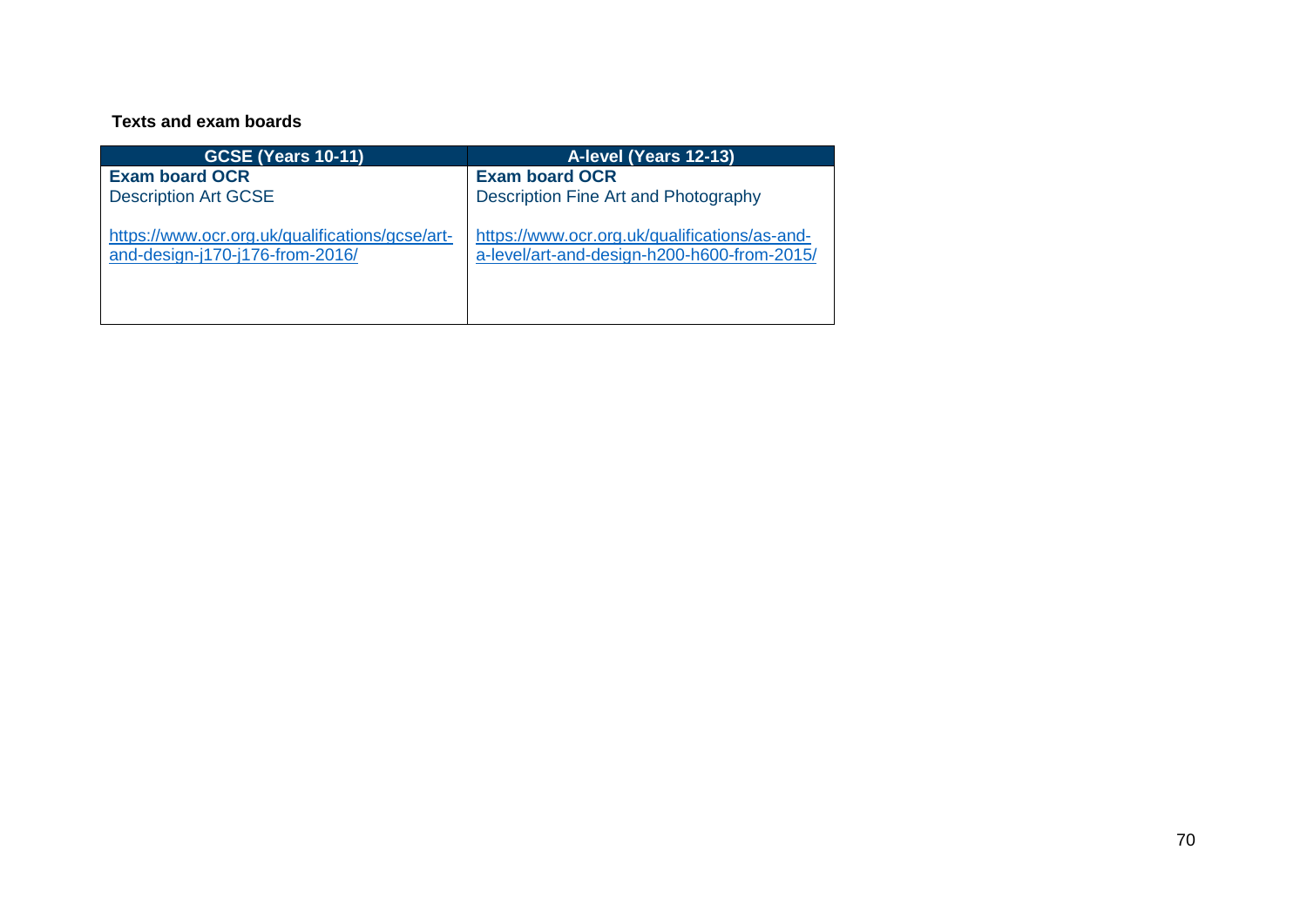### **Drama**

In all Key Stages students in drama will develop skills in responding, performing and evaluating drama. The units will enable students to devise drama from a stimulus, access a variety of texts and be able to realise them in performance and effectively analyse and evaluate their learning through a range of challenging topics.

|                   | <b>Autumn</b>                                                                                                                                                                                                                                                          | <b>Autumn</b> | <b>Spring</b>                                                                                                                                                                                                  | <b>Spring</b> | <b>Summer</b>                                                                                                                                                                                                                                                                                                     | <b>Summer</b> |
|-------------------|------------------------------------------------------------------------------------------------------------------------------------------------------------------------------------------------------------------------------------------------------------------------|---------------|----------------------------------------------------------------------------------------------------------------------------------------------------------------------------------------------------------------|---------------|-------------------------------------------------------------------------------------------------------------------------------------------------------------------------------------------------------------------------------------------------------------------------------------------------------------------|---------------|
| Year <sub>7</sub> | <b>Mime</b><br>This unit will<br>introduce students<br>to key performance<br>skills; they will learn<br>how to mime<br>objects effectively,<br>understand<br>slapstick and the<br>rule of 3 and<br>demonstrate the<br>effectiveness of<br>non-verbal<br>communication. |               | <b>Greek Theatre</b><br>This unit will<br>introduce students<br>to physical theatre<br>and choral<br>techniques, they<br>will learn about the<br>history of theatre<br>and will develop<br>performance skills. |               | <b>Romeo and</b><br><b>Juliet</b><br>This unit will<br>introduce students<br>to key performance<br>skills; they will learn<br>how to use scripts,<br>understand how to<br>use their voice to<br>create character<br>and meaning and<br>demonstrate the<br>effective use of<br>stage directions in<br>performance. |               |
| Year <sub>8</sub> | <b>Melodrama</b><br>This unit will<br>introduce students<br>to the basic<br>elements of<br>melodrama,<br>including the stock<br>characters involved<br>melodramatic                                                                                                    |               | <b>The Mansion</b><br>This unit will<br>introduce students<br>to creating and<br>performing original<br>stories using a<br>variety of stimulus<br>material and non-<br>naturalistic dramatic<br>techniques.    |               | <b>Macbeth and</b><br><b>Stage Combat</b><br>This unit will<br>introduce students<br>to stage combat,<br>through the<br>exploration of<br>William<br>Shakespeare's<br>Macbeth. They will<br>learn the<br>importance of                                                                                            |               |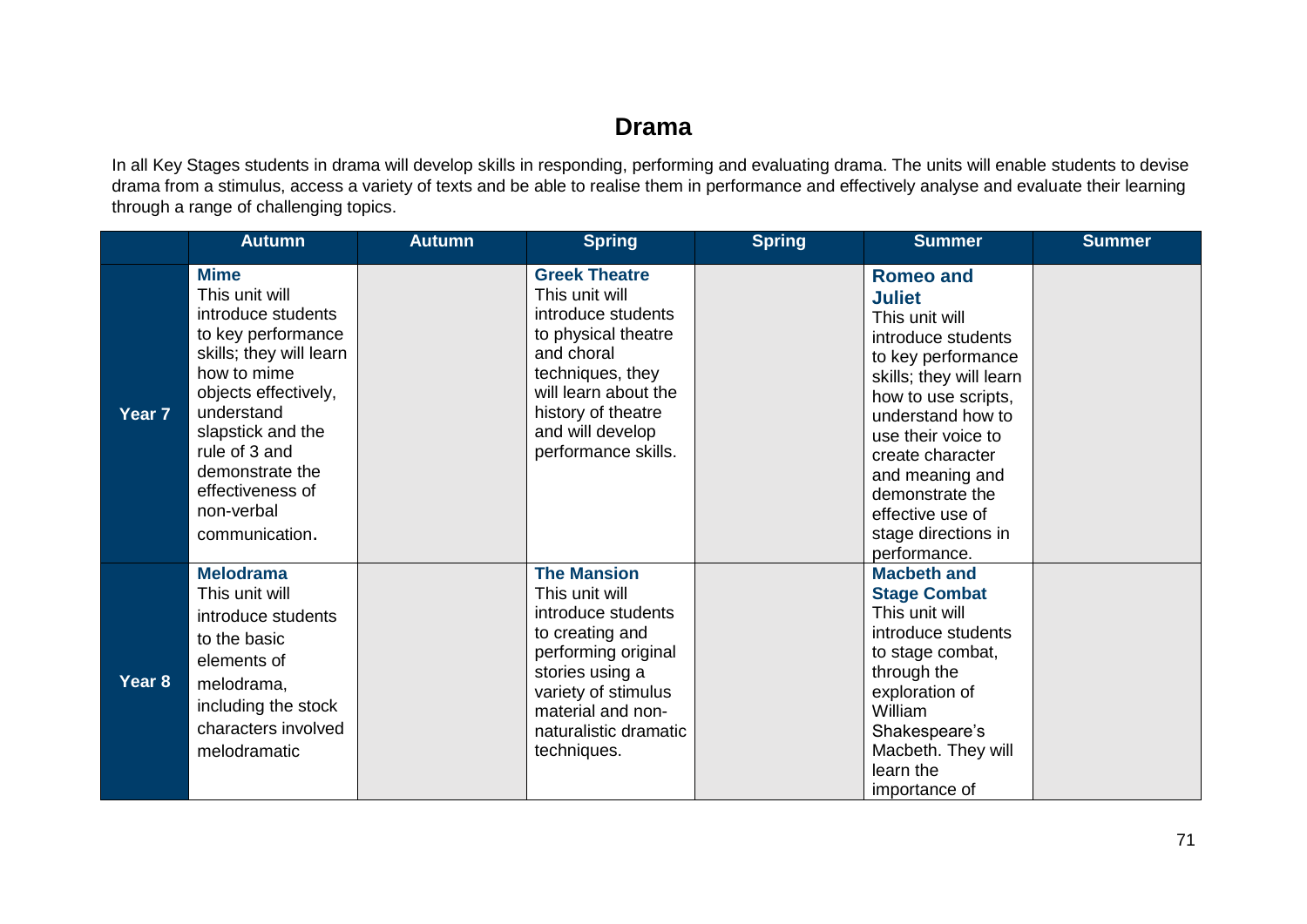|         | narrative to create<br>performance.                                                                                                                                                                                                                                          |                                                                                                                                                                                                                                                                               |                                                                                                                                                                                                                                                                                                                                                                                                                                     |  | safety and how to<br>perform effective<br>stage combat.                                                                                                                                                                                                                                                                       |  |
|---------|------------------------------------------------------------------------------------------------------------------------------------------------------------------------------------------------------------------------------------------------------------------------------|-------------------------------------------------------------------------------------------------------------------------------------------------------------------------------------------------------------------------------------------------------------------------------|-------------------------------------------------------------------------------------------------------------------------------------------------------------------------------------------------------------------------------------------------------------------------------------------------------------------------------------------------------------------------------------------------------------------------------------|--|-------------------------------------------------------------------------------------------------------------------------------------------------------------------------------------------------------------------------------------------------------------------------------------------------------------------------------|--|
| Year 9  | Let 'im have it<br>This unit will<br>introduce students<br>to key devising<br>skills; they will learn<br>how to use a variety<br>of techniques to<br>create a piece of<br>non-naturalistic<br>drama                                                                          |                                                                                                                                                                                                                                                                               | <b>Fame and</b><br><b>Celebrity</b><br>This unit will allow<br>students to create<br>and perform original<br>stories using a<br>variety of real-life<br>stimulus material<br>and naturalistic<br>non-naturalistic<br>dramatic<br>techniques.                                                                                                                                                                                        |  | <b>Stone Cold</b><br>This unit will<br>continue to<br>encourage students<br>to implement key<br>performance skills;<br>they will learn how<br>to use scripts,<br>understand how to<br>use their voice to<br>create character<br>and meaning and<br>demonstrate the<br>effective use of<br>stage directions in<br>performance. |  |
| Year 10 | <b>Discrimination</b><br>In this component,<br>students explore<br>devising, which is<br>an exciting and<br>challenging<br>opportunity to work<br>collaboratively with<br>others to explore a<br>range of stimuli in<br>order to create an<br>original<br>performance piece. | <b>An Inspector Calls</b><br><b>Text and</b><br>Performance<br>In this component<br>students will<br>develop knowledge,<br>understanding and<br>skills in exploring<br>and performing<br>from a performance<br>text. Students will<br>rehearse and refine<br>one key extract, | <b>Devised Assessment Piece and Portfolio</b><br><b>Mock Exam</b><br><b>Live Theatre visit</b><br>In this component students will focus on the work of theatre makers and the theatrical<br>choices that are made in order to communicate ideas to an audience. As theatre<br>makers, students will develop their knowledge and understanding of the ways in which<br>drama can create meaning for an audience through performance. |  |                                                                                                                                                                                                                                                                                                                               |  |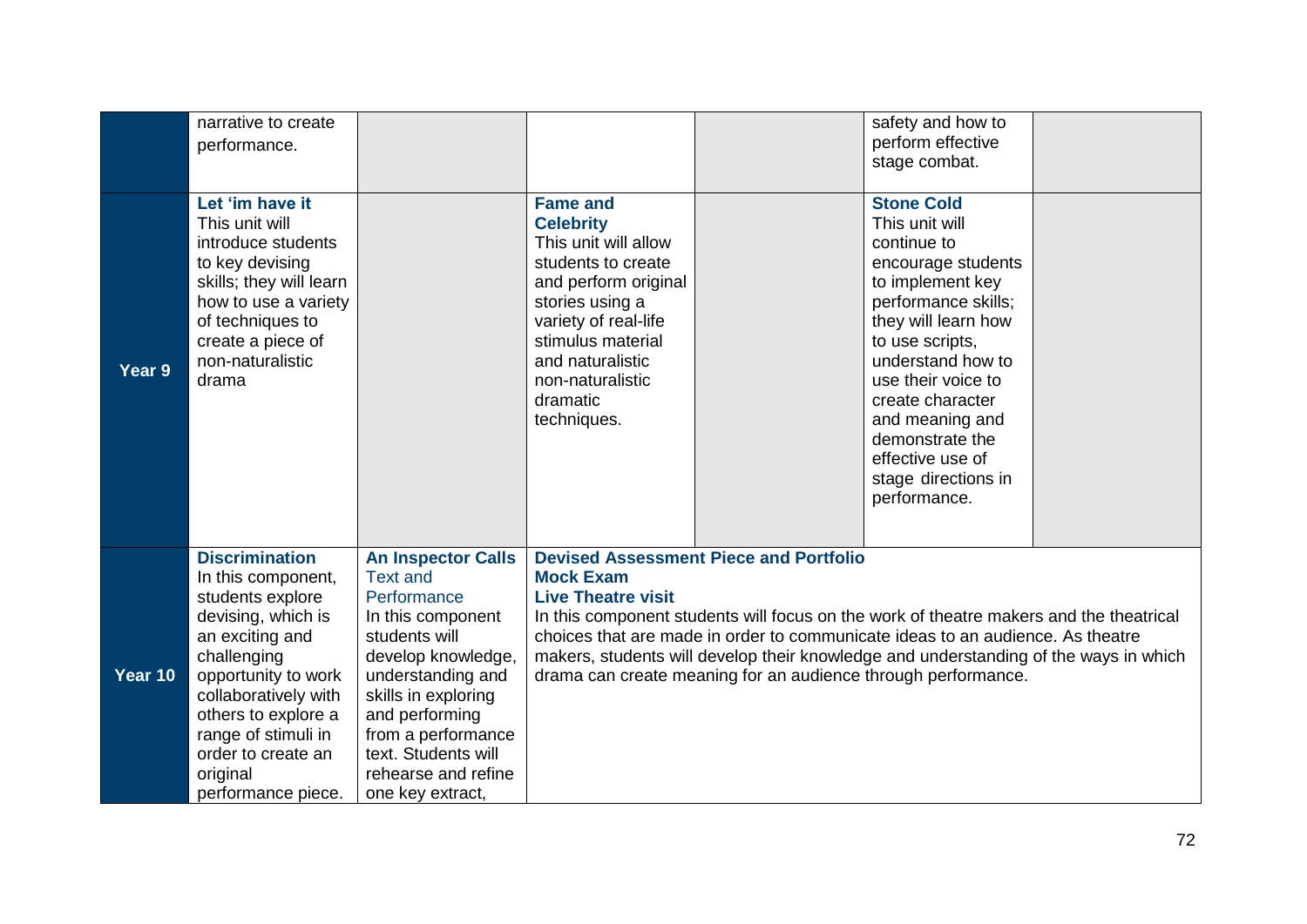|         | Performers and<br>designers must<br>work collaboratively<br>and keep an<br>individual record of<br>their contribution<br>throughout the<br>process.                                                                                                                                                                                                                                                                                                                           | leading to a final<br>performance. They<br>will demonstrate<br>and use a wide<br>range of acting and<br>skills to<br>communicate their<br>interpretation in<br>performance. |                                                                                                                                                                                                                                                                                                                                                                                                                         |                                                                                                                                                                                                                          |
|---------|-------------------------------------------------------------------------------------------------------------------------------------------------------------------------------------------------------------------------------------------------------------------------------------------------------------------------------------------------------------------------------------------------------------------------------------------------------------------------------|-----------------------------------------------------------------------------------------------------------------------------------------------------------------------------|-------------------------------------------------------------------------------------------------------------------------------------------------------------------------------------------------------------------------------------------------------------------------------------------------------------------------------------------------------------------------------------------------------------------------|--------------------------------------------------------------------------------------------------------------------------------------------------------------------------------------------------------------------------|
| Year 11 | <b>Devised Assessment Piece and</b><br><b>Portfolio Internally Assessed Practical</b><br>Exam<br>In this component, students explore<br>devising, which is an exciting and<br>challenging opportunity to work<br>collaboratively with others to explore a<br>range of stimuli in order to create an<br>original performance piece.<br>Performers and designers must work<br>collaboratively and keep an individual<br>record of their contribution throughout the<br>process. |                                                                                                                                                                             | <b>Text and Performance</b><br>In this component students will develop<br>knowledge, understanding and skills in<br>exploring and performing from a<br>performance text. Students will rehearse<br>and refine two key extracts, leading to a<br>final performance for a visiting examiner.<br>They will demonstrate and use a wide<br>range of acting and skills to communicate<br>their interpretation in performance. | <b>Exam Preparation</b><br>Students will continue to explore their set<br>text, An Inspector Calls and practice exam<br>questions in preparation for their unit 3<br>exam.                                               |
| Year 12 | <b>Curious Incident of the Dog in the</b><br><b>Night Time, Brecht, Devised Piece and</b><br><b>Portfolio</b><br>In this component, students explore the<br>work of a theatre practitioner and<br>devising, which is an exciting and<br>challenging opportunity to work<br>collaboratively with others to explore the<br>play, 'The Curious Incident of the Dog in<br>the Night Time', in order to create an<br>original performance piece.                                   |                                                                                                                                                                             | The Accidental Death of an Anarchist,<br><b>Exam Techniques and Preparation</b><br>Students practically explore their set texts,<br>'Accidental Death of an Anarchist' and '<br>Lysistrata' and practice exam questions in<br>preparation for their Component 3 exam.                                                                                                                                                   | <b>Lysistrata Exam Preparation</b><br>Students practically explore their set texts,<br>'Accidental Death of an Anarchist' and '<br>Lysistrata' and practice exam questions in<br>preparation for their Component 3 exam. |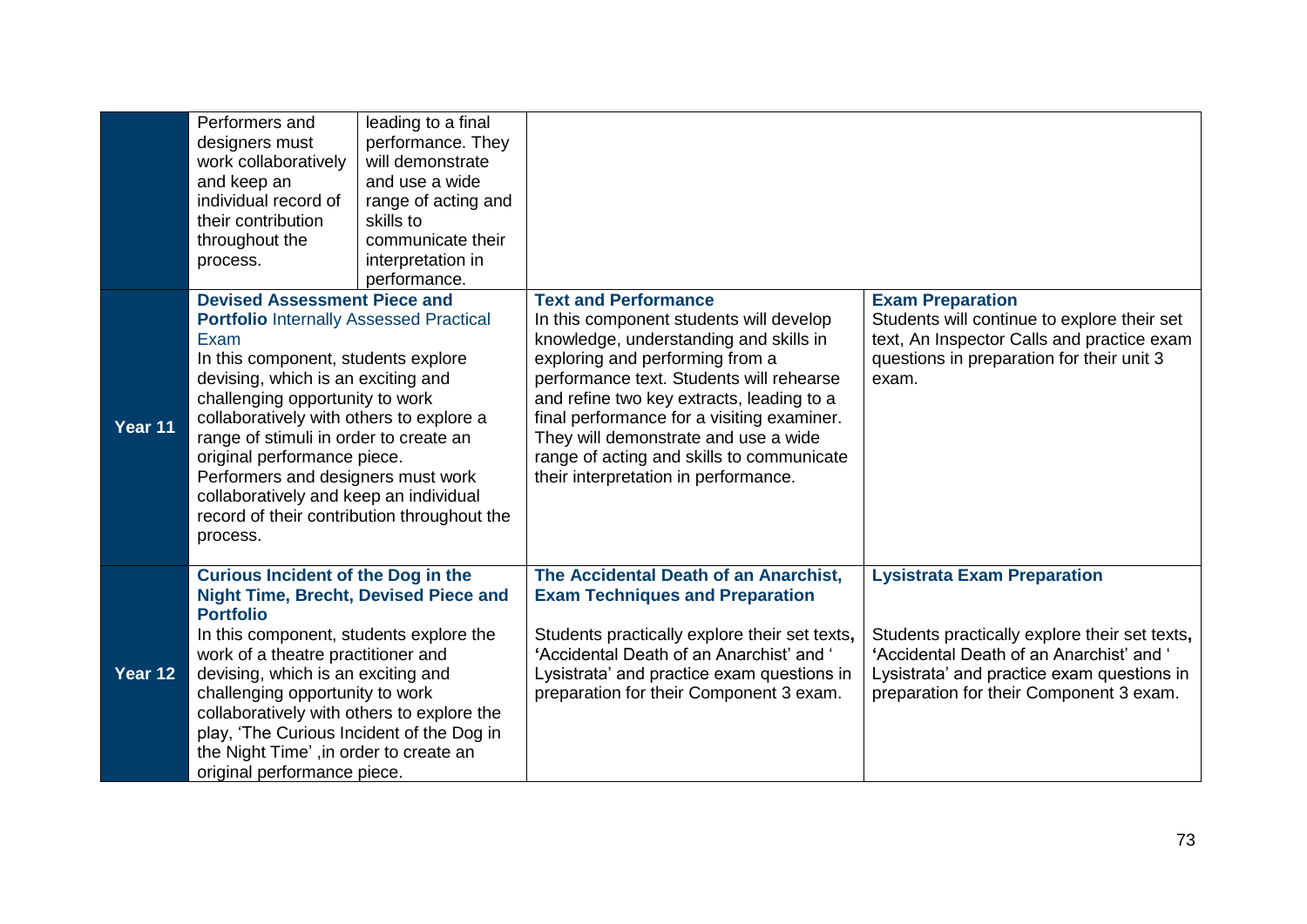|         | Performers and designers must work<br>collaboratively and keep an individual<br>record of their contribution throughout the<br>process in order to produce a portfolio.                                                                                                                                                                                                                                                                               |                                                                                                                                                                                                                                                                                                                                                                                                                         |                                                                                                                                                                                                                                                                              |
|---------|-------------------------------------------------------------------------------------------------------------------------------------------------------------------------------------------------------------------------------------------------------------------------------------------------------------------------------------------------------------------------------------------------------------------------------------------------------|-------------------------------------------------------------------------------------------------------------------------------------------------------------------------------------------------------------------------------------------------------------------------------------------------------------------------------------------------------------------------------------------------------------------------|------------------------------------------------------------------------------------------------------------------------------------------------------------------------------------------------------------------------------------------------------------------------------|
| Year 13 | <b>Text and performance</b><br>In this component students will develop<br>knowledge, understanding and skills in<br>exploring and performing from a<br>performance text. Students will rehearse<br>and refine two key extracts, in light of a<br>practitioner leading to a final performance<br>for a visiting examiner. They will<br>demonstrate and use a wide range of<br>acting and skills to communicate their<br>interpretation in performance. | <b>Text and Performance</b><br>In this component students will develop<br>knowledge, understanding and skills in<br>exploring and performing from a<br>performance text. Students will rehearse<br>and refine two key extracts, leading to a<br>final performance for a visiting examiner.<br>They will demonstrate and use a wide<br>range of acting and skills to communicate<br>their interpretation in performance. | <b>Accidental Death of an Anarchist,</b><br><b>Lysistrata, Exam Preparation</b><br>Students will continue to explore their set<br>texts, 'Accidental Death of an Anarchist'<br>and 'Lysistrata' and practice exam<br>questions in preparation for their<br>Component 3 exam. |

## **Texts and exam boards**

| Key Stage 3 (Years 7-9)                  | <b>GCSE (Years 10-11)</b>          | A-level (Years 12-13)                        |
|------------------------------------------|------------------------------------|----------------------------------------------|
|                                          | <b>Exam board</b>                  | <b>Exam board</b>                            |
| <b>Core texts</b>                        | Edexcel                            | Edexcel                                      |
| Romeo and Juliet by Shakespeare          |                                    | <b>Core texts</b>                            |
| Macbeth by Shakespeare                   | <b>Core texts</b>                  | The Curious Incident of the Dog in the Night |
| Stone Cold by Joe Standerline and Robert | An Inspector Calls by JB Priestley | time by Simon Stephens                       |
| <b>Swindells</b>                         |                                    | Lysistrata by Aristophanes                   |
|                                          |                                    | Accidental Death of an Anarchist by Dario Fo |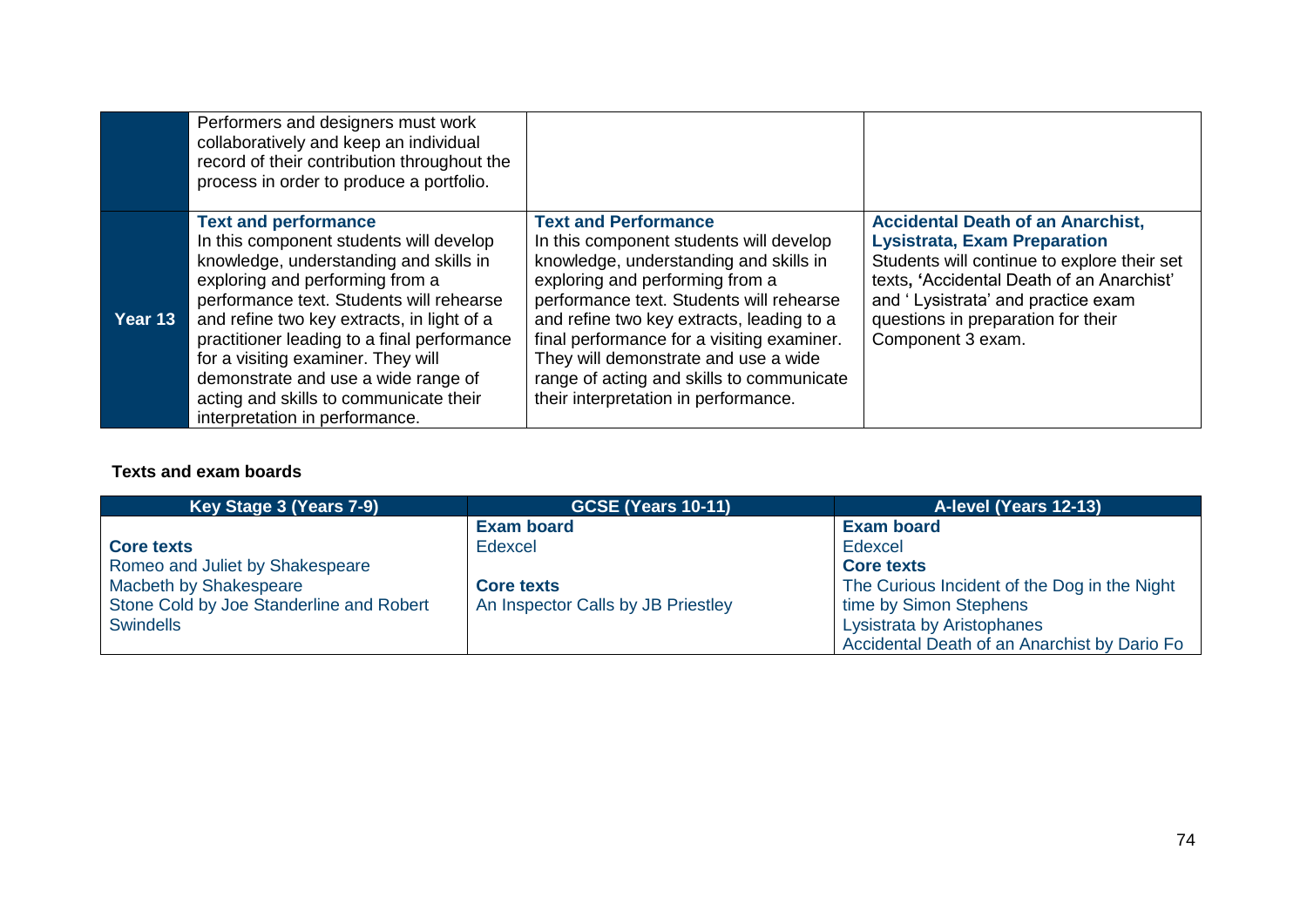## **Music**

Music is a universal language that embodies one of the highest forms of creativity. A high-quality music education should engage and inspire pupils to develop a love of music and their talent as musicians, and so increase their self-confidence, creativity and sense of achievement. As pupils progress, they should develop a critical engagement with music, allowing them to compose, and to listen with discrimination to the best in the musical canon

|        | <b>Autumn 1</b>          | <b>Autumn 2</b> | <b>Spring 1</b>      | <b>Spring 2</b> | <b>Summer 1</b>           | <b>Summer 2</b> |
|--------|--------------------------|-----------------|----------------------|-----------------|---------------------------|-----------------|
|        | <b>The Haunted</b>       |                 | <b>Drumbeats and</b> |                 | <b>March Tune and</b>     |                 |
|        | House-                   |                 | Rap                  |                 | <b>Melody Composition</b> |                 |
|        | <b>Exploring the</b>     |                 | Students will begin  |                 | Students will rehearse    |                 |
|        | <b>Elements of</b>       |                 | to explore the       |                 | and perform a             |                 |
|        | <b>Music</b>             |                 | concepts of rhythm   |                 | keyboard melody,          |                 |
|        | <b>Students will</b>     |                 | and pulse by         |                 | learning more about       |                 |
|        | explore the idea of      |                 | composing a          |                 | keyboard technique        |                 |
| Year 7 | musical contrast by      |                 | structured drum      |                 | and how to read staff     |                 |
|        | composing an             |                 | track with bass-line |                 | notation. Students will   |                 |
|        | atmospheric piece        |                 | and a rap; initial   |                 | use the rehearsed         |                 |
|        | of music called          |                 | work on staff        |                 | melody as a template      |                 |
|        | 'The Haunted             |                 | notation of rhythm   |                 | for their own melodic     |                 |
|        | House'                   |                 |                      |                 | composition.              |                 |
|        |                          |                 |                      |                 |                           |                 |
|        | Stand by Me -            |                 | <b>Music and the</b> |                 | <b>12 Bar Blues</b>       |                 |
|        | <b>Exploring musical</b> |                 | <b>Moving Image</b>  |                 | <b>Students will</b>      |                 |
|        | textures                 |                 | <b>Students will</b> |                 | consolidate their         |                 |
|        | Students will            |                 | explore the use of   |                 | understanding of          |                 |
|        | rehearse and             |                 | music in film and    |                 | chord sequences and       |                 |
|        | perform the track        |                 | TV by composing      |                 | harmony, further          |                 |
| Year 8 | 'Stand By Me',           |                 | the soundtrack to a  |                 | develop their             |                 |
|        | playing with both        |                 | choice of short film |                 | instrumental              |                 |
|        | hands (chords and        |                 | clips, drawing on    |                 | techniques and learn      |                 |
|        | bass-line) and will      |                 | their experience of  |                 | to improvise with more    |                 |
|        | learn about basic        |                 | composing music      |                 | confidence by             |                 |
|        | harmony using            |                 | to suit a given      |                 | exploring the 12-bar      |                 |
|        | chords I, VI, IV and     |                 | atmosphere,          |                 | blues; students will      |                 |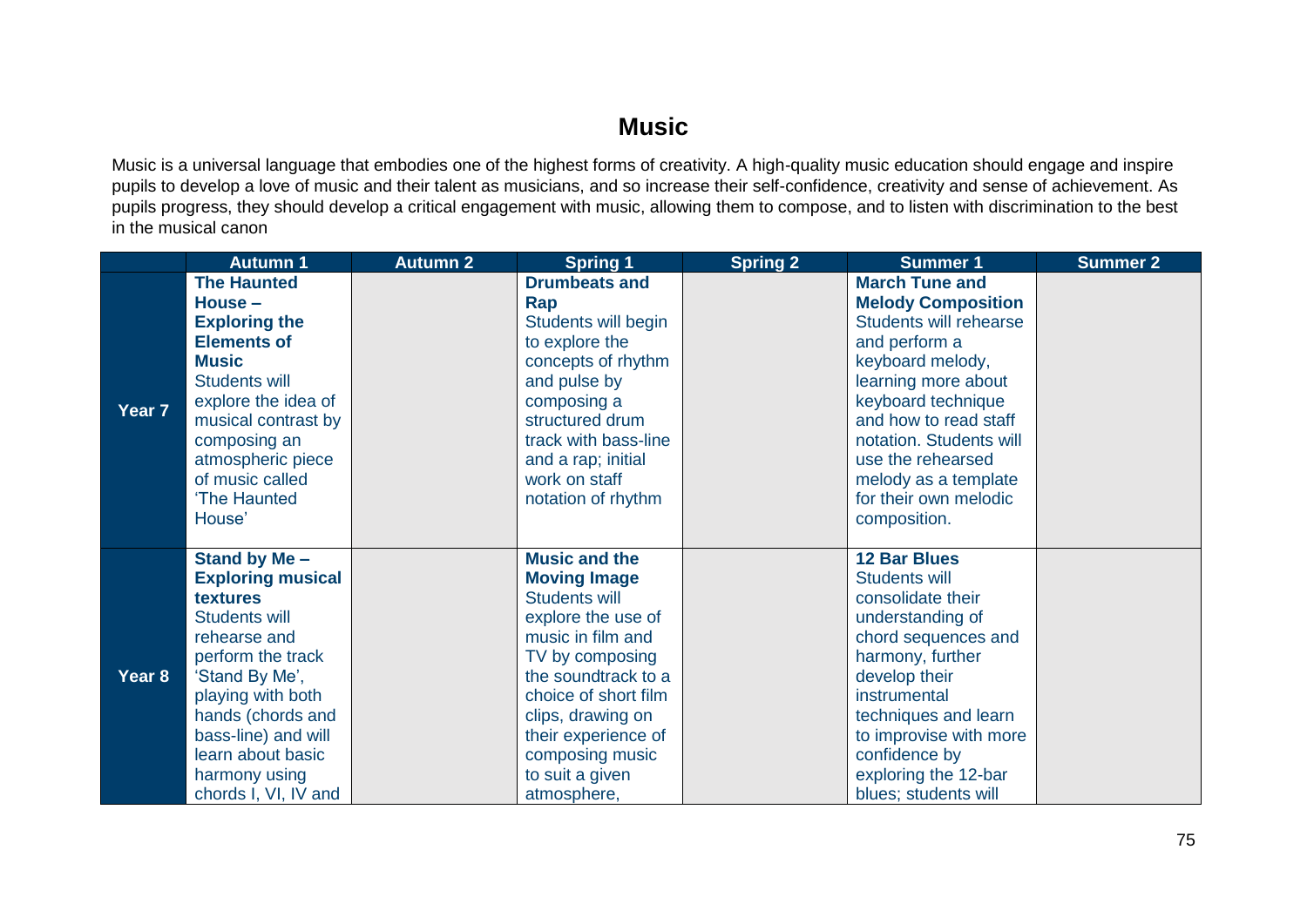|         | V as the basis for a   |                          | understanding of         |                        | also learn the             |                      |
|---------|------------------------|--------------------------|--------------------------|------------------------|----------------------------|----------------------|
|         | composition.           |                          | beats and rhythm,        |                        | importance of the          |                      |
|         |                        |                          | melody and               |                        | blues in pop music         |                      |
|         |                        |                          | harmony                  |                        | history                    |                      |
|         | <b>Remix and</b>       |                          | <b>Motific Music and</b> |                        | <b>Song writing</b>        |                      |
|         | <b>Variations</b>      |                          | <b>Dance Music</b>       |                        | KS3 culminates in a        |                      |
|         | <b>Students will</b>   |                          | <b>Students will</b>     |                        | project centred on the     |                      |
|         | further hone their     |                          | explore the              |                        | composition of an          |                      |
|         | compositional          |                          | handling of original     |                        | original song and so       |                      |
|         | technique by           |                          | musical ideas and        |                        | this project draws         |                      |
|         | exploring genuine      |                          | motifs and further       |                        | together multiple          |                      |
|         | musical                |                          | develop their            |                        | strands from               |                      |
|         | development of         |                          | fluency in music         |                        | preceding work - word      |                      |
| Year 9  | ideas through          |                          | technology by            |                        | setting, melody,           |                      |
|         | composing both         |                          | exploring dance          |                        | harmony, structure,        |                      |
|         | theme and              |                          | music in general,        |                        | instrumental/ensemble      |                      |
|         | variations and a       |                          | the invention of         |                        | skills, music              |                      |
|         | remix using            |                          | musical motifs and       |                        | technology,                |                      |
|         | appropriate music      |                          | <b>EDM</b>               |                        | development of ideas,      |                      |
|         | technology             |                          |                          |                        | composing to evoke a       |                      |
|         |                        |                          |                          |                        | specific mood or           |                      |
|         |                        |                          |                          |                        | atmosphere                 |                      |
|         | <b>Introduction to</b> | <b>First Composition</b> | <b>Completion of</b>     | <b>Initial Work on</b> | <b>Further Work on</b>     | <b>Completion of</b> |
|         | <b>GCSE</b>            | and First                | <b>First Composition</b> | <b>Further</b>         | <b>Further Composition</b> | <b>Further</b>       |
|         |                        | <b>Performance</b>       | Set work critique        | <b>Composition and</b> | and Further                | <b>Composition</b>   |
| Year 10 |                        | Introduction to set      | and analysis             | <b>Further</b>         | <b>Performance</b>         | Set work critique    |
|         |                        | work                     |                          | <b>Performance</b>     | Set work critique and      | and analysis         |
|         |                        |                          |                          | Set work critique      | analysis                   |                      |
|         |                        |                          |                          | and analysis           |                            |                      |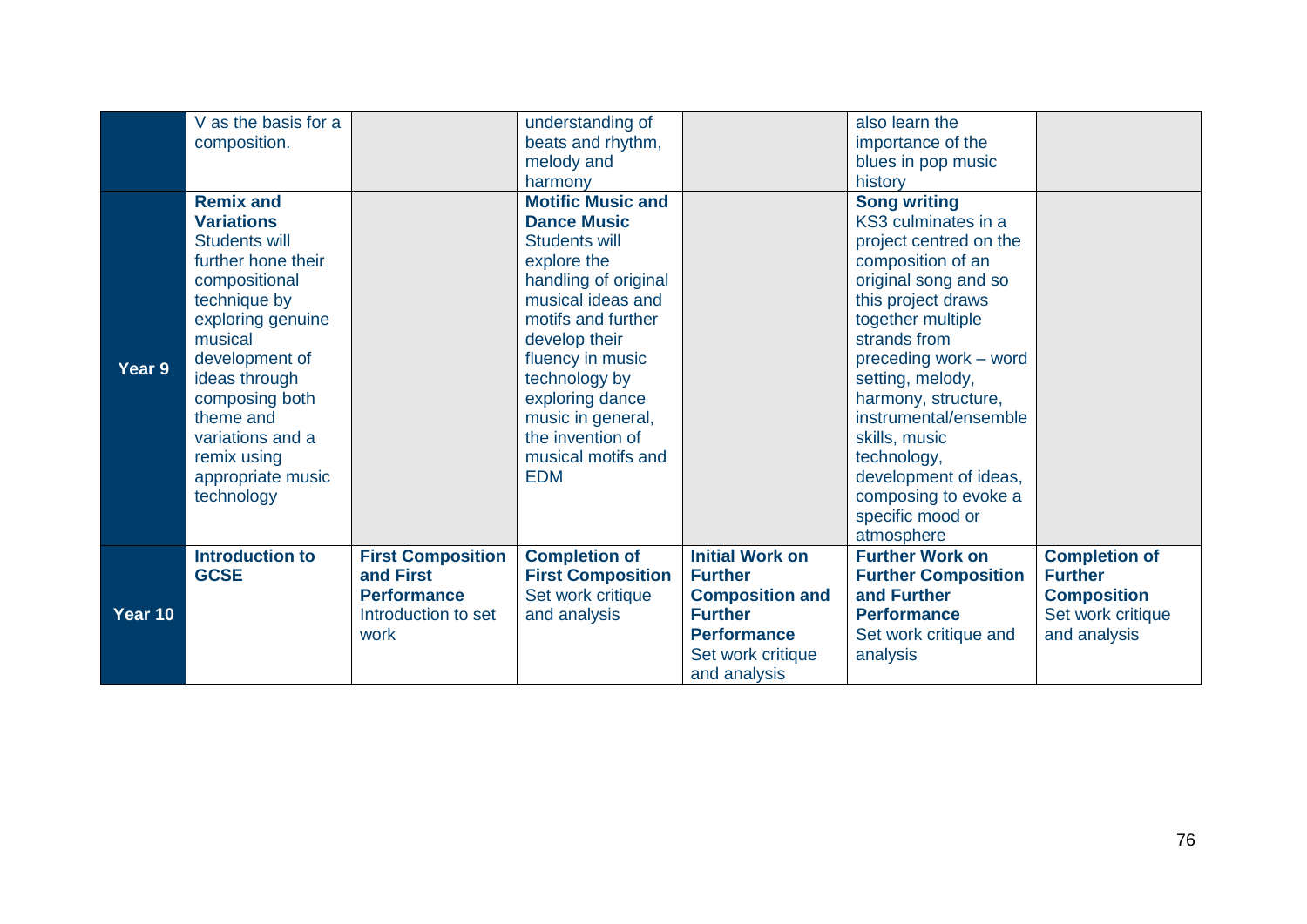| Year 11 | <b>Initial Work on</b><br><b>Briefed</b><br><b>Composition and</b><br><b>Ensemble</b><br><b>Performance</b><br><b>Revision of set</b><br>works | <b>Further Work on</b><br><b>Briefed</b><br><b>Composition and</b><br><b>Ensemble</b><br><b>Performance</b><br>Revision of set<br>works | <b>Final Work on</b><br><b>Briefed</b><br><b>Composition and</b><br>Solo Performance   Performance<br><b>Revision of set</b><br>works | <b>Final Work on</b><br><b>Free Composition</b><br>and Ensemble<br><b>Revision of set</b><br>works | <b>Revision and final</b><br>exam preparation |  |
|---------|------------------------------------------------------------------------------------------------------------------------------------------------|-----------------------------------------------------------------------------------------------------------------------------------------|---------------------------------------------------------------------------------------------------------------------------------------|----------------------------------------------------------------------------------------------------|-----------------------------------------------|--|
|---------|------------------------------------------------------------------------------------------------------------------------------------------------|-----------------------------------------------------------------------------------------------------------------------------------------|---------------------------------------------------------------------------------------------------------------------------------------|----------------------------------------------------------------------------------------------------|-----------------------------------------------|--|

## **Texts and exam boards**

| Key Stage 3 (Years 7-9) | <b>GCSE (Years 10-11)</b> | A-level (Years 12-13) |
|-------------------------|---------------------------|-----------------------|
| N/A                     | <b>Exam board</b>         | <b>Exam board</b>     |
|                         | Edexcel                   | Edexcel               |
|                         |                           |                       |
|                         |                           |                       |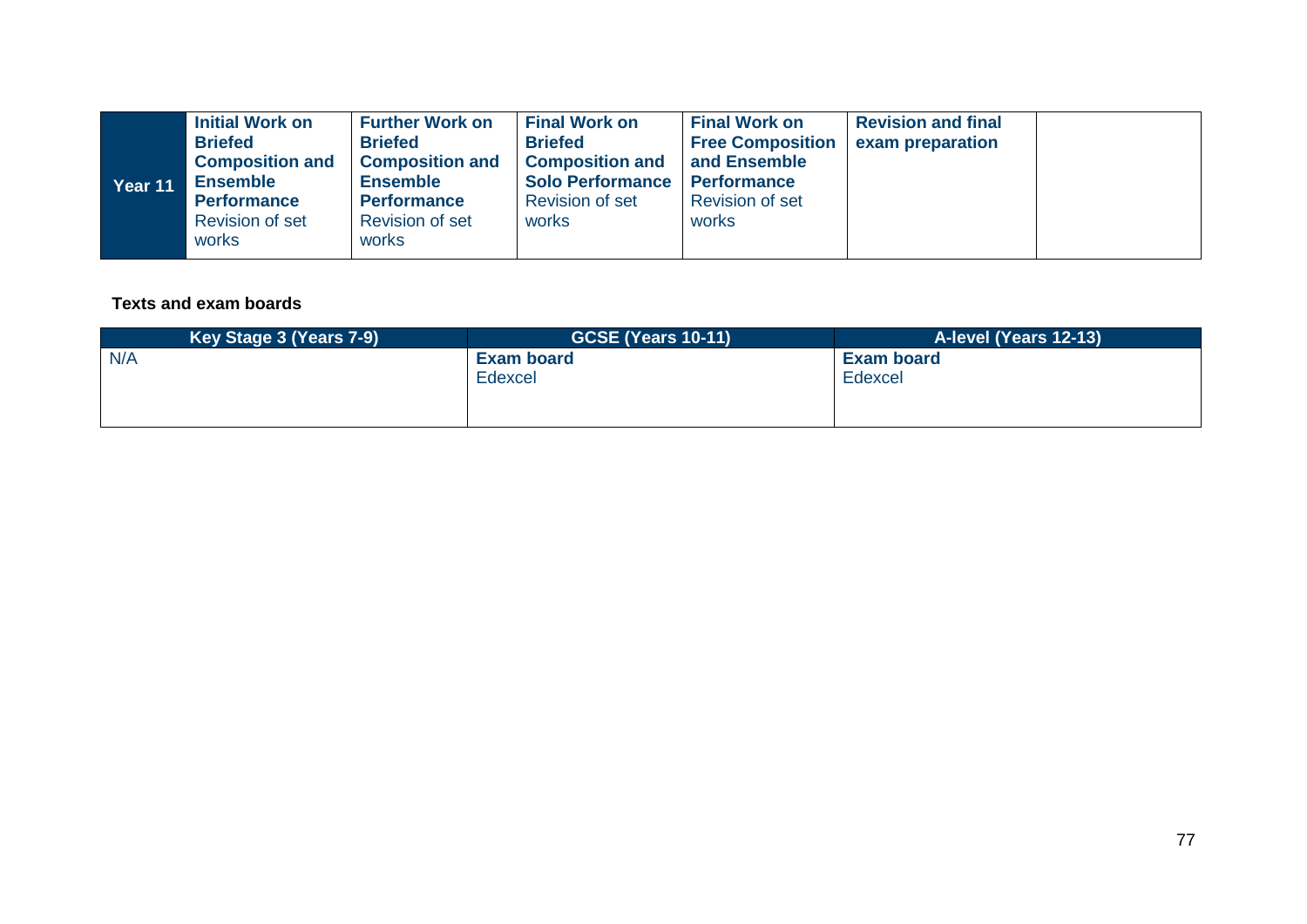|                   | <b>Autumn 1</b>                                                                                  | <b>Autumn 2</b>                                                                                | <b>Spring 1</b>                                                   | <b>Spring 2</b>                                                                                | <b>Summer 1</b>                                                                  | <b>Summer 2</b>                                                                                    |
|-------------------|--------------------------------------------------------------------------------------------------|------------------------------------------------------------------------------------------------|-------------------------------------------------------------------|------------------------------------------------------------------------------------------------|----------------------------------------------------------------------------------|----------------------------------------------------------------------------------------------------|
| Year <sub>7</sub> | <b>Introduction to</b><br><b>College Life</b><br><b>The Launceston</b><br><b>College Project</b> | <b>Review of the</b><br><b>Launceston</b><br><b>College Project</b><br><b>Responsibilities</b> | <b>Relationships and</b><br><b>Understanding</b><br><b>Others</b> | <b>Enterprise</b><br><b>10X Challenge</b>                                                      | <b>Emotional</b><br><b>Wellbeing</b><br><b>Residential</b><br><b>Preparation</b> | <b>Residential</b><br><b>Review</b><br><b>Starting a New</b><br>Year                               |
| Year 8            | <b>Looking After</b><br><b>Yourself</b><br><b>Financial</b><br><b>Capability</b>                 | <b>You Are Awesome</b>                                                                         | <b>The Global Village</b><br><b>Conflict</b><br><b>Resolution</b> | <b>CEIAG</b>                                                                                   | <b>Drugs and Alcohol</b><br><b>Education</b><br><b>First Aid and CPR</b>         | <b>Rights and</b><br><b>Responsibilities</b><br><b>Starting a New</b><br>Year                      |
| Year 9            | <b>Emotional</b><br><b>Wellbeing</b><br><b>British Values</b>                                    | <b>PREVENT</b><br><b>Radicalisation</b>                                                        | <b>Options Talks</b><br><b>CEIAG</b>                              | <b>Emotional</b><br><b>Wellbeing</b>                                                           | <b>Emerging Gender</b><br><b>Identity</b>                                        | <b>Skills and Bills</b><br>(KS2 KS4 prep)<br><b>Starting GCSE</b><br>Year 10                       |
| Year 10           | <b>Mental Health</b><br><b>Sexual Health</b>                                                     | <b>CEIAG</b>                                                                                   | <b>Study</b><br><b>Skills/Revision</b><br><b>Skills</b>           | <b>Staying Safe -</b><br><b>Drugs and Alcohol</b>                                              | <b>Is Money Real?</b>                                                            | <b>Writing a CV</b><br><b>Preparation for</b><br><b>Work Experience</b><br><b>Starting Year 11</b> |
| Year 11           | <b>Reflection,</b><br><b>Evaluation/Study</b><br><b>Skills</b>                                   | <b>Sixth Form</b><br><b>Presentations and</b><br><b>Applications</b><br><b>CEIAG</b>           | <b>Strategies for</b><br><b>Final Revision</b>                    | <b>Personal Revision</b>                                                                       | <b>Personal Revision</b>                                                         |                                                                                                    |
| Year 12           | <b>Sixth Form</b><br>Learner                                                                     | <b>Beyond the</b><br>classroom                                                                 | <b>Work Experience</b><br>and progression<br>preparation          | <b>Investigating</b><br><b>Higher Education</b>                                                | <b>Personal Revision</b>                                                         | <b>Personal</b><br><b>Statements and</b><br><b>UCAS</b><br>applications                            |
| Year 13           | <b>UCAS</b><br><b>Applications</b>                                                               | <b>Beyond the Sixth</b><br><b>Form</b>                                                         | <b>Revision Skills</b>                                            | <b>Personal Revision</b><br>6 <sup>th</sup> Form<br><b>Experience Student</b><br><b>Review</b> | <b>Personal Revision</b>                                                         |                                                                                                    |